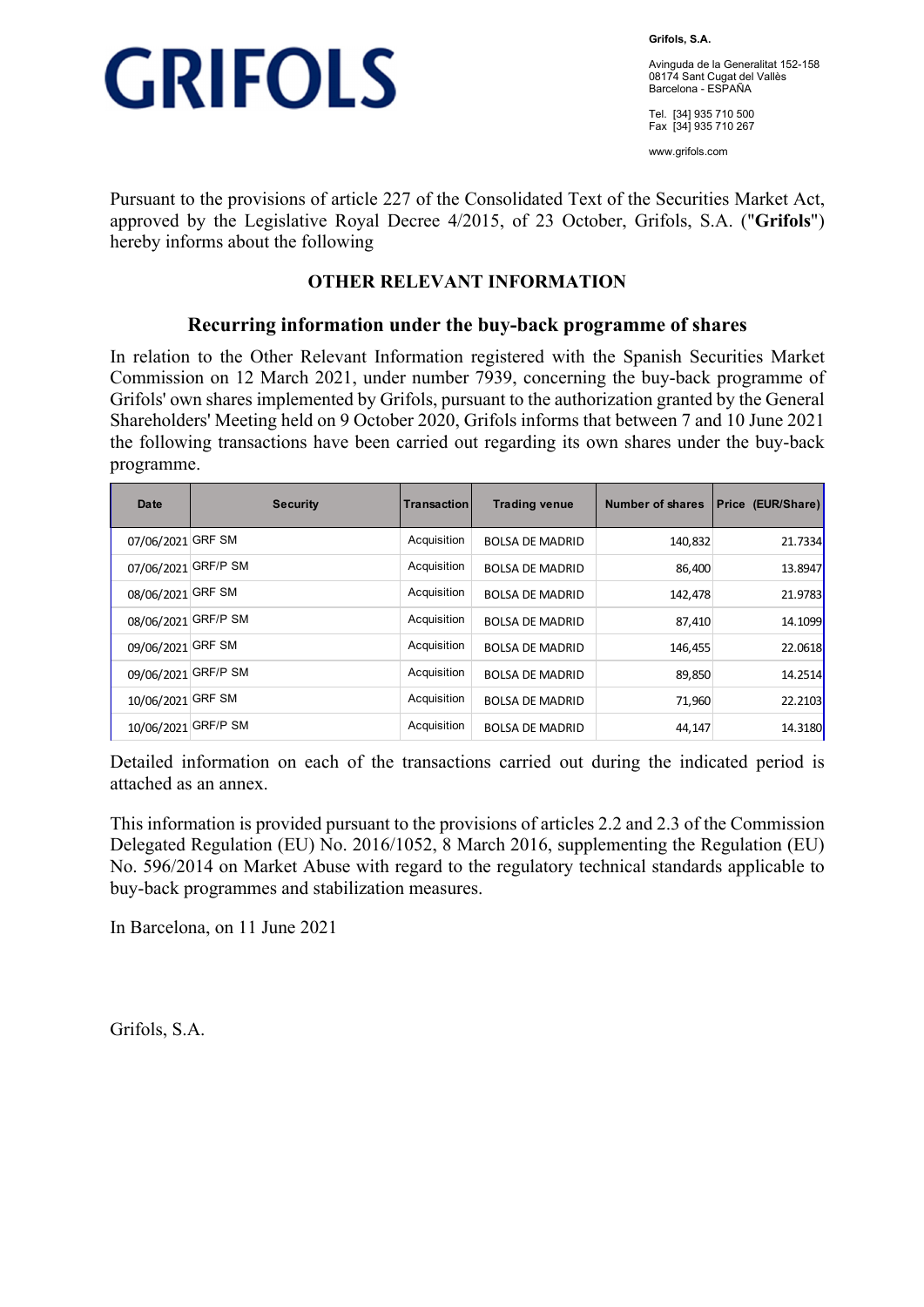## **GRIFOLS**

**ANNEX I**

#### **Individual trade details:**

| Name of the Issuer                                                     | Date       | Price(EUR) | <b>Quantity bought</b> | <b>Exchange Venue</b>  |
|------------------------------------------------------------------------|------------|------------|------------------------|------------------------|
| <b>GRIFOLS S.A. (SPA LISTING)</b>                                      | 07/06/2021 | 21.7600    | 278                    | <b>BOLSA DE MADRID</b> |
| <b>GRIFOLS S.A. (SPA LISTING)</b>                                      | 07/06/2021 | 21.7600    | 137                    | <b>BOLSA DE MADRID</b> |
| <b>GRIFOLS S.A. (SPA LISTING)</b>                                      | 07/06/2021 | 21.7600    | 140                    | <b>BOLSA DE MADRID</b> |
| <b>GRIFOLS S.A. (SPA LISTING)</b>                                      | 07/06/2021 | 21.7600    | 165                    | <b>BOLSA DE MADRID</b> |
| <b>GRIFOLS S.A. (SPA LISTING)</b>                                      | 07/06/2021 | 21.7600    | 57                     | <b>BOLSA DE MADRID</b> |
| <b>GRIFOLS S.A. (SPA LISTING)</b>                                      | 07/06/2021 | 21.7500    | 1,290                  | <b>BOLSA DE MADRID</b> |
| <b>GRIFOLS S.A. (SPA LISTING)</b>                                      | 07/06/2021 | 21.7500    | 258                    | <b>BOLSA DE MADRID</b> |
| <b>GRIFOLS S.A. (SPA LISTING)</b>                                      | 07/06/2021 | 21.7500    | 289                    | <b>BOLSA DE MADRID</b> |
| <b>GRIFOLS S.A. (SPA LISTING)</b>                                      | 07/06/2021 | 21.7500    | 137                    | <b>BOLSA DE MADRID</b> |
| <b>GRIFOLS S.A. (SPA LISTING)</b>                                      | 07/06/2021 | 21.7500    | 771                    | <b>BOLSA DE MADRID</b> |
| <b>GRIFOLS S.A. (SPA LISTING)</b>                                      | 07/06/2021 | 21.7500    | 289                    | <b>BOLSA DE MADRID</b> |
| <b>GRIFOLS S.A. (SPA LISTING)</b>                                      | 07/06/2021 | 21.7500    | 152                    | <b>BOLSA DE MADRID</b> |
| <b>GRIFOLS S.A. (SPA LISTING)</b>                                      | 07/06/2021 | 21.7500    | 96                     | <b>BOLSA DE MADRID</b> |
| <b>GRIFOLS S.A. (SPA LISTING)</b>                                      | 07/06/2021 | 21.7500    | 289                    | <b>BOLSA DE MADRID</b> |
| <b>GRIFOLS S.A. (SPA LISTING)</b>                                      | 07/06/2021 | 21.7500    | 346                    | <b>BOLSA DE MADRID</b> |
| <b>GRIFOLS S.A. (SPA LISTING)</b>                                      | 07/06/2021 | 21.7400    | 608                    | <b>BOLSA DE MADRID</b> |
| <b>GRIFOLS S.A. (SPA LISTING)</b>                                      | 07/06/2021 | 21.7500    | 276                    | <b>BOLSA DE MADRID</b> |
| <b>GRIFOLS S.A. (SPA LISTING)</b>                                      | 07/06/2021 | 21.7600    | 283                    | <b>BOLSA DE MADRID</b> |
| <b>GRIFOLS S.A. (SPA LISTING)</b>                                      | 07/06/2021 | 21.7600    | 277                    | <b>BOLSA DE MADRID</b> |
| <b>GRIFOLS S.A. (SPA LISTING)</b>                                      | 07/06/2021 | 21.7600    | 5                      | <b>BOLSA DE MADRID</b> |
| <b>GRIFOLS S.A. (SPA LISTING)</b>                                      | 07/06/2021 | 21.7600    | 275                    | <b>BOLSA DE MADRID</b> |
| <b>GRIFOLS S.A. (SPA LISTING)</b>                                      | 07/06/2021 | 21.7200    | 28                     | <b>BOLSA DE MADRID</b> |
| <b>GRIFOLS S.A. (SPA LISTING)</b>                                      | 07/06/2021 | 21.7200    | 447                    | <b>BOLSA DE MADRID</b> |
| <b>GRIFOLS S.A. (SPA LISTING)</b>                                      | 07/06/2021 | 21.7200    | 383                    | <b>BOLSA DE MADRID</b> |
| <b>GRIFOLS S.A. (SPA LISTING)</b>                                      | 07/06/2021 | 21.7200    | 137                    | <b>BOLSA DE MADRID</b> |
| <b>GRIFOLS S.A. (SPA LISTING)</b>                                      | 07/06/2021 | 21.7200    | 200                    | <b>BOLSA DE MADRID</b> |
| <b>GRIFOLS S.A. (SPA LISTING)</b>                                      | 07/06/2021 | 21.7200    | 54                     | <b>BOLSA DE MADRID</b> |
| <b>GRIFOLS S.A. (SPA LISTING)</b>                                      | 07/06/2021 | 21.7100    | 455                    | <b>BOLSA DE MADRID</b> |
| <b>GRIFOLS S.A. (SPA LISTING)</b>                                      | 07/06/2021 | 21.7100    | 134                    | <b>BOLSA DE MADRID</b> |
| <b>GRIFOLS S.A. (SPA LISTING)</b>                                      | 07/06/2021 | 21.6800    | 283                    | <b>BOLSA DE MADRID</b> |
|                                                                        | 07/06/2021 | 21.6800    | 9                      | <b>BOLSA DE MADRID</b> |
| GRIFOLS S.A. (SPA LISTING)<br><b>GRIFOLS S.A. (SPA LISTING)</b>        | 07/06/2021 | 21.6800    | 255                    | <b>BOLSA DE MADRID</b> |
| <b>GRIFOLS S.A. (SPA LISTING)</b>                                      |            | 21.6600    | 49                     | <b>BOLSA DE MADRID</b> |
|                                                                        | 07/06/2021 |            | 255                    |                        |
| <b>GRIFOLS S.A. (SPA LISTING)</b><br><b>GRIFOLS S.A. (SPA LISTING)</b> | 07/06/2021 | 21.6600    |                        | <b>BOLSA DE MADRID</b> |
|                                                                        | 07/06/2021 | 21.6600    | 211                    | <b>BOLSA DE MADRID</b> |
| <b>GRIFOLS S.A. (SPA LISTING)</b>                                      | 07/06/2021 | 21.6600    | 95                     | <b>BOLSA DE MADRID</b> |
| <b>GRIFOLS S.A. (SPA LISTING)</b>                                      | 07/06/2021 | 21.6600    | 105                    | <b>BOLSA DE MADRID</b> |
| <b>GRIFOLS S.A. (SPA LISTING)</b>                                      | 07/06/2021 | 21.7000    | 8                      | <b>BOLSA DE MADRID</b> |
| <b>GRIFOLS S.A. (SPA LISTING)</b>                                      | 07/06/2021 | 21.7000    | 1                      | <b>BOLSA DE MADRID</b> |
| <b>GRIFOLS S.A. (SPA LISTING)</b>                                      | 07/06/2021 | 21.7400    | 530                    | <b>BOLSA DE MADRID</b> |
| <b>GRIFOLS S.A. (SPA LISTING)</b>                                      | 07/06/2021 | 21.7400    | 233                    | <b>BOLSA DE MADRID</b> |
| <b>GRIFOLS S.A. (SPA LISTING)</b>                                      | 07/06/2021 | 21.7400    | 132                    | <b>BOLSA DE MADRID</b> |
| <b>GRIFOLS S.A. (SPA LISTING)</b>                                      | 07/06/2021 | 21.7400    | 134                    | <b>BOLSA DE MADRID</b> |
| <b>GRIFOLS S.A. (SPA LISTING)</b>                                      | 07/06/2021 | 21.7400    | 30                     | <b>BOLSA DE MADRID</b> |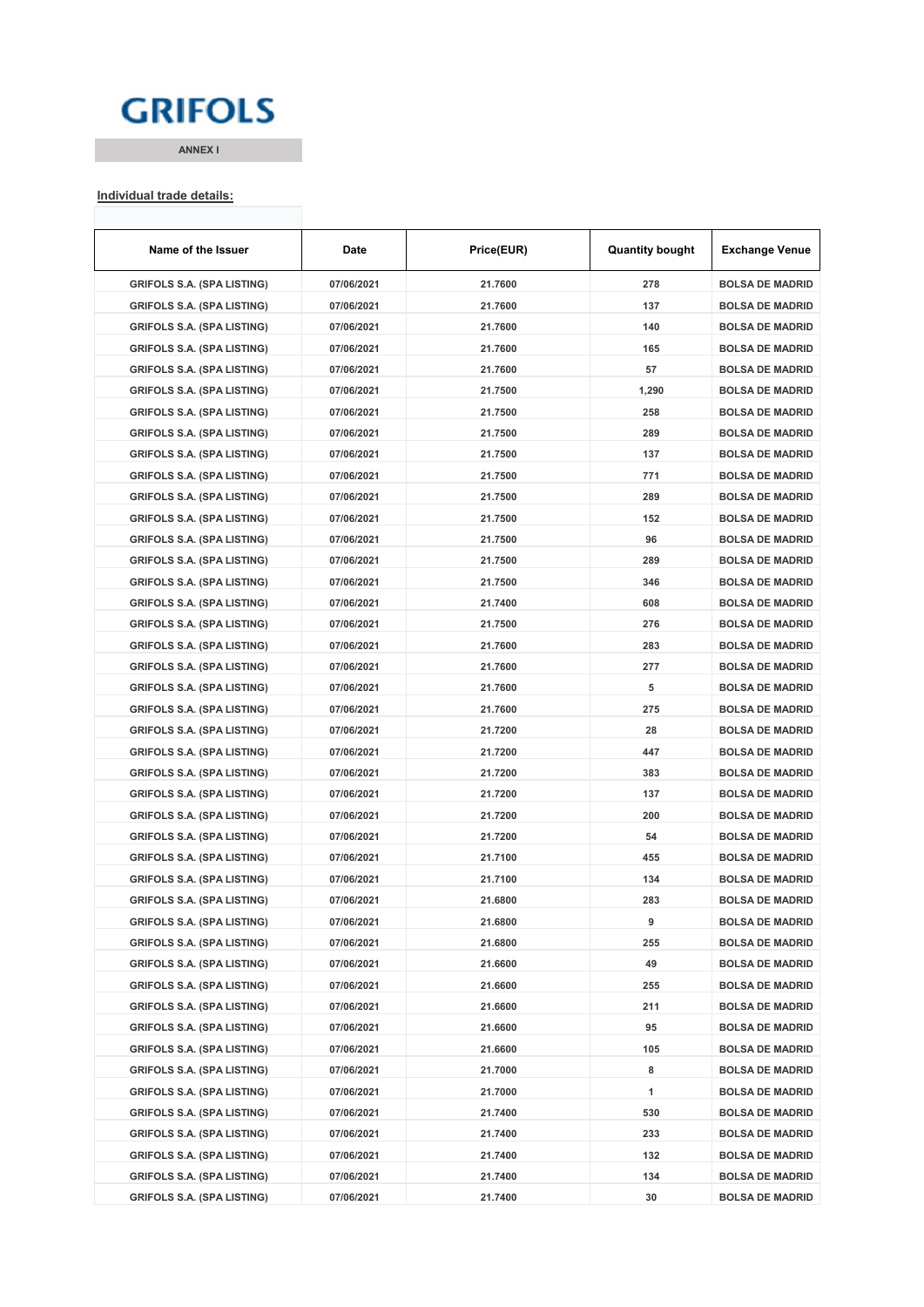| Name of the Issuer                | Date       | Price(EUR) | <b>Quantity bought</b> | <b>Exchange Venue</b>  |
|-----------------------------------|------------|------------|------------------------|------------------------|
| <b>GRIFOLS S.A. (SPA LISTING)</b> | 07/06/2021 | 21.7400    | 259                    | <b>BOLSA DE MADRID</b> |
| <b>GRIFOLS S.A. (SPA LISTING)</b> | 07/06/2021 | 21.7700    | 303                    | <b>BOLSA DE MADRID</b> |
| <b>GRIFOLS S.A. (SPA LISTING)</b> | 07/06/2021 | 21.7700    | 230                    | <b>BOLSA DE MADRID</b> |
| <b>GRIFOLS S.A. (SPA LISTING)</b> | 07/06/2021 | 21.7700    | 980                    | <b>BOLSA DE MADRID</b> |
| <b>GRIFOLS S.A. (SPA LISTING)</b> | 07/06/2021 | 21.7700    | 137                    | <b>BOLSA DE MADRID</b> |
| <b>GRIFOLS S.A. (SPA LISTING)</b> | 07/06/2021 | 21.7700    | 886                    | <b>BOLSA DE MADRID</b> |
| <b>GRIFOLS S.A. (SPA LISTING)</b> | 07/06/2021 | 21.7700    | 48                     | <b>BOLSA DE MADRID</b> |
| <b>GRIFOLS S.A. (SPA LISTING)</b> | 07/06/2021 | 21.7700    | 533                    | <b>BOLSA DE MADRID</b> |
| <b>GRIFOLS S.A. (SPA LISTING)</b> | 07/06/2021 | 21.7700    | 200                    | <b>BOLSA DE MADRID</b> |
| <b>GRIFOLS S.A. (SPA LISTING)</b> | 07/06/2021 | 21.7700    | 5                      | <b>BOLSA DE MADRID</b> |
| <b>GRIFOLS S.A. (SPA LISTING)</b> | 07/06/2021 | 21.7900    | 307                    | <b>BOLSA DE MADRID</b> |
| <b>GRIFOLS S.A. (SPA LISTING)</b> | 07/06/2021 | 21.7900    | 564                    | <b>BOLSA DE MADRID</b> |
| <b>GRIFOLS S.A. (SPA LISTING)</b> | 07/06/2021 | 21.7900    | 618                    | <b>BOLSA DE MADRID</b> |
| <b>GRIFOLS S.A. (SPA LISTING)</b> | 07/06/2021 | 21.7800    | 366                    | <b>BOLSA DE MADRID</b> |
| <b>GRIFOLS S.A. (SPA LISTING)</b> | 07/06/2021 | 21.7800    | 89                     | <b>BOLSA DE MADRID</b> |
| <b>GRIFOLS S.A. (SPA LISTING)</b> | 07/06/2021 | 21.7800    | 379                    | <b>BOLSA DE MADRID</b> |
| <b>GRIFOLS S.A. (SPA LISTING)</b> | 07/06/2021 | 21.7900    | 287                    | <b>BOLSA DE MADRID</b> |
| <b>GRIFOLS S.A. (SPA LISTING)</b> | 07/06/2021 | 21.7900    | 287                    | <b>BOLSA DE MADRID</b> |
| <b>GRIFOLS S.A. (SPA LISTING)</b> | 07/06/2021 | 21.7900    | 270                    | <b>BOLSA DE MADRID</b> |
| <b>GRIFOLS S.A. (SPA LISTING)</b> | 07/06/2021 | 21.7900    | 287                    | <b>BOLSA DE MADRID</b> |
| <b>GRIFOLS S.A. (SPA LISTING)</b> | 07/06/2021 | 21.7900    | 12                     | <b>BOLSA DE MADRID</b> |
| <b>GRIFOLS S.A. (SPA LISTING)</b> | 07/06/2021 | 21.8100    | 217                    | <b>BOLSA DE MADRID</b> |
| <b>GRIFOLS S.A. (SPA LISTING)</b> | 07/06/2021 | 21.8100    | 137                    | <b>BOLSA DE MADRID</b> |
| <b>GRIFOLS S.A. (SPA LISTING)</b> | 07/06/2021 | 21.8100    | 312                    | <b>BOLSA DE MADRID</b> |
| <b>GRIFOLS S.A. (SPA LISTING)</b> | 07/06/2021 | 21.8000    | 153                    | <b>BOLSA DE MADRID</b> |
| <b>GRIFOLS S.A. (SPA LISTING)</b> | 07/06/2021 | 21.8000    | 223                    | <b>BOLSA DE MADRID</b> |
| <b>GRIFOLS S.A. (SPA LISTING)</b> | 07/06/2021 | 21.8000    | 223                    | <b>BOLSA DE MADRID</b> |
| <b>GRIFOLS S.A. (SPA LISTING)</b> | 07/06/2021 | 21.8000    | 297                    | <b>BOLSA DE MADRID</b> |
| <b>GRIFOLS S.A. (SPA LISTING)</b> | 07/06/2021 | 21.8000    | 376                    | <b>BOLSA DE MADRID</b> |
| <b>GRIFOLS S.A. (SPA LISTING)</b> | 07/06/2021 | 21.8000    | 111                    | <b>BOLSA DE MADRID</b> |
| <b>GRIFOLS S.A. (SPA LISTING)</b> | 07/06/2021 | 21.8500    | 945                    | <b>BOLSA DE MADRID</b> |
| <b>GRIFOLS S.A. (SPA LISTING)</b> | 07/06/2021 | 21.8500    | 1,528                  | <b>BOLSA DE MADRID</b> |
| <b>GRIFOLS S.A. (SPA LISTING)</b> | 07/06/2021 | 21.8500    | 137                    | <b>BOLSA DE MADRID</b> |
| <b>GRIFOLS S.A. (SPA LISTING)</b> | 07/06/2021 | 21.8500    | 64                     | <b>BOLSA DE MADRID</b> |
| <b>GRIFOLS S.A. (SPA LISTING)</b> | 07/06/2021 | 21.8500    | 204                    | <b>BOLSA DE MADRID</b> |
| <b>GRIFOLS S.A. (SPA LISTING)</b> | 07/06/2021 | 21.8500    | 65                     | <b>BOLSA DE MADRID</b> |
| <b>GRIFOLS S.A. (SPA LISTING)</b> | 07/06/2021 | 21.8200    | 283                    | <b>BOLSA DE MADRID</b> |
| <b>GRIFOLS S.A. (SPA LISTING)</b> | 07/06/2021 | 21.8300    | 297                    | <b>BOLSA DE MADRID</b> |
| <b>GRIFOLS S.A. (SPA LISTING)</b> | 07/06/2021 | 21.8300    | 18                     | <b>BOLSA DE MADRID</b> |
| <b>GRIFOLS S.A. (SPA LISTING)</b> | 07/06/2021 | 21.8300    | 205                    | <b>BOLSA DE MADRID</b> |
| <b>GRIFOLS S.A. (SPA LISTING)</b> | 07/06/2021 | 21.8300    | 636                    | <b>BOLSA DE MADRID</b> |
| <b>GRIFOLS S.A. (SPA LISTING)</b> | 07/06/2021 | 21.8200    | 353                    | <b>BOLSA DE MADRID</b> |
| <b>GRIFOLS S.A. (SPA LISTING)</b> | 07/06/2021 | 21.8200    | 261                    | <b>BOLSA DE MADRID</b> |
| <b>GRIFOLS S.A. (SPA LISTING)</b> | 07/06/2021 | 21.8000    | 115                    | <b>BOLSA DE MADRID</b> |
| <b>GRIFOLS S.A. (SPA LISTING)</b> | 07/06/2021 | 21.7900    | 40                     | <b>BOLSA DE MADRID</b> |
| <b>GRIFOLS S.A. (SPA LISTING)</b> | 07/06/2021 | 21.7900    | 621                    | <b>BOLSA DE MADRID</b> |
| <b>GRIFOLS S.A. (SPA LISTING)</b> | 07/06/2021 | 21.7900    | 227                    | <b>BOLSA DE MADRID</b> |
| <b>GRIFOLS S.A. (SPA LISTING)</b> | 07/06/2021 | 21.7900    | 497                    | <b>BOLSA DE MADRID</b> |
| <b>GRIFOLS S.A. (SPA LISTING)</b> | 07/06/2021 | 21.7900    | 313                    | <b>BOLSA DE MADRID</b> |
| <b>GRIFOLS S.A. (SPA LISTING)</b> | 07/06/2021 | 21.7900    | 356                    | <b>BOLSA DE MADRID</b> |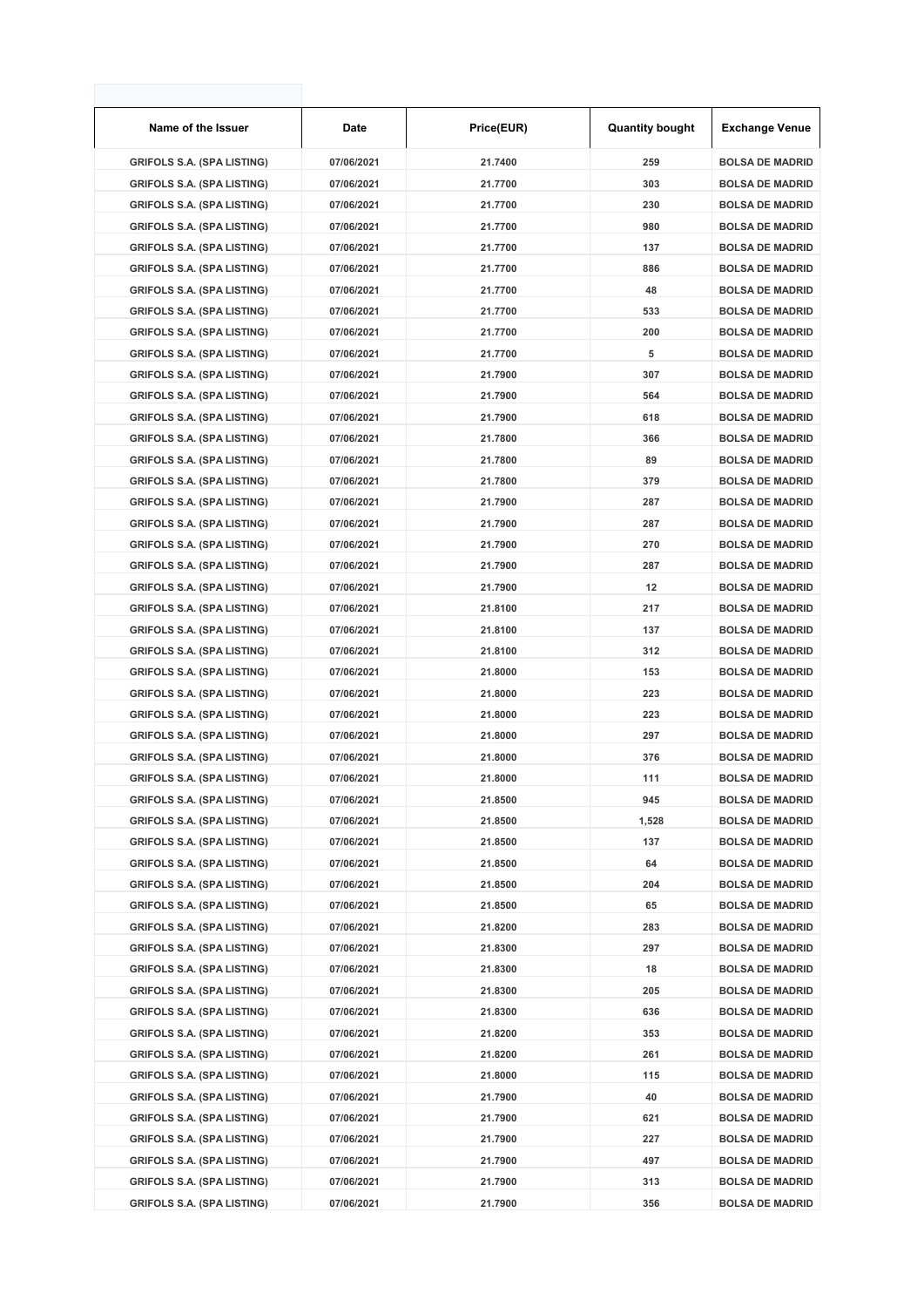| Name of the Issuer                | Date       | Price(EUR) | <b>Quantity bought</b> | <b>Exchange Venue</b>  |
|-----------------------------------|------------|------------|------------------------|------------------------|
| <b>GRIFOLS S.A. (SPA LISTING)</b> | 07/06/2021 | 21.7800    | 29                     | <b>BOLSA DE MADRID</b> |
| <b>GRIFOLS S.A. (SPA LISTING)</b> | 07/06/2021 | 21.7800    | 235                    | <b>BOLSA DE MADRID</b> |
| <b>GRIFOLS S.A. (SPA LISTING)</b> | 07/06/2021 | 21.7800    | 126                    | <b>BOLSA DE MADRID</b> |
| <b>GRIFOLS S.A. (SPA LISTING)</b> | 07/06/2021 | 21.7600    | 608                    | <b>BOLSA DE MADRID</b> |
| <b>GRIFOLS S.A. (SPA LISTING)</b> | 07/06/2021 | 21.7600    | 137                    | <b>BOLSA DE MADRID</b> |
| <b>GRIFOLS S.A. (SPA LISTING)</b> | 07/06/2021 | 21.7600    | 1,283                  | <b>BOLSA DE MADRID</b> |
| <b>GRIFOLS S.A. (SPA LISTING)</b> | 07/06/2021 | 21.7300    | 345                    | <b>BOLSA DE MADRID</b> |
| <b>GRIFOLS S.A. (SPA LISTING)</b> | 07/06/2021 | 21.7300    | 85                     | <b>BOLSA DE MADRID</b> |
| <b>GRIFOLS S.A. (SPA LISTING)</b> | 07/06/2021 | 21.7500    | 300                    | <b>BOLSA DE MADRID</b> |
| <b>GRIFOLS S.A. (SPA LISTING)</b> | 07/06/2021 | 21.7400    | 282                    | <b>BOLSA DE MADRID</b> |
| <b>GRIFOLS S.A. (SPA LISTING)</b> | 07/06/2021 | 21.7500    | 268                    | <b>BOLSA DE MADRID</b> |
| <b>GRIFOLS S.A. (SPA LISTING)</b> | 07/06/2021 | 21.7500    | 246                    | <b>BOLSA DE MADRID</b> |
| <b>GRIFOLS S.A. (SPA LISTING)</b> | 07/06/2021 | 21.7500    | 22                     | <b>BOLSA DE MADRID</b> |
| <b>GRIFOLS S.A. (SPA LISTING)</b> | 07/06/2021 | 21.7500    | 22                     | <b>BOLSA DE MADRID</b> |
| <b>GRIFOLS S.A. (SPA LISTING)</b> | 07/06/2021 | 21.7500    | 200                    | <b>BOLSA DE MADRID</b> |
| <b>GRIFOLS S.A. (SPA LISTING)</b> | 07/06/2021 | 21.7500    | 46                     | <b>BOLSA DE MADRID</b> |
| <b>GRIFOLS S.A. (SPA LISTING)</b> | 07/06/2021 | 21.7500    | 100                    | <b>BOLSA DE MADRID</b> |
| <b>GRIFOLS S.A. (SPA LISTING)</b> | 07/06/2021 | 21.7800    | 544                    | <b>BOLSA DE MADRID</b> |
| <b>GRIFOLS S.A. (SPA LISTING)</b> | 07/06/2021 | 21.7700    | 999                    | <b>BOLSA DE MADRID</b> |
| <b>GRIFOLS S.A. (SPA LISTING)</b> | 07/06/2021 | 21.7600    | 153                    | <b>BOLSA DE MADRID</b> |
| <b>GRIFOLS S.A. (SPA LISTING)</b> | 07/06/2021 | 21.7600    | 138                    | <b>BOLSA DE MADRID</b> |
| <b>GRIFOLS S.A. (SPA LISTING)</b> | 07/06/2021 | 21.7500    | 26                     | <b>BOLSA DE MADRID</b> |
| <b>GRIFOLS S.A. (SPA LISTING)</b> | 07/06/2021 | 21.7700    | 40                     | <b>BOLSA DE MADRID</b> |
| <b>GRIFOLS S.A. (SPA LISTING)</b> | 07/06/2021 | 21.7700    | 230                    | <b>BOLSA DE MADRID</b> |
| <b>GRIFOLS S.A. (SPA LISTING)</b> | 07/06/2021 | 21.7700    | 150                    | <b>BOLSA DE MADRID</b> |
| <b>GRIFOLS S.A. (SPA LISTING)</b> | 07/06/2021 | 21.7700    | 112                    | <b>BOLSA DE MADRID</b> |
| <b>GRIFOLS S.A. (SPA LISTING)</b> | 07/06/2021 | 21.7700    | 150                    | <b>BOLSA DE MADRID</b> |
| <b>GRIFOLS S.A. (SPA LISTING)</b> | 07/06/2021 | 21.7700    | 131                    | <b>BOLSA DE MADRID</b> |
| <b>GRIFOLS S.A. (SPA LISTING)</b> | 07/06/2021 | 21.7700    | 69                     | <b>BOLSA DE MADRID</b> |
| <b>GRIFOLS S.A. (SPA LISTING)</b> | 07/06/2021 | 21.7700    | 206                    | <b>BOLSA DE MADRID</b> |
| <b>GRIFOLS S.A. (SPA LISTING)</b> | 07/06/2021 | 21.7700    | 62                     | <b>BOLSA DE MADRID</b> |
| <b>GRIFOLS S.A. (SPA LISTING)</b> | 07/06/2021 | 21.7700    | 200                    | <b>BOLSA DE MADRID</b> |
| <b>GRIFOLS S.A. (SPA LISTING)</b> | 07/06/2021 | 21.7700    | 11                     | <b>BOLSA DE MADRID</b> |
| <b>GRIFOLS S.A. (SPA LISTING)</b> | 07/06/2021 | 21.7500    | 149                    | <b>BOLSA DE MADRID</b> |
| <b>GRIFOLS S.A. (SPA LISTING)</b> | 07/06/2021 | 21.7500    | 274                    | <b>BOLSA DE MADRID</b> |
| <b>GRIFOLS S.A. (SPA LISTING)</b> | 07/06/2021 | 21.7500    | 1,251                  | <b>BOLSA DE MADRID</b> |
| <b>GRIFOLS S.A. (SPA LISTING)</b> | 07/06/2021 | 21.7500    | 223                    | <b>BOLSA DE MADRID</b> |
| <b>GRIFOLS S.A. (SPA LISTING)</b> | 07/06/2021 | 21.7500    | 276                    | <b>BOLSA DE MADRID</b> |
| <b>GRIFOLS S.A. (SPA LISTING)</b> | 07/06/2021 | 21.7500    | 276                    | <b>BOLSA DE MADRID</b> |
| <b>GRIFOLS S.A. (SPA LISTING)</b> | 07/06/2021 | 21.7500    | 184                    | <b>BOLSA DE MADRID</b> |
| <b>GRIFOLS S.A. (SPA LISTING)</b> | 07/06/2021 | 21.7400    | 581                    | <b>BOLSA DE MADRID</b> |
| <b>GRIFOLS S.A. (SPA LISTING)</b> | 07/06/2021 | 21.7400    | 297                    | <b>BOLSA DE MADRID</b> |
| <b>GRIFOLS S.A. (SPA LISTING)</b> | 07/06/2021 | 21.7400    | 279                    | <b>BOLSA DE MADRID</b> |
| <b>GRIFOLS S.A. (SPA LISTING)</b> | 07/06/2021 | 21.7400    | 485                    | <b>BOLSA DE MADRID</b> |
| <b>GRIFOLS S.A. (SPA LISTING)</b> | 07/06/2021 | 21.7400    | 496                    | <b>BOLSA DE MADRID</b> |
| <b>GRIFOLS S.A. (SPA LISTING)</b> | 07/06/2021 | 21.7400    | 50                     | <b>BOLSA DE MADRID</b> |
| <b>GRIFOLS S.A. (SPA LISTING)</b> | 07/06/2021 | 21.7400    | 62                     | <b>BOLSA DE MADRID</b> |
| <b>GRIFOLS S.A. (SPA LISTING)</b> | 07/06/2021 | 21.7400    | 12                     | <b>BOLSA DE MADRID</b> |
| <b>GRIFOLS S.A. (SPA LISTING)</b> | 07/06/2021 | 21.7400    | 570                    | <b>BOLSA DE MADRID</b> |
| <b>GRIFOLS S.A. (SPA LISTING)</b> | 07/06/2021 | 21.7300    | 456                    | <b>BOLSA DE MADRID</b> |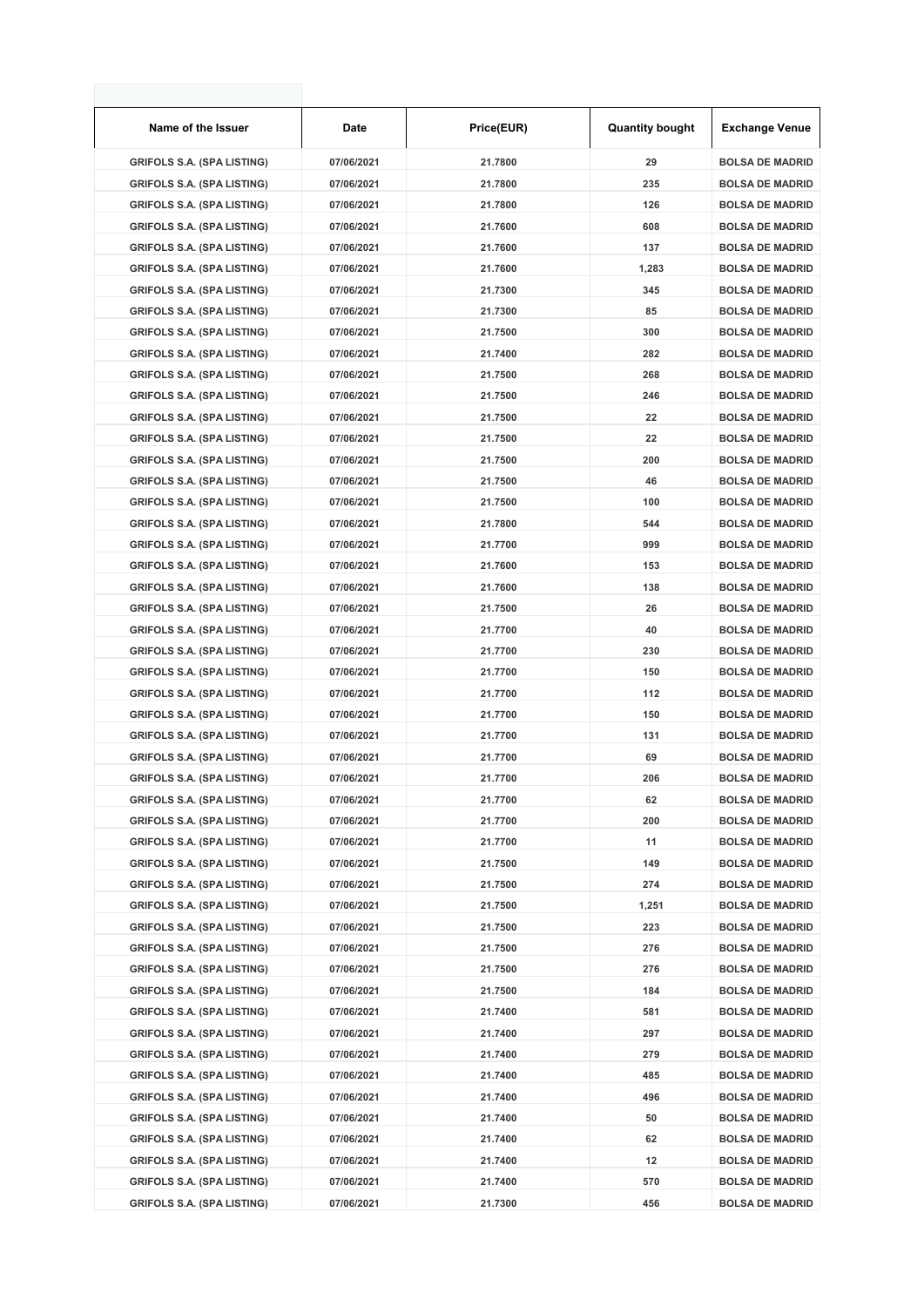| Name of the Issuer                | Date       | Price(EUR) | <b>Quantity bought</b> | <b>Exchange Venue</b>  |
|-----------------------------------|------------|------------|------------------------|------------------------|
| <b>GRIFOLS S.A. (SPA LISTING)</b> | 07/06/2021 | 21.7300    | 471                    | <b>BOLSA DE MADRID</b> |
| <b>GRIFOLS S.A. (SPA LISTING)</b> | 07/06/2021 | 21.7300    | 444                    | <b>BOLSA DE MADRID</b> |
| <b>GRIFOLS S.A. (SPA LISTING)</b> | 07/06/2021 | 21.7200    | 249                    | <b>BOLSA DE MADRID</b> |
| <b>GRIFOLS S.A. (SPA LISTING)</b> | 07/06/2021 | 21.7100    | 477                    | <b>BOLSA DE MADRID</b> |
| <b>GRIFOLS S.A. (SPA LISTING)</b> | 07/06/2021 | 21.6900    | 253                    | <b>BOLSA DE MADRID</b> |
| <b>GRIFOLS S.A. (SPA LISTING)</b> | 07/06/2021 | 21.6800    | 14                     | <b>BOLSA DE MADRID</b> |
| <b>GRIFOLS S.A. (SPA LISTING)</b> | 07/06/2021 | 21.6800    | 73                     | <b>BOLSA DE MADRID</b> |
| <b>GRIFOLS S.A. (SPA LISTING)</b> | 07/06/2021 | 21.6700    | 291                    | <b>BOLSA DE MADRID</b> |
| <b>GRIFOLS S.A. (SPA LISTING)</b> | 07/06/2021 | 21.6700    | 487                    | <b>BOLSA DE MADRID</b> |
| <b>GRIFOLS S.A. (SPA LISTING)</b> | 07/06/2021 | 21.6900    | 44                     | <b>BOLSA DE MADRID</b> |
| <b>GRIFOLS S.A. (SPA LISTING)</b> | 07/06/2021 | 21.6900    | 201                    | <b>BOLSA DE MADRID</b> |
| <b>GRIFOLS S.A. (SPA LISTING)</b> | 07/06/2021 | 21.6900    | 511                    | <b>BOLSA DE MADRID</b> |
| <b>GRIFOLS S.A. (SPA LISTING)</b> | 07/06/2021 | 21.6800    | 510                    | <b>BOLSA DE MADRID</b> |
| <b>GRIFOLS S.A. (SPA LISTING)</b> | 07/06/2021 | 21.6900    | 13                     | <b>BOLSA DE MADRID</b> |
| <b>GRIFOLS S.A. (SPA LISTING)</b> | 07/06/2021 | 21.7100    | 57                     | <b>BOLSA DE MADRID</b> |
| <b>GRIFOLS S.A. (SPA LISTING)</b> | 07/06/2021 | 21.7100    | 152                    | <b>BOLSA DE MADRID</b> |
| <b>GRIFOLS S.A. (SPA LISTING)</b> | 07/06/2021 | 21.7100    | 34                     | <b>BOLSA DE MADRID</b> |
| <b>GRIFOLS S.A. (SPA LISTING)</b> | 07/06/2021 | 21.7100    | 52                     | <b>BOLSA DE MADRID</b> |
| <b>GRIFOLS S.A. (SPA LISTING)</b> | 07/06/2021 | 21.7100    | 118                    | <b>BOLSA DE MADRID</b> |
| <b>GRIFOLS S.A. (SPA LISTING)</b> | 07/06/2021 | 21.7400    | 125                    | <b>BOLSA DE MADRID</b> |
| <b>GRIFOLS S.A. (SPA LISTING)</b> | 07/06/2021 | 21.7400    | 227                    | <b>BOLSA DE MADRID</b> |
| <b>GRIFOLS S.A. (SPA LISTING)</b> | 07/06/2021 | 21.7400    | 123                    | <b>BOLSA DE MADRID</b> |
| <b>GRIFOLS S.A. (SPA LISTING)</b> | 07/06/2021 | 21.7400    | 134                    | <b>BOLSA DE MADRID</b> |
| <b>GRIFOLS S.A. (SPA LISTING)</b> | 07/06/2021 | 21.7400    | 150                    | <b>BOLSA DE MADRID</b> |
| <b>GRIFOLS S.A. (SPA LISTING)</b> | 07/06/2021 | 21.7400    | 249                    | <b>BOLSA DE MADRID</b> |
| <b>GRIFOLS S.A. (SPA LISTING)</b> | 07/06/2021 | 21.7400    | 127                    | <b>BOLSA DE MADRID</b> |
| <b>GRIFOLS S.A. (SPA LISTING)</b> | 07/06/2021 | 21.7400    | 296                    | <b>BOLSA DE MADRID</b> |
| <b>GRIFOLS S.A. (SPA LISTING)</b> | 07/06/2021 | 21.7400    | 100                    | <b>BOLSA DE MADRID</b> |
| <b>GRIFOLS S.A. (SPA LISTING)</b> | 07/06/2021 | 21.7400    | 176                    | <b>BOLSA DE MADRID</b> |
| <b>GRIFOLS S.A. (SPA LISTING)</b> | 07/06/2021 | 21.7400    | 23                     | <b>BOLSA DE MADRID</b> |
| <b>GRIFOLS S.A. (SPA LISTING)</b> | 07/06/2021 | 21.7400    | 266                    | <b>BOLSA DE MADRID</b> |
| <b>GRIFOLS S.A. (SPA LISTING)</b> | 07/06/2021 | 21.7400    | 576                    | <b>BOLSA DE MADRID</b> |
| <b>GRIFOLS S.A. (SPA LISTING)</b> | 07/06/2021 | 21.7400    | 264                    | <b>BOLSA DE MADRID</b> |
| <b>GRIFOLS S.A. (SPA LISTING)</b> | 07/06/2021 | 21.7400    | 589                    | <b>BOLSA DE MADRID</b> |
| <b>GRIFOLS S.A. (SPA LISTING)</b> | 07/06/2021 | 21.7300    | 1,210                  | <b>BOLSA DE MADRID</b> |
| <b>GRIFOLS S.A. (SPA LISTING)</b> | 07/06/2021 | 21.7300    | 295                    | <b>BOLSA DE MADRID</b> |
| <b>GRIFOLS S.A. (SPA LISTING)</b> | 07/06/2021 | 21.7200    | 538                    | <b>BOLSA DE MADRID</b> |
| <b>GRIFOLS S.A. (SPA LISTING)</b> | 07/06/2021 | 21.7200    | 501                    | <b>BOLSA DE MADRID</b> |
| <b>GRIFOLS S.A. (SPA LISTING)</b> | 07/06/2021 | 21.7200    | 481                    | <b>BOLSA DE MADRID</b> |
| <b>GRIFOLS S.A. (SPA LISTING)</b> | 07/06/2021 | 21.7200    | 438                    | <b>BOLSA DE MADRID</b> |
| <b>GRIFOLS S.A. (SPA LISTING)</b> | 07/06/2021 | 21.7200    | 119                    | <b>BOLSA DE MADRID</b> |
| <b>GRIFOLS S.A. (SPA LISTING)</b> | 07/06/2021 | 21.7200    | 138                    | <b>BOLSA DE MADRID</b> |
| <b>GRIFOLS S.A. (SPA LISTING)</b> | 07/06/2021 | 21.7200    | 154                    | <b>BOLSA DE MADRID</b> |
| <b>GRIFOLS S.A. (SPA LISTING)</b> | 07/06/2021 | 21.7200    | 83                     | <b>BOLSA DE MADRID</b> |
| <b>GRIFOLS S.A. (SPA LISTING)</b> | 07/06/2021 | 21.7100    | 328                    | <b>BOLSA DE MADRID</b> |
| <b>GRIFOLS S.A. (SPA LISTING)</b> | 07/06/2021 | 21.7000    | 500                    | <b>BOLSA DE MADRID</b> |
| <b>GRIFOLS S.A. (SPA LISTING)</b> | 07/06/2021 | 21.7000    | 567                    | <b>BOLSA DE MADRID</b> |
| <b>GRIFOLS S.A. (SPA LISTING)</b> | 07/06/2021 | 21.7000    | 614                    | <b>BOLSA DE MADRID</b> |
| <b>GRIFOLS S.A. (SPA LISTING)</b> | 07/06/2021 | 21.7000    | 325                    | <b>BOLSA DE MADRID</b> |
| <b>GRIFOLS S.A. (SPA LISTING)</b> | 07/06/2021 | 21.7000    | 172                    | <b>BOLSA DE MADRID</b> |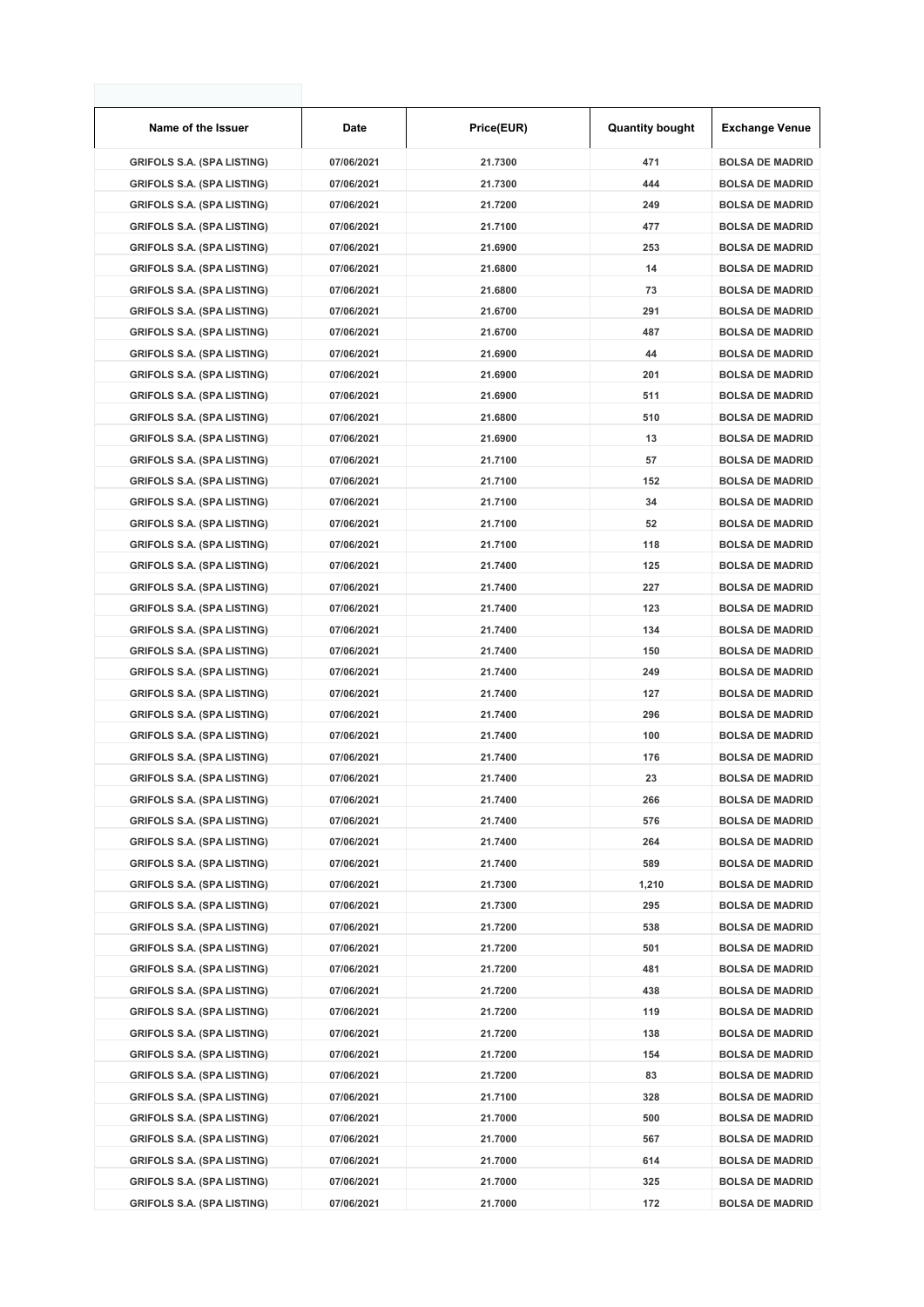| Name of the Issuer                | Date       | Price(EUR) | <b>Quantity bought</b> | <b>Exchange Venue</b>  |
|-----------------------------------|------------|------------|------------------------|------------------------|
| <b>GRIFOLS S.A. (SPA LISTING)</b> | 07/06/2021 | 21.7100    | 252                    | <b>BOLSA DE MADRID</b> |
| <b>GRIFOLS S.A. (SPA LISTING)</b> | 07/06/2021 | 21.7200    | 529                    | <b>BOLSA DE MADRID</b> |
| <b>GRIFOLS S.A. (SPA LISTING)</b> | 07/06/2021 | 21.7200    | 212                    | <b>BOLSA DE MADRID</b> |
| <b>GRIFOLS S.A. (SPA LISTING)</b> | 07/06/2021 | 21.7300    | 270                    | <b>BOLSA DE MADRID</b> |
| <b>GRIFOLS S.A. (SPA LISTING)</b> | 07/06/2021 | 21.7400    | 7                      | <b>BOLSA DE MADRID</b> |
| <b>GRIFOLS S.A. (SPA LISTING)</b> | 07/06/2021 | 21.7400    | 176                    | <b>BOLSA DE MADRID</b> |
| <b>GRIFOLS S.A. (SPA LISTING)</b> | 07/06/2021 | 21.7400    | 107                    | <b>BOLSA DE MADRID</b> |
| <b>GRIFOLS S.A. (SPA LISTING)</b> | 07/06/2021 | 21.7400    | 124                    | <b>BOLSA DE MADRID</b> |
| <b>GRIFOLS S.A. (SPA LISTING)</b> | 07/06/2021 | 21.7400    | 135                    | <b>BOLSA DE MADRID</b> |
| <b>GRIFOLS S.A. (SPA LISTING)</b> | 07/06/2021 | 21.7400    | 285                    | <b>BOLSA DE MADRID</b> |
| <b>GRIFOLS S.A. (SPA LISTING)</b> | 07/06/2021 | 21.7400    | 67                     | <b>BOLSA DE MADRID</b> |
| <b>GRIFOLS S.A. (SPA LISTING)</b> | 07/06/2021 | 21.7400    | 147                    | <b>BOLSA DE MADRID</b> |
| <b>GRIFOLS S.A. (SPA LISTING)</b> | 07/06/2021 | 21.7400    | 56                     | <b>BOLSA DE MADRID</b> |
| <b>GRIFOLS S.A. (SPA LISTING)</b> | 07/06/2021 | 21.7300    | 284                    | <b>BOLSA DE MADRID</b> |
| <b>GRIFOLS S.A. (SPA LISTING)</b> | 07/06/2021 | 21.7300    | 259                    | <b>BOLSA DE MADRID</b> |
| <b>GRIFOLS S.A. (SPA LISTING)</b> | 07/06/2021 | 21.7300    | 257                    | <b>BOLSA DE MADRID</b> |
| <b>GRIFOLS S.A. (SPA LISTING)</b> | 07/06/2021 | 21.7400    | 266                    | <b>BOLSA DE MADRID</b> |
| <b>GRIFOLS S.A. (SPA LISTING)</b> | 07/06/2021 | 21.7300    | 291                    | <b>BOLSA DE MADRID</b> |
| <b>GRIFOLS S.A. (SPA LISTING)</b> | 07/06/2021 | 21.7300    | 250                    | <b>BOLSA DE MADRID</b> |
| <b>GRIFOLS S.A. (SPA LISTING)</b> | 07/06/2021 | 21.7300    | 286                    | <b>BOLSA DE MADRID</b> |
| <b>GRIFOLS S.A. (SPA LISTING)</b> | 07/06/2021 | 21.7200    | 210                    | <b>BOLSA DE MADRID</b> |
| <b>GRIFOLS S.A. (SPA LISTING)</b> | 07/06/2021 | 21.7200    | 465                    | <b>BOLSA DE MADRID</b> |
| <b>GRIFOLS S.A. (SPA LISTING)</b> | 07/06/2021 | 21.7200    | 329                    | <b>BOLSA DE MADRID</b> |
| <b>GRIFOLS S.A. (SPA LISTING)</b> | 07/06/2021 | 21.7200    | 91                     | <b>BOLSA DE MADRID</b> |
| <b>GRIFOLS S.A. (SPA LISTING)</b> | 07/06/2021 | 21.7200    | 317                    | <b>BOLSA DE MADRID</b> |
| <b>GRIFOLS S.A. (SPA LISTING)</b> | 07/06/2021 | 21.7200    | 317                    | <b>BOLSA DE MADRID</b> |
| <b>GRIFOLS S.A. (SPA LISTING)</b> | 07/06/2021 | 21.7200    | 148                    | <b>BOLSA DE MADRID</b> |
| <b>GRIFOLS S.A. (SPA LISTING)</b> | 07/06/2021 | 21.7100    | 265                    | <b>BOLSA DE MADRID</b> |
| <b>GRIFOLS S.A. (SPA LISTING)</b> | 07/06/2021 | 21.7000    | 290                    | <b>BOLSA DE MADRID</b> |
| <b>GRIFOLS S.A. (SPA LISTING)</b> | 07/06/2021 | 21.7000    | 309                    | <b>BOLSA DE MADRID</b> |
| <b>GRIFOLS S.A. (SPA LISTING)</b> | 07/06/2021 | 21.7000    | 55                     | <b>BOLSA DE MADRID</b> |
| <b>GRIFOLS S.A. (SPA LISTING)</b> | 07/06/2021 | 21.7000    | 14                     | <b>BOLSA DE MADRID</b> |
| <b>GRIFOLS S.A. (SPA LISTING)</b> | 07/06/2021 | 21.6900    | 342                    | <b>BOLSA DE MADRID</b> |
| <b>GRIFOLS S.A. (SPA LISTING)</b> | 07/06/2021 | 21.6900    | 14                     | <b>BOLSA DE MADRID</b> |
| <b>GRIFOLS S.A. (SPA LISTING)</b> | 07/06/2021 | 21.6900    | 400                    | <b>BOLSA DE MADRID</b> |
| <b>GRIFOLS S.A. (SPA LISTING)</b> | 07/06/2021 | 21.6900    | 313                    | <b>BOLSA DE MADRID</b> |
| <b>GRIFOLS S.A. (SPA LISTING)</b> | 07/06/2021 | 21.6900    | 95                     | <b>BOLSA DE MADRID</b> |
| <b>GRIFOLS S.A. (SPA LISTING)</b> | 07/06/2021 | 21.6600    | 91                     | <b>BOLSA DE MADRID</b> |
| <b>GRIFOLS S.A. (SPA LISTING)</b> | 07/06/2021 | 21.7100    | 342                    | <b>BOLSA DE MADRID</b> |
| <b>GRIFOLS S.A. (SPA LISTING)</b> | 07/06/2021 | 21.7100    | 454                    | <b>BOLSA DE MADRID</b> |
| <b>GRIFOLS S.A. (SPA LISTING)</b> | 07/06/2021 | 21.7100    | 451                    | <b>BOLSA DE MADRID</b> |
| <b>GRIFOLS S.A. (SPA LISTING)</b> | 07/06/2021 | 21.7100    | 747                    | <b>BOLSA DE MADRID</b> |
| <b>GRIFOLS S.A. (SPA LISTING)</b> | 07/06/2021 | 21.7100    | 430                    | <b>BOLSA DE MADRID</b> |
| <b>GRIFOLS S.A. (SPA LISTING)</b> | 07/06/2021 | 21.7100    | 286                    | <b>BOLSA DE MADRID</b> |
| <b>GRIFOLS S.A. (SPA LISTING)</b> | 07/06/2021 | 21.7100    | 466                    | <b>BOLSA DE MADRID</b> |
| <b>GRIFOLS S.A. (SPA LISTING)</b> | 07/06/2021 | 21.7100    | 320                    | <b>BOLSA DE MADRID</b> |
| <b>GRIFOLS S.A. (SPA LISTING)</b> | 07/06/2021 | 21.7100    | 290                    | <b>BOLSA DE MADRID</b> |
| <b>GRIFOLS S.A. (SPA LISTING)</b> | 07/06/2021 | 21.7100    | 137                    | <b>BOLSA DE MADRID</b> |
| <b>GRIFOLS S.A. (SPA LISTING)</b> | 07/06/2021 | 21.7100    | 219                    | <b>BOLSA DE MADRID</b> |
| <b>GRIFOLS S.A. (SPA LISTING)</b> | 07/06/2021 | 21.6900    | 118                    | <b>BOLSA DE MADRID</b> |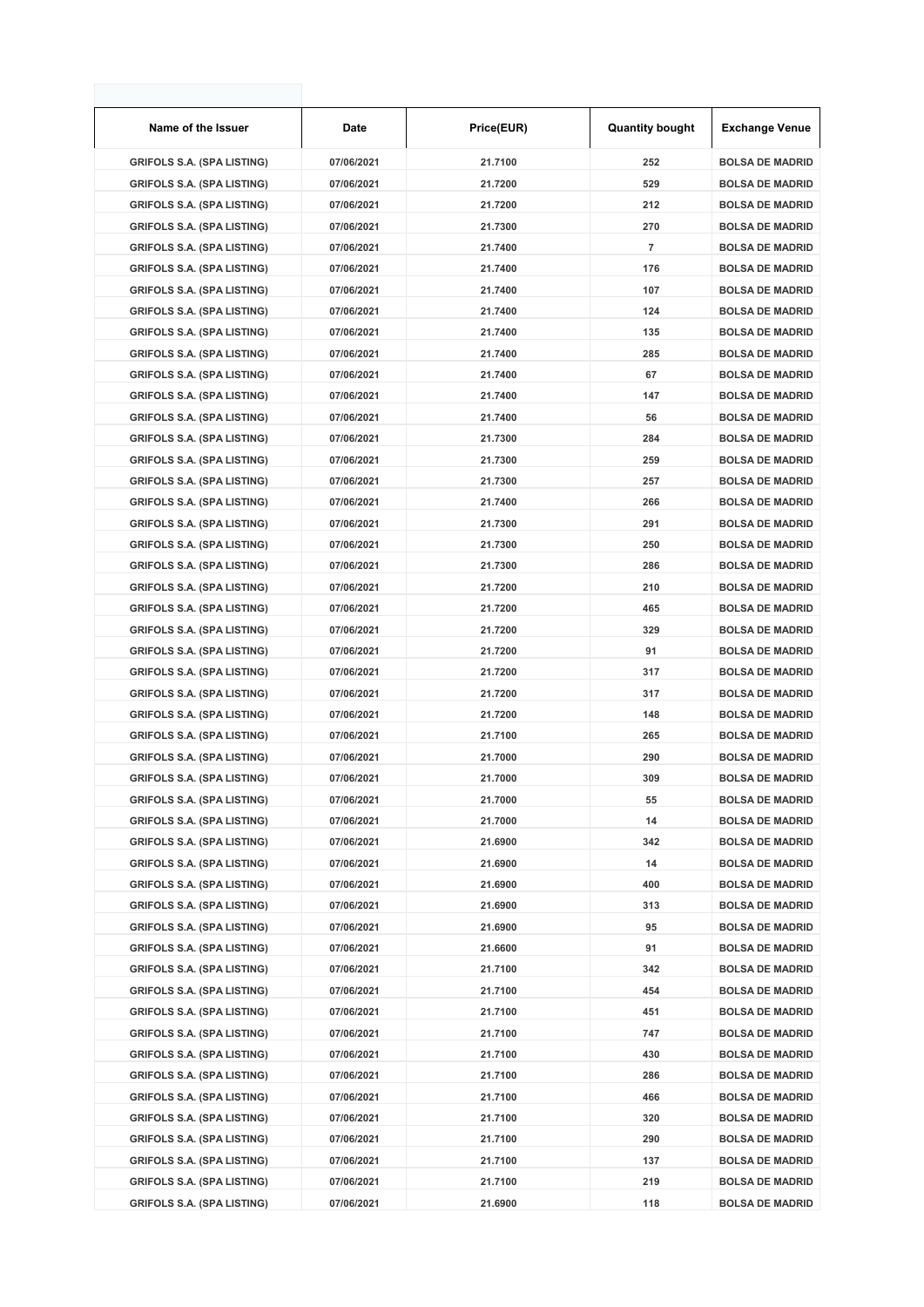| Name of the Issuer                                                     | Date                     | Price(EUR)         | <b>Quantity bought</b> | <b>Exchange Venue</b>                            |
|------------------------------------------------------------------------|--------------------------|--------------------|------------------------|--------------------------------------------------|
| <b>GRIFOLS S.A. (SPA LISTING)</b>                                      | 07/06/2021               | 21.6900            | 142                    | <b>BOLSA DE MADRID</b>                           |
| <b>GRIFOLS S.A. (SPA LISTING)</b>                                      | 07/06/2021               | 21.6900            | 434                    | <b>BOLSA DE MADRID</b>                           |
| <b>GRIFOLS S.A. (SPA LISTING)</b>                                      | 07/06/2021               | 21.6900            | 390                    | <b>BOLSA DE MADRID</b>                           |
| <b>GRIFOLS S.A. (SPA LISTING)</b>                                      | 07/06/2021               | 21.6900            | 386                    | <b>BOLSA DE MADRID</b>                           |
| <b>GRIFOLS S.A. (SPA LISTING)</b>                                      | 07/06/2021               | 21.6700            | $\overline{7}$         | <b>BOLSA DE MADRID</b>                           |
| <b>GRIFOLS S.A. (SPA LISTING)</b>                                      | 07/06/2021               | 21.6700            | 18                     | <b>BOLSA DE MADRID</b>                           |
| <b>GRIFOLS S.A. (SPA LISTING)</b>                                      | 07/06/2021               | 21.6700            | 259                    | <b>BOLSA DE MADRID</b>                           |
| <b>GRIFOLS S.A. (SPA LISTING)</b>                                      | 07/06/2021               | 21.6800            | 119                    | <b>BOLSA DE MADRID</b>                           |
| <b>GRIFOLS S.A. (SPA LISTING)</b>                                      | 07/06/2021               | 21.6800            | 166                    | <b>BOLSA DE MADRID</b>                           |
| <b>GRIFOLS S.A. (SPA LISTING)</b>                                      | 07/06/2021               | 21.6800            | 200                    | <b>BOLSA DE MADRID</b>                           |
| <b>GRIFOLS S.A. (SPA LISTING)</b>                                      | 07/06/2021               | 21.6700            | 294                    | <b>BOLSA DE MADRID</b>                           |
| <b>GRIFOLS S.A. (SPA LISTING)</b>                                      | 07/06/2021               | 21.6700            | 48                     | <b>BOLSA DE MADRID</b>                           |
| <b>GRIFOLS S.A. (SPA LISTING)</b>                                      | 07/06/2021               | 21.6700            | 297                    | <b>BOLSA DE MADRID</b>                           |
| <b>GRIFOLS S.A. (SPA LISTING)</b>                                      | 07/06/2021               | 21.6700            | 251                    | <b>BOLSA DE MADRID</b>                           |
| <b>GRIFOLS S.A. (SPA LISTING)</b>                                      | 07/06/2021               | 21.6700            | 251                    | <b>BOLSA DE MADRID</b>                           |
| <b>GRIFOLS S.A. (SPA LISTING)</b>                                      | 07/06/2021               | 21.6700            | 411                    | <b>BOLSA DE MADRID</b>                           |
| <b>GRIFOLS S.A. (SPA LISTING)</b>                                      | 07/06/2021               | 21.6700            | 114                    | <b>BOLSA DE MADRID</b>                           |
| <b>GRIFOLS S.A. (SPA LISTING)</b>                                      | 07/06/2021               | 21.6700            | 140                    | <b>BOLSA DE MADRID</b>                           |
| <b>GRIFOLS S.A. (SPA LISTING)</b>                                      | 07/06/2021               | 21.6700            | 48                     | <b>BOLSA DE MADRID</b>                           |
| <b>GRIFOLS S.A. (SPA LISTING)</b>                                      | 07/06/2021               | 21.6700            | 522                    | <b>BOLSA DE MADRID</b>                           |
| <b>GRIFOLS S.A. (SPA LISTING)</b>                                      | 07/06/2021               | 21.6800            | 308                    | <b>BOLSA DE MADRID</b>                           |
| <b>GRIFOLS S.A. (SPA LISTING)</b>                                      | 07/06/2021               | 21.6800            | 82                     | <b>BOLSA DE MADRID</b>                           |
| <b>GRIFOLS S.A. (SPA LISTING)</b>                                      | 07/06/2021               | 21.6800            | 173                    | <b>BOLSA DE MADRID</b>                           |
| <b>GRIFOLS S.A. (SPA LISTING)</b>                                      | 07/06/2021               | 21.6800            | 54                     | <b>BOLSA DE MADRID</b>                           |
| <b>GRIFOLS S.A. (SPA LISTING)</b>                                      | 07/06/2021               | 21.6900            | 472                    | <b>BOLSA DE MADRID</b>                           |
| <b>GRIFOLS S.A. (SPA LISTING)</b>                                      | 07/06/2021               | 21.6900            | 301                    | <b>BOLSA DE MADRID</b>                           |
| <b>GRIFOLS S.A. (SPA LISTING)</b>                                      | 07/06/2021               | 21.6900            | 461                    | <b>BOLSA DE MADRID</b>                           |
| <b>GRIFOLS S.A. (SPA LISTING)</b>                                      | 07/06/2021               | 21.6900            | 131                    | <b>BOLSA DE MADRID</b>                           |
| <b>GRIFOLS S.A. (SPA LISTING)</b>                                      | 07/06/2021               | 21.6900            | 301                    | <b>BOLSA DE MADRID</b>                           |
| <b>GRIFOLS S.A. (SPA LISTING)</b>                                      | 07/06/2021               | 21.6900            | 170                    | <b>BOLSA DE MADRID</b>                           |
|                                                                        |                          |                    |                        |                                                  |
| <b>GRIFOLS S.A. (SPA LISTING)</b><br><b>GRIFOLS S.A. (SPA LISTING)</b> | 07/06/2021<br>07/06/2021 | 21.6900<br>21.6900 | 100<br>28              | <b>BOLSA DE MADRID</b><br><b>BOLSA DE MADRID</b> |
| <b>GRIFOLS S.A. (SPA LISTING)</b>                                      | 07/06/2021               | 21.6900            | 163                    | <b>BOLSA DE MADRID</b>                           |
|                                                                        | 07/06/2021               | 21.6900            | 10                     | <b>BOLSA DE MADRID</b>                           |
| <b>GRIFOLS S.A. (SPA LISTING)</b><br><b>GRIFOLS S.A. (SPA LISTING)</b> |                          |                    |                        | <b>BOLSA DE MADRID</b>                           |
|                                                                        | 07/06/2021               | 21.6900            | 10                     |                                                  |
| <b>GRIFOLS S.A. (SPA LISTING)</b>                                      | 07/06/2021               | 21.6900            | 291                    | <b>BOLSA DE MADRID</b>                           |
| <b>GRIFOLS S.A. (SPA LISTING)</b>                                      | 07/06/2021               | 21.6900            | 157                    | <b>BOLSA DE MADRID</b>                           |
| <b>GRIFOLS S.A. (SPA LISTING)</b>                                      | 07/06/2021               | 21.6900            | 200                    | <b>BOLSA DE MADRID</b>                           |
| <b>GRIFOLS S.A. (SPA LISTING)</b>                                      | 07/06/2021               | 21.7000            | 11                     | <b>BOLSA DE MADRID</b>                           |
| <b>GRIFOLS S.A. (SPA LISTING)</b>                                      | 07/06/2021               | 21.7000            | 269                    | <b>BOLSA DE MADRID</b>                           |
| <b>GRIFOLS S.A. (SPA LISTING)</b>                                      | 07/06/2021               | 21.7000            | 144                    | <b>BOLSA DE MADRID</b>                           |
| <b>GRIFOLS S.A. (SPA LISTING)</b>                                      | 07/06/2021               | 21.7000            | 12                     | <b>BOLSA DE MADRID</b>                           |
| <b>GRIFOLS S.A. (SPA LISTING)</b>                                      | 07/06/2021               | 21.7000            | 244                    | <b>BOLSA DE MADRID</b>                           |
| <b>GRIFOLS S.A. (SPA LISTING)</b>                                      | 07/06/2021               | 21.7000            | 119                    | <b>BOLSA DE MADRID</b>                           |
| <b>GRIFOLS S.A. (SPA LISTING)</b>                                      | 07/06/2021               | 21.7000            | 153                    | <b>BOLSA DE MADRID</b>                           |
| <b>GRIFOLS S.A. (SPA LISTING)</b>                                      | 07/06/2021               | 21.7000            | 109                    | <b>BOLSA DE MADRID</b>                           |
| <b>GRIFOLS S.A. (SPA LISTING)</b>                                      | 07/06/2021               | 21.7000            | 163                    | <b>BOLSA DE MADRID</b>                           |
| <b>GRIFOLS S.A. (SPA LISTING)</b>                                      | 07/06/2021               | 21.7000            | 69                     | <b>BOLSA DE MADRID</b>                           |
| <b>GRIFOLS S.A. (SPA LISTING)</b>                                      | 07/06/2021               | 21.7000            | 6                      | <b>BOLSA DE MADRID</b>                           |
| <b>GRIFOLS S.A. (SPA LISTING)</b>                                      | 07/06/2021               | 21.7000            | 231                    | <b>BOLSA DE MADRID</b>                           |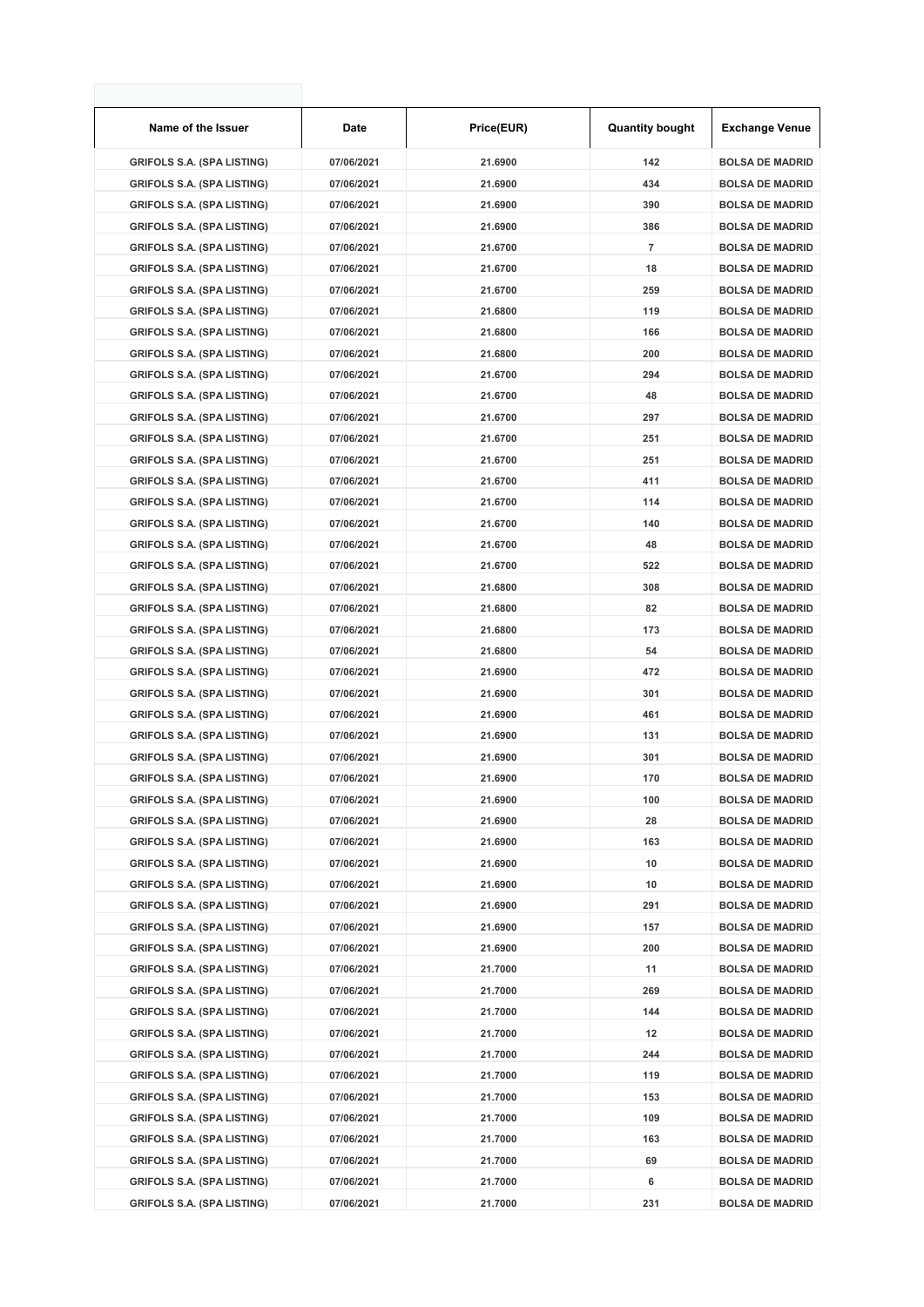| <b>GRIFOLS S.A. (SPA LISTING)</b><br>07/06/2021<br>21.7000<br>109<br><b>BOLSA DE MADRID</b><br>21.7000<br>152<br><b>BOLSA DE MADRID</b><br><b>GRIFOLS S.A. (SPA LISTING)</b><br>07/06/2021<br><b>GRIFOLS S.A. (SPA LISTING)</b><br>07/06/2021<br>21.7000<br>284<br><b>BOLSA DE MADRID</b><br><b>GRIFOLS S.A. (SPA LISTING)</b><br>07/06/2021<br>21.7100<br>25<br><b>BOLSA DE MADRID</b><br>07/06/2021<br>21.7300<br>113<br><b>GRIFOLS S.A. (SPA LISTING)</b><br><b>BOLSA DE MADRID</b><br><b>GRIFOLS S.A. (SPA LISTING)</b><br>07/06/2021<br>21.7300<br>157<br><b>BOLSA DE MADRID</b><br><b>GRIFOLS S.A. (SPA LISTING)</b><br>07/06/2021<br>21.7300<br>43<br><b>BOLSA DE MADRID</b><br>21.7300<br>151<br><b>BOLSA DE MADRID</b><br><b>GRIFOLS S.A. (SPA LISTING)</b><br>07/06/2021<br><b>GRIFOLS S.A. (SPA LISTING)</b><br>07/06/2021<br>21.7300<br>82<br><b>BOLSA DE MADRID</b><br>07/06/2021<br>21.7300<br>161<br><b>BOLSA DE MADRID</b><br><b>GRIFOLS S.A. (SPA LISTING)</b><br>36<br><b>GRIFOLS S.A. (SPA LISTING)</b><br>07/06/2021<br>21.7300<br><b>BOLSA DE MADRID</b><br><b>GRIFOLS S.A. (SPA LISTING)</b><br>07/06/2021<br>21.7300<br>15<br><b>BOLSA DE MADRID</b><br><b>GRIFOLS S.A. (SPA LISTING)</b><br>55<br>07/06/2021<br>21.7300<br><b>BOLSA DE MADRID</b><br>1<br><b>GRIFOLS S.A. (SPA LISTING)</b><br>07/06/2021<br>21.7300<br><b>BOLSA DE MADRID</b><br>$\overline{7}$<br><b>GRIFOLS S.A. (SPA LISTING)</b><br>21.7300<br><b>BOLSA DE MADRID</b><br>07/06/2021<br>$\overline{7}$<br>21.7300<br><b>GRIFOLS S.A. (SPA LISTING)</b><br>07/06/2021<br><b>BOLSA DE MADRID</b><br><b>GRIFOLS S.A. (SPA LISTING)</b><br>07/06/2021<br>21.7400<br>53<br><b>BOLSA DE MADRID</b><br><b>GRIFOLS S.A. (SPA LISTING)</b><br>07/06/2021<br>21.7400<br>4<br><b>BOLSA DE MADRID</b><br><b>GRIFOLS S.A. (SPA LISTING)</b><br>07/06/2021<br>21.7400<br>260<br><b>BOLSA DE MADRID</b><br>200<br><b>BOLSA DE MADRID</b><br><b>GRIFOLS S.A. (SPA LISTING)</b><br>07/06/2021<br>21.7400<br><b>GRIFOLS S.A. (SPA LISTING)</b><br>07/06/2021<br>74<br>21.7400<br><b>BOLSA DE MADRID</b><br>226<br><b>GRIFOLS S.A. (SPA LISTING)</b><br>07/06/2021<br>21.7300<br><b>BOLSA DE MADRID</b><br><b>GRIFOLS S.A. (SPA LISTING)</b><br>07/06/2021<br>21.7300<br>51<br><b>BOLSA DE MADRID</b><br>205<br><b>GRIFOLS S.A. (SPA LISTING)</b><br>07/06/2021<br>21.7300<br><b>BOLSA DE MADRID</b><br><b>GRIFOLS S.A. (SPA LISTING)</b><br>07/06/2021<br>21.7300<br>51<br><b>BOLSA DE MADRID</b><br><b>GRIFOLS S.A. (SPA LISTING)</b><br>07/06/2021<br>21.7300<br>245<br><b>BOLSA DE MADRID</b><br><b>GRIFOLS S.A. (SPA LISTING)</b><br>07/06/2021<br>1,390<br><b>BOLSA DE MADRID</b><br>21.7300<br>07/06/2021<br>21.7500<br>22<br><b>GRIFOLS S.A. (SPA LISTING)</b><br><b>BOLSA DE MADRID</b><br><b>GRIFOLS S.A. (SPA LISTING)</b><br>284<br>07/06/2021<br>21.7500<br><b>BOLSA DE MADRID</b><br>123<br><b>GRIFOLS S.A. (SPA LISTING)</b><br>07/06/2021<br>21.7500<br><b>BOLSA DE MADRID</b><br><b>GRIFOLS S.A. (SPA LISTING)</b><br>07/06/2021<br>21.7500<br>113<br><b>BOLSA DE MADRID</b><br><b>GRIFOLS S.A. (SPA LISTING)</b><br>07/06/2021<br>21.7500<br>113<br><b>BOLSA DE MADRID</b><br>200<br><b>GRIFOLS S.A. (SPA LISTING)</b><br>07/06/2021<br>21.7500<br><b>BOLSA DE MADRID</b><br><b>GRIFOLS S.A. (SPA LISTING)</b><br>21.7500<br>261<br><b>BOLSA DE MADRID</b><br>07/06/2021<br><b>GRIFOLS S.A. (SPA LISTING)</b><br>07/06/2021<br>21.7300<br>486<br><b>BOLSA DE MADRID</b><br><b>GRIFOLS S.A. (SPA LISTING)</b><br>21.7300<br>467<br><b>BOLSA DE MADRID</b><br>07/06/2021<br><b>GRIFOLS S.A. (SPA LISTING)</b><br>07/06/2021<br>21.7200<br>30<br><b>BOLSA DE MADRID</b><br><b>GRIFOLS S.A. (SPA LISTING)</b><br>83<br>07/06/2021<br>21.7200<br><b>BOLSA DE MADRID</b><br>21.7200<br>180<br><b>GRIFOLS S.A. (SPA LISTING)</b><br>07/06/2021<br><b>BOLSA DE MADRID</b><br><b>GRIFOLS S.A. (SPA LISTING)</b><br>21.7200<br>26<br><b>BOLSA DE MADRID</b><br>07/06/2021<br><b>GRIFOLS S.A. (SPA LISTING)</b><br>21.7100<br>18<br><b>BOLSA DE MADRID</b><br>07/06/2021<br><b>GRIFOLS S.A. (SPA LISTING)</b><br>07/06/2021<br>21.7100<br>423<br><b>BOLSA DE MADRID</b><br><b>GRIFOLS S.A. (SPA LISTING)</b><br>21.7100<br>847<br><b>BOLSA DE MADRID</b><br>07/06/2021<br><b>GRIFOLS S.A. (SPA LISTING)</b><br>07/06/2021<br>21.7100<br>329<br><b>BOLSA DE MADRID</b><br><b>GRIFOLS S.A. (SPA LISTING)</b><br>21.6900<br>285<br><b>BOLSA DE MADRID</b><br>07/06/2021<br><b>GRIFOLS S.A. (SPA LISTING)</b><br>07/06/2021<br>21.6900<br>515<br><b>BOLSA DE MADRID</b><br><b>GRIFOLS S.A. (SPA LISTING)</b><br>21.6900<br>1,073<br>07/06/2021<br><b>BOLSA DE MADRID</b><br><b>GRIFOLS S.A. (SPA LISTING)</b><br>07/06/2021<br>21.6900<br>16<br><b>BOLSA DE MADRID</b><br><b>GRIFOLS S.A. (SPA LISTING)</b><br>21.6800<br>355<br>07/06/2021<br><b>BOLSA DE MADRID</b> | Name of the Issuer                | Date       | Price(EUR) | <b>Quantity bought</b> | <b>Exchange Venue</b>  |
|---------------------------------------------------------------------------------------------------------------------------------------------------------------------------------------------------------------------------------------------------------------------------------------------------------------------------------------------------------------------------------------------------------------------------------------------------------------------------------------------------------------------------------------------------------------------------------------------------------------------------------------------------------------------------------------------------------------------------------------------------------------------------------------------------------------------------------------------------------------------------------------------------------------------------------------------------------------------------------------------------------------------------------------------------------------------------------------------------------------------------------------------------------------------------------------------------------------------------------------------------------------------------------------------------------------------------------------------------------------------------------------------------------------------------------------------------------------------------------------------------------------------------------------------------------------------------------------------------------------------------------------------------------------------------------------------------------------------------------------------------------------------------------------------------------------------------------------------------------------------------------------------------------------------------------------------------------------------------------------------------------------------------------------------------------------------------------------------------------------------------------------------------------------------------------------------------------------------------------------------------------------------------------------------------------------------------------------------------------------------------------------------------------------------------------------------------------------------------------------------------------------------------------------------------------------------------------------------------------------------------------------------------------------------------------------------------------------------------------------------------------------------------------------------------------------------------------------------------------------------------------------------------------------------------------------------------------------------------------------------------------------------------------------------------------------------------------------------------------------------------------------------------------------------------------------------------------------------------------------------------------------------------------------------------------------------------------------------------------------------------------------------------------------------------------------------------------------------------------------------------------------------------------------------------------------------------------------------------------------------------------------------------------------------------------------------------------------------------------------------------------------------------------------------------------------------------------------------------------------------------------------------------------------------------------------------------------------------------------------------------------------------------------------------------------------------------------------------------------------------------------------------------------------------------------------------------------------------------------------------------------------------------------------------------------------------------------------------------------------------------------------------------------------------------------------------------------------------------------------------------------------------------------------------------------------------------------------------------------------------------------------------------------------------------------------------------------------------------------------------------------------------------------------------------------------------------------------------------|-----------------------------------|------------|------------|------------------------|------------------------|
|                                                                                                                                                                                                                                                                                                                                                                                                                                                                                                                                                                                                                                                                                                                                                                                                                                                                                                                                                                                                                                                                                                                                                                                                                                                                                                                                                                                                                                                                                                                                                                                                                                                                                                                                                                                                                                                                                                                                                                                                                                                                                                                                                                                                                                                                                                                                                                                                                                                                                                                                                                                                                                                                                                                                                                                                                                                                                                                                                                                                                                                                                                                                                                                                                                                                                                                                                                                                                                                                                                                                                                                                                                                                                                                                                                                                                                                                                                                                                                                                                                                                                                                                                                                                                                                                                                                                                                                                                                                                                                                                                                                                                                                                                                                                                                                                                                                   |                                   |            |            |                        |                        |
|                                                                                                                                                                                                                                                                                                                                                                                                                                                                                                                                                                                                                                                                                                                                                                                                                                                                                                                                                                                                                                                                                                                                                                                                                                                                                                                                                                                                                                                                                                                                                                                                                                                                                                                                                                                                                                                                                                                                                                                                                                                                                                                                                                                                                                                                                                                                                                                                                                                                                                                                                                                                                                                                                                                                                                                                                                                                                                                                                                                                                                                                                                                                                                                                                                                                                                                                                                                                                                                                                                                                                                                                                                                                                                                                                                                                                                                                                                                                                                                                                                                                                                                                                                                                                                                                                                                                                                                                                                                                                                                                                                                                                                                                                                                                                                                                                                                   |                                   |            |            |                        |                        |
|                                                                                                                                                                                                                                                                                                                                                                                                                                                                                                                                                                                                                                                                                                                                                                                                                                                                                                                                                                                                                                                                                                                                                                                                                                                                                                                                                                                                                                                                                                                                                                                                                                                                                                                                                                                                                                                                                                                                                                                                                                                                                                                                                                                                                                                                                                                                                                                                                                                                                                                                                                                                                                                                                                                                                                                                                                                                                                                                                                                                                                                                                                                                                                                                                                                                                                                                                                                                                                                                                                                                                                                                                                                                                                                                                                                                                                                                                                                                                                                                                                                                                                                                                                                                                                                                                                                                                                                                                                                                                                                                                                                                                                                                                                                                                                                                                                                   |                                   |            |            |                        |                        |
|                                                                                                                                                                                                                                                                                                                                                                                                                                                                                                                                                                                                                                                                                                                                                                                                                                                                                                                                                                                                                                                                                                                                                                                                                                                                                                                                                                                                                                                                                                                                                                                                                                                                                                                                                                                                                                                                                                                                                                                                                                                                                                                                                                                                                                                                                                                                                                                                                                                                                                                                                                                                                                                                                                                                                                                                                                                                                                                                                                                                                                                                                                                                                                                                                                                                                                                                                                                                                                                                                                                                                                                                                                                                                                                                                                                                                                                                                                                                                                                                                                                                                                                                                                                                                                                                                                                                                                                                                                                                                                                                                                                                                                                                                                                                                                                                                                                   |                                   |            |            |                        |                        |
|                                                                                                                                                                                                                                                                                                                                                                                                                                                                                                                                                                                                                                                                                                                                                                                                                                                                                                                                                                                                                                                                                                                                                                                                                                                                                                                                                                                                                                                                                                                                                                                                                                                                                                                                                                                                                                                                                                                                                                                                                                                                                                                                                                                                                                                                                                                                                                                                                                                                                                                                                                                                                                                                                                                                                                                                                                                                                                                                                                                                                                                                                                                                                                                                                                                                                                                                                                                                                                                                                                                                                                                                                                                                                                                                                                                                                                                                                                                                                                                                                                                                                                                                                                                                                                                                                                                                                                                                                                                                                                                                                                                                                                                                                                                                                                                                                                                   |                                   |            |            |                        |                        |
|                                                                                                                                                                                                                                                                                                                                                                                                                                                                                                                                                                                                                                                                                                                                                                                                                                                                                                                                                                                                                                                                                                                                                                                                                                                                                                                                                                                                                                                                                                                                                                                                                                                                                                                                                                                                                                                                                                                                                                                                                                                                                                                                                                                                                                                                                                                                                                                                                                                                                                                                                                                                                                                                                                                                                                                                                                                                                                                                                                                                                                                                                                                                                                                                                                                                                                                                                                                                                                                                                                                                                                                                                                                                                                                                                                                                                                                                                                                                                                                                                                                                                                                                                                                                                                                                                                                                                                                                                                                                                                                                                                                                                                                                                                                                                                                                                                                   |                                   |            |            |                        |                        |
|                                                                                                                                                                                                                                                                                                                                                                                                                                                                                                                                                                                                                                                                                                                                                                                                                                                                                                                                                                                                                                                                                                                                                                                                                                                                                                                                                                                                                                                                                                                                                                                                                                                                                                                                                                                                                                                                                                                                                                                                                                                                                                                                                                                                                                                                                                                                                                                                                                                                                                                                                                                                                                                                                                                                                                                                                                                                                                                                                                                                                                                                                                                                                                                                                                                                                                                                                                                                                                                                                                                                                                                                                                                                                                                                                                                                                                                                                                                                                                                                                                                                                                                                                                                                                                                                                                                                                                                                                                                                                                                                                                                                                                                                                                                                                                                                                                                   |                                   |            |            |                        |                        |
|                                                                                                                                                                                                                                                                                                                                                                                                                                                                                                                                                                                                                                                                                                                                                                                                                                                                                                                                                                                                                                                                                                                                                                                                                                                                                                                                                                                                                                                                                                                                                                                                                                                                                                                                                                                                                                                                                                                                                                                                                                                                                                                                                                                                                                                                                                                                                                                                                                                                                                                                                                                                                                                                                                                                                                                                                                                                                                                                                                                                                                                                                                                                                                                                                                                                                                                                                                                                                                                                                                                                                                                                                                                                                                                                                                                                                                                                                                                                                                                                                                                                                                                                                                                                                                                                                                                                                                                                                                                                                                                                                                                                                                                                                                                                                                                                                                                   |                                   |            |            |                        |                        |
|                                                                                                                                                                                                                                                                                                                                                                                                                                                                                                                                                                                                                                                                                                                                                                                                                                                                                                                                                                                                                                                                                                                                                                                                                                                                                                                                                                                                                                                                                                                                                                                                                                                                                                                                                                                                                                                                                                                                                                                                                                                                                                                                                                                                                                                                                                                                                                                                                                                                                                                                                                                                                                                                                                                                                                                                                                                                                                                                                                                                                                                                                                                                                                                                                                                                                                                                                                                                                                                                                                                                                                                                                                                                                                                                                                                                                                                                                                                                                                                                                                                                                                                                                                                                                                                                                                                                                                                                                                                                                                                                                                                                                                                                                                                                                                                                                                                   |                                   |            |            |                        |                        |
|                                                                                                                                                                                                                                                                                                                                                                                                                                                                                                                                                                                                                                                                                                                                                                                                                                                                                                                                                                                                                                                                                                                                                                                                                                                                                                                                                                                                                                                                                                                                                                                                                                                                                                                                                                                                                                                                                                                                                                                                                                                                                                                                                                                                                                                                                                                                                                                                                                                                                                                                                                                                                                                                                                                                                                                                                                                                                                                                                                                                                                                                                                                                                                                                                                                                                                                                                                                                                                                                                                                                                                                                                                                                                                                                                                                                                                                                                                                                                                                                                                                                                                                                                                                                                                                                                                                                                                                                                                                                                                                                                                                                                                                                                                                                                                                                                                                   |                                   |            |            |                        |                        |
|                                                                                                                                                                                                                                                                                                                                                                                                                                                                                                                                                                                                                                                                                                                                                                                                                                                                                                                                                                                                                                                                                                                                                                                                                                                                                                                                                                                                                                                                                                                                                                                                                                                                                                                                                                                                                                                                                                                                                                                                                                                                                                                                                                                                                                                                                                                                                                                                                                                                                                                                                                                                                                                                                                                                                                                                                                                                                                                                                                                                                                                                                                                                                                                                                                                                                                                                                                                                                                                                                                                                                                                                                                                                                                                                                                                                                                                                                                                                                                                                                                                                                                                                                                                                                                                                                                                                                                                                                                                                                                                                                                                                                                                                                                                                                                                                                                                   |                                   |            |            |                        |                        |
|                                                                                                                                                                                                                                                                                                                                                                                                                                                                                                                                                                                                                                                                                                                                                                                                                                                                                                                                                                                                                                                                                                                                                                                                                                                                                                                                                                                                                                                                                                                                                                                                                                                                                                                                                                                                                                                                                                                                                                                                                                                                                                                                                                                                                                                                                                                                                                                                                                                                                                                                                                                                                                                                                                                                                                                                                                                                                                                                                                                                                                                                                                                                                                                                                                                                                                                                                                                                                                                                                                                                                                                                                                                                                                                                                                                                                                                                                                                                                                                                                                                                                                                                                                                                                                                                                                                                                                                                                                                                                                                                                                                                                                                                                                                                                                                                                                                   |                                   |            |            |                        |                        |
|                                                                                                                                                                                                                                                                                                                                                                                                                                                                                                                                                                                                                                                                                                                                                                                                                                                                                                                                                                                                                                                                                                                                                                                                                                                                                                                                                                                                                                                                                                                                                                                                                                                                                                                                                                                                                                                                                                                                                                                                                                                                                                                                                                                                                                                                                                                                                                                                                                                                                                                                                                                                                                                                                                                                                                                                                                                                                                                                                                                                                                                                                                                                                                                                                                                                                                                                                                                                                                                                                                                                                                                                                                                                                                                                                                                                                                                                                                                                                                                                                                                                                                                                                                                                                                                                                                                                                                                                                                                                                                                                                                                                                                                                                                                                                                                                                                                   |                                   |            |            |                        |                        |
|                                                                                                                                                                                                                                                                                                                                                                                                                                                                                                                                                                                                                                                                                                                                                                                                                                                                                                                                                                                                                                                                                                                                                                                                                                                                                                                                                                                                                                                                                                                                                                                                                                                                                                                                                                                                                                                                                                                                                                                                                                                                                                                                                                                                                                                                                                                                                                                                                                                                                                                                                                                                                                                                                                                                                                                                                                                                                                                                                                                                                                                                                                                                                                                                                                                                                                                                                                                                                                                                                                                                                                                                                                                                                                                                                                                                                                                                                                                                                                                                                                                                                                                                                                                                                                                                                                                                                                                                                                                                                                                                                                                                                                                                                                                                                                                                                                                   |                                   |            |            |                        |                        |
|                                                                                                                                                                                                                                                                                                                                                                                                                                                                                                                                                                                                                                                                                                                                                                                                                                                                                                                                                                                                                                                                                                                                                                                                                                                                                                                                                                                                                                                                                                                                                                                                                                                                                                                                                                                                                                                                                                                                                                                                                                                                                                                                                                                                                                                                                                                                                                                                                                                                                                                                                                                                                                                                                                                                                                                                                                                                                                                                                                                                                                                                                                                                                                                                                                                                                                                                                                                                                                                                                                                                                                                                                                                                                                                                                                                                                                                                                                                                                                                                                                                                                                                                                                                                                                                                                                                                                                                                                                                                                                                                                                                                                                                                                                                                                                                                                                                   |                                   |            |            |                        |                        |
|                                                                                                                                                                                                                                                                                                                                                                                                                                                                                                                                                                                                                                                                                                                                                                                                                                                                                                                                                                                                                                                                                                                                                                                                                                                                                                                                                                                                                                                                                                                                                                                                                                                                                                                                                                                                                                                                                                                                                                                                                                                                                                                                                                                                                                                                                                                                                                                                                                                                                                                                                                                                                                                                                                                                                                                                                                                                                                                                                                                                                                                                                                                                                                                                                                                                                                                                                                                                                                                                                                                                                                                                                                                                                                                                                                                                                                                                                                                                                                                                                                                                                                                                                                                                                                                                                                                                                                                                                                                                                                                                                                                                                                                                                                                                                                                                                                                   |                                   |            |            |                        |                        |
|                                                                                                                                                                                                                                                                                                                                                                                                                                                                                                                                                                                                                                                                                                                                                                                                                                                                                                                                                                                                                                                                                                                                                                                                                                                                                                                                                                                                                                                                                                                                                                                                                                                                                                                                                                                                                                                                                                                                                                                                                                                                                                                                                                                                                                                                                                                                                                                                                                                                                                                                                                                                                                                                                                                                                                                                                                                                                                                                                                                                                                                                                                                                                                                                                                                                                                                                                                                                                                                                                                                                                                                                                                                                                                                                                                                                                                                                                                                                                                                                                                                                                                                                                                                                                                                                                                                                                                                                                                                                                                                                                                                                                                                                                                                                                                                                                                                   |                                   |            |            |                        |                        |
|                                                                                                                                                                                                                                                                                                                                                                                                                                                                                                                                                                                                                                                                                                                                                                                                                                                                                                                                                                                                                                                                                                                                                                                                                                                                                                                                                                                                                                                                                                                                                                                                                                                                                                                                                                                                                                                                                                                                                                                                                                                                                                                                                                                                                                                                                                                                                                                                                                                                                                                                                                                                                                                                                                                                                                                                                                                                                                                                                                                                                                                                                                                                                                                                                                                                                                                                                                                                                                                                                                                                                                                                                                                                                                                                                                                                                                                                                                                                                                                                                                                                                                                                                                                                                                                                                                                                                                                                                                                                                                                                                                                                                                                                                                                                                                                                                                                   |                                   |            |            |                        |                        |
|                                                                                                                                                                                                                                                                                                                                                                                                                                                                                                                                                                                                                                                                                                                                                                                                                                                                                                                                                                                                                                                                                                                                                                                                                                                                                                                                                                                                                                                                                                                                                                                                                                                                                                                                                                                                                                                                                                                                                                                                                                                                                                                                                                                                                                                                                                                                                                                                                                                                                                                                                                                                                                                                                                                                                                                                                                                                                                                                                                                                                                                                                                                                                                                                                                                                                                                                                                                                                                                                                                                                                                                                                                                                                                                                                                                                                                                                                                                                                                                                                                                                                                                                                                                                                                                                                                                                                                                                                                                                                                                                                                                                                                                                                                                                                                                                                                                   |                                   |            |            |                        |                        |
|                                                                                                                                                                                                                                                                                                                                                                                                                                                                                                                                                                                                                                                                                                                                                                                                                                                                                                                                                                                                                                                                                                                                                                                                                                                                                                                                                                                                                                                                                                                                                                                                                                                                                                                                                                                                                                                                                                                                                                                                                                                                                                                                                                                                                                                                                                                                                                                                                                                                                                                                                                                                                                                                                                                                                                                                                                                                                                                                                                                                                                                                                                                                                                                                                                                                                                                                                                                                                                                                                                                                                                                                                                                                                                                                                                                                                                                                                                                                                                                                                                                                                                                                                                                                                                                                                                                                                                                                                                                                                                                                                                                                                                                                                                                                                                                                                                                   |                                   |            |            |                        |                        |
|                                                                                                                                                                                                                                                                                                                                                                                                                                                                                                                                                                                                                                                                                                                                                                                                                                                                                                                                                                                                                                                                                                                                                                                                                                                                                                                                                                                                                                                                                                                                                                                                                                                                                                                                                                                                                                                                                                                                                                                                                                                                                                                                                                                                                                                                                                                                                                                                                                                                                                                                                                                                                                                                                                                                                                                                                                                                                                                                                                                                                                                                                                                                                                                                                                                                                                                                                                                                                                                                                                                                                                                                                                                                                                                                                                                                                                                                                                                                                                                                                                                                                                                                                                                                                                                                                                                                                                                                                                                                                                                                                                                                                                                                                                                                                                                                                                                   |                                   |            |            |                        |                        |
|                                                                                                                                                                                                                                                                                                                                                                                                                                                                                                                                                                                                                                                                                                                                                                                                                                                                                                                                                                                                                                                                                                                                                                                                                                                                                                                                                                                                                                                                                                                                                                                                                                                                                                                                                                                                                                                                                                                                                                                                                                                                                                                                                                                                                                                                                                                                                                                                                                                                                                                                                                                                                                                                                                                                                                                                                                                                                                                                                                                                                                                                                                                                                                                                                                                                                                                                                                                                                                                                                                                                                                                                                                                                                                                                                                                                                                                                                                                                                                                                                                                                                                                                                                                                                                                                                                                                                                                                                                                                                                                                                                                                                                                                                                                                                                                                                                                   |                                   |            |            |                        |                        |
|                                                                                                                                                                                                                                                                                                                                                                                                                                                                                                                                                                                                                                                                                                                                                                                                                                                                                                                                                                                                                                                                                                                                                                                                                                                                                                                                                                                                                                                                                                                                                                                                                                                                                                                                                                                                                                                                                                                                                                                                                                                                                                                                                                                                                                                                                                                                                                                                                                                                                                                                                                                                                                                                                                                                                                                                                                                                                                                                                                                                                                                                                                                                                                                                                                                                                                                                                                                                                                                                                                                                                                                                                                                                                                                                                                                                                                                                                                                                                                                                                                                                                                                                                                                                                                                                                                                                                                                                                                                                                                                                                                                                                                                                                                                                                                                                                                                   |                                   |            |            |                        |                        |
|                                                                                                                                                                                                                                                                                                                                                                                                                                                                                                                                                                                                                                                                                                                                                                                                                                                                                                                                                                                                                                                                                                                                                                                                                                                                                                                                                                                                                                                                                                                                                                                                                                                                                                                                                                                                                                                                                                                                                                                                                                                                                                                                                                                                                                                                                                                                                                                                                                                                                                                                                                                                                                                                                                                                                                                                                                                                                                                                                                                                                                                                                                                                                                                                                                                                                                                                                                                                                                                                                                                                                                                                                                                                                                                                                                                                                                                                                                                                                                                                                                                                                                                                                                                                                                                                                                                                                                                                                                                                                                                                                                                                                                                                                                                                                                                                                                                   |                                   |            |            |                        |                        |
|                                                                                                                                                                                                                                                                                                                                                                                                                                                                                                                                                                                                                                                                                                                                                                                                                                                                                                                                                                                                                                                                                                                                                                                                                                                                                                                                                                                                                                                                                                                                                                                                                                                                                                                                                                                                                                                                                                                                                                                                                                                                                                                                                                                                                                                                                                                                                                                                                                                                                                                                                                                                                                                                                                                                                                                                                                                                                                                                                                                                                                                                                                                                                                                                                                                                                                                                                                                                                                                                                                                                                                                                                                                                                                                                                                                                                                                                                                                                                                                                                                                                                                                                                                                                                                                                                                                                                                                                                                                                                                                                                                                                                                                                                                                                                                                                                                                   |                                   |            |            |                        |                        |
|                                                                                                                                                                                                                                                                                                                                                                                                                                                                                                                                                                                                                                                                                                                                                                                                                                                                                                                                                                                                                                                                                                                                                                                                                                                                                                                                                                                                                                                                                                                                                                                                                                                                                                                                                                                                                                                                                                                                                                                                                                                                                                                                                                                                                                                                                                                                                                                                                                                                                                                                                                                                                                                                                                                                                                                                                                                                                                                                                                                                                                                                                                                                                                                                                                                                                                                                                                                                                                                                                                                                                                                                                                                                                                                                                                                                                                                                                                                                                                                                                                                                                                                                                                                                                                                                                                                                                                                                                                                                                                                                                                                                                                                                                                                                                                                                                                                   |                                   |            |            |                        |                        |
|                                                                                                                                                                                                                                                                                                                                                                                                                                                                                                                                                                                                                                                                                                                                                                                                                                                                                                                                                                                                                                                                                                                                                                                                                                                                                                                                                                                                                                                                                                                                                                                                                                                                                                                                                                                                                                                                                                                                                                                                                                                                                                                                                                                                                                                                                                                                                                                                                                                                                                                                                                                                                                                                                                                                                                                                                                                                                                                                                                                                                                                                                                                                                                                                                                                                                                                                                                                                                                                                                                                                                                                                                                                                                                                                                                                                                                                                                                                                                                                                                                                                                                                                                                                                                                                                                                                                                                                                                                                                                                                                                                                                                                                                                                                                                                                                                                                   |                                   |            |            |                        |                        |
|                                                                                                                                                                                                                                                                                                                                                                                                                                                                                                                                                                                                                                                                                                                                                                                                                                                                                                                                                                                                                                                                                                                                                                                                                                                                                                                                                                                                                                                                                                                                                                                                                                                                                                                                                                                                                                                                                                                                                                                                                                                                                                                                                                                                                                                                                                                                                                                                                                                                                                                                                                                                                                                                                                                                                                                                                                                                                                                                                                                                                                                                                                                                                                                                                                                                                                                                                                                                                                                                                                                                                                                                                                                                                                                                                                                                                                                                                                                                                                                                                                                                                                                                                                                                                                                                                                                                                                                                                                                                                                                                                                                                                                                                                                                                                                                                                                                   |                                   |            |            |                        |                        |
|                                                                                                                                                                                                                                                                                                                                                                                                                                                                                                                                                                                                                                                                                                                                                                                                                                                                                                                                                                                                                                                                                                                                                                                                                                                                                                                                                                                                                                                                                                                                                                                                                                                                                                                                                                                                                                                                                                                                                                                                                                                                                                                                                                                                                                                                                                                                                                                                                                                                                                                                                                                                                                                                                                                                                                                                                                                                                                                                                                                                                                                                                                                                                                                                                                                                                                                                                                                                                                                                                                                                                                                                                                                                                                                                                                                                                                                                                                                                                                                                                                                                                                                                                                                                                                                                                                                                                                                                                                                                                                                                                                                                                                                                                                                                                                                                                                                   |                                   |            |            |                        |                        |
|                                                                                                                                                                                                                                                                                                                                                                                                                                                                                                                                                                                                                                                                                                                                                                                                                                                                                                                                                                                                                                                                                                                                                                                                                                                                                                                                                                                                                                                                                                                                                                                                                                                                                                                                                                                                                                                                                                                                                                                                                                                                                                                                                                                                                                                                                                                                                                                                                                                                                                                                                                                                                                                                                                                                                                                                                                                                                                                                                                                                                                                                                                                                                                                                                                                                                                                                                                                                                                                                                                                                                                                                                                                                                                                                                                                                                                                                                                                                                                                                                                                                                                                                                                                                                                                                                                                                                                                                                                                                                                                                                                                                                                                                                                                                                                                                                                                   |                                   |            |            |                        |                        |
|                                                                                                                                                                                                                                                                                                                                                                                                                                                                                                                                                                                                                                                                                                                                                                                                                                                                                                                                                                                                                                                                                                                                                                                                                                                                                                                                                                                                                                                                                                                                                                                                                                                                                                                                                                                                                                                                                                                                                                                                                                                                                                                                                                                                                                                                                                                                                                                                                                                                                                                                                                                                                                                                                                                                                                                                                                                                                                                                                                                                                                                                                                                                                                                                                                                                                                                                                                                                                                                                                                                                                                                                                                                                                                                                                                                                                                                                                                                                                                                                                                                                                                                                                                                                                                                                                                                                                                                                                                                                                                                                                                                                                                                                                                                                                                                                                                                   |                                   |            |            |                        |                        |
|                                                                                                                                                                                                                                                                                                                                                                                                                                                                                                                                                                                                                                                                                                                                                                                                                                                                                                                                                                                                                                                                                                                                                                                                                                                                                                                                                                                                                                                                                                                                                                                                                                                                                                                                                                                                                                                                                                                                                                                                                                                                                                                                                                                                                                                                                                                                                                                                                                                                                                                                                                                                                                                                                                                                                                                                                                                                                                                                                                                                                                                                                                                                                                                                                                                                                                                                                                                                                                                                                                                                                                                                                                                                                                                                                                                                                                                                                                                                                                                                                                                                                                                                                                                                                                                                                                                                                                                                                                                                                                                                                                                                                                                                                                                                                                                                                                                   |                                   |            |            |                        |                        |
|                                                                                                                                                                                                                                                                                                                                                                                                                                                                                                                                                                                                                                                                                                                                                                                                                                                                                                                                                                                                                                                                                                                                                                                                                                                                                                                                                                                                                                                                                                                                                                                                                                                                                                                                                                                                                                                                                                                                                                                                                                                                                                                                                                                                                                                                                                                                                                                                                                                                                                                                                                                                                                                                                                                                                                                                                                                                                                                                                                                                                                                                                                                                                                                                                                                                                                                                                                                                                                                                                                                                                                                                                                                                                                                                                                                                                                                                                                                                                                                                                                                                                                                                                                                                                                                                                                                                                                                                                                                                                                                                                                                                                                                                                                                                                                                                                                                   |                                   |            |            |                        |                        |
|                                                                                                                                                                                                                                                                                                                                                                                                                                                                                                                                                                                                                                                                                                                                                                                                                                                                                                                                                                                                                                                                                                                                                                                                                                                                                                                                                                                                                                                                                                                                                                                                                                                                                                                                                                                                                                                                                                                                                                                                                                                                                                                                                                                                                                                                                                                                                                                                                                                                                                                                                                                                                                                                                                                                                                                                                                                                                                                                                                                                                                                                                                                                                                                                                                                                                                                                                                                                                                                                                                                                                                                                                                                                                                                                                                                                                                                                                                                                                                                                                                                                                                                                                                                                                                                                                                                                                                                                                                                                                                                                                                                                                                                                                                                                                                                                                                                   |                                   |            |            |                        |                        |
|                                                                                                                                                                                                                                                                                                                                                                                                                                                                                                                                                                                                                                                                                                                                                                                                                                                                                                                                                                                                                                                                                                                                                                                                                                                                                                                                                                                                                                                                                                                                                                                                                                                                                                                                                                                                                                                                                                                                                                                                                                                                                                                                                                                                                                                                                                                                                                                                                                                                                                                                                                                                                                                                                                                                                                                                                                                                                                                                                                                                                                                                                                                                                                                                                                                                                                                                                                                                                                                                                                                                                                                                                                                                                                                                                                                                                                                                                                                                                                                                                                                                                                                                                                                                                                                                                                                                                                                                                                                                                                                                                                                                                                                                                                                                                                                                                                                   |                                   |            |            |                        |                        |
|                                                                                                                                                                                                                                                                                                                                                                                                                                                                                                                                                                                                                                                                                                                                                                                                                                                                                                                                                                                                                                                                                                                                                                                                                                                                                                                                                                                                                                                                                                                                                                                                                                                                                                                                                                                                                                                                                                                                                                                                                                                                                                                                                                                                                                                                                                                                                                                                                                                                                                                                                                                                                                                                                                                                                                                                                                                                                                                                                                                                                                                                                                                                                                                                                                                                                                                                                                                                                                                                                                                                                                                                                                                                                                                                                                                                                                                                                                                                                                                                                                                                                                                                                                                                                                                                                                                                                                                                                                                                                                                                                                                                                                                                                                                                                                                                                                                   |                                   |            |            |                        |                        |
|                                                                                                                                                                                                                                                                                                                                                                                                                                                                                                                                                                                                                                                                                                                                                                                                                                                                                                                                                                                                                                                                                                                                                                                                                                                                                                                                                                                                                                                                                                                                                                                                                                                                                                                                                                                                                                                                                                                                                                                                                                                                                                                                                                                                                                                                                                                                                                                                                                                                                                                                                                                                                                                                                                                                                                                                                                                                                                                                                                                                                                                                                                                                                                                                                                                                                                                                                                                                                                                                                                                                                                                                                                                                                                                                                                                                                                                                                                                                                                                                                                                                                                                                                                                                                                                                                                                                                                                                                                                                                                                                                                                                                                                                                                                                                                                                                                                   |                                   |            |            |                        |                        |
|                                                                                                                                                                                                                                                                                                                                                                                                                                                                                                                                                                                                                                                                                                                                                                                                                                                                                                                                                                                                                                                                                                                                                                                                                                                                                                                                                                                                                                                                                                                                                                                                                                                                                                                                                                                                                                                                                                                                                                                                                                                                                                                                                                                                                                                                                                                                                                                                                                                                                                                                                                                                                                                                                                                                                                                                                                                                                                                                                                                                                                                                                                                                                                                                                                                                                                                                                                                                                                                                                                                                                                                                                                                                                                                                                                                                                                                                                                                                                                                                                                                                                                                                                                                                                                                                                                                                                                                                                                                                                                                                                                                                                                                                                                                                                                                                                                                   |                                   |            |            |                        |                        |
|                                                                                                                                                                                                                                                                                                                                                                                                                                                                                                                                                                                                                                                                                                                                                                                                                                                                                                                                                                                                                                                                                                                                                                                                                                                                                                                                                                                                                                                                                                                                                                                                                                                                                                                                                                                                                                                                                                                                                                                                                                                                                                                                                                                                                                                                                                                                                                                                                                                                                                                                                                                                                                                                                                                                                                                                                                                                                                                                                                                                                                                                                                                                                                                                                                                                                                                                                                                                                                                                                                                                                                                                                                                                                                                                                                                                                                                                                                                                                                                                                                                                                                                                                                                                                                                                                                                                                                                                                                                                                                                                                                                                                                                                                                                                                                                                                                                   |                                   |            |            |                        |                        |
|                                                                                                                                                                                                                                                                                                                                                                                                                                                                                                                                                                                                                                                                                                                                                                                                                                                                                                                                                                                                                                                                                                                                                                                                                                                                                                                                                                                                                                                                                                                                                                                                                                                                                                                                                                                                                                                                                                                                                                                                                                                                                                                                                                                                                                                                                                                                                                                                                                                                                                                                                                                                                                                                                                                                                                                                                                                                                                                                                                                                                                                                                                                                                                                                                                                                                                                                                                                                                                                                                                                                                                                                                                                                                                                                                                                                                                                                                                                                                                                                                                                                                                                                                                                                                                                                                                                                                                                                                                                                                                                                                                                                                                                                                                                                                                                                                                                   |                                   |            |            |                        |                        |
|                                                                                                                                                                                                                                                                                                                                                                                                                                                                                                                                                                                                                                                                                                                                                                                                                                                                                                                                                                                                                                                                                                                                                                                                                                                                                                                                                                                                                                                                                                                                                                                                                                                                                                                                                                                                                                                                                                                                                                                                                                                                                                                                                                                                                                                                                                                                                                                                                                                                                                                                                                                                                                                                                                                                                                                                                                                                                                                                                                                                                                                                                                                                                                                                                                                                                                                                                                                                                                                                                                                                                                                                                                                                                                                                                                                                                                                                                                                                                                                                                                                                                                                                                                                                                                                                                                                                                                                                                                                                                                                                                                                                                                                                                                                                                                                                                                                   |                                   |            |            |                        |                        |
|                                                                                                                                                                                                                                                                                                                                                                                                                                                                                                                                                                                                                                                                                                                                                                                                                                                                                                                                                                                                                                                                                                                                                                                                                                                                                                                                                                                                                                                                                                                                                                                                                                                                                                                                                                                                                                                                                                                                                                                                                                                                                                                                                                                                                                                                                                                                                                                                                                                                                                                                                                                                                                                                                                                                                                                                                                                                                                                                                                                                                                                                                                                                                                                                                                                                                                                                                                                                                                                                                                                                                                                                                                                                                                                                                                                                                                                                                                                                                                                                                                                                                                                                                                                                                                                                                                                                                                                                                                                                                                                                                                                                                                                                                                                                                                                                                                                   |                                   |            |            |                        |                        |
|                                                                                                                                                                                                                                                                                                                                                                                                                                                                                                                                                                                                                                                                                                                                                                                                                                                                                                                                                                                                                                                                                                                                                                                                                                                                                                                                                                                                                                                                                                                                                                                                                                                                                                                                                                                                                                                                                                                                                                                                                                                                                                                                                                                                                                                                                                                                                                                                                                                                                                                                                                                                                                                                                                                                                                                                                                                                                                                                                                                                                                                                                                                                                                                                                                                                                                                                                                                                                                                                                                                                                                                                                                                                                                                                                                                                                                                                                                                                                                                                                                                                                                                                                                                                                                                                                                                                                                                                                                                                                                                                                                                                                                                                                                                                                                                                                                                   |                                   |            |            |                        |                        |
|                                                                                                                                                                                                                                                                                                                                                                                                                                                                                                                                                                                                                                                                                                                                                                                                                                                                                                                                                                                                                                                                                                                                                                                                                                                                                                                                                                                                                                                                                                                                                                                                                                                                                                                                                                                                                                                                                                                                                                                                                                                                                                                                                                                                                                                                                                                                                                                                                                                                                                                                                                                                                                                                                                                                                                                                                                                                                                                                                                                                                                                                                                                                                                                                                                                                                                                                                                                                                                                                                                                                                                                                                                                                                                                                                                                                                                                                                                                                                                                                                                                                                                                                                                                                                                                                                                                                                                                                                                                                                                                                                                                                                                                                                                                                                                                                                                                   |                                   |            |            |                        |                        |
|                                                                                                                                                                                                                                                                                                                                                                                                                                                                                                                                                                                                                                                                                                                                                                                                                                                                                                                                                                                                                                                                                                                                                                                                                                                                                                                                                                                                                                                                                                                                                                                                                                                                                                                                                                                                                                                                                                                                                                                                                                                                                                                                                                                                                                                                                                                                                                                                                                                                                                                                                                                                                                                                                                                                                                                                                                                                                                                                                                                                                                                                                                                                                                                                                                                                                                                                                                                                                                                                                                                                                                                                                                                                                                                                                                                                                                                                                                                                                                                                                                                                                                                                                                                                                                                                                                                                                                                                                                                                                                                                                                                                                                                                                                                                                                                                                                                   |                                   |            |            |                        |                        |
|                                                                                                                                                                                                                                                                                                                                                                                                                                                                                                                                                                                                                                                                                                                                                                                                                                                                                                                                                                                                                                                                                                                                                                                                                                                                                                                                                                                                                                                                                                                                                                                                                                                                                                                                                                                                                                                                                                                                                                                                                                                                                                                                                                                                                                                                                                                                                                                                                                                                                                                                                                                                                                                                                                                                                                                                                                                                                                                                                                                                                                                                                                                                                                                                                                                                                                                                                                                                                                                                                                                                                                                                                                                                                                                                                                                                                                                                                                                                                                                                                                                                                                                                                                                                                                                                                                                                                                                                                                                                                                                                                                                                                                                                                                                                                                                                                                                   |                                   |            |            |                        |                        |
|                                                                                                                                                                                                                                                                                                                                                                                                                                                                                                                                                                                                                                                                                                                                                                                                                                                                                                                                                                                                                                                                                                                                                                                                                                                                                                                                                                                                                                                                                                                                                                                                                                                                                                                                                                                                                                                                                                                                                                                                                                                                                                                                                                                                                                                                                                                                                                                                                                                                                                                                                                                                                                                                                                                                                                                                                                                                                                                                                                                                                                                                                                                                                                                                                                                                                                                                                                                                                                                                                                                                                                                                                                                                                                                                                                                                                                                                                                                                                                                                                                                                                                                                                                                                                                                                                                                                                                                                                                                                                                                                                                                                                                                                                                                                                                                                                                                   |                                   |            |            |                        |                        |
|                                                                                                                                                                                                                                                                                                                                                                                                                                                                                                                                                                                                                                                                                                                                                                                                                                                                                                                                                                                                                                                                                                                                                                                                                                                                                                                                                                                                                                                                                                                                                                                                                                                                                                                                                                                                                                                                                                                                                                                                                                                                                                                                                                                                                                                                                                                                                                                                                                                                                                                                                                                                                                                                                                                                                                                                                                                                                                                                                                                                                                                                                                                                                                                                                                                                                                                                                                                                                                                                                                                                                                                                                                                                                                                                                                                                                                                                                                                                                                                                                                                                                                                                                                                                                                                                                                                                                                                                                                                                                                                                                                                                                                                                                                                                                                                                                                                   |                                   |            |            |                        |                        |
|                                                                                                                                                                                                                                                                                                                                                                                                                                                                                                                                                                                                                                                                                                                                                                                                                                                                                                                                                                                                                                                                                                                                                                                                                                                                                                                                                                                                                                                                                                                                                                                                                                                                                                                                                                                                                                                                                                                                                                                                                                                                                                                                                                                                                                                                                                                                                                                                                                                                                                                                                                                                                                                                                                                                                                                                                                                                                                                                                                                                                                                                                                                                                                                                                                                                                                                                                                                                                                                                                                                                                                                                                                                                                                                                                                                                                                                                                                                                                                                                                                                                                                                                                                                                                                                                                                                                                                                                                                                                                                                                                                                                                                                                                                                                                                                                                                                   |                                   |            |            |                        |                        |
|                                                                                                                                                                                                                                                                                                                                                                                                                                                                                                                                                                                                                                                                                                                                                                                                                                                                                                                                                                                                                                                                                                                                                                                                                                                                                                                                                                                                                                                                                                                                                                                                                                                                                                                                                                                                                                                                                                                                                                                                                                                                                                                                                                                                                                                                                                                                                                                                                                                                                                                                                                                                                                                                                                                                                                                                                                                                                                                                                                                                                                                                                                                                                                                                                                                                                                                                                                                                                                                                                                                                                                                                                                                                                                                                                                                                                                                                                                                                                                                                                                                                                                                                                                                                                                                                                                                                                                                                                                                                                                                                                                                                                                                                                                                                                                                                                                                   | <b>GRIFOLS S.A. (SPA LISTING)</b> | 07/06/2021 | 21.6900    | 254                    | <b>BOLSA DE MADRID</b> |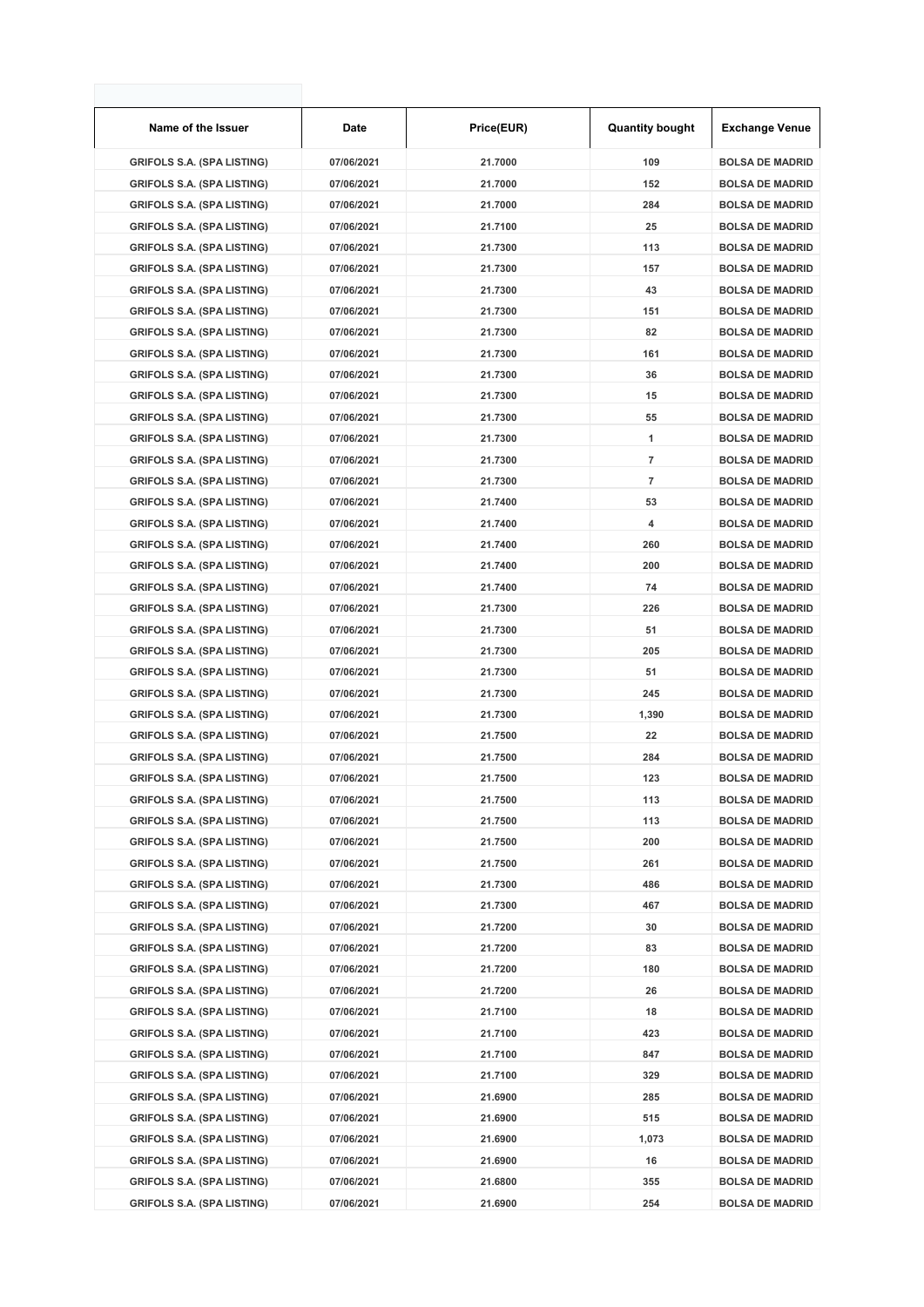| Name of the Issuer                | Date       | Price(EUR) | <b>Quantity bought</b> | <b>Exchange Venue</b>  |
|-----------------------------------|------------|------------|------------------------|------------------------|
| <b>GRIFOLS S.A. (SPA LISTING)</b> | 07/06/2021 | 21.6900    | 424                    | <b>BOLSA DE MADRID</b> |
| <b>GRIFOLS S.A. (SPA LISTING)</b> | 07/06/2021 | 21.6900    | 254                    | <b>BOLSA DE MADRID</b> |
| <b>GRIFOLS S.A. (SPA LISTING)</b> | 07/06/2021 | 21.6900    | 84                     | <b>BOLSA DE MADRID</b> |
| <b>GRIFOLS S.A. (SPA LISTING)</b> | 07/06/2021 | 21.6900    | 84                     | <b>BOLSA DE MADRID</b> |
| <b>GRIFOLS S.A. (SPA LISTING)</b> | 07/06/2021 | 21.6900    | 233                    | <b>BOLSA DE MADRID</b> |
| <b>GRIFOLS S.A. (SPA LISTING)</b> | 07/06/2021 | 21.6800    | 29                     | <b>BOLSA DE MADRID</b> |
| <b>GRIFOLS S.A. (SPA LISTING)</b> | 07/06/2021 | 21.6800    | 186                    | <b>BOLSA DE MADRID</b> |
| <b>GRIFOLS S.A. (SPA LISTING)</b> | 07/06/2021 | 21.6900    | 977                    | <b>BOLSA DE MADRID</b> |
| <b>GRIFOLS S.A. (SPA LISTING)</b> | 07/06/2021 | 21.6900    | 524                    | <b>BOLSA DE MADRID</b> |
| <b>GRIFOLS S.A. (SPA LISTING)</b> | 07/06/2021 | 21.6900    | 395                    | <b>BOLSA DE MADRID</b> |
| <b>GRIFOLS S.A. (SPA LISTING)</b> | 07/06/2021 | 21.6900    | 65                     | <b>BOLSA DE MADRID</b> |
| <b>GRIFOLS S.A. (SPA LISTING)</b> | 07/06/2021 | 21.6800    | 270                    | <b>BOLSA DE MADRID</b> |
| <b>GRIFOLS S.A. (SPA LISTING)</b> | 07/06/2021 | 21.6800    | 13                     | <b>BOLSA DE MADRID</b> |
| <b>GRIFOLS S.A. (SPA LISTING)</b> | 07/06/2021 | 21.7000    | 87                     | <b>BOLSA DE MADRID</b> |
| <b>GRIFOLS S.A. (SPA LISTING)</b> | 07/06/2021 | 21.7000    | 200                    | <b>BOLSA DE MADRID</b> |
| <b>GRIFOLS S.A. (SPA LISTING)</b> | 07/06/2021 | 21.7100    | 266                    | <b>BOLSA DE MADRID</b> |
| <b>GRIFOLS S.A. (SPA LISTING)</b> | 07/06/2021 | 21.7100    | 17                     | <b>BOLSA DE MADRID</b> |
| <b>GRIFOLS S.A. (SPA LISTING)</b> | 07/06/2021 | 21.7100    | 137                    | <b>BOLSA DE MADRID</b> |
| <b>GRIFOLS S.A. (SPA LISTING)</b> | 07/06/2021 | 21.7100    | 162                    | <b>BOLSA DE MADRID</b> |
| <b>GRIFOLS S.A. (SPA LISTING)</b> | 07/06/2021 | 21.7100    | 212                    | <b>BOLSA DE MADRID</b> |
| <b>GRIFOLS S.A. (SPA LISTING)</b> | 07/06/2021 | 21.7200    | 89                     | <b>BOLSA DE MADRID</b> |
| <b>GRIFOLS S.A. (SPA LISTING)</b> | 07/06/2021 | 21.7200    | 27                     | <b>BOLSA DE MADRID</b> |
| <b>GRIFOLS S.A. (SPA LISTING)</b> | 07/06/2021 | 21.7200    | 173                    | <b>BOLSA DE MADRID</b> |
| <b>GRIFOLS S.A. (SPA LISTING)</b> | 07/06/2021 | 21.7200    | 459                    | <b>BOLSA DE MADRID</b> |
| <b>GRIFOLS S.A. (SPA LISTING)</b> | 07/06/2021 | 21.7200    | 291                    | <b>BOLSA DE MADRID</b> |
| <b>GRIFOLS S.A. (SPA LISTING)</b> | 07/06/2021 | 21.7200    | 272                    | <b>BOLSA DE MADRID</b> |
| <b>GRIFOLS S.A. (SPA LISTING)</b> | 07/06/2021 | 21.7200    | 414                    | <b>BOLSA DE MADRID</b> |
| <b>GRIFOLS S.A. (SPA LISTING)</b> | 07/06/2021 | 21.7200    | 291                    | <b>BOLSA DE MADRID</b> |
| <b>GRIFOLS S.A. (SPA LISTING)</b> | 07/06/2021 | 21.7200    | 87                     | <b>BOLSA DE MADRID</b> |
| <b>GRIFOLS S.A. (SPA LISTING)</b> | 07/06/2021 | 21.7200    | 185                    | <b>BOLSA DE MADRID</b> |
| <b>GRIFOLS S.A. (SPA LISTING)</b> | 07/06/2021 | 21.7200    | 15                     | <b>BOLSA DE MADRID</b> |
| <b>GRIFOLS S.A. (SPA LISTING)</b> | 07/06/2021 | 21.7200    | 171                    | <b>BOLSA DE MADRID</b> |
| <b>GRIFOLS S.A. (SPA LISTING)</b> | 07/06/2021 | 21.7200    | 878                    | <b>BOLSA DE MADRID</b> |
| <b>GRIFOLS S.A. (SPA LISTING)</b> | 07/06/2021 | 21.7000    | 246                    | <b>BOLSA DE MADRID</b> |
| <b>GRIFOLS S.A. (SPA LISTING)</b> | 07/06/2021 | 21.6900    | 613                    | <b>BOLSA DE MADRID</b> |
| <b>GRIFOLS S.A. (SPA LISTING)</b> | 07/06/2021 | 21.7200    | 293                    | <b>BOLSA DE MADRID</b> |
| <b>GRIFOLS S.A. (SPA LISTING)</b> | 07/06/2021 | 21.7300    | 255                    | <b>BOLSA DE MADRID</b> |
| <b>GRIFOLS S.A. (SPA LISTING)</b> | 07/06/2021 | 21.7300    | 255                    | <b>BOLSA DE MADRID</b> |
| <b>GRIFOLS S.A. (SPA LISTING)</b> | 07/06/2021 | 21.7300    | 24                     | <b>BOLSA DE MADRID</b> |
| <b>GRIFOLS S.A. (SPA LISTING)</b> | 07/06/2021 | 21.7300    | 231                    | <b>BOLSA DE MADRID</b> |
| <b>GRIFOLS S.A. (SPA LISTING)</b> | 07/06/2021 | 21.7300    | 247                    | <b>BOLSA DE MADRID</b> |
| <b>GRIFOLS S.A. (SPA LISTING)</b> | 07/06/2021 | 21.7300    | 520                    | <b>BOLSA DE MADRID</b> |
| <b>GRIFOLS S.A. (SPA LISTING)</b> | 07/06/2021 | 21.7100    | 539                    | <b>BOLSA DE MADRID</b> |
| <b>GRIFOLS S.A. (SPA LISTING)</b> | 07/06/2021 | 21.7100    | 275                    | <b>BOLSA DE MADRID</b> |
| <b>GRIFOLS S.A. (SPA LISTING)</b> | 07/06/2021 | 21.6900    | 272                    | <b>BOLSA DE MADRID</b> |
| <b>GRIFOLS S.A. (SPA LISTING)</b> | 07/06/2021 | 21.6900    | 52                     | <b>BOLSA DE MADRID</b> |
| <b>GRIFOLS S.A. (SPA LISTING)</b> | 07/06/2021 | 21.6900    | 191                    | <b>BOLSA DE MADRID</b> |
| <b>GRIFOLS S.A. (SPA LISTING)</b> | 07/06/2021 | 21.6900    | 256                    | <b>BOLSA DE MADRID</b> |
| <b>GRIFOLS S.A. (SPA LISTING)</b> | 07/06/2021 | 21.6900    | 647                    | <b>BOLSA DE MADRID</b> |
| <b>GRIFOLS S.A. (SPA LISTING)</b> | 07/06/2021 | 21.7000    | 800                    | <b>BOLSA DE MADRID</b> |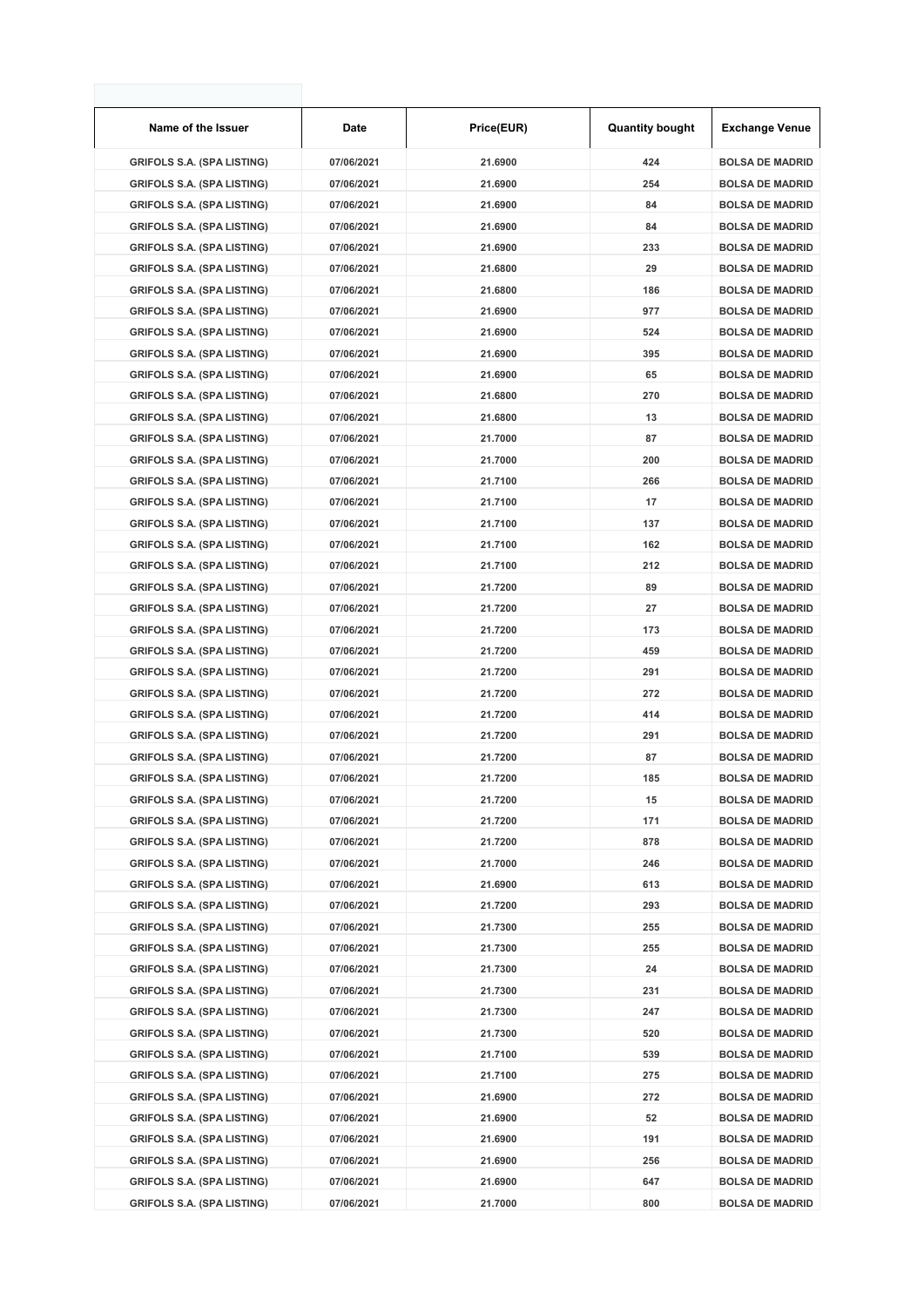| Name of the Issuer                | Date       | Price(EUR) | <b>Quantity bought</b>  | <b>Exchange Venue</b>  |
|-----------------------------------|------------|------------|-------------------------|------------------------|
| <b>GRIFOLS S.A. (SPA LISTING)</b> | 07/06/2021 | 21.7200    | 1,229                   | <b>BOLSA DE MADRID</b> |
| <b>GRIFOLS S.A. (SPA LISTING)</b> | 07/06/2021 | 21.7200    | 280                     | <b>BOLSA DE MADRID</b> |
| <b>GRIFOLS S.A. (SPA LISTING)</b> | 07/06/2021 | 21.7200    | 275                     | <b>BOLSA DE MADRID</b> |
| <b>GRIFOLS S.A. (SPA LISTING)</b> | 07/06/2021 | 21.7200    | 743                     | <b>BOLSA DE MADRID</b> |
| <b>GRIFOLS S.A. (SPA LISTING)</b> | 07/06/2021 | 21.8000    | 310                     | <b>BOLSA DE MADRID</b> |
| <b>GRIFOLS S.A. (SPA LISTING)</b> | 07/06/2021 | 21.8100    | 261                     | <b>BOLSA DE MADRID</b> |
| <b>GRIFOLS S.A. (SPA LISTING)</b> | 07/06/2021 | 21.7900    | 357                     | <b>BOLSA DE MADRID</b> |
| <b>GRIFOLS S.A. (SPA LISTING)</b> | 07/06/2021 | 21.7900    | 591                     | <b>BOLSA DE MADRID</b> |
| <b>GRIFOLS S.A. (SPA LISTING)</b> | 07/06/2021 | 21.7900    | 93                      | <b>BOLSA DE MADRID</b> |
| <b>GRIFOLS S.A. (SPA LISTING)</b> | 07/06/2021 | 21.7900    | 758                     | <b>BOLSA DE MADRID</b> |
| <b>GRIFOLS S.A. (SPA LISTING)</b> | 07/06/2021 | 21.7900    | 287                     | <b>BOLSA DE MADRID</b> |
| <b>GRIFOLS S.A. (SPA LISTING)</b> | 07/06/2021 | 21.7900    | 26                      | <b>BOLSA DE MADRID</b> |
| <b>GRIFOLS S.A. (SPA LISTING)</b> | 07/06/2021 | 21.8000    | 586                     | <b>BOLSA DE MADRID</b> |
| <b>GRIFOLS S.A. (SPA LISTING)</b> | 07/06/2021 | 21.8000    | 874                     | <b>BOLSA DE MADRID</b> |
| <b>GRIFOLS S.A. (SPA LISTING)</b> | 07/06/2021 | 21.8000    | 270                     | <b>BOLSA DE MADRID</b> |
| <b>GRIFOLS S.A. (SPA LISTING)</b> | 07/06/2021 | 21.8000    | 192                     | <b>BOLSA DE MADRID</b> |
| <b>GRIFOLS S.A. (SPA LISTING)</b> | 07/06/2021 | 21.7700    | 328                     | <b>BOLSA DE MADRID</b> |
| <b>GRIFOLS S.A. (SPA LISTING)</b> | 07/06/2021 | 21.7700    | 117                     | <b>BOLSA DE MADRID</b> |
| <b>GRIFOLS S.A. (SPA LISTING)</b> | 07/06/2021 | 21.7700    | 211                     | <b>BOLSA DE MADRID</b> |
| <b>GRIFOLS S.A. (SPA LISTING)</b> | 07/06/2021 | 21.7600    | 307                     | <b>BOLSA DE MADRID</b> |
| <b>GRIFOLS S.A. (SPA LISTING)</b> | 07/06/2021 | 21.7600    | 1,097                   | <b>BOLSA DE MADRID</b> |
| <b>GRIFOLS S.A. (SPA LISTING)</b> | 07/06/2021 | 21.7600    | 137                     | <b>BOLSA DE MADRID</b> |
| <b>GRIFOLS S.A. (SPA LISTING)</b> | 07/06/2021 | 21.7600    | 301                     | <b>BOLSA DE MADRID</b> |
| <b>GRIFOLS S.A. (SPA LISTING)</b> | 07/06/2021 | 21.7600    | 273                     | <b>BOLSA DE MADRID</b> |
| <b>GRIFOLS S.A. (SPA LISTING)</b> | 07/06/2021 | 21.7500    | 1,095                   | <b>BOLSA DE MADRID</b> |
| <b>GRIFOLS S.A. (SPA LISTING)</b> | 07/06/2021 | 21.7400    | 368                     | <b>BOLSA DE MADRID</b> |
| <b>GRIFOLS S.A. (SPA LISTING)</b> | 07/06/2021 | 21.7400    | 298                     | <b>BOLSA DE MADRID</b> |
| <b>GRIFOLS S.A. (SPA LISTING)</b> | 07/06/2021 | 21.7400    | 451                     | <b>BOLSA DE MADRID</b> |
| <b>GRIFOLS S.A. (SPA LISTING)</b> | 07/06/2021 | 21.7400    | 397                     | <b>BOLSA DE MADRID</b> |
| <b>GRIFOLS S.A. (SPA LISTING)</b> | 07/06/2021 | 21.7400    | 7                       | <b>BOLSA DE MADRID</b> |
| <b>GRIFOLS S.A. (SPA LISTING)</b> | 07/06/2021 | 21.7300    | 314                     | <b>BOLSA DE MADRID</b> |
| <b>GRIFOLS S.A. (SPA LISTING)</b> | 07/06/2021 | 21.7100    | 283                     | <b>BOLSA DE MADRID</b> |
| <b>GRIFOLS S.A. (SPA LISTING)</b> | 07/06/2021 | 21.7200    | 273                     | <b>BOLSA DE MADRID</b> |
| <b>GRIFOLS S.A. (SPA LISTING)</b> | 07/06/2021 | 21.6700    | 452                     | <b>BOLSA DE MADRID</b> |
| <b>GRIFOLS S.A. (SPA LISTING)</b> | 07/06/2021 | 21.6700    | 474                     | <b>BOLSA DE MADRID</b> |
| <b>GRIFOLS S.A. (SPA LISTING)</b> | 07/06/2021 | 21.6700    | 66                      | <b>BOLSA DE MADRID</b> |
| <b>GRIFOLS S.A. (SPA LISTING)</b> | 07/06/2021 | 21.6700    | 42                      | <b>BOLSA DE MADRID</b> |
| <b>GRIFOLS S.A. (SPA LISTING)</b> | 07/06/2021 | 21.6500    | 351                     | <b>BOLSA DE MADRID</b> |
| <b>GRIFOLS S.A. (SPA LISTING)</b> | 07/06/2021 | 21.6500    | 295                     | <b>BOLSA DE MADRID</b> |
| <b>GRIFOLS S.A. (SPA LISTING)</b> | 07/06/2021 | 21.6500    | $\overline{\mathbf{2}}$ | <b>BOLSA DE MADRID</b> |
| <b>GRIFOLS S.A. (SPA LISTING)</b> | 07/06/2021 | 21.6500    | 283                     | <b>BOLSA DE MADRID</b> |
| <b>GRIFOLS S.A. (SPA LISTING)</b> | 07/06/2021 | 21.6500    | 295                     | <b>BOLSA DE MADRID</b> |
| <b>GRIFOLS S.A. (SPA LISTING)</b> | 07/06/2021 | 21.6500    | 266                     | <b>BOLSA DE MADRID</b> |
| <b>GRIFOLS S.A. (SPA LISTING)</b> | 07/06/2021 | 21.6500    | 128                     | <b>BOLSA DE MADRID</b> |
| <b>GRIFOLS S.A. (SPA LISTING)</b> | 07/06/2021 | 21.6500    | 123                     | <b>BOLSA DE MADRID</b> |
| <b>GRIFOLS S.A. (SPA LISTING)</b> | 07/06/2021 | 21.6500    | 255                     | <b>BOLSA DE MADRID</b> |
| <b>GRIFOLS S.A. (SPA LISTING)</b> | 07/06/2021 | 21.6400    | 273                     | <b>BOLSA DE MADRID</b> |
| <b>GRIFOLS S.A. (SPA LISTING)</b> | 07/06/2021 | 21.6400    | 269                     | <b>BOLSA DE MADRID</b> |
| <b>GRIFOLS S.A. (SPA LISTING)</b> | 07/06/2021 | 21.6400    | 137                     | <b>BOLSA DE MADRID</b> |
| <b>GRIFOLS S.A. (SPA LISTING)</b> | 07/06/2021 | 21.6400    | 314                     | <b>BOLSA DE MADRID</b> |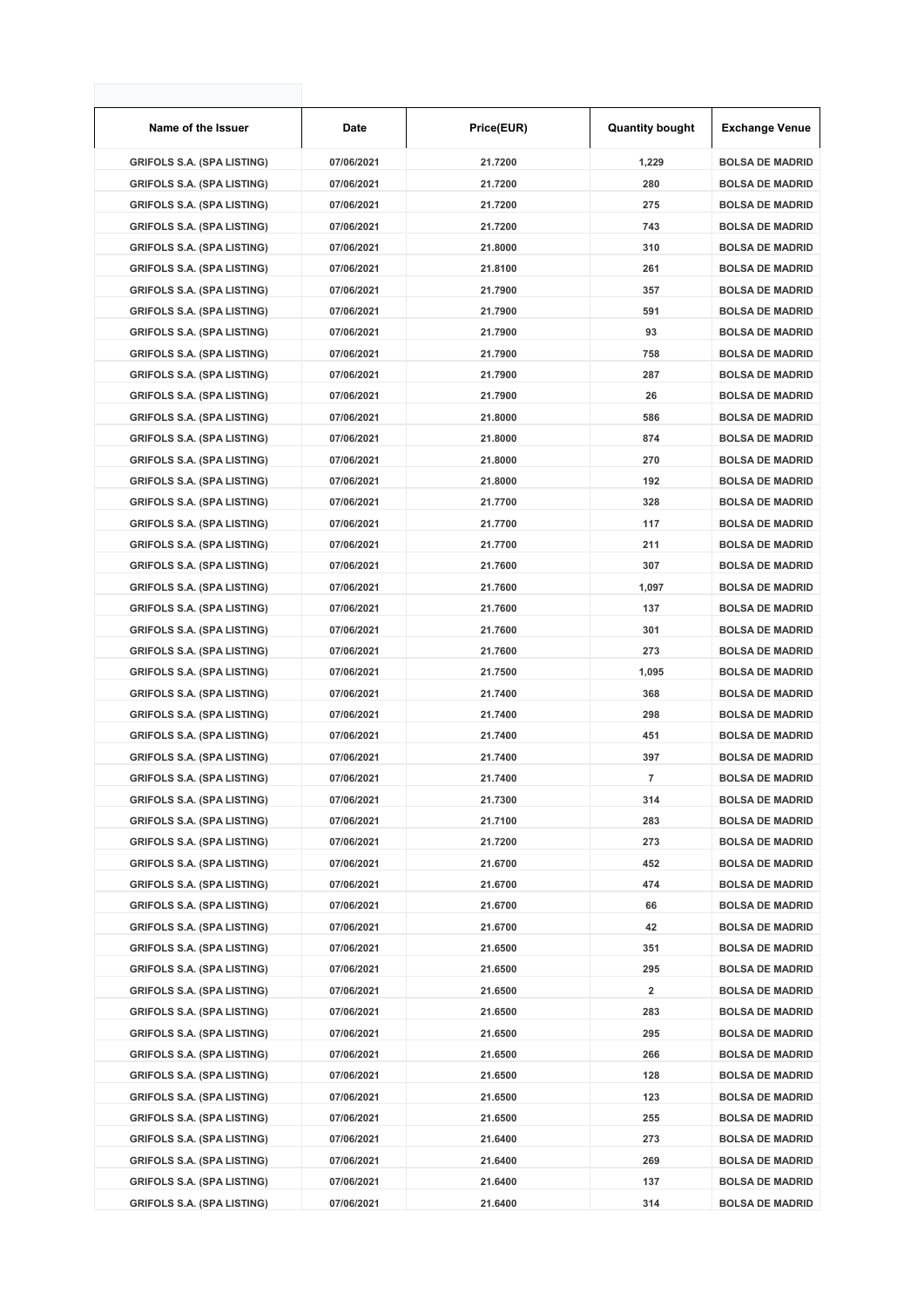| Name of the Issuer                | Date       | Price(EUR) | <b>Quantity bought</b> | <b>Exchange Venue</b>  |
|-----------------------------------|------------|------------|------------------------|------------------------|
| <b>GRIFOLS S.A. (SPA LISTING)</b> | 07/06/2021 | 21.6400    | 457                    | <b>BOLSA DE MADRID</b> |
| <b>GRIFOLS S.A. (SPA LISTING)</b> | 07/06/2021 | 21.6300    | 366                    | <b>BOLSA DE MADRID</b> |
| <b>GRIFOLS S.A. (SPA LISTING)</b> | 07/06/2021 | 21.6300    | 424                    | <b>BOLSA DE MADRID</b> |
| <b>GRIFOLS S.A. (SPA LISTING)</b> | 07/06/2021 | 21.6300    | 308                    | <b>BOLSA DE MADRID</b> |
| <b>GRIFOLS S.A. (SPA LISTING)</b> | 07/06/2021 | 21.6300    | 45                     | <b>BOLSA DE MADRID</b> |
| <b>GRIFOLS S.A. (SPA LISTING)</b> | 07/06/2021 | 21.6300    | 83                     | <b>BOLSA DE MADRID</b> |
| <b>GRIFOLS S.A. (SPA LISTING)</b> | 07/06/2021 | 21.6300    | 238                    | <b>BOLSA DE MADRID</b> |
| <b>GRIFOLS S.A. (SPA LISTING)</b> | 07/06/2021 | 21.6300    | 366                    | <b>BOLSA DE MADRID</b> |
| <b>GRIFOLS S.A. (SPA LISTING)</b> | 07/06/2021 | 21.6300    | 277                    | <b>BOLSA DE MADRID</b> |
| <b>GRIFOLS S.A. (SPA LISTING)</b> | 07/06/2021 | 21.6600    | 703                    | <b>BOLSA DE MADRID</b> |
| <b>GRIFOLS S.A. (SPA LISTING)</b> | 07/06/2021 | 21.6600    | 354                    | <b>BOLSA DE MADRID</b> |
| <b>GRIFOLS S.A. (SPA LISTING)</b> | 07/06/2021 | 21.6900    | 273                    | <b>BOLSA DE MADRID</b> |
| <b>GRIFOLS S.A. (SPA LISTING)</b> | 07/06/2021 | 21.6900    | 272                    | <b>BOLSA DE MADRID</b> |
| <b>GRIFOLS S.A. (SPA LISTING)</b> | 07/06/2021 | 21.6800    | 773                    | <b>BOLSA DE MADRID</b> |
| <b>GRIFOLS S.A. (SPA LISTING)</b> | 07/06/2021 | 21.6800    | 671                    | <b>BOLSA DE MADRID</b> |
| <b>GRIFOLS S.A. (SPA LISTING)</b> | 07/06/2021 | 21.6800    | 748                    | <b>BOLSA DE MADRID</b> |
| <b>GRIFOLS S.A. (SPA LISTING)</b> | 07/06/2021 | 21.6800    | 250                    | <b>BOLSA DE MADRID</b> |
| <b>GRIFOLS S.A. (SPA LISTING)</b> | 07/06/2021 | 21.6800    | 1,282                  | <b>BOLSA DE MADRID</b> |
| <b>GRIFOLS S.A. (SPA LISTING)</b> | 07/06/2021 | 21.6800    | 563                    | <b>BOLSA DE MADRID</b> |
| <b>GRIFOLS S.A. (SPA LISTING)</b> | 07/06/2021 | 21.6700    | 515                    | <b>BOLSA DE MADRID</b> |
| <b>GRIFOLS S.A. (SPA LISTING)</b> | 07/06/2021 | 21.7400    | 214                    | <b>BOLSA DE MADRID</b> |
| <b>GRIFOLS S.A. (SPA LISTING)</b> | 07/06/2021 | 21.7400    | 71                     | <b>BOLSA DE MADRID</b> |
| <b>GRIFOLS S.A. (SPA LISTING)</b> | 07/06/2021 | 21.7500    | 2,182                  | <b>BOLSA DE MADRID</b> |
| <b>GRIFOLS S.A. (SPA LISTING)</b> | 07/06/2021 | 21.7300    | 342                    | <b>BOLSA DE MADRID</b> |
| <b>GRIFOLS S.A. (SPA LISTING)</b> | 07/06/2021 | 21.7300    | 337                    | <b>BOLSA DE MADRID</b> |
| <b>GRIFOLS S.A. (SPA LISTING)</b> | 07/06/2021 | 21.7300    | 338                    | <b>BOLSA DE MADRID</b> |
| <b>GRIFOLS S.A. (SPA LISTING)</b> | 07/06/2021 | 21.7300    | 61                     | <b>BOLSA DE MADRID</b> |
| <b>GRIFOLS S.A. (SPA LISTING)</b> | 07/06/2021 | 21.7200    | 250                    | <b>BOLSA DE MADRID</b> |
| <b>GRIFOLS S.A. (SPA LISTING)</b> | 07/06/2021 | 21.7200    | 250                    | <b>BOLSA DE MADRID</b> |
| <b>GRIFOLS S.A. (SPA LISTING)</b> | 07/06/2021 | 21.7200    | 204                    | <b>BOLSA DE MADRID</b> |
| <b>GRIFOLS S.A. (SPA LISTING)</b> | 07/06/2021 | 21.8100    | 1,206                  | <b>BOLSA DE MADRID</b> |
| <b>GRIFOLS S.A. (SPA LISTING)</b> | 07/06/2021 | 21.8100    | 2,439                  | <b>BOLSA DE MADRID</b> |
| <b>GRIFOLS S.A. (SPA LISTING)</b> | 07/06/2021 | 21.8100    | 137                    | <b>BOLSA DE MADRID</b> |
| <b>GRIFOLS S.A. (SPA LISTING)</b> | 07/06/2021 | 21.8200    | 1,573                  | <b>BOLSA DE MADRID</b> |
| <b>GRIFOLS S.A. (SPA LISTING)</b> | 07/06/2021 | 21.8000    | 432                    | <b>BOLSA DE MADRID</b> |
| <b>GRIFOLS S.A. (SPA LISTING)</b> | 07/06/2021 | 21.8000    | 290                    | <b>BOLSA DE MADRID</b> |
| <b>GRIFOLS S.A. (SPA LISTING)</b> | 07/06/2021 | 21.8000    | 1,349                  | <b>BOLSA DE MADRID</b> |
| <b>GRIFOLS S.A. (SPA LISTING)</b> | 07/06/2021 | 21.7900    | 280                    | <b>BOLSA DE MADRID</b> |
| <b>GRIFOLS S.A. (SPA LISTING)</b> | 07/06/2021 | 21.7900    | 271                    | <b>BOLSA DE MADRID</b> |
| <b>GRIFOLS S.A. (SPA LISTING)</b> | 07/06/2021 | 21.7900    | 193                    | <b>BOLSA DE MADRID</b> |
| <b>GRIFOLS S.A. (SPA LISTING)</b> | 07/06/2021 | 21.7900    | 79                     | <b>BOLSA DE MADRID</b> |
| <b>GRIFOLS S.A. (SPA LISTING)</b> | 07/06/2021 | 21.7900    | 282                    | <b>BOLSA DE MADRID</b> |
| <b>GRIFOLS S.A. (SPA LISTING)</b> | 07/06/2021 | 21.7900    | 637                    | <b>BOLSA DE MADRID</b> |
| <b>GRIFOLS S.A. (SPA LISTING)</b> | 08/06/2021 | 21.9400    | 276                    | <b>BOLSA DE MADRID</b> |
| <b>GRIFOLS S.A. (SPA LISTING)</b> | 08/06/2021 | 21.9400    | 473                    | <b>BOLSA DE MADRID</b> |
| <b>GRIFOLS S.A. (SPA LISTING)</b> | 08/06/2021 | 21.9400    | 79                     | <b>BOLSA DE MADRID</b> |
| <b>GRIFOLS S.A. (SPA LISTING)</b> | 08/06/2021 | 21.9400    | 276                    | <b>BOLSA DE MADRID</b> |
| <b>GRIFOLS S.A. (SPA LISTING)</b> | 08/06/2021 | 21.9400    | 276                    | <b>BOLSA DE MADRID</b> |
| <b>GRIFOLS S.A. (SPA LISTING)</b> | 08/06/2021 | 21.9400    | 122                    | <b>BOLSA DE MADRID</b> |
| <b>GRIFOLS S.A. (SPA LISTING)</b> | 08/06/2021 | 22.3000    | 194                    | <b>BOLSA DE MADRID</b> |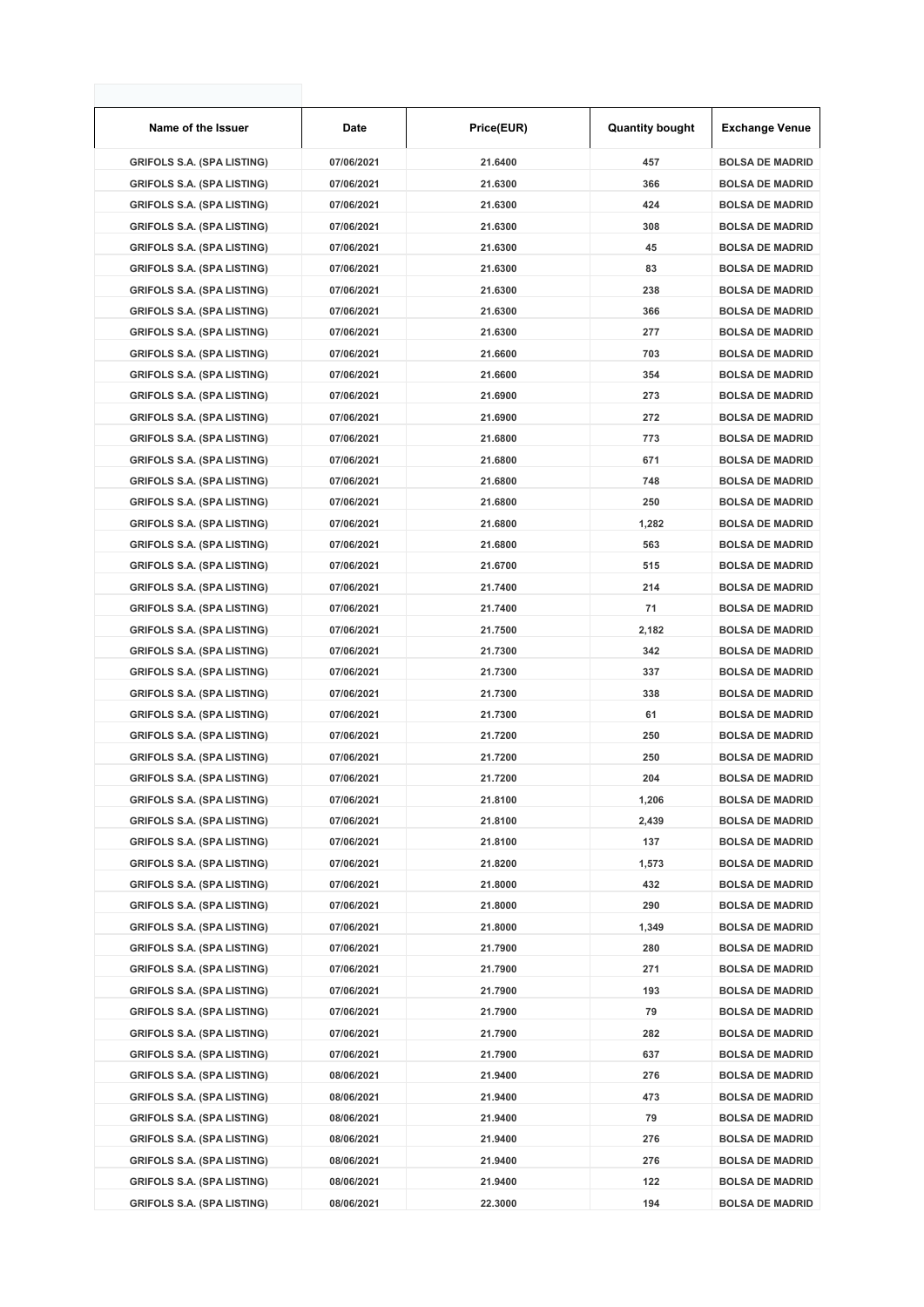| Name of the Issuer                | Date       | Price(EUR) | <b>Quantity bought</b> | <b>Exchange Venue</b>  |
|-----------------------------------|------------|------------|------------------------|------------------------|
| <b>GRIFOLS S.A. (SPA LISTING)</b> | 08/06/2021 | 22.3000    | 6                      | <b>BOLSA DE MADRID</b> |
| <b>GRIFOLS S.A. (SPA LISTING)</b> | 08/06/2021 | 22.2800    | 58                     | <b>BOLSA DE MADRID</b> |
| <b>GRIFOLS S.A. (SPA LISTING)</b> | 08/06/2021 | 22.3200    | 268                    | <b>BOLSA DE MADRID</b> |
| <b>GRIFOLS S.A. (SPA LISTING)</b> | 08/06/2021 | 22.3200    | 202                    | <b>BOLSA DE MADRID</b> |
| <b>GRIFOLS S.A. (SPA LISTING)</b> | 08/06/2021 | 22.3200    | 1,457                  | <b>BOLSA DE MADRID</b> |
| <b>GRIFOLS S.A. (SPA LISTING)</b> | 08/06/2021 | 22.3200    | 464                    | <b>BOLSA DE MADRID</b> |
| <b>GRIFOLS S.A. (SPA LISTING)</b> | 08/06/2021 | 22.3100    | 88                     | <b>BOLSA DE MADRID</b> |
| <b>GRIFOLS S.A. (SPA LISTING)</b> | 08/06/2021 | 22.3200    | 569                    | <b>BOLSA DE MADRID</b> |
| <b>GRIFOLS S.A. (SPA LISTING)</b> | 08/06/2021 | 22.3100    | 549                    | <b>BOLSA DE MADRID</b> |
| <b>GRIFOLS S.A. (SPA LISTING)</b> | 08/06/2021 | 22.3300    | 425                    | <b>BOLSA DE MADRID</b> |
| <b>GRIFOLS S.A. (SPA LISTING)</b> | 08/06/2021 | 22.2600    | 232                    | <b>BOLSA DE MADRID</b> |
| <b>GRIFOLS S.A. (SPA LISTING)</b> | 08/06/2021 | 22.2600    | 31                     | <b>BOLSA DE MADRID</b> |
| <b>GRIFOLS S.A. (SPA LISTING)</b> | 08/06/2021 | 22.2000    | 320                    | <b>BOLSA DE MADRID</b> |
| <b>GRIFOLS S.A. (SPA LISTING)</b> | 08/06/2021 | 22.2400    | 352                    | <b>BOLSA DE MADRID</b> |
| <b>GRIFOLS S.A. (SPA LISTING)</b> | 08/06/2021 | 22.2400    | 273                    | <b>BOLSA DE MADRID</b> |
| <b>GRIFOLS S.A. (SPA LISTING)</b> | 08/06/2021 | 22.2400    | 250                    | <b>BOLSA DE MADRID</b> |
| <b>GRIFOLS S.A. (SPA LISTING)</b> | 08/06/2021 | 22.2400    | 991                    | <b>BOLSA DE MADRID</b> |
| <b>GRIFOLS S.A. (SPA LISTING)</b> | 08/06/2021 | 22.2400    | 138                    | <b>BOLSA DE MADRID</b> |
| <b>GRIFOLS S.A. (SPA LISTING)</b> | 08/06/2021 | 22.2400    | 523                    | <b>BOLSA DE MADRID</b> |
| <b>GRIFOLS S.A. (SPA LISTING)</b> | 08/06/2021 | 22.2400    | 166                    | <b>BOLSA DE MADRID</b> |
| <b>GRIFOLS S.A. (SPA LISTING)</b> | 08/06/2021 | 22.1700    | 306                    | <b>BOLSA DE MADRID</b> |
| <b>GRIFOLS S.A. (SPA LISTING)</b> | 08/06/2021 | 22.1700    | 486                    | <b>BOLSA DE MADRID</b> |
| <b>GRIFOLS S.A. (SPA LISTING)</b> | 08/06/2021 | 22.1700    | 329                    | <b>BOLSA DE MADRID</b> |
| <b>GRIFOLS S.A. (SPA LISTING)</b> | 08/06/2021 | 22.1800    | 282                    | <b>BOLSA DE MADRID</b> |
| <b>GRIFOLS S.A. (SPA LISTING)</b> | 08/06/2021 | 22.1800    | 145                    | <b>BOLSA DE MADRID</b> |
| <b>GRIFOLS S.A. (SPA LISTING)</b> | 08/06/2021 | 22.1800    | 108                    | <b>BOLSA DE MADRID</b> |
| <b>GRIFOLS S.A. (SPA LISTING)</b> | 08/06/2021 | 22.1700    | 534                    | <b>BOLSA DE MADRID</b> |
| <b>GRIFOLS S.A. (SPA LISTING)</b> | 08/06/2021 | 22.2200    | 265                    | <b>BOLSA DE MADRID</b> |
| <b>GRIFOLS S.A. (SPA LISTING)</b> | 08/06/2021 | 22.2200    | 138                    | <b>BOLSA DE MADRID</b> |
| <b>GRIFOLS S.A. (SPA LISTING)</b> | 08/06/2021 | 22.2200    | 482                    | <b>BOLSA DE MADRID</b> |
| <b>GRIFOLS S.A. (SPA LISTING)</b> | 08/06/2021 | 22.2200    | 121                    | <b>BOLSA DE MADRID</b> |
| <b>GRIFOLS S.A. (SPA LISTING)</b> | 08/06/2021 | 22.2200    | 42                     | <b>BOLSA DE MADRID</b> |
| <b>GRIFOLS S.A. (SPA LISTING)</b> | 08/06/2021 | 22.2200    | 244                    | <b>BOLSA DE MADRID</b> |
| <b>GRIFOLS S.A. (SPA LISTING)</b> | 08/06/2021 | 22.2300    | 377                    | <b>BOLSA DE MADRID</b> |
| <b>GRIFOLS S.A. (SPA LISTING)</b> | 08/06/2021 | 22.2400    | 297                    | <b>BOLSA DE MADRID</b> |
| <b>GRIFOLS S.A. (SPA LISTING)</b> | 08/06/2021 | 22.2400    | 483                    | <b>BOLSA DE MADRID</b> |
| <b>GRIFOLS S.A. (SPA LISTING)</b> | 08/06/2021 | 22.2400    | 90                     | <b>BOLSA DE MADRID</b> |
| <b>GRIFOLS S.A. (SPA LISTING)</b> | 08/06/2021 | 22.2500    | 283                    | <b>BOLSA DE MADRID</b> |
| <b>GRIFOLS S.A. (SPA LISTING)</b> | 08/06/2021 | 22.2000    | 366                    | <b>BOLSA DE MADRID</b> |
| <b>GRIFOLS S.A. (SPA LISTING)</b> | 08/06/2021 | 22.1900    | 70                     | <b>BOLSA DE MADRID</b> |
| <b>GRIFOLS S.A. (SPA LISTING)</b> | 08/06/2021 | 22.1900    | 222                    | <b>BOLSA DE MADRID</b> |
| <b>GRIFOLS S.A. (SPA LISTING)</b> | 08/06/2021 | 22.1800    | 281                    | <b>BOLSA DE MADRID</b> |
| <b>GRIFOLS S.A. (SPA LISTING)</b> | 08/06/2021 | 22.1800    | 152                    | <b>BOLSA DE MADRID</b> |
| <b>GRIFOLS S.A. (SPA LISTING)</b> | 08/06/2021 | 22.1700    | 273                    | <b>BOLSA DE MADRID</b> |
| <b>GRIFOLS S.A. (SPA LISTING)</b> | 08/06/2021 | 22.1700    | 268                    | <b>BOLSA DE MADRID</b> |
| <b>GRIFOLS S.A. (SPA LISTING)</b> | 08/06/2021 | 22.1600    | 70                     | <b>BOLSA DE MADRID</b> |
| <b>GRIFOLS S.A. (SPA LISTING)</b> | 08/06/2021 | 22.1600    | 231                    | <b>BOLSA DE MADRID</b> |
| <b>GRIFOLS S.A. (SPA LISTING)</b> | 08/06/2021 | 22.1600    | 2                      | <b>BOLSA DE MADRID</b> |
| <b>GRIFOLS S.A. (SPA LISTING)</b> | 08/06/2021 | 22.1600    | 57                     | <b>BOLSA DE MADRID</b> |
| <b>GRIFOLS S.A. (SPA LISTING)</b> | 08/06/2021 | 22.1500    | 118                    | <b>BOLSA DE MADRID</b> |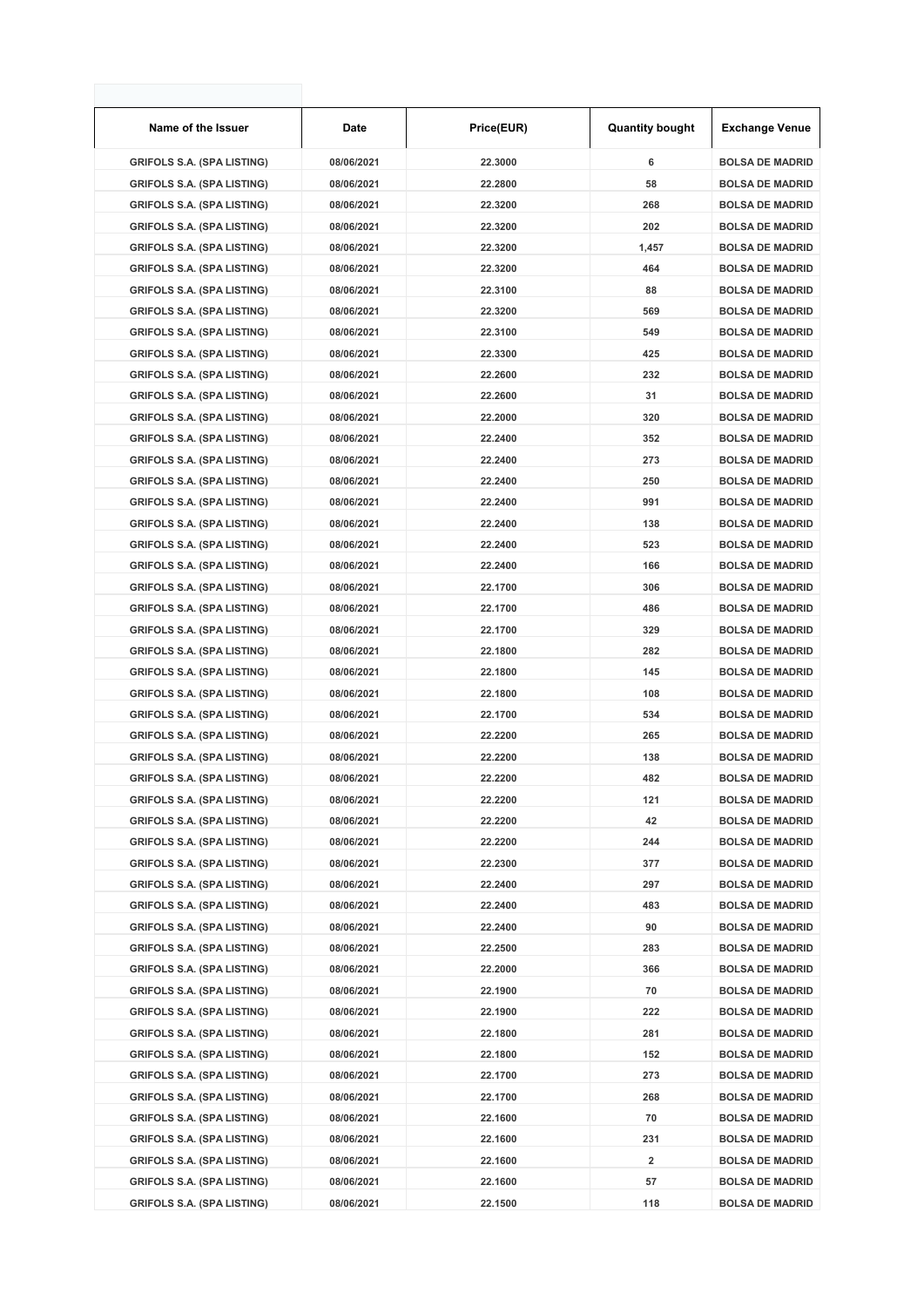| <b>GRIFOLS S.A. (SPA LISTING)</b><br>08/06/2021<br>22.1500<br>133<br><b>BOLSA DE MADRID</b><br>125<br><b>BOLSA DE MADRID</b><br><b>GRIFOLS S.A. (SPA LISTING)</b><br>08/06/2021<br>22.1100<br><b>GRIFOLS S.A. (SPA LISTING)</b><br>08/06/2021<br>22.1100<br>129<br><b>BOLSA DE MADRID</b><br><b>GRIFOLS S.A. (SPA LISTING)</b><br>08/06/2021<br>22.1100<br>279<br><b>BOLSA DE MADRID</b><br>7<br>08/06/2021<br>22.1100<br><b>GRIFOLS S.A. (SPA LISTING)</b><br><b>BOLSA DE MADRID</b><br>288<br><b>GRIFOLS S.A. (SPA LISTING)</b><br>08/06/2021<br>22.1200<br><b>BOLSA DE MADRID</b><br><b>GRIFOLS S.A. (SPA LISTING)</b><br>08/06/2021<br>22.1200<br>271<br><b>BOLSA DE MADRID</b><br>22.1200<br>288<br><b>GRIFOLS S.A. (SPA LISTING)</b><br>08/06/2021<br><b>BOLSA DE MADRID</b><br><b>GRIFOLS S.A. (SPA LISTING)</b><br>08/06/2021<br>22.1200<br>271<br><b>BOLSA DE MADRID</b><br>22.1200<br>197<br><b>BOLSA DE MADRID</b><br><b>GRIFOLS S.A. (SPA LISTING)</b><br>08/06/2021<br><b>GRIFOLS S.A. (SPA LISTING)</b><br>08/06/2021<br>22.1200<br>71<br><b>BOLSA DE MADRID</b><br><b>GRIFOLS S.A. (SPA LISTING)</b><br>08/06/2021<br>22.1200<br>45<br><b>BOLSA DE MADRID</b><br>345<br><b>GRIFOLS S.A. (SPA LISTING)</b><br>08/06/2021<br>22.1300<br><b>BOLSA DE MADRID</b><br>56<br><b>GRIFOLS S.A. (SPA LISTING)</b><br>08/06/2021<br>22.1300<br><b>BOLSA DE MADRID</b><br><b>GRIFOLS S.A. (SPA LISTING)</b><br>22.1300<br>106<br>08/06/2021<br><b>BOLSA DE MADRID</b><br>22.1300<br><b>GRIFOLS S.A. (SPA LISTING)</b><br>08/06/2021<br>21<br><b>BOLSA DE MADRID</b><br><b>GRIFOLS S.A. (SPA LISTING)</b><br>08/06/2021<br>22.1100<br>99<br><b>BOLSA DE MADRID</b><br><b>GRIFOLS S.A. (SPA LISTING)</b><br>08/06/2021<br>22.1100<br>332<br><b>BOLSA DE MADRID</b><br><b>GRIFOLS S.A. (SPA LISTING)</b><br>08/06/2021<br>22.0800<br>411<br><b>BOLSA DE MADRID</b><br>22.0900<br>414<br><b>GRIFOLS S.A. (SPA LISTING)</b><br>08/06/2021<br><b>BOLSA DE MADRID</b><br><b>GRIFOLS S.A. (SPA LISTING)</b><br>08/06/2021<br>22.0900<br>260<br><b>BOLSA DE MADRID</b><br>22.0900<br>14<br><b>GRIFOLS S.A. (SPA LISTING)</b><br>08/06/2021<br><b>BOLSA DE MADRID</b><br>22.0900<br>282<br><b>BOLSA DE MADRID</b><br><b>GRIFOLS S.A. (SPA LISTING)</b><br>08/06/2021<br>115<br><b>GRIFOLS S.A. (SPA LISTING)</b><br>08/06/2021<br>22.0600<br><b>BOLSA DE MADRID</b><br><b>GRIFOLS S.A. (SPA LISTING)</b><br>08/06/2021<br>22.0600<br>154<br><b>BOLSA DE MADRID</b><br><b>GRIFOLS S.A. (SPA LISTING)</b><br>08/06/2021<br>22.0500<br>918<br><b>BOLSA DE MADRID</b><br><b>GRIFOLS S.A. (SPA LISTING)</b><br>08/06/2021<br>22.0400<br>569<br><b>BOLSA DE MADRID</b><br>08/06/2021<br>22.0400<br>265<br><b>GRIFOLS S.A. (SPA LISTING)</b><br><b>BOLSA DE MADRID</b><br><b>GRIFOLS S.A. (SPA LISTING)</b><br>22.0400<br>22<br>08/06/2021<br><b>BOLSA DE MADRID</b><br>611<br><b>GRIFOLS S.A. (SPA LISTING)</b><br>08/06/2021<br>22.0000<br><b>BOLSA DE MADRID</b><br><b>GRIFOLS S.A. (SPA LISTING)</b><br>08/06/2021<br>22.0000<br>607<br><b>BOLSA DE MADRID</b><br><b>GRIFOLS S.A. (SPA LISTING)</b><br>08/06/2021<br>21.9800<br>140<br><b>BOLSA DE MADRID</b><br><b>GRIFOLS S.A. (SPA LISTING)</b><br>08/06/2021<br>21.9800<br>400<br><b>BOLSA DE MADRID</b><br><b>GRIFOLS S.A. (SPA LISTING)</b><br>21.9500<br><b>BOLSA DE MADRID</b><br>08/06/2021<br>247<br><b>GRIFOLS S.A. (SPA LISTING)</b><br>08/06/2021<br>21.9500<br>127<br><b>BOLSA DE MADRID</b><br><b>GRIFOLS S.A. (SPA LISTING)</b><br>21.9500<br>218<br><b>BOLSA DE MADRID</b><br>08/06/2021<br><b>GRIFOLS S.A. (SPA LISTING)</b><br>08/06/2021<br>21.9500<br>138<br><b>BOLSA DE MADRID</b><br><b>GRIFOLS S.A. (SPA LISTING)</b><br>224<br>08/06/2021<br>21.9500<br><b>BOLSA DE MADRID</b><br>68<br><b>GRIFOLS S.A. (SPA LISTING)</b><br>08/06/2021<br>21.9500<br><b>BOLSA DE MADRID</b><br><b>GRIFOLS S.A. (SPA LISTING)</b><br>21.9500<br>68<br><b>BOLSA DE MADRID</b><br>08/06/2021<br><b>GRIFOLS S.A. (SPA LISTING)</b><br>68<br><b>BOLSA DE MADRID</b><br>08/06/2021<br>21.9500<br><b>GRIFOLS S.A. (SPA LISTING)</b><br>08/06/2021<br>21.9500<br>310<br><b>BOLSA DE MADRID</b><br><b>GRIFOLS S.A. (SPA LISTING)</b><br>21.9500<br>16<br><b>BOLSA DE MADRID</b><br>08/06/2021<br><b>GRIFOLS S.A. (SPA LISTING)</b><br>08/06/2021<br>21.9400<br>904<br><b>BOLSA DE MADRID</b><br><b>GRIFOLS S.A. (SPA LISTING)</b><br>21.9500<br>99<br><b>BOLSA DE MADRID</b><br>08/06/2021<br><b>GRIFOLS S.A. (SPA LISTING)</b><br>08/06/2021<br>21.9500<br>81<br><b>BOLSA DE MADRID</b><br><b>GRIFOLS S.A. (SPA LISTING)</b><br>21.9500<br>95<br>08/06/2021<br><b>BOLSA DE MADRID</b><br><b>GRIFOLS S.A. (SPA LISTING)</b><br>08/06/2021<br>21.9400<br>523<br><b>BOLSA DE MADRID</b><br><b>GRIFOLS S.A. (SPA LISTING)</b><br>180<br>08/06/2021<br>21.9400<br><b>BOLSA DE MADRID</b> | Name of the Issuer                | Date       | Price(EUR) | <b>Quantity bought</b> | <b>Exchange Venue</b>  |
|-----------------------------------------------------------------------------------------------------------------------------------------------------------------------------------------------------------------------------------------------------------------------------------------------------------------------------------------------------------------------------------------------------------------------------------------------------------------------------------------------------------------------------------------------------------------------------------------------------------------------------------------------------------------------------------------------------------------------------------------------------------------------------------------------------------------------------------------------------------------------------------------------------------------------------------------------------------------------------------------------------------------------------------------------------------------------------------------------------------------------------------------------------------------------------------------------------------------------------------------------------------------------------------------------------------------------------------------------------------------------------------------------------------------------------------------------------------------------------------------------------------------------------------------------------------------------------------------------------------------------------------------------------------------------------------------------------------------------------------------------------------------------------------------------------------------------------------------------------------------------------------------------------------------------------------------------------------------------------------------------------------------------------------------------------------------------------------------------------------------------------------------------------------------------------------------------------------------------------------------------------------------------------------------------------------------------------------------------------------------------------------------------------------------------------------------------------------------------------------------------------------------------------------------------------------------------------------------------------------------------------------------------------------------------------------------------------------------------------------------------------------------------------------------------------------------------------------------------------------------------------------------------------------------------------------------------------------------------------------------------------------------------------------------------------------------------------------------------------------------------------------------------------------------------------------------------------------------------------------------------------------------------------------------------------------------------------------------------------------------------------------------------------------------------------------------------------------------------------------------------------------------------------------------------------------------------------------------------------------------------------------------------------------------------------------------------------------------------------------------------------------------------------------------------------------------------------------------------------------------------------------------------------------------------------------------------------------------------------------------------------------------------------------------------------------------------------------------------------------------------------------------------------------------------------------------------------------------------------------------------------------------------------------------------------------------------------------------------------------------------------------------------------------------------------------------------------------------------------------------------------------------------------------------------------------------------------------------------------------------------------------------------------------------------------------------------------------------------------------------------------------------------------------------------------------------------------|-----------------------------------|------------|------------|------------------------|------------------------|
|                                                                                                                                                                                                                                                                                                                                                                                                                                                                                                                                                                                                                                                                                                                                                                                                                                                                                                                                                                                                                                                                                                                                                                                                                                                                                                                                                                                                                                                                                                                                                                                                                                                                                                                                                                                                                                                                                                                                                                                                                                                                                                                                                                                                                                                                                                                                                                                                                                                                                                                                                                                                                                                                                                                                                                                                                                                                                                                                                                                                                                                                                                                                                                                                                                                                                                                                                                                                                                                                                                                                                                                                                                                                                                                                                                                                                                                                                                                                                                                                                                                                                                                                                                                                                                                                                                                                                                                                                                                                                                                                                                                                                                                                                                                                                                                                                             |                                   |            |            |                        |                        |
|                                                                                                                                                                                                                                                                                                                                                                                                                                                                                                                                                                                                                                                                                                                                                                                                                                                                                                                                                                                                                                                                                                                                                                                                                                                                                                                                                                                                                                                                                                                                                                                                                                                                                                                                                                                                                                                                                                                                                                                                                                                                                                                                                                                                                                                                                                                                                                                                                                                                                                                                                                                                                                                                                                                                                                                                                                                                                                                                                                                                                                                                                                                                                                                                                                                                                                                                                                                                                                                                                                                                                                                                                                                                                                                                                                                                                                                                                                                                                                                                                                                                                                                                                                                                                                                                                                                                                                                                                                                                                                                                                                                                                                                                                                                                                                                                                             |                                   |            |            |                        |                        |
|                                                                                                                                                                                                                                                                                                                                                                                                                                                                                                                                                                                                                                                                                                                                                                                                                                                                                                                                                                                                                                                                                                                                                                                                                                                                                                                                                                                                                                                                                                                                                                                                                                                                                                                                                                                                                                                                                                                                                                                                                                                                                                                                                                                                                                                                                                                                                                                                                                                                                                                                                                                                                                                                                                                                                                                                                                                                                                                                                                                                                                                                                                                                                                                                                                                                                                                                                                                                                                                                                                                                                                                                                                                                                                                                                                                                                                                                                                                                                                                                                                                                                                                                                                                                                                                                                                                                                                                                                                                                                                                                                                                                                                                                                                                                                                                                                             |                                   |            |            |                        |                        |
|                                                                                                                                                                                                                                                                                                                                                                                                                                                                                                                                                                                                                                                                                                                                                                                                                                                                                                                                                                                                                                                                                                                                                                                                                                                                                                                                                                                                                                                                                                                                                                                                                                                                                                                                                                                                                                                                                                                                                                                                                                                                                                                                                                                                                                                                                                                                                                                                                                                                                                                                                                                                                                                                                                                                                                                                                                                                                                                                                                                                                                                                                                                                                                                                                                                                                                                                                                                                                                                                                                                                                                                                                                                                                                                                                                                                                                                                                                                                                                                                                                                                                                                                                                                                                                                                                                                                                                                                                                                                                                                                                                                                                                                                                                                                                                                                                             |                                   |            |            |                        |                        |
|                                                                                                                                                                                                                                                                                                                                                                                                                                                                                                                                                                                                                                                                                                                                                                                                                                                                                                                                                                                                                                                                                                                                                                                                                                                                                                                                                                                                                                                                                                                                                                                                                                                                                                                                                                                                                                                                                                                                                                                                                                                                                                                                                                                                                                                                                                                                                                                                                                                                                                                                                                                                                                                                                                                                                                                                                                                                                                                                                                                                                                                                                                                                                                                                                                                                                                                                                                                                                                                                                                                                                                                                                                                                                                                                                                                                                                                                                                                                                                                                                                                                                                                                                                                                                                                                                                                                                                                                                                                                                                                                                                                                                                                                                                                                                                                                                             |                                   |            |            |                        |                        |
|                                                                                                                                                                                                                                                                                                                                                                                                                                                                                                                                                                                                                                                                                                                                                                                                                                                                                                                                                                                                                                                                                                                                                                                                                                                                                                                                                                                                                                                                                                                                                                                                                                                                                                                                                                                                                                                                                                                                                                                                                                                                                                                                                                                                                                                                                                                                                                                                                                                                                                                                                                                                                                                                                                                                                                                                                                                                                                                                                                                                                                                                                                                                                                                                                                                                                                                                                                                                                                                                                                                                                                                                                                                                                                                                                                                                                                                                                                                                                                                                                                                                                                                                                                                                                                                                                                                                                                                                                                                                                                                                                                                                                                                                                                                                                                                                                             |                                   |            |            |                        |                        |
|                                                                                                                                                                                                                                                                                                                                                                                                                                                                                                                                                                                                                                                                                                                                                                                                                                                                                                                                                                                                                                                                                                                                                                                                                                                                                                                                                                                                                                                                                                                                                                                                                                                                                                                                                                                                                                                                                                                                                                                                                                                                                                                                                                                                                                                                                                                                                                                                                                                                                                                                                                                                                                                                                                                                                                                                                                                                                                                                                                                                                                                                                                                                                                                                                                                                                                                                                                                                                                                                                                                                                                                                                                                                                                                                                                                                                                                                                                                                                                                                                                                                                                                                                                                                                                                                                                                                                                                                                                                                                                                                                                                                                                                                                                                                                                                                                             |                                   |            |            |                        |                        |
|                                                                                                                                                                                                                                                                                                                                                                                                                                                                                                                                                                                                                                                                                                                                                                                                                                                                                                                                                                                                                                                                                                                                                                                                                                                                                                                                                                                                                                                                                                                                                                                                                                                                                                                                                                                                                                                                                                                                                                                                                                                                                                                                                                                                                                                                                                                                                                                                                                                                                                                                                                                                                                                                                                                                                                                                                                                                                                                                                                                                                                                                                                                                                                                                                                                                                                                                                                                                                                                                                                                                                                                                                                                                                                                                                                                                                                                                                                                                                                                                                                                                                                                                                                                                                                                                                                                                                                                                                                                                                                                                                                                                                                                                                                                                                                                                                             |                                   |            |            |                        |                        |
|                                                                                                                                                                                                                                                                                                                                                                                                                                                                                                                                                                                                                                                                                                                                                                                                                                                                                                                                                                                                                                                                                                                                                                                                                                                                                                                                                                                                                                                                                                                                                                                                                                                                                                                                                                                                                                                                                                                                                                                                                                                                                                                                                                                                                                                                                                                                                                                                                                                                                                                                                                                                                                                                                                                                                                                                                                                                                                                                                                                                                                                                                                                                                                                                                                                                                                                                                                                                                                                                                                                                                                                                                                                                                                                                                                                                                                                                                                                                                                                                                                                                                                                                                                                                                                                                                                                                                                                                                                                                                                                                                                                                                                                                                                                                                                                                                             |                                   |            |            |                        |                        |
|                                                                                                                                                                                                                                                                                                                                                                                                                                                                                                                                                                                                                                                                                                                                                                                                                                                                                                                                                                                                                                                                                                                                                                                                                                                                                                                                                                                                                                                                                                                                                                                                                                                                                                                                                                                                                                                                                                                                                                                                                                                                                                                                                                                                                                                                                                                                                                                                                                                                                                                                                                                                                                                                                                                                                                                                                                                                                                                                                                                                                                                                                                                                                                                                                                                                                                                                                                                                                                                                                                                                                                                                                                                                                                                                                                                                                                                                                                                                                                                                                                                                                                                                                                                                                                                                                                                                                                                                                                                                                                                                                                                                                                                                                                                                                                                                                             |                                   |            |            |                        |                        |
|                                                                                                                                                                                                                                                                                                                                                                                                                                                                                                                                                                                                                                                                                                                                                                                                                                                                                                                                                                                                                                                                                                                                                                                                                                                                                                                                                                                                                                                                                                                                                                                                                                                                                                                                                                                                                                                                                                                                                                                                                                                                                                                                                                                                                                                                                                                                                                                                                                                                                                                                                                                                                                                                                                                                                                                                                                                                                                                                                                                                                                                                                                                                                                                                                                                                                                                                                                                                                                                                                                                                                                                                                                                                                                                                                                                                                                                                                                                                                                                                                                                                                                                                                                                                                                                                                                                                                                                                                                                                                                                                                                                                                                                                                                                                                                                                                             |                                   |            |            |                        |                        |
|                                                                                                                                                                                                                                                                                                                                                                                                                                                                                                                                                                                                                                                                                                                                                                                                                                                                                                                                                                                                                                                                                                                                                                                                                                                                                                                                                                                                                                                                                                                                                                                                                                                                                                                                                                                                                                                                                                                                                                                                                                                                                                                                                                                                                                                                                                                                                                                                                                                                                                                                                                                                                                                                                                                                                                                                                                                                                                                                                                                                                                                                                                                                                                                                                                                                                                                                                                                                                                                                                                                                                                                                                                                                                                                                                                                                                                                                                                                                                                                                                                                                                                                                                                                                                                                                                                                                                                                                                                                                                                                                                                                                                                                                                                                                                                                                                             |                                   |            |            |                        |                        |
|                                                                                                                                                                                                                                                                                                                                                                                                                                                                                                                                                                                                                                                                                                                                                                                                                                                                                                                                                                                                                                                                                                                                                                                                                                                                                                                                                                                                                                                                                                                                                                                                                                                                                                                                                                                                                                                                                                                                                                                                                                                                                                                                                                                                                                                                                                                                                                                                                                                                                                                                                                                                                                                                                                                                                                                                                                                                                                                                                                                                                                                                                                                                                                                                                                                                                                                                                                                                                                                                                                                                                                                                                                                                                                                                                                                                                                                                                                                                                                                                                                                                                                                                                                                                                                                                                                                                                                                                                                                                                                                                                                                                                                                                                                                                                                                                                             |                                   |            |            |                        |                        |
|                                                                                                                                                                                                                                                                                                                                                                                                                                                                                                                                                                                                                                                                                                                                                                                                                                                                                                                                                                                                                                                                                                                                                                                                                                                                                                                                                                                                                                                                                                                                                                                                                                                                                                                                                                                                                                                                                                                                                                                                                                                                                                                                                                                                                                                                                                                                                                                                                                                                                                                                                                                                                                                                                                                                                                                                                                                                                                                                                                                                                                                                                                                                                                                                                                                                                                                                                                                                                                                                                                                                                                                                                                                                                                                                                                                                                                                                                                                                                                                                                                                                                                                                                                                                                                                                                                                                                                                                                                                                                                                                                                                                                                                                                                                                                                                                                             |                                   |            |            |                        |                        |
|                                                                                                                                                                                                                                                                                                                                                                                                                                                                                                                                                                                                                                                                                                                                                                                                                                                                                                                                                                                                                                                                                                                                                                                                                                                                                                                                                                                                                                                                                                                                                                                                                                                                                                                                                                                                                                                                                                                                                                                                                                                                                                                                                                                                                                                                                                                                                                                                                                                                                                                                                                                                                                                                                                                                                                                                                                                                                                                                                                                                                                                                                                                                                                                                                                                                                                                                                                                                                                                                                                                                                                                                                                                                                                                                                                                                                                                                                                                                                                                                                                                                                                                                                                                                                                                                                                                                                                                                                                                                                                                                                                                                                                                                                                                                                                                                                             |                                   |            |            |                        |                        |
|                                                                                                                                                                                                                                                                                                                                                                                                                                                                                                                                                                                                                                                                                                                                                                                                                                                                                                                                                                                                                                                                                                                                                                                                                                                                                                                                                                                                                                                                                                                                                                                                                                                                                                                                                                                                                                                                                                                                                                                                                                                                                                                                                                                                                                                                                                                                                                                                                                                                                                                                                                                                                                                                                                                                                                                                                                                                                                                                                                                                                                                                                                                                                                                                                                                                                                                                                                                                                                                                                                                                                                                                                                                                                                                                                                                                                                                                                                                                                                                                                                                                                                                                                                                                                                                                                                                                                                                                                                                                                                                                                                                                                                                                                                                                                                                                                             |                                   |            |            |                        |                        |
|                                                                                                                                                                                                                                                                                                                                                                                                                                                                                                                                                                                                                                                                                                                                                                                                                                                                                                                                                                                                                                                                                                                                                                                                                                                                                                                                                                                                                                                                                                                                                                                                                                                                                                                                                                                                                                                                                                                                                                                                                                                                                                                                                                                                                                                                                                                                                                                                                                                                                                                                                                                                                                                                                                                                                                                                                                                                                                                                                                                                                                                                                                                                                                                                                                                                                                                                                                                                                                                                                                                                                                                                                                                                                                                                                                                                                                                                                                                                                                                                                                                                                                                                                                                                                                                                                                                                                                                                                                                                                                                                                                                                                                                                                                                                                                                                                             |                                   |            |            |                        |                        |
|                                                                                                                                                                                                                                                                                                                                                                                                                                                                                                                                                                                                                                                                                                                                                                                                                                                                                                                                                                                                                                                                                                                                                                                                                                                                                                                                                                                                                                                                                                                                                                                                                                                                                                                                                                                                                                                                                                                                                                                                                                                                                                                                                                                                                                                                                                                                                                                                                                                                                                                                                                                                                                                                                                                                                                                                                                                                                                                                                                                                                                                                                                                                                                                                                                                                                                                                                                                                                                                                                                                                                                                                                                                                                                                                                                                                                                                                                                                                                                                                                                                                                                                                                                                                                                                                                                                                                                                                                                                                                                                                                                                                                                                                                                                                                                                                                             |                                   |            |            |                        |                        |
|                                                                                                                                                                                                                                                                                                                                                                                                                                                                                                                                                                                                                                                                                                                                                                                                                                                                                                                                                                                                                                                                                                                                                                                                                                                                                                                                                                                                                                                                                                                                                                                                                                                                                                                                                                                                                                                                                                                                                                                                                                                                                                                                                                                                                                                                                                                                                                                                                                                                                                                                                                                                                                                                                                                                                                                                                                                                                                                                                                                                                                                                                                                                                                                                                                                                                                                                                                                                                                                                                                                                                                                                                                                                                                                                                                                                                                                                                                                                                                                                                                                                                                                                                                                                                                                                                                                                                                                                                                                                                                                                                                                                                                                                                                                                                                                                                             |                                   |            |            |                        |                        |
|                                                                                                                                                                                                                                                                                                                                                                                                                                                                                                                                                                                                                                                                                                                                                                                                                                                                                                                                                                                                                                                                                                                                                                                                                                                                                                                                                                                                                                                                                                                                                                                                                                                                                                                                                                                                                                                                                                                                                                                                                                                                                                                                                                                                                                                                                                                                                                                                                                                                                                                                                                                                                                                                                                                                                                                                                                                                                                                                                                                                                                                                                                                                                                                                                                                                                                                                                                                                                                                                                                                                                                                                                                                                                                                                                                                                                                                                                                                                                                                                                                                                                                                                                                                                                                                                                                                                                                                                                                                                                                                                                                                                                                                                                                                                                                                                                             |                                   |            |            |                        |                        |
|                                                                                                                                                                                                                                                                                                                                                                                                                                                                                                                                                                                                                                                                                                                                                                                                                                                                                                                                                                                                                                                                                                                                                                                                                                                                                                                                                                                                                                                                                                                                                                                                                                                                                                                                                                                                                                                                                                                                                                                                                                                                                                                                                                                                                                                                                                                                                                                                                                                                                                                                                                                                                                                                                                                                                                                                                                                                                                                                                                                                                                                                                                                                                                                                                                                                                                                                                                                                                                                                                                                                                                                                                                                                                                                                                                                                                                                                                                                                                                                                                                                                                                                                                                                                                                                                                                                                                                                                                                                                                                                                                                                                                                                                                                                                                                                                                             |                                   |            |            |                        |                        |
|                                                                                                                                                                                                                                                                                                                                                                                                                                                                                                                                                                                                                                                                                                                                                                                                                                                                                                                                                                                                                                                                                                                                                                                                                                                                                                                                                                                                                                                                                                                                                                                                                                                                                                                                                                                                                                                                                                                                                                                                                                                                                                                                                                                                                                                                                                                                                                                                                                                                                                                                                                                                                                                                                                                                                                                                                                                                                                                                                                                                                                                                                                                                                                                                                                                                                                                                                                                                                                                                                                                                                                                                                                                                                                                                                                                                                                                                                                                                                                                                                                                                                                                                                                                                                                                                                                                                                                                                                                                                                                                                                                                                                                                                                                                                                                                                                             |                                   |            |            |                        |                        |
|                                                                                                                                                                                                                                                                                                                                                                                                                                                                                                                                                                                                                                                                                                                                                                                                                                                                                                                                                                                                                                                                                                                                                                                                                                                                                                                                                                                                                                                                                                                                                                                                                                                                                                                                                                                                                                                                                                                                                                                                                                                                                                                                                                                                                                                                                                                                                                                                                                                                                                                                                                                                                                                                                                                                                                                                                                                                                                                                                                                                                                                                                                                                                                                                                                                                                                                                                                                                                                                                                                                                                                                                                                                                                                                                                                                                                                                                                                                                                                                                                                                                                                                                                                                                                                                                                                                                                                                                                                                                                                                                                                                                                                                                                                                                                                                                                             |                                   |            |            |                        |                        |
|                                                                                                                                                                                                                                                                                                                                                                                                                                                                                                                                                                                                                                                                                                                                                                                                                                                                                                                                                                                                                                                                                                                                                                                                                                                                                                                                                                                                                                                                                                                                                                                                                                                                                                                                                                                                                                                                                                                                                                                                                                                                                                                                                                                                                                                                                                                                                                                                                                                                                                                                                                                                                                                                                                                                                                                                                                                                                                                                                                                                                                                                                                                                                                                                                                                                                                                                                                                                                                                                                                                                                                                                                                                                                                                                                                                                                                                                                                                                                                                                                                                                                                                                                                                                                                                                                                                                                                                                                                                                                                                                                                                                                                                                                                                                                                                                                             |                                   |            |            |                        |                        |
|                                                                                                                                                                                                                                                                                                                                                                                                                                                                                                                                                                                                                                                                                                                                                                                                                                                                                                                                                                                                                                                                                                                                                                                                                                                                                                                                                                                                                                                                                                                                                                                                                                                                                                                                                                                                                                                                                                                                                                                                                                                                                                                                                                                                                                                                                                                                                                                                                                                                                                                                                                                                                                                                                                                                                                                                                                                                                                                                                                                                                                                                                                                                                                                                                                                                                                                                                                                                                                                                                                                                                                                                                                                                                                                                                                                                                                                                                                                                                                                                                                                                                                                                                                                                                                                                                                                                                                                                                                                                                                                                                                                                                                                                                                                                                                                                                             |                                   |            |            |                        |                        |
|                                                                                                                                                                                                                                                                                                                                                                                                                                                                                                                                                                                                                                                                                                                                                                                                                                                                                                                                                                                                                                                                                                                                                                                                                                                                                                                                                                                                                                                                                                                                                                                                                                                                                                                                                                                                                                                                                                                                                                                                                                                                                                                                                                                                                                                                                                                                                                                                                                                                                                                                                                                                                                                                                                                                                                                                                                                                                                                                                                                                                                                                                                                                                                                                                                                                                                                                                                                                                                                                                                                                                                                                                                                                                                                                                                                                                                                                                                                                                                                                                                                                                                                                                                                                                                                                                                                                                                                                                                                                                                                                                                                                                                                                                                                                                                                                                             |                                   |            |            |                        |                        |
|                                                                                                                                                                                                                                                                                                                                                                                                                                                                                                                                                                                                                                                                                                                                                                                                                                                                                                                                                                                                                                                                                                                                                                                                                                                                                                                                                                                                                                                                                                                                                                                                                                                                                                                                                                                                                                                                                                                                                                                                                                                                                                                                                                                                                                                                                                                                                                                                                                                                                                                                                                                                                                                                                                                                                                                                                                                                                                                                                                                                                                                                                                                                                                                                                                                                                                                                                                                                                                                                                                                                                                                                                                                                                                                                                                                                                                                                                                                                                                                                                                                                                                                                                                                                                                                                                                                                                                                                                                                                                                                                                                                                                                                                                                                                                                                                                             |                                   |            |            |                        |                        |
|                                                                                                                                                                                                                                                                                                                                                                                                                                                                                                                                                                                                                                                                                                                                                                                                                                                                                                                                                                                                                                                                                                                                                                                                                                                                                                                                                                                                                                                                                                                                                                                                                                                                                                                                                                                                                                                                                                                                                                                                                                                                                                                                                                                                                                                                                                                                                                                                                                                                                                                                                                                                                                                                                                                                                                                                                                                                                                                                                                                                                                                                                                                                                                                                                                                                                                                                                                                                                                                                                                                                                                                                                                                                                                                                                                                                                                                                                                                                                                                                                                                                                                                                                                                                                                                                                                                                                                                                                                                                                                                                                                                                                                                                                                                                                                                                                             |                                   |            |            |                        |                        |
|                                                                                                                                                                                                                                                                                                                                                                                                                                                                                                                                                                                                                                                                                                                                                                                                                                                                                                                                                                                                                                                                                                                                                                                                                                                                                                                                                                                                                                                                                                                                                                                                                                                                                                                                                                                                                                                                                                                                                                                                                                                                                                                                                                                                                                                                                                                                                                                                                                                                                                                                                                                                                                                                                                                                                                                                                                                                                                                                                                                                                                                                                                                                                                                                                                                                                                                                                                                                                                                                                                                                                                                                                                                                                                                                                                                                                                                                                                                                                                                                                                                                                                                                                                                                                                                                                                                                                                                                                                                                                                                                                                                                                                                                                                                                                                                                                             |                                   |            |            |                        |                        |
|                                                                                                                                                                                                                                                                                                                                                                                                                                                                                                                                                                                                                                                                                                                                                                                                                                                                                                                                                                                                                                                                                                                                                                                                                                                                                                                                                                                                                                                                                                                                                                                                                                                                                                                                                                                                                                                                                                                                                                                                                                                                                                                                                                                                                                                                                                                                                                                                                                                                                                                                                                                                                                                                                                                                                                                                                                                                                                                                                                                                                                                                                                                                                                                                                                                                                                                                                                                                                                                                                                                                                                                                                                                                                                                                                                                                                                                                                                                                                                                                                                                                                                                                                                                                                                                                                                                                                                                                                                                                                                                                                                                                                                                                                                                                                                                                                             |                                   |            |            |                        |                        |
|                                                                                                                                                                                                                                                                                                                                                                                                                                                                                                                                                                                                                                                                                                                                                                                                                                                                                                                                                                                                                                                                                                                                                                                                                                                                                                                                                                                                                                                                                                                                                                                                                                                                                                                                                                                                                                                                                                                                                                                                                                                                                                                                                                                                                                                                                                                                                                                                                                                                                                                                                                                                                                                                                                                                                                                                                                                                                                                                                                                                                                                                                                                                                                                                                                                                                                                                                                                                                                                                                                                                                                                                                                                                                                                                                                                                                                                                                                                                                                                                                                                                                                                                                                                                                                                                                                                                                                                                                                                                                                                                                                                                                                                                                                                                                                                                                             |                                   |            |            |                        |                        |
|                                                                                                                                                                                                                                                                                                                                                                                                                                                                                                                                                                                                                                                                                                                                                                                                                                                                                                                                                                                                                                                                                                                                                                                                                                                                                                                                                                                                                                                                                                                                                                                                                                                                                                                                                                                                                                                                                                                                                                                                                                                                                                                                                                                                                                                                                                                                                                                                                                                                                                                                                                                                                                                                                                                                                                                                                                                                                                                                                                                                                                                                                                                                                                                                                                                                                                                                                                                                                                                                                                                                                                                                                                                                                                                                                                                                                                                                                                                                                                                                                                                                                                                                                                                                                                                                                                                                                                                                                                                                                                                                                                                                                                                                                                                                                                                                                             |                                   |            |            |                        |                        |
|                                                                                                                                                                                                                                                                                                                                                                                                                                                                                                                                                                                                                                                                                                                                                                                                                                                                                                                                                                                                                                                                                                                                                                                                                                                                                                                                                                                                                                                                                                                                                                                                                                                                                                                                                                                                                                                                                                                                                                                                                                                                                                                                                                                                                                                                                                                                                                                                                                                                                                                                                                                                                                                                                                                                                                                                                                                                                                                                                                                                                                                                                                                                                                                                                                                                                                                                                                                                                                                                                                                                                                                                                                                                                                                                                                                                                                                                                                                                                                                                                                                                                                                                                                                                                                                                                                                                                                                                                                                                                                                                                                                                                                                                                                                                                                                                                             |                                   |            |            |                        |                        |
|                                                                                                                                                                                                                                                                                                                                                                                                                                                                                                                                                                                                                                                                                                                                                                                                                                                                                                                                                                                                                                                                                                                                                                                                                                                                                                                                                                                                                                                                                                                                                                                                                                                                                                                                                                                                                                                                                                                                                                                                                                                                                                                                                                                                                                                                                                                                                                                                                                                                                                                                                                                                                                                                                                                                                                                                                                                                                                                                                                                                                                                                                                                                                                                                                                                                                                                                                                                                                                                                                                                                                                                                                                                                                                                                                                                                                                                                                                                                                                                                                                                                                                                                                                                                                                                                                                                                                                                                                                                                                                                                                                                                                                                                                                                                                                                                                             |                                   |            |            |                        |                        |
|                                                                                                                                                                                                                                                                                                                                                                                                                                                                                                                                                                                                                                                                                                                                                                                                                                                                                                                                                                                                                                                                                                                                                                                                                                                                                                                                                                                                                                                                                                                                                                                                                                                                                                                                                                                                                                                                                                                                                                                                                                                                                                                                                                                                                                                                                                                                                                                                                                                                                                                                                                                                                                                                                                                                                                                                                                                                                                                                                                                                                                                                                                                                                                                                                                                                                                                                                                                                                                                                                                                                                                                                                                                                                                                                                                                                                                                                                                                                                                                                                                                                                                                                                                                                                                                                                                                                                                                                                                                                                                                                                                                                                                                                                                                                                                                                                             |                                   |            |            |                        |                        |
|                                                                                                                                                                                                                                                                                                                                                                                                                                                                                                                                                                                                                                                                                                                                                                                                                                                                                                                                                                                                                                                                                                                                                                                                                                                                                                                                                                                                                                                                                                                                                                                                                                                                                                                                                                                                                                                                                                                                                                                                                                                                                                                                                                                                                                                                                                                                                                                                                                                                                                                                                                                                                                                                                                                                                                                                                                                                                                                                                                                                                                                                                                                                                                                                                                                                                                                                                                                                                                                                                                                                                                                                                                                                                                                                                                                                                                                                                                                                                                                                                                                                                                                                                                                                                                                                                                                                                                                                                                                                                                                                                                                                                                                                                                                                                                                                                             |                                   |            |            |                        |                        |
|                                                                                                                                                                                                                                                                                                                                                                                                                                                                                                                                                                                                                                                                                                                                                                                                                                                                                                                                                                                                                                                                                                                                                                                                                                                                                                                                                                                                                                                                                                                                                                                                                                                                                                                                                                                                                                                                                                                                                                                                                                                                                                                                                                                                                                                                                                                                                                                                                                                                                                                                                                                                                                                                                                                                                                                                                                                                                                                                                                                                                                                                                                                                                                                                                                                                                                                                                                                                                                                                                                                                                                                                                                                                                                                                                                                                                                                                                                                                                                                                                                                                                                                                                                                                                                                                                                                                                                                                                                                                                                                                                                                                                                                                                                                                                                                                                             |                                   |            |            |                        |                        |
|                                                                                                                                                                                                                                                                                                                                                                                                                                                                                                                                                                                                                                                                                                                                                                                                                                                                                                                                                                                                                                                                                                                                                                                                                                                                                                                                                                                                                                                                                                                                                                                                                                                                                                                                                                                                                                                                                                                                                                                                                                                                                                                                                                                                                                                                                                                                                                                                                                                                                                                                                                                                                                                                                                                                                                                                                                                                                                                                                                                                                                                                                                                                                                                                                                                                                                                                                                                                                                                                                                                                                                                                                                                                                                                                                                                                                                                                                                                                                                                                                                                                                                                                                                                                                                                                                                                                                                                                                                                                                                                                                                                                                                                                                                                                                                                                                             |                                   |            |            |                        |                        |
|                                                                                                                                                                                                                                                                                                                                                                                                                                                                                                                                                                                                                                                                                                                                                                                                                                                                                                                                                                                                                                                                                                                                                                                                                                                                                                                                                                                                                                                                                                                                                                                                                                                                                                                                                                                                                                                                                                                                                                                                                                                                                                                                                                                                                                                                                                                                                                                                                                                                                                                                                                                                                                                                                                                                                                                                                                                                                                                                                                                                                                                                                                                                                                                                                                                                                                                                                                                                                                                                                                                                                                                                                                                                                                                                                                                                                                                                                                                                                                                                                                                                                                                                                                                                                                                                                                                                                                                                                                                                                                                                                                                                                                                                                                                                                                                                                             |                                   |            |            |                        |                        |
|                                                                                                                                                                                                                                                                                                                                                                                                                                                                                                                                                                                                                                                                                                                                                                                                                                                                                                                                                                                                                                                                                                                                                                                                                                                                                                                                                                                                                                                                                                                                                                                                                                                                                                                                                                                                                                                                                                                                                                                                                                                                                                                                                                                                                                                                                                                                                                                                                                                                                                                                                                                                                                                                                                                                                                                                                                                                                                                                                                                                                                                                                                                                                                                                                                                                                                                                                                                                                                                                                                                                                                                                                                                                                                                                                                                                                                                                                                                                                                                                                                                                                                                                                                                                                                                                                                                                                                                                                                                                                                                                                                                                                                                                                                                                                                                                                             |                                   |            |            |                        |                        |
|                                                                                                                                                                                                                                                                                                                                                                                                                                                                                                                                                                                                                                                                                                                                                                                                                                                                                                                                                                                                                                                                                                                                                                                                                                                                                                                                                                                                                                                                                                                                                                                                                                                                                                                                                                                                                                                                                                                                                                                                                                                                                                                                                                                                                                                                                                                                                                                                                                                                                                                                                                                                                                                                                                                                                                                                                                                                                                                                                                                                                                                                                                                                                                                                                                                                                                                                                                                                                                                                                                                                                                                                                                                                                                                                                                                                                                                                                                                                                                                                                                                                                                                                                                                                                                                                                                                                                                                                                                                                                                                                                                                                                                                                                                                                                                                                                             |                                   |            |            |                        |                        |
|                                                                                                                                                                                                                                                                                                                                                                                                                                                                                                                                                                                                                                                                                                                                                                                                                                                                                                                                                                                                                                                                                                                                                                                                                                                                                                                                                                                                                                                                                                                                                                                                                                                                                                                                                                                                                                                                                                                                                                                                                                                                                                                                                                                                                                                                                                                                                                                                                                                                                                                                                                                                                                                                                                                                                                                                                                                                                                                                                                                                                                                                                                                                                                                                                                                                                                                                                                                                                                                                                                                                                                                                                                                                                                                                                                                                                                                                                                                                                                                                                                                                                                                                                                                                                                                                                                                                                                                                                                                                                                                                                                                                                                                                                                                                                                                                                             |                                   |            |            |                        |                        |
|                                                                                                                                                                                                                                                                                                                                                                                                                                                                                                                                                                                                                                                                                                                                                                                                                                                                                                                                                                                                                                                                                                                                                                                                                                                                                                                                                                                                                                                                                                                                                                                                                                                                                                                                                                                                                                                                                                                                                                                                                                                                                                                                                                                                                                                                                                                                                                                                                                                                                                                                                                                                                                                                                                                                                                                                                                                                                                                                                                                                                                                                                                                                                                                                                                                                                                                                                                                                                                                                                                                                                                                                                                                                                                                                                                                                                                                                                                                                                                                                                                                                                                                                                                                                                                                                                                                                                                                                                                                                                                                                                                                                                                                                                                                                                                                                                             |                                   |            |            |                        |                        |
|                                                                                                                                                                                                                                                                                                                                                                                                                                                                                                                                                                                                                                                                                                                                                                                                                                                                                                                                                                                                                                                                                                                                                                                                                                                                                                                                                                                                                                                                                                                                                                                                                                                                                                                                                                                                                                                                                                                                                                                                                                                                                                                                                                                                                                                                                                                                                                                                                                                                                                                                                                                                                                                                                                                                                                                                                                                                                                                                                                                                                                                                                                                                                                                                                                                                                                                                                                                                                                                                                                                                                                                                                                                                                                                                                                                                                                                                                                                                                                                                                                                                                                                                                                                                                                                                                                                                                                                                                                                                                                                                                                                                                                                                                                                                                                                                                             |                                   |            |            |                        |                        |
|                                                                                                                                                                                                                                                                                                                                                                                                                                                                                                                                                                                                                                                                                                                                                                                                                                                                                                                                                                                                                                                                                                                                                                                                                                                                                                                                                                                                                                                                                                                                                                                                                                                                                                                                                                                                                                                                                                                                                                                                                                                                                                                                                                                                                                                                                                                                                                                                                                                                                                                                                                                                                                                                                                                                                                                                                                                                                                                                                                                                                                                                                                                                                                                                                                                                                                                                                                                                                                                                                                                                                                                                                                                                                                                                                                                                                                                                                                                                                                                                                                                                                                                                                                                                                                                                                                                                                                                                                                                                                                                                                                                                                                                                                                                                                                                                                             |                                   |            |            |                        |                        |
|                                                                                                                                                                                                                                                                                                                                                                                                                                                                                                                                                                                                                                                                                                                                                                                                                                                                                                                                                                                                                                                                                                                                                                                                                                                                                                                                                                                                                                                                                                                                                                                                                                                                                                                                                                                                                                                                                                                                                                                                                                                                                                                                                                                                                                                                                                                                                                                                                                                                                                                                                                                                                                                                                                                                                                                                                                                                                                                                                                                                                                                                                                                                                                                                                                                                                                                                                                                                                                                                                                                                                                                                                                                                                                                                                                                                                                                                                                                                                                                                                                                                                                                                                                                                                                                                                                                                                                                                                                                                                                                                                                                                                                                                                                                                                                                                                             |                                   |            |            |                        |                        |
|                                                                                                                                                                                                                                                                                                                                                                                                                                                                                                                                                                                                                                                                                                                                                                                                                                                                                                                                                                                                                                                                                                                                                                                                                                                                                                                                                                                                                                                                                                                                                                                                                                                                                                                                                                                                                                                                                                                                                                                                                                                                                                                                                                                                                                                                                                                                                                                                                                                                                                                                                                                                                                                                                                                                                                                                                                                                                                                                                                                                                                                                                                                                                                                                                                                                                                                                                                                                                                                                                                                                                                                                                                                                                                                                                                                                                                                                                                                                                                                                                                                                                                                                                                                                                                                                                                                                                                                                                                                                                                                                                                                                                                                                                                                                                                                                                             |                                   |            |            |                        |                        |
|                                                                                                                                                                                                                                                                                                                                                                                                                                                                                                                                                                                                                                                                                                                                                                                                                                                                                                                                                                                                                                                                                                                                                                                                                                                                                                                                                                                                                                                                                                                                                                                                                                                                                                                                                                                                                                                                                                                                                                                                                                                                                                                                                                                                                                                                                                                                                                                                                                                                                                                                                                                                                                                                                                                                                                                                                                                                                                                                                                                                                                                                                                                                                                                                                                                                                                                                                                                                                                                                                                                                                                                                                                                                                                                                                                                                                                                                                                                                                                                                                                                                                                                                                                                                                                                                                                                                                                                                                                                                                                                                                                                                                                                                                                                                                                                                                             |                                   |            |            |                        |                        |
|                                                                                                                                                                                                                                                                                                                                                                                                                                                                                                                                                                                                                                                                                                                                                                                                                                                                                                                                                                                                                                                                                                                                                                                                                                                                                                                                                                                                                                                                                                                                                                                                                                                                                                                                                                                                                                                                                                                                                                                                                                                                                                                                                                                                                                                                                                                                                                                                                                                                                                                                                                                                                                                                                                                                                                                                                                                                                                                                                                                                                                                                                                                                                                                                                                                                                                                                                                                                                                                                                                                                                                                                                                                                                                                                                                                                                                                                                                                                                                                                                                                                                                                                                                                                                                                                                                                                                                                                                                                                                                                                                                                                                                                                                                                                                                                                                             |                                   |            |            |                        |                        |
|                                                                                                                                                                                                                                                                                                                                                                                                                                                                                                                                                                                                                                                                                                                                                                                                                                                                                                                                                                                                                                                                                                                                                                                                                                                                                                                                                                                                                                                                                                                                                                                                                                                                                                                                                                                                                                                                                                                                                                                                                                                                                                                                                                                                                                                                                                                                                                                                                                                                                                                                                                                                                                                                                                                                                                                                                                                                                                                                                                                                                                                                                                                                                                                                                                                                                                                                                                                                                                                                                                                                                                                                                                                                                                                                                                                                                                                                                                                                                                                                                                                                                                                                                                                                                                                                                                                                                                                                                                                                                                                                                                                                                                                                                                                                                                                                                             | <b>GRIFOLS S.A. (SPA LISTING)</b> | 08/06/2021 | 21.9400    | 945                    | <b>BOLSA DE MADRID</b> |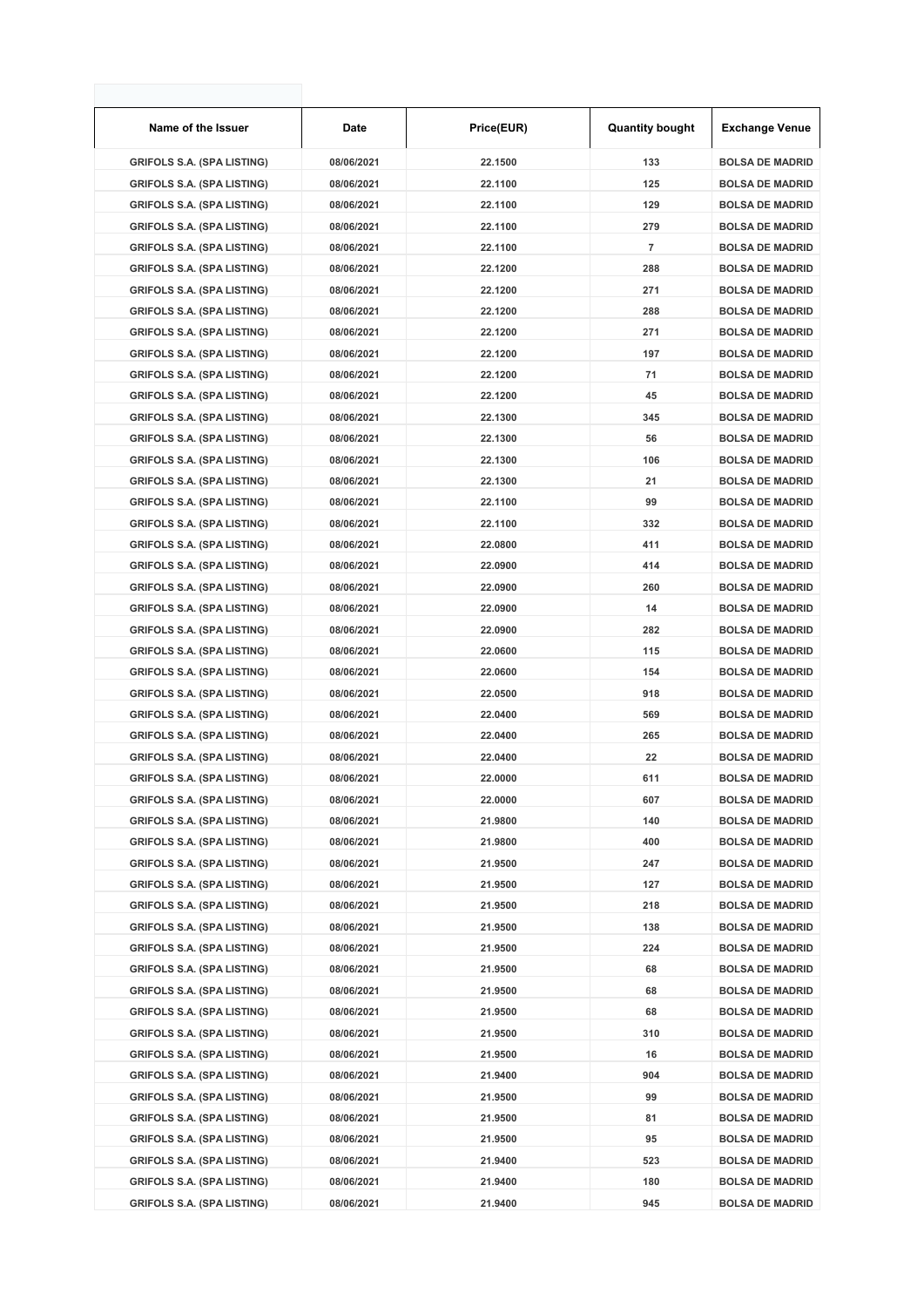| Name of the Issuer                                                     | Date       | Price(EUR)         | <b>Quantity bought</b> | <b>Exchange Venue</b>                            |
|------------------------------------------------------------------------|------------|--------------------|------------------------|--------------------------------------------------|
| <b>GRIFOLS S.A. (SPA LISTING)</b>                                      | 08/06/2021 | 21.9400            | 674                    | <b>BOLSA DE MADRID</b>                           |
| <b>GRIFOLS S.A. (SPA LISTING)</b>                                      | 08/06/2021 | 21.9400            | 507                    | <b>BOLSA DE MADRID</b>                           |
| <b>GRIFOLS S.A. (SPA LISTING)</b>                                      | 08/06/2021 | 21.9400            | 257                    | <b>BOLSA DE MADRID</b>                           |
| <b>GRIFOLS S.A. (SPA LISTING)</b>                                      | 08/06/2021 | 21.9400            | $\overline{7}$         | <b>BOLSA DE MADRID</b>                           |
| <b>GRIFOLS S.A. (SPA LISTING)</b>                                      | 08/06/2021 | 21.9500            | 125                    | <b>BOLSA DE MADRID</b>                           |
| <b>GRIFOLS S.A. (SPA LISTING)</b>                                      | 08/06/2021 | 21.9500            | 245                    | <b>BOLSA DE MADRID</b>                           |
| <b>GRIFOLS S.A. (SPA LISTING)</b>                                      | 08/06/2021 | 21.9500            | 2,892                  | <b>BOLSA DE MADRID</b>                           |
| <b>GRIFOLS S.A. (SPA LISTING)</b>                                      | 08/06/2021 | 21.8800            | 318                    | <b>BOLSA DE MADRID</b>                           |
| <b>GRIFOLS S.A. (SPA LISTING)</b>                                      | 08/06/2021 | 21.8700            | 412                    | <b>BOLSA DE MADRID</b>                           |
| <b>GRIFOLS S.A. (SPA LISTING)</b>                                      | 08/06/2021 | 21.8800            | 174                    | <b>BOLSA DE MADRID</b>                           |
| <b>GRIFOLS S.A. (SPA LISTING)</b>                                      | 08/06/2021 | 21.8800            | 109                    | <b>BOLSA DE MADRID</b>                           |
| <b>GRIFOLS S.A. (SPA LISTING)</b>                                      | 08/06/2021 | 21.9600            | 161                    | <b>BOLSA DE MADRID</b>                           |
| <b>GRIFOLS S.A. (SPA LISTING)</b>                                      | 08/06/2021 | 21.9600            | 2,239                  | <b>BOLSA DE MADRID</b>                           |
| <b>GRIFOLS S.A. (SPA LISTING)</b>                                      | 08/06/2021 | 22,0000            | 561                    | <b>BOLSA DE MADRID</b>                           |
| <b>GRIFOLS S.A. (SPA LISTING)</b>                                      | 08/06/2021 | 22.0000            | 388                    | <b>BOLSA DE MADRID</b>                           |
| <b>GRIFOLS S.A. (SPA LISTING)</b>                                      | 08/06/2021 | 22.0000            | 6                      | <b>BOLSA DE MADRID</b>                           |
| <b>GRIFOLS S.A. (SPA LISTING)</b>                                      | 08/06/2021 | 22.0000            | 476                    | <b>BOLSA DE MADRID</b>                           |
| <b>GRIFOLS S.A. (SPA LISTING)</b>                                      | 08/06/2021 | 21.9900            | 265                    | <b>BOLSA DE MADRID</b>                           |
| <b>GRIFOLS S.A. (SPA LISTING)</b>                                      | 08/06/2021 | 21.9600            | 283                    | <b>BOLSA DE MADRID</b>                           |
| <b>GRIFOLS S.A. (SPA LISTING)</b>                                      | 08/06/2021 | 21.9500            | 95                     | <b>BOLSA DE MADRID</b>                           |
| <b>GRIFOLS S.A. (SPA LISTING)</b>                                      | 08/06/2021 | 21.9500            | 138                    | <b>BOLSA DE MADRID</b>                           |
| <b>GRIFOLS S.A. (SPA LISTING)</b>                                      | 08/06/2021 | 21.9500            | 88                     | <b>BOLSA DE MADRID</b>                           |
| <b>GRIFOLS S.A. (SPA LISTING)</b>                                      | 08/06/2021 | 21.9500            | 208                    | <b>BOLSA DE MADRID</b>                           |
| <b>GRIFOLS S.A. (SPA LISTING)</b>                                      | 08/06/2021 | 21.9500            | 75                     | <b>BOLSA DE MADRID</b>                           |
| <b>GRIFOLS S.A. (SPA LISTING)</b>                                      | 08/06/2021 | 22.0100            | 384                    | <b>BOLSA DE MADRID</b>                           |
| <b>GRIFOLS S.A. (SPA LISTING)</b>                                      | 08/06/2021 | 22.0100            | 487                    | <b>BOLSA DE MADRID</b>                           |
| <b>GRIFOLS S.A. (SPA LISTING)</b>                                      | 08/06/2021 | 22.0100            | 195                    | <b>BOLSA DE MADRID</b>                           |
| <b>GRIFOLS S.A. (SPA LISTING)</b>                                      | 08/06/2021 | 22.0100            | 71                     | <b>BOLSA DE MADRID</b>                           |
| <b>GRIFOLS S.A. (SPA LISTING)</b>                                      | 08/06/2021 | 22.0100            | 310                    | <b>BOLSA DE MADRID</b>                           |
| <b>GRIFOLS S.A. (SPA LISTING)</b>                                      | 08/06/2021 | 22.0100            | 669                    | <b>BOLSA DE MADRID</b>                           |
| <b>GRIFOLS S.A. (SPA LISTING)</b>                                      | 08/06/2021 | 22.0100            | 36                     |                                                  |
| <b>GRIFOLS S.A. (SPA LISTING)</b>                                      | 08/06/2021 | 22.0000            | 718                    | <b>BOLSA DE MADRID</b><br><b>BOLSA DE MADRID</b> |
| <b>GRIFOLS S.A. (SPA LISTING)</b>                                      | 08/06/2021 | 22.0000            | 440                    | <b>BOLSA DE MADRID</b>                           |
| <b>GRIFOLS S.A. (SPA LISTING)</b>                                      | 08/06/2021 | 21.9900            | 419                    | <b>BOLSA DE MADRID</b>                           |
| <b>GRIFOLS S.A. (SPA LISTING)</b>                                      | 08/06/2021 | 21.9900            | 91                     | <b>BOLSA DE MADRID</b>                           |
| <b>GRIFOLS S.A. (SPA LISTING)</b>                                      | 08/06/2021 | 22.0000            | 24                     | <b>BOLSA DE MADRID</b>                           |
| <b>GRIFOLS S.A. (SPA LISTING)</b>                                      | 08/06/2021 | 22.0000            | 23                     | <b>BOLSA DE MADRID</b>                           |
| <b>GRIFOLS S.A. (SPA LISTING)</b>                                      | 08/06/2021 | 22.0000            | 692                    | <b>BOLSA DE MADRID</b>                           |
| <b>GRIFOLS S.A. (SPA LISTING)</b>                                      | 08/06/2021 | 22.0000            | 493                    |                                                  |
|                                                                        |            |                    |                        | <b>BOLSA DE MADRID</b>                           |
| <b>GRIFOLS S.A. (SPA LISTING)</b><br><b>GRIFOLS S.A. (SPA LISTING)</b> | 08/06/2021 | 22.0100<br>22.0100 | 934<br>307             | <b>BOLSA DE MADRID</b><br><b>BOLSA DE MADRID</b> |
|                                                                        | 08/06/2021 |                    |                        |                                                  |
| <b>GRIFOLS S.A. (SPA LISTING)</b>                                      | 08/06/2021 | 21.9900            | 459                    | <b>BOLSA DE MADRID</b>                           |
| <b>GRIFOLS S.A. (SPA LISTING)</b>                                      | 08/06/2021 | 21.9900            | 520                    | <b>BOLSA DE MADRID</b>                           |
| <b>GRIFOLS S.A. (SPA LISTING)</b>                                      | 08/06/2021 | 21.9900            | 262                    | <b>BOLSA DE MADRID</b>                           |
| <b>GRIFOLS S.A. (SPA LISTING)</b>                                      | 08/06/2021 | 22.0000            | 269                    | <b>BOLSA DE MADRID</b>                           |
| <b>GRIFOLS S.A. (SPA LISTING)</b>                                      | 08/06/2021 | 22.0100            | 715                    | <b>BOLSA DE MADRID</b>                           |
| <b>GRIFOLS S.A. (SPA LISTING)</b>                                      | 08/06/2021 | 22.0000            | 259                    | <b>BOLSA DE MADRID</b>                           |
| <b>GRIFOLS S.A. (SPA LISTING)</b>                                      | 08/06/2021 | 22.0000            | 23                     | <b>BOLSA DE MADRID</b>                           |
| <b>GRIFOLS S.A. (SPA LISTING)</b>                                      | 08/06/2021 | 22.0000            | 220                    | <b>BOLSA DE MADRID</b>                           |
| <b>GRIFOLS S.A. (SPA LISTING)</b>                                      | 08/06/2021 | 22.0000            | 289                    | <b>BOLSA DE MADRID</b>                           |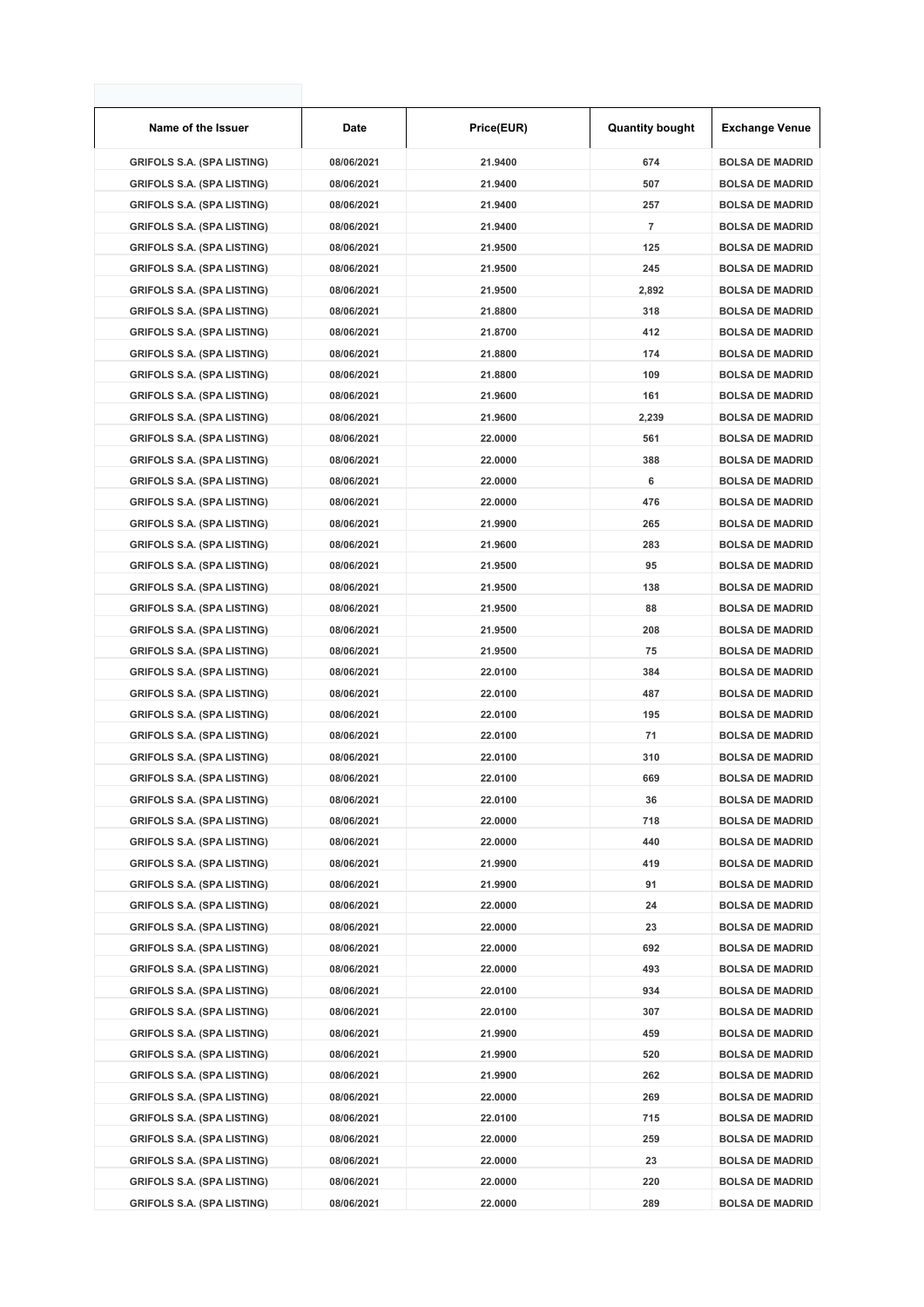| Name of the Issuer                | Date       | Price(EUR) | <b>Quantity bought</b> | <b>Exchange Venue</b>  |
|-----------------------------------|------------|------------|------------------------|------------------------|
| <b>GRIFOLS S.A. (SPA LISTING)</b> | 08/06/2021 | 21.9900    | 479                    | <b>BOLSA DE MADRID</b> |
| <b>GRIFOLS S.A. (SPA LISTING)</b> | 08/06/2021 | 21.9900    | 484                    | <b>BOLSA DE MADRID</b> |
| <b>GRIFOLS S.A. (SPA LISTING)</b> | 08/06/2021 | 21.9600    | 23                     | <b>BOLSA DE MADRID</b> |
| <b>GRIFOLS S.A. (SPA LISTING)</b> | 08/06/2021 | 21.9700    | 247                    | <b>BOLSA DE MADRID</b> |
| <b>GRIFOLS S.A. (SPA LISTING)</b> | 08/06/2021 | 21.9600    | 273                    | <b>BOLSA DE MADRID</b> |
| <b>GRIFOLS S.A. (SPA LISTING)</b> | 08/06/2021 | 21.9600    | 48                     | <b>BOLSA DE MADRID</b> |
| <b>GRIFOLS S.A. (SPA LISTING)</b> | 08/06/2021 | 21.9600    | 215                    | <b>BOLSA DE MADRID</b> |
| <b>GRIFOLS S.A. (SPA LISTING)</b> | 08/06/2021 | 21.9600    | 154                    | <b>BOLSA DE MADRID</b> |
| <b>GRIFOLS S.A. (SPA LISTING)</b> | 08/06/2021 | 21.9600    | 127                    | <b>BOLSA DE MADRID</b> |
| <b>GRIFOLS S.A. (SPA LISTING)</b> | 08/06/2021 | 21.9600    | 369                    | <b>BOLSA DE MADRID</b> |
| <b>GRIFOLS S.A. (SPA LISTING)</b> | 08/06/2021 | 21.9600    | 496                    | <b>BOLSA DE MADRID</b> |
| <b>GRIFOLS S.A. (SPA LISTING)</b> | 08/06/2021 | 21.9600    | 495                    | <b>BOLSA DE MADRID</b> |
| <b>GRIFOLS S.A. (SPA LISTING)</b> | 08/06/2021 | 22.0100    | 72                     | <b>BOLSA DE MADRID</b> |
| <b>GRIFOLS S.A. (SPA LISTING)</b> | 08/06/2021 | 22.0100    | 2                      | <b>BOLSA DE MADRID</b> |
| <b>GRIFOLS S.A. (SPA LISTING)</b> | 08/06/2021 | 22.0100    | 204                    | <b>BOLSA DE MADRID</b> |
| <b>GRIFOLS S.A. (SPA LISTING)</b> | 08/06/2021 | 22.0200    | 157                    | <b>BOLSA DE MADRID</b> |
| <b>GRIFOLS S.A. (SPA LISTING)</b> | 08/06/2021 | 22.0200    | 37                     | <b>BOLSA DE MADRID</b> |
| <b>GRIFOLS S.A. (SPA LISTING)</b> | 08/06/2021 | 22.0200    | 24                     | <b>BOLSA DE MADRID</b> |
| <b>GRIFOLS S.A. (SPA LISTING)</b> | 08/06/2021 | 22.0200    | 56                     | <b>BOLSA DE MADRID</b> |
| <b>GRIFOLS S.A. (SPA LISTING)</b> | 08/06/2021 | 22.0200    | 10                     | <b>BOLSA DE MADRID</b> |
| <b>GRIFOLS S.A. (SPA LISTING)</b> | 08/06/2021 | 22.0200    | 249                    | <b>BOLSA DE MADRID</b> |
| <b>GRIFOLS S.A. (SPA LISTING)</b> | 08/06/2021 | 22.0200    | 23                     | <b>BOLSA DE MADRID</b> |
| <b>GRIFOLS S.A. (SPA LISTING)</b> | 08/06/2021 | 22.0200    | 48                     | <b>BOLSA DE MADRID</b> |
| <b>GRIFOLS S.A. (SPA LISTING)</b> | 08/06/2021 | 22.0200    | 39                     | <b>BOLSA DE MADRID</b> |
| <b>GRIFOLS S.A. (SPA LISTING)</b> | 08/06/2021 | 22.0200    | 243                    | <b>BOLSA DE MADRID</b> |
| <b>GRIFOLS S.A. (SPA LISTING)</b> | 08/06/2021 | 22.0100    | 259                    | <b>BOLSA DE MADRID</b> |
| <b>GRIFOLS S.A. (SPA LISTING)</b> | 08/06/2021 | 22.0100    | 258                    | <b>BOLSA DE MADRID</b> |
| <b>GRIFOLS S.A. (SPA LISTING)</b> | 08/06/2021 | 22.0100    | 121                    | <b>BOLSA DE MADRID</b> |
| <b>GRIFOLS S.A. (SPA LISTING)</b> | 08/06/2021 | 22.0100    | 298                    | <b>BOLSA DE MADRID</b> |
| <b>GRIFOLS S.A. (SPA LISTING)</b> | 08/06/2021 | 22.0100    | 257                    | <b>BOLSA DE MADRID</b> |
| <b>GRIFOLS S.A. (SPA LISTING)</b> | 08/06/2021 | 22.0100    | 288                    | <b>BOLSA DE MADRID</b> |
| <b>GRIFOLS S.A. (SPA LISTING)</b> | 08/06/2021 | 22.0100    | 707                    | <b>BOLSA DE MADRID</b> |
| <b>GRIFOLS S.A. (SPA LISTING)</b> | 08/06/2021 | 22.0100    | 190                    | <b>BOLSA DE MADRID</b> |
| <b>GRIFOLS S.A. (SPA LISTING)</b> | 08/06/2021 | 21.9700    | 280                    | <b>BOLSA DE MADRID</b> |
| <b>GRIFOLS S.A. (SPA LISTING)</b> | 08/06/2021 | 21.9600    | 426                    | <b>BOLSA DE MADRID</b> |
| <b>GRIFOLS S.A. (SPA LISTING)</b> | 08/06/2021 | 21.9500    | 429                    | <b>BOLSA DE MADRID</b> |
| <b>GRIFOLS S.A. (SPA LISTING)</b> | 08/06/2021 | 21.9500    | 74                     | <b>BOLSA DE MADRID</b> |
| <b>GRIFOLS S.A. (SPA LISTING)</b> | 08/06/2021 | 21.9500    | 118                    | <b>BOLSA DE MADRID</b> |
| <b>GRIFOLS S.A. (SPA LISTING)</b> | 08/06/2021 | 21.9500    | 254                    | <b>BOLSA DE MADRID</b> |
| <b>GRIFOLS S.A. (SPA LISTING)</b> | 08/06/2021 | 21.9500    | 247                    | <b>BOLSA DE MADRID</b> |
| <b>GRIFOLS S.A. (SPA LISTING)</b> | 08/06/2021 | 21.9100    | 112                    | <b>BOLSA DE MADRID</b> |
| <b>GRIFOLS S.A. (SPA LISTING)</b> | 08/06/2021 | 21.9100    | 264                    | <b>BOLSA DE MADRID</b> |
| <b>GRIFOLS S.A. (SPA LISTING)</b> | 08/06/2021 | 21.8900    | 257                    | <b>BOLSA DE MADRID</b> |
| <b>GRIFOLS S.A. (SPA LISTING)</b> | 08/06/2021 | 21.9300    | 20                     | <b>BOLSA DE MADRID</b> |
| <b>GRIFOLS S.A. (SPA LISTING)</b> | 08/06/2021 | 21.9300    | 387                    | <b>BOLSA DE MADRID</b> |
| <b>GRIFOLS S.A. (SPA LISTING)</b> | 08/06/2021 | 21.9300    | 141                    | <b>BOLSA DE MADRID</b> |
| <b>GRIFOLS S.A. (SPA LISTING)</b> | 08/06/2021 | 21.9300    | 212                    | <b>BOLSA DE MADRID</b> |
| <b>GRIFOLS S.A. (SPA LISTING)</b> | 08/06/2021 | 21.9300    | 230                    | <b>BOLSA DE MADRID</b> |
| <b>GRIFOLS S.A. (SPA LISTING)</b> | 08/06/2021 | 21.9300    | 86                     | <b>BOLSA DE MADRID</b> |
| <b>GRIFOLS S.A. (SPA LISTING)</b> | 08/06/2021 | 21.9300    | 407                    | <b>BOLSA DE MADRID</b> |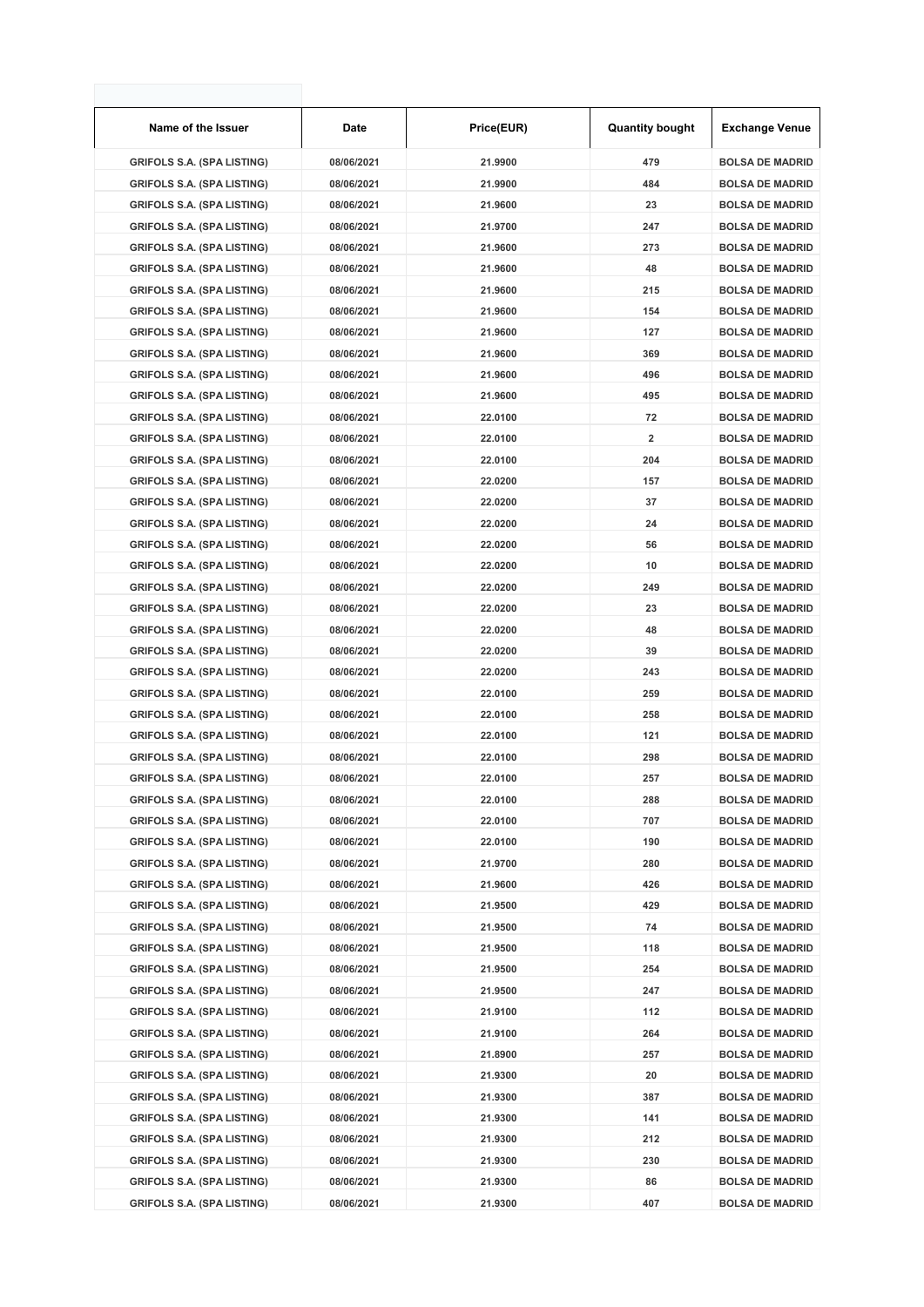| Name of the Issuer                | Date       | Price(EUR) | <b>Quantity bought</b> | <b>Exchange Venue</b>  |
|-----------------------------------|------------|------------|------------------------|------------------------|
| <b>GRIFOLS S.A. (SPA LISTING)</b> | 08/06/2021 | 21.9300    | 238                    | <b>BOLSA DE MADRID</b> |
| <b>GRIFOLS S.A. (SPA LISTING)</b> | 08/06/2021 | 21.9000    | 258                    | <b>BOLSA DE MADRID</b> |
| <b>GRIFOLS S.A. (SPA LISTING)</b> | 08/06/2021 | 21.9000    | 431                    | <b>BOLSA DE MADRID</b> |
| <b>GRIFOLS S.A. (SPA LISTING)</b> | 08/06/2021 | 21.9000    | 295                    | <b>BOLSA DE MADRID</b> |
| <b>GRIFOLS S.A. (SPA LISTING)</b> | 08/06/2021 | 21.8800    | 289                    | <b>BOLSA DE MADRID</b> |
| <b>GRIFOLS S.A. (SPA LISTING)</b> | 08/06/2021 | 21.8800    | 48                     | <b>BOLSA DE MADRID</b> |
| <b>GRIFOLS S.A. (SPA LISTING)</b> | 08/06/2021 | 21.8800    | 231                    | <b>BOLSA DE MADRID</b> |
| <b>GRIFOLS S.A. (SPA LISTING)</b> | 08/06/2021 | 21.9000    | 286                    | <b>BOLSA DE MADRID</b> |
| <b>GRIFOLS S.A. (SPA LISTING)</b> | 08/06/2021 | 21.9600    | 1                      | <b>BOLSA DE MADRID</b> |
| <b>GRIFOLS S.A. (SPA LISTING)</b> | 08/06/2021 | 21.9600    | 253                    | <b>BOLSA DE MADRID</b> |
| <b>GRIFOLS S.A. (SPA LISTING)</b> | 08/06/2021 | 21.9600    | 132                    | <b>BOLSA DE MADRID</b> |
| <b>GRIFOLS S.A. (SPA LISTING)</b> | 08/06/2021 | 21.9600    | 111                    | <b>BOLSA DE MADRID</b> |
| <b>GRIFOLS S.A. (SPA LISTING)</b> | 08/06/2021 | 21.9700    | 275                    | <b>BOLSA DE MADRID</b> |
| <b>GRIFOLS S.A. (SPA LISTING)</b> | 08/06/2021 | 21.9600    | 140                    | <b>BOLSA DE MADRID</b> |
| <b>GRIFOLS S.A. (SPA LISTING)</b> | 08/06/2021 | 21.9700    | 5                      | <b>BOLSA DE MADRID</b> |
| <b>GRIFOLS S.A. (SPA LISTING)</b> | 08/06/2021 | 21.9900    | 22                     | <b>BOLSA DE MADRID</b> |
| <b>GRIFOLS S.A. (SPA LISTING)</b> | 08/06/2021 | 21.9900    | 1                      | <b>BOLSA DE MADRID</b> |
| <b>GRIFOLS S.A. (SPA LISTING)</b> | 08/06/2021 | 21.9900    | 279                    | <b>BOLSA DE MADRID</b> |
| <b>GRIFOLS S.A. (SPA LISTING)</b> | 08/06/2021 | 21.9900    | 18                     | <b>BOLSA DE MADRID</b> |
| <b>GRIFOLS S.A. (SPA LISTING)</b> | 08/06/2021 | 21.9900    | 168                    | <b>BOLSA DE MADRID</b> |
| <b>GRIFOLS S.A. (SPA LISTING)</b> | 08/06/2021 | 21.9900    | 228                    | <b>BOLSA DE MADRID</b> |
| <b>GRIFOLS S.A. (SPA LISTING)</b> | 08/06/2021 | 21.9800    | 2,197                  | <b>BOLSA DE MADRID</b> |
| <b>GRIFOLS S.A. (SPA LISTING)</b> | 08/06/2021 | 21.9100    | 90                     | <b>BOLSA DE MADRID</b> |
| <b>GRIFOLS S.A. (SPA LISTING)</b> | 08/06/2021 | 21.9000    | 436                    | <b>BOLSA DE MADRID</b> |
| <b>GRIFOLS S.A. (SPA LISTING)</b> | 08/06/2021 | 21.9200    | 112                    | <b>BOLSA DE MADRID</b> |
| <b>GRIFOLS S.A. (SPA LISTING)</b> | 08/06/2021 | 21.9200    | 148                    | <b>BOLSA DE MADRID</b> |
| <b>GRIFOLS S.A. (SPA LISTING)</b> | 08/06/2021 | 21.9200    | 273                    | <b>BOLSA DE MADRID</b> |
| <b>GRIFOLS S.A. (SPA LISTING)</b> | 08/06/2021 | 21.9200    | 277                    | <b>BOLSA DE MADRID</b> |
| <b>GRIFOLS S.A. (SPA LISTING)</b> | 08/06/2021 | 21.9200    | 744                    | <b>BOLSA DE MADRID</b> |
| <b>GRIFOLS S.A. (SPA LISTING)</b> | 08/06/2021 | 21.9200    | 302                    | <b>BOLSA DE MADRID</b> |
| <b>GRIFOLS S.A. (SPA LISTING)</b> | 08/06/2021 | 21.9200    | 625                    | <b>BOLSA DE MADRID</b> |
| <b>GRIFOLS S.A. (SPA LISTING)</b> | 08/06/2021 | 21.9200    | 346                    | <b>BOLSA DE MADRID</b> |
| <b>GRIFOLS S.A. (SPA LISTING)</b> | 08/06/2021 | 21.8800    | 85                     | <b>BOLSA DE MADRID</b> |
| <b>GRIFOLS S.A. (SPA LISTING)</b> | 08/06/2021 | 21.8800    | 163                    | <b>BOLSA DE MADRID</b> |
| <b>GRIFOLS S.A. (SPA LISTING)</b> | 08/06/2021 | 21.8800    | 90                     | <b>BOLSA DE MADRID</b> |
| <b>GRIFOLS S.A. (SPA LISTING)</b> | 08/06/2021 | 21.9100    | 290                    | <b>BOLSA DE MADRID</b> |
| <b>GRIFOLS S.A. (SPA LISTING)</b> | 08/06/2021 | 21.9200    | 45                     | <b>BOLSA DE MADRID</b> |
| <b>GRIFOLS S.A. (SPA LISTING)</b> | 08/06/2021 | 21.9200    | 434                    | <b>BOLSA DE MADRID</b> |
| <b>GRIFOLS S.A. (SPA LISTING)</b> | 08/06/2021 | 21.9200    | 248                    | <b>BOLSA DE MADRID</b> |
| <b>GRIFOLS S.A. (SPA LISTING)</b> | 08/06/2021 | 21.9100    | 538                    | <b>BOLSA DE MADRID</b> |
| <b>GRIFOLS S.A. (SPA LISTING)</b> | 08/06/2021 | 21.9100    | 258                    | <b>BOLSA DE MADRID</b> |
| <b>GRIFOLS S.A. (SPA LISTING)</b> | 08/06/2021 | 21.9100    | 258                    | <b>BOLSA DE MADRID</b> |
| <b>GRIFOLS S.A. (SPA LISTING)</b> | 08/06/2021 | 21.9100    | 258                    | <b>BOLSA DE MADRID</b> |
| <b>GRIFOLS S.A. (SPA LISTING)</b> | 08/06/2021 | 21.9100    | 280                    | <b>BOLSA DE MADRID</b> |
| <b>GRIFOLS S.A. (SPA LISTING)</b> | 08/06/2021 | 21.9100    | 258                    | <b>BOLSA DE MADRID</b> |
| <b>GRIFOLS S.A. (SPA LISTING)</b> | 08/06/2021 | 21.9100    | 236                    | <b>BOLSA DE MADRID</b> |
| <b>GRIFOLS S.A. (SPA LISTING)</b> | 08/06/2021 | 21.9100    | 4                      | <b>BOLSA DE MADRID</b> |
| <b>GRIFOLS S.A. (SPA LISTING)</b> | 08/06/2021 | 21.9100    | 12                     | <b>BOLSA DE MADRID</b> |
| <b>GRIFOLS S.A. (SPA LISTING)</b> | 08/06/2021 | 21.9000    | 263                    | <b>BOLSA DE MADRID</b> |
| <b>GRIFOLS S.A. (SPA LISTING)</b> | 08/06/2021 | 21.9000    | 479                    | <b>BOLSA DE MADRID</b> |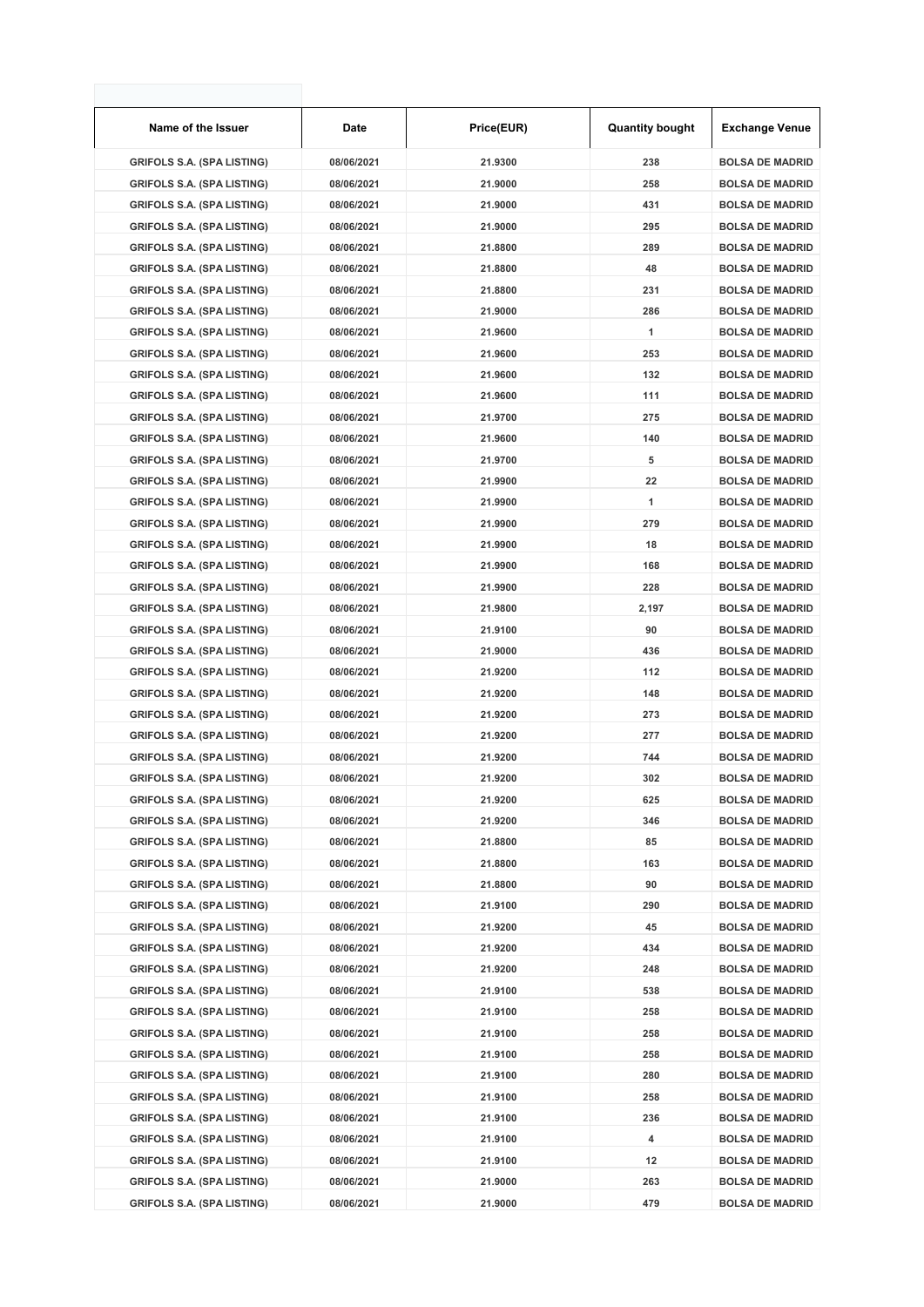| Name of the Issuer                                                     | Date                     | Price(EUR)         | <b>Quantity bought</b> | <b>Exchange Venue</b>                            |
|------------------------------------------------------------------------|--------------------------|--------------------|------------------------|--------------------------------------------------|
| <b>GRIFOLS S.A. (SPA LISTING)</b>                                      | 08/06/2021               | 21.9300            | 294                    | <b>BOLSA DE MADRID</b>                           |
| <b>GRIFOLS S.A. (SPA LISTING)</b>                                      | 08/06/2021               | 21.9300            | 294                    | <b>BOLSA DE MADRID</b>                           |
| <b>GRIFOLS S.A. (SPA LISTING)</b>                                      | 08/06/2021               | 21.9300            | 640                    | <b>BOLSA DE MADRID</b>                           |
| <b>GRIFOLS S.A. (SPA LISTING)</b>                                      | 08/06/2021               | 21.9300            | 640                    | <b>BOLSA DE MADRID</b>                           |
| <b>GRIFOLS S.A. (SPA LISTING)</b>                                      | 08/06/2021               | 21.9300            | 176                    | <b>BOLSA DE MADRID</b>                           |
| <b>GRIFOLS S.A. (SPA LISTING)</b>                                      | 08/06/2021               | 21.9200            | 282                    | <b>BOLSA DE MADRID</b>                           |
| <b>GRIFOLS S.A. (SPA LISTING)</b>                                      | 08/06/2021               | 21.9200            | 138                    | <b>BOLSA DE MADRID</b>                           |
| <b>GRIFOLS S.A. (SPA LISTING)</b>                                      | 08/06/2021               | 21.9200            | 325                    | <b>BOLSA DE MADRID</b>                           |
| <b>GRIFOLS S.A. (SPA LISTING)</b>                                      | 08/06/2021               | 21.9200            | 422                    | <b>BOLSA DE MADRID</b>                           |
| <b>GRIFOLS S.A. (SPA LISTING)</b>                                      | 08/06/2021               | 21.9200            | 24                     | <b>BOLSA DE MADRID</b>                           |
| <b>GRIFOLS S.A. (SPA LISTING)</b>                                      | 08/06/2021               | 21.9200            | 190                    | <b>BOLSA DE MADRID</b>                           |
| <b>GRIFOLS S.A. (SPA LISTING)</b>                                      | 08/06/2021               | 21.9200            | 231                    | <b>BOLSA DE MADRID</b>                           |
| <b>GRIFOLS S.A. (SPA LISTING)</b>                                      | 08/06/2021               | 21.9300            | 124                    | <b>BOLSA DE MADRID</b>                           |
| <b>GRIFOLS S.A. (SPA LISTING)</b>                                      | 08/06/2021               | 21.9300            | 142                    | <b>BOLSA DE MADRID</b>                           |
| <b>GRIFOLS S.A. (SPA LISTING)</b>                                      | 08/06/2021               | 21.9300            | 290                    | <b>BOLSA DE MADRID</b>                           |
| <b>GRIFOLS S.A. (SPA LISTING)</b>                                      | 08/06/2021               | 21.9300            | 114                    | <b>BOLSA DE MADRID</b>                           |
| <b>GRIFOLS S.A. (SPA LISTING)</b>                                      | 08/06/2021               | 21.9300            | 150                    | <b>BOLSA DE MADRID</b>                           |
| <b>GRIFOLS S.A. (SPA LISTING)</b>                                      | 08/06/2021               | 21.9200            | 313                    | <b>BOLSA DE MADRID</b>                           |
| <b>GRIFOLS S.A. (SPA LISTING)</b>                                      | 08/06/2021               | 21.9200            | 463                    | <b>BOLSA DE MADRID</b>                           |
| <b>GRIFOLS S.A. (SPA LISTING)</b>                                      | 08/06/2021               | 21.9200            | 917                    | <b>BOLSA DE MADRID</b>                           |
| <b>GRIFOLS S.A. (SPA LISTING)</b>                                      | 08/06/2021               | 21.9100            | 436                    | <b>BOLSA DE MADRID</b>                           |
| <b>GRIFOLS S.A. (SPA LISTING)</b>                                      | 08/06/2021               | 21.9700            | 88                     | <b>BOLSA DE MADRID</b>                           |
| <b>GRIFOLS S.A. (SPA LISTING)</b>                                      | 08/06/2021               | 21.9700            | 72                     | <b>BOLSA DE MADRID</b>                           |
| <b>GRIFOLS S.A. (SPA LISTING)</b>                                      | 08/06/2021               | 21.9700            | 260                    | <b>BOLSA DE MADRID</b>                           |
| <b>GRIFOLS S.A. (SPA LISTING)</b>                                      | 08/06/2021               | 21.9600            | 312                    | <b>BOLSA DE MADRID</b>                           |
| <b>GRIFOLS S.A. (SPA LISTING)</b>                                      | 08/06/2021               | 21.9600            | 140                    | <b>BOLSA DE MADRID</b>                           |
| <b>GRIFOLS S.A. (SPA LISTING)</b>                                      | 08/06/2021               | 21.9600            | 1,510                  | <b>BOLSA DE MADRID</b>                           |
| <b>GRIFOLS S.A. (SPA LISTING)</b>                                      | 08/06/2021               | 21.9400            | 63                     | <b>BOLSA DE MADRID</b>                           |
| <b>GRIFOLS S.A. (SPA LISTING)</b>                                      | 08/06/2021               | 21.9400            | 233                    | <b>BOLSA DE MADRID</b>                           |
| <b>GRIFOLS S.A. (SPA LISTING)</b>                                      | 08/06/2021               | 21.9300            | 23                     | <b>BOLSA DE MADRID</b>                           |
| <b>GRIFOLS S.A. (SPA LISTING)</b>                                      | 08/06/2021               | 21.9300            | 324                    | <b>BOLSA DE MADRID</b>                           |
| <b>GRIFOLS S.A. (SPA LISTING)</b>                                      | 08/06/2021               | 21.9300            | 301                    | <b>BOLSA DE MADRID</b>                           |
| <b>GRIFOLS S.A. (SPA LISTING)</b>                                      | 08/06/2021               | 21.9300            | 301                    | <b>BOLSA DE MADRID</b>                           |
| <b>GRIFOLS S.A. (SPA LISTING)</b>                                      | 08/06/2021               | 21.9300            | 301                    | <b>BOLSA DE MADRID</b>                           |
| <b>GRIFOLS S.A. (SPA LISTING)</b>                                      | 08/06/2021               | 21.9300            | 286                    | <b>BOLSA DE MADRID</b>                           |
| <b>GRIFOLS S.A. (SPA LISTING)</b>                                      | 08/06/2021               | 21.9500            | 375                    | <b>BOLSA DE MADRID</b>                           |
| <b>GRIFOLS S.A. (SPA LISTING)</b>                                      | 08/06/2021               | 21.9500            | 375                    | <b>BOLSA DE MADRID</b>                           |
| <b>GRIFOLS S.A. (SPA LISTING)</b>                                      | 08/06/2021               | 21.9500            | 410                    | <b>BOLSA DE MADRID</b>                           |
| <b>GRIFOLS S.A. (SPA LISTING)</b>                                      | 08/06/2021               | 21.9500            | 295                    | <b>BOLSA DE MADRID</b>                           |
| <b>GRIFOLS S.A. (SPA LISTING)</b>                                      | 08/06/2021               | 21.9500            | 294                    | <b>BOLSA DE MADRID</b>                           |
| <b>GRIFOLS S.A. (SPA LISTING)</b>                                      | 08/06/2021               | 21.9600            | 98                     | <b>BOLSA DE MADRID</b>                           |
|                                                                        |                          |                    |                        |                                                  |
| <b>GRIFOLS S.A. (SPA LISTING)</b><br><b>GRIFOLS S.A. (SPA LISTING)</b> | 08/06/2021<br>08/06/2021 | 21.9600<br>21.9600 | 255<br>26              | <b>BOLSA DE MADRID</b><br><b>BOLSA DE MADRID</b> |
| <b>GRIFOLS S.A. (SPA LISTING)</b>                                      | 08/06/2021               | 21.9500            | 294                    | <b>BOLSA DE MADRID</b>                           |
|                                                                        |                          | 21.9500            | 463                    | <b>BOLSA DE MADRID</b>                           |
| <b>GRIFOLS S.A. (SPA LISTING)</b>                                      | 08/06/2021               |                    |                        |                                                  |
| <b>GRIFOLS S.A. (SPA LISTING)</b>                                      | 08/06/2021               | 21.9500            | 294                    | <b>BOLSA DE MADRID</b>                           |
| <b>GRIFOLS S.A. (SPA LISTING)</b>                                      | 08/06/2021               | 21.9500            | 823                    | <b>BOLSA DE MADRID</b>                           |
| <b>GRIFOLS S.A. (SPA LISTING)</b><br><b>GRIFOLS S.A. (SPA LISTING)</b> | 08/06/2021               | 21.9500            | 138<br>477             | <b>BOLSA DE MADRID</b>                           |
|                                                                        | 08/06/2021<br>08/06/2021 | 21.9500<br>21.9500 | 294                    | <b>BOLSA DE MADRID</b><br><b>BOLSA DE MADRID</b> |
| <b>GRIFOLS S.A. (SPA LISTING)</b>                                      |                          |                    |                        |                                                  |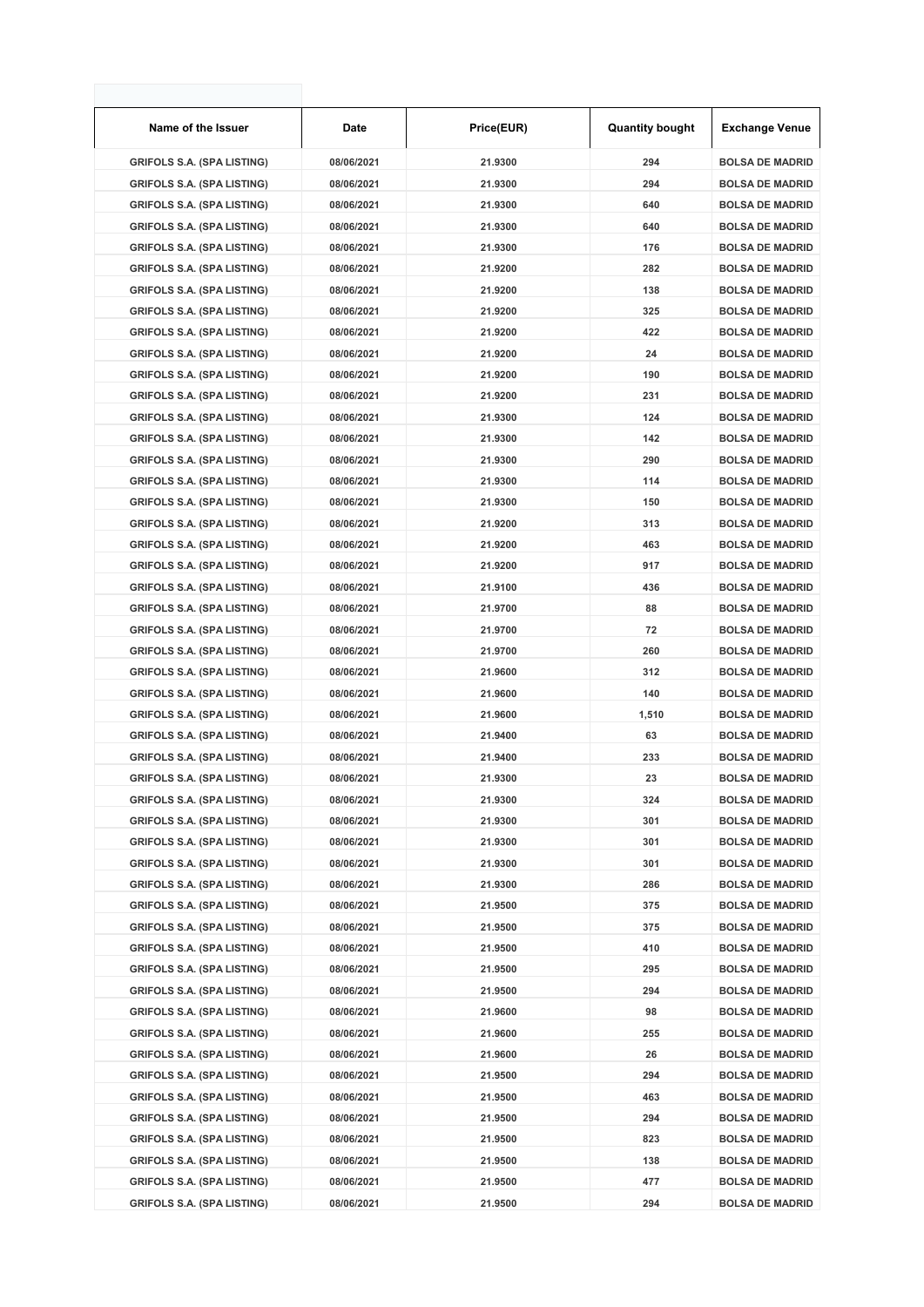| Name of the Issuer                | Date       | Price(EUR) | <b>Quantity bought</b> | <b>Exchange Venue</b>  |
|-----------------------------------|------------|------------|------------------------|------------------------|
| <b>GRIFOLS S.A. (SPA LISTING)</b> | 08/06/2021 | 21.9500    | 177                    | <b>BOLSA DE MADRID</b> |
| <b>GRIFOLS S.A. (SPA LISTING)</b> | 08/06/2021 | 21.9500    | 67                     | <b>BOLSA DE MADRID</b> |
| <b>GRIFOLS S.A. (SPA LISTING)</b> | 08/06/2021 | 21.9600    | 325                    | <b>BOLSA DE MADRID</b> |
| <b>GRIFOLS S.A. (SPA LISTING)</b> | 08/06/2021 | 21.9600    | 472                    | <b>BOLSA DE MADRID</b> |
| <b>GRIFOLS S.A. (SPA LISTING)</b> | 08/06/2021 | 21.9600    | 923                    | <b>BOLSA DE MADRID</b> |
| <b>GRIFOLS S.A. (SPA LISTING)</b> | 08/06/2021 | 21.9600    | 52                     | <b>BOLSA DE MADRID</b> |
| <b>GRIFOLS S.A. (SPA LISTING)</b> | 08/06/2021 | 21.9600    | 325                    | <b>BOLSA DE MADRID</b> |
| <b>GRIFOLS S.A. (SPA LISTING)</b> | 08/06/2021 | 21.9600    | 10                     | <b>BOLSA DE MADRID</b> |
| <b>GRIFOLS S.A. (SPA LISTING)</b> | 08/06/2021 | 21.9600    | 181                    | <b>BOLSA DE MADRID</b> |
| <b>GRIFOLS S.A. (SPA LISTING)</b> | 08/06/2021 | 21.9600    | 266                    | <b>BOLSA DE MADRID</b> |
| <b>GRIFOLS S.A. (SPA LISTING)</b> | 08/06/2021 | 21.9600    | 520                    | <b>BOLSA DE MADRID</b> |
| <b>GRIFOLS S.A. (SPA LISTING)</b> | 08/06/2021 | 21.9600    | 539                    | <b>BOLSA DE MADRID</b> |
| <b>GRIFOLS S.A. (SPA LISTING)</b> | 08/06/2021 | 21.9600    | 524                    | <b>BOLSA DE MADRID</b> |
| <b>GRIFOLS S.A. (SPA LISTING)</b> | 08/06/2021 | 21.9900    | 150                    | <b>BOLSA DE MADRID</b> |
| <b>GRIFOLS S.A. (SPA LISTING)</b> | 08/06/2021 | 21.9900    | 179                    | <b>BOLSA DE MADRID</b> |
| <b>GRIFOLS S.A. (SPA LISTING)</b> | 08/06/2021 | 21.9900    | 143                    | <b>BOLSA DE MADRID</b> |
| <b>GRIFOLS S.A. (SPA LISTING)</b> | 08/06/2021 | 21.9900    | 82                     | <b>BOLSA DE MADRID</b> |
| <b>GRIFOLS S.A. (SPA LISTING)</b> | 08/06/2021 | 21.9900    | 126                    | <b>BOLSA DE MADRID</b> |
| <b>GRIFOLS S.A. (SPA LISTING)</b> | 08/06/2021 | 21.9900    | 121                    | <b>BOLSA DE MADRID</b> |
| <b>GRIFOLS S.A. (SPA LISTING)</b> | 08/06/2021 | 21.9800    | 534                    | <b>BOLSA DE MADRID</b> |
| <b>GRIFOLS S.A. (SPA LISTING)</b> | 08/06/2021 | 21.9800    | 2,728                  | <b>BOLSA DE MADRID</b> |
| <b>GRIFOLS S.A. (SPA LISTING)</b> | 08/06/2021 | 21.9800    | 247                    | <b>BOLSA DE MADRID</b> |
| <b>GRIFOLS S.A. (SPA LISTING)</b> | 08/06/2021 | 21.9700    | 210                    | <b>BOLSA DE MADRID</b> |
| <b>GRIFOLS S.A. (SPA LISTING)</b> | 08/06/2021 | 21.9700    | 50                     | <b>BOLSA DE MADRID</b> |
| <b>GRIFOLS S.A. (SPA LISTING)</b> | 08/06/2021 | 21.9700    | 162                    | <b>BOLSA DE MADRID</b> |
| <b>GRIFOLS S.A. (SPA LISTING)</b> | 08/06/2021 | 21.9700    | 82                     | <b>BOLSA DE MADRID</b> |
| <b>GRIFOLS S.A. (SPA LISTING)</b> | 08/06/2021 | 21.9900    | 822                    | <b>BOLSA DE MADRID</b> |
| <b>GRIFOLS S.A. (SPA LISTING)</b> | 08/06/2021 | 21.9900    | 828                    | <b>BOLSA DE MADRID</b> |
| <b>GRIFOLS S.A. (SPA LISTING)</b> | 08/06/2021 | 21.9800    | 402                    | <b>BOLSA DE MADRID</b> |
| <b>GRIFOLS S.A. (SPA LISTING)</b> | 08/06/2021 | 21.9800    | 138                    | <b>BOLSA DE MADRID</b> |
| <b>GRIFOLS S.A. (SPA LISTING)</b> | 08/06/2021 | 21.9800    | 163                    | <b>BOLSA DE MADRID</b> |
| <b>GRIFOLS S.A. (SPA LISTING)</b> | 08/06/2021 | 21.9400    | 264                    | <b>BOLSA DE MADRID</b> |
| <b>GRIFOLS S.A. (SPA LISTING)</b> | 08/06/2021 | 21.9400    | 327                    | <b>BOLSA DE MADRID</b> |
| <b>GRIFOLS S.A. (SPA LISTING)</b> | 08/06/2021 | 21.9500    | 492                    | <b>BOLSA DE MADRID</b> |
| <b>GRIFOLS S.A. (SPA LISTING)</b> | 08/06/2021 | 21.9500    | 933                    | <b>BOLSA DE MADRID</b> |
| <b>GRIFOLS S.A. (SPA LISTING)</b> | 08/06/2021 | 21.9500    | 2,321                  | <b>BOLSA DE MADRID</b> |
| <b>GRIFOLS S.A. (SPA LISTING)</b> | 08/06/2021 | 21.9500    | 257                    | <b>BOLSA DE MADRID</b> |
| <b>GRIFOLS S.A. (SPA LISTING)</b> | 08/06/2021 | 21.9500    | 256                    | <b>BOLSA DE MADRID</b> |
| <b>GRIFOLS S.A. (SPA LISTING)</b> | 08/06/2021 | 21.9500    | 201                    | <b>BOLSA DE MADRID</b> |
| <b>GRIFOLS S.A. (SPA LISTING)</b> | 08/06/2021 | 21.9500    | 82                     | <b>BOLSA DE MADRID</b> |
| <b>GRIFOLS S.A. (SPA LISTING)</b> | 08/06/2021 | 21.9500    | 704                    | <b>BOLSA DE MADRID</b> |
| <b>GRIFOLS S.A. (SPA LISTING)</b> | 08/06/2021 | 21.9500    | 836                    | <b>BOLSA DE MADRID</b> |
| <b>GRIFOLS S.A. (SPA LISTING)</b> | 08/06/2021 | 21.9500    | 210                    | <b>BOLSA DE MADRID</b> |
| <b>GRIFOLS S.A. (SPA LISTING)</b> | 08/06/2021 | 21.9500    | 221                    | <b>BOLSA DE MADRID</b> |
| <b>GRIFOLS S.A. (SPA LISTING)</b> | 08/06/2021 | 21.9500    | 27                     | <b>BOLSA DE MADRID</b> |
| <b>GRIFOLS S.A. (SPA LISTING)</b> | 08/06/2021 | 21.9500    | 84                     | <b>BOLSA DE MADRID</b> |
| <b>GRIFOLS S.A. (SPA LISTING)</b> | 08/06/2021 | 21.9500    | 362                    | <b>BOLSA DE MADRID</b> |
| <b>GRIFOLS S.A. (SPA LISTING)</b> | 08/06/2021 | 21.9500    | 63                     | <b>BOLSA DE MADRID</b> |
| <b>GRIFOLS S.A. (SPA LISTING)</b> | 08/06/2021 | 21.9500    | 292                    | <b>BOLSA DE MADRID</b> |
| <b>GRIFOLS S.A. (SPA LISTING)</b> | 08/06/2021 | 21.9500    | 323                    | <b>BOLSA DE MADRID</b> |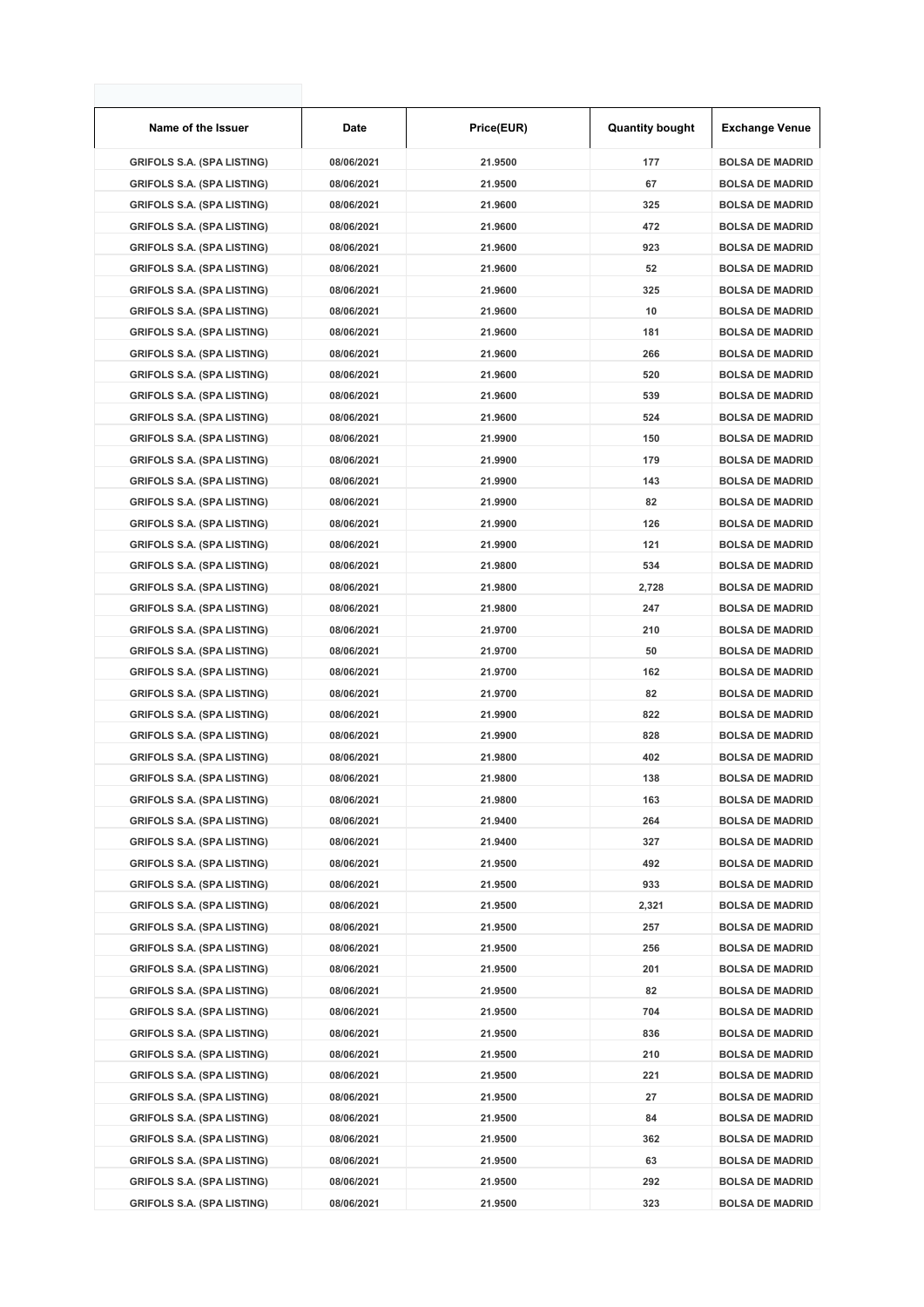| Name of the Issuer                | Date       | Price(EUR) | <b>Quantity bought</b> | <b>Exchange Venue</b>  |
|-----------------------------------|------------|------------|------------------------|------------------------|
| <b>GRIFOLS S.A. (SPA LISTING)</b> | 08/06/2021 | 21.9500    | 288                    | <b>BOLSA DE MADRID</b> |
| <b>GRIFOLS S.A. (SPA LISTING)</b> | 08/06/2021 | 21.9500    | 492                    | <b>BOLSA DE MADRID</b> |
| <b>GRIFOLS S.A. (SPA LISTING)</b> | 08/06/2021 | 21.9500    | 411                    | <b>BOLSA DE MADRID</b> |
| <b>GRIFOLS S.A. (SPA LISTING)</b> | 08/06/2021 | 21.9500    | 54                     | <b>BOLSA DE MADRID</b> |
| <b>GRIFOLS S.A. (SPA LISTING)</b> | 08/06/2021 | 21.9400    | 254                    | <b>BOLSA DE MADRID</b> |
| <b>GRIFOLS S.A. (SPA LISTING)</b> | 08/06/2021 | 21.9400    | 278                    | <b>BOLSA DE MADRID</b> |
| <b>GRIFOLS S.A. (SPA LISTING)</b> | 08/06/2021 | 21.9400    | 704                    | <b>BOLSA DE MADRID</b> |
| <b>GRIFOLS S.A. (SPA LISTING)</b> | 08/06/2021 | 21.9100    | 35                     | <b>BOLSA DE MADRID</b> |
| <b>GRIFOLS S.A. (SPA LISTING)</b> | 08/06/2021 | 21.9100    | 77                     | <b>BOLSA DE MADRID</b> |
| <b>GRIFOLS S.A. (SPA LISTING)</b> | 08/06/2021 | 21.9100    | 24                     | <b>BOLSA DE MADRID</b> |
| <b>GRIFOLS S.A. (SPA LISTING)</b> | 08/06/2021 | 21.9100    | 137                    | <b>BOLSA DE MADRID</b> |
| <b>GRIFOLS S.A. (SPA LISTING)</b> | 08/06/2021 | 21.9000    | 697                    | <b>BOLSA DE MADRID</b> |
| <b>GRIFOLS S.A. (SPA LISTING)</b> | 08/06/2021 | 21.9000    | 295                    | <b>BOLSA DE MADRID</b> |
| <b>GRIFOLS S.A. (SPA LISTING)</b> | 08/06/2021 | 21.9100    | 292                    | <b>BOLSA DE MADRID</b> |
| <b>GRIFOLS S.A. (SPA LISTING)</b> | 08/06/2021 | 21.9100    | 733                    | <b>BOLSA DE MADRID</b> |
| <b>GRIFOLS S.A. (SPA LISTING)</b> | 08/06/2021 | 21.9000    | 441                    | <b>BOLSA DE MADRID</b> |
| <b>GRIFOLS S.A. (SPA LISTING)</b> | 08/06/2021 | 21.9000    | 261                    | <b>BOLSA DE MADRID</b> |
| <b>GRIFOLS S.A. (SPA LISTING)</b> | 08/06/2021 | 21.9000    | 475                    | <b>BOLSA DE MADRID</b> |
| <b>GRIFOLS S.A. (SPA LISTING)</b> | 08/06/2021 | 21.8900    | 303                    | <b>BOLSA DE MADRID</b> |
| <b>GRIFOLS S.A. (SPA LISTING)</b> | 08/06/2021 | 21.8900    | 558                    | <b>BOLSA DE MADRID</b> |
| <b>GRIFOLS S.A. (SPA LISTING)</b> | 08/06/2021 | 21.8800    | 640                    | <b>BOLSA DE MADRID</b> |
| <b>GRIFOLS S.A. (SPA LISTING)</b> | 08/06/2021 | 21.8800    | 1,888                  | <b>BOLSA DE MADRID</b> |
| <b>GRIFOLS S.A. (SPA LISTING)</b> | 08/06/2021 | 21.8900    | 1,265                  | <b>BOLSA DE MADRID</b> |
| <b>GRIFOLS S.A. (SPA LISTING)</b> | 08/06/2021 | 21.8900    | 44                     | <b>BOLSA DE MADRID</b> |
| <b>GRIFOLS S.A. (SPA LISTING)</b> | 08/06/2021 | 21.9000    | 657                    | <b>BOLSA DE MADRID</b> |
| <b>GRIFOLS S.A. (SPA LISTING)</b> | 08/06/2021 | 21.9000    | 974                    | <b>BOLSA DE MADRID</b> |
| <b>GRIFOLS S.A. (SPA LISTING)</b> | 08/06/2021 | 21.9000    | 794                    | <b>BOLSA DE MADRID</b> |
| <b>GRIFOLS S.A. (SPA LISTING)</b> | 08/06/2021 | 21.9000    | 260                    | <b>BOLSA DE MADRID</b> |
| <b>GRIFOLS S.A. (SPA LISTING)</b> | 08/06/2021 | 21.8800    | 299                    | <b>BOLSA DE MADRID</b> |
| <b>GRIFOLS S.A. (SPA LISTING)</b> | 08/06/2021 | 21.8800    | 331                    | <b>BOLSA DE MADRID</b> |
| <b>GRIFOLS S.A. (SPA LISTING)</b> | 08/06/2021 | 21.8800    | 138                    | <b>BOLSA DE MADRID</b> |
| <b>GRIFOLS S.A. (SPA LISTING)</b> | 08/06/2021 | 21.8800    | 287                    | <b>BOLSA DE MADRID</b> |
| <b>GRIFOLS S.A. (SPA LISTING)</b> | 08/06/2021 | 21.8800    | 527                    | <b>BOLSA DE MADRID</b> |
| <b>GRIFOLS S.A. (SPA LISTING)</b> | 08/06/2021 | 21.8800    | 296                    | <b>BOLSA DE MADRID</b> |
| <b>GRIFOLS S.A. (SPA LISTING)</b> | 08/06/2021 | 21.8800    | 138                    | <b>BOLSA DE MADRID</b> |
| <b>GRIFOLS S.A. (SPA LISTING)</b> | 08/06/2021 | 21.8800    | 216                    | <b>BOLSA DE MADRID</b> |
| <b>GRIFOLS S.A. (SPA LISTING)</b> | 08/06/2021 | 21.8800    | 165                    | <b>BOLSA DE MADRID</b> |
| <b>GRIFOLS S.A. (SPA LISTING)</b> | 08/06/2021 | 21.8800    | 753                    | <b>BOLSA DE MADRID</b> |
| <b>GRIFOLS S.A. (SPA LISTING)</b> | 08/06/2021 | 21.8800    | 36                     | <b>BOLSA DE MADRID</b> |
| <b>GRIFOLS S.A. (SPA LISTING)</b> | 08/06/2021 | 21.8800    | 655                    | <b>BOLSA DE MADRID</b> |
| <b>GRIFOLS S.A. (SPA LISTING)</b> | 08/06/2021 | 21.8800    | 310                    | <b>BOLSA DE MADRID</b> |
| <b>GRIFOLS S.A. (SPA LISTING)</b> | 08/06/2021 | 21.8800    | 354                    | <b>BOLSA DE MADRID</b> |
| <b>GRIFOLS S.A. (SPA LISTING)</b> | 08/06/2021 | 21.8700    | 257                    | <b>BOLSA DE MADRID</b> |
| <b>GRIFOLS S.A. (SPA LISTING)</b> | 08/06/2021 | 21.8700    | 204                    | <b>BOLSA DE MADRID</b> |
| <b>GRIFOLS S.A. (SPA LISTING)</b> | 08/06/2021 | 21.8700    | 289                    | <b>BOLSA DE MADRID</b> |
| <b>GRIFOLS S.A. (SPA LISTING)</b> | 08/06/2021 | 21.8700    | 98                     | <b>BOLSA DE MADRID</b> |
| <b>GRIFOLS S.A. (SPA LISTING)</b> | 08/06/2021 | 21.8600    | 126                    | <b>BOLSA DE MADRID</b> |
| <b>GRIFOLS S.A. (SPA LISTING)</b> | 08/06/2021 | 21.8600    | 174                    | <b>BOLSA DE MADRID</b> |
| <b>GRIFOLS S.A. (SPA LISTING)</b> | 08/06/2021 | 21.9000    | 1,030                  | <b>BOLSA DE MADRID</b> |
| <b>GRIFOLS S.A. (SPA LISTING)</b> | 08/06/2021 | 21.9000    | 94                     | <b>BOLSA DE MADRID</b> |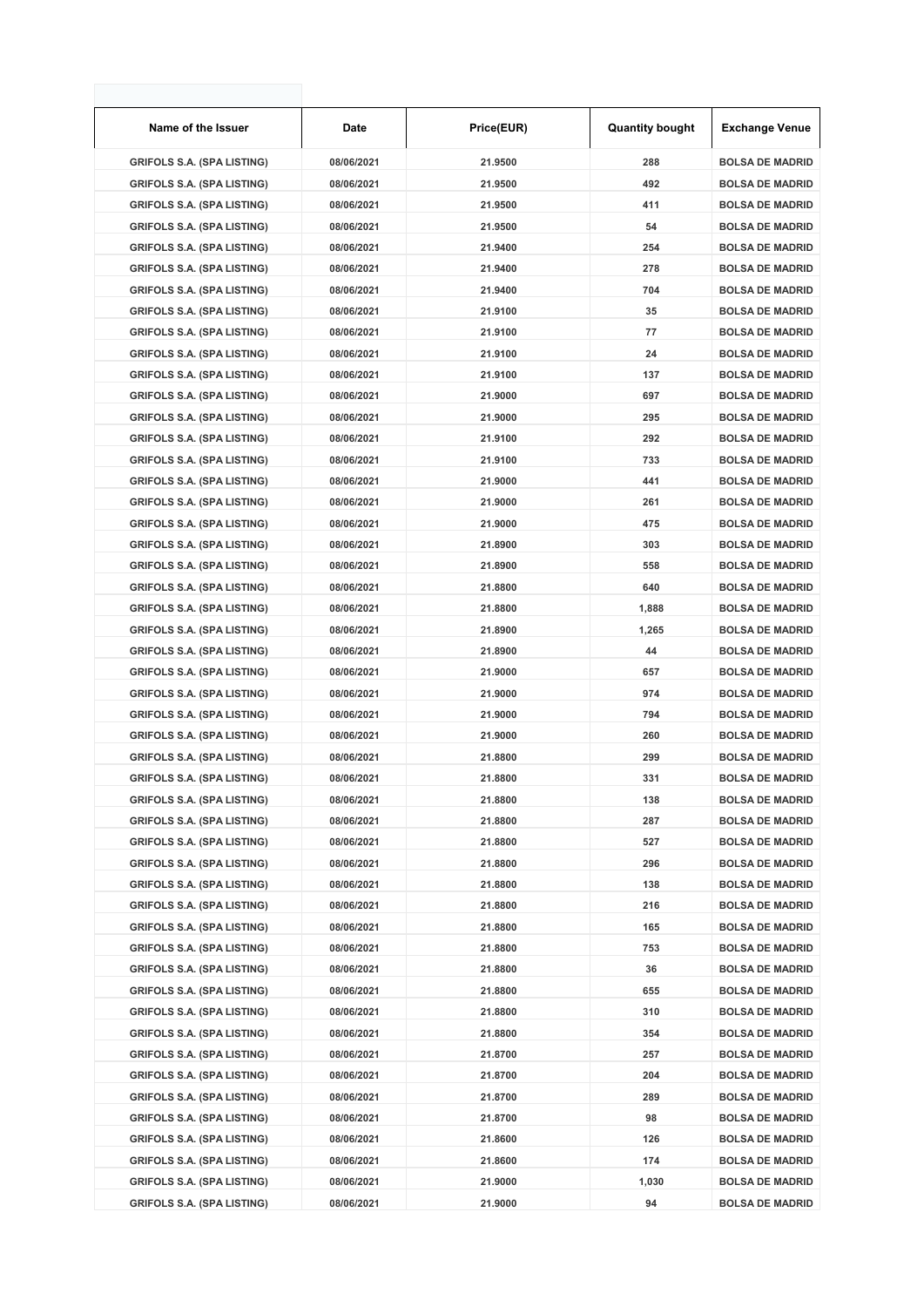| Name of the Issuer                | Date       | Price(EUR) | <b>Quantity bought</b> | <b>Exchange Venue</b>  |
|-----------------------------------|------------|------------|------------------------|------------------------|
| <b>GRIFOLS S.A. (SPA LISTING)</b> | 08/06/2021 | 21.9000    | 100                    | <b>BOLSA DE MADRID</b> |
| <b>GRIFOLS S.A. (SPA LISTING)</b> | 08/06/2021 | 21.9100    | 110                    | <b>BOLSA DE MADRID</b> |
| <b>GRIFOLS S.A. (SPA LISTING)</b> | 08/06/2021 | 21.9100    | 590                    | <b>BOLSA DE MADRID</b> |
| <b>GRIFOLS S.A. (SPA LISTING)</b> | 08/06/2021 | 21.9100    | 474                    | <b>BOLSA DE MADRID</b> |
| <b>GRIFOLS S.A. (SPA LISTING)</b> | 08/06/2021 | 21.9100    | 138                    | <b>BOLSA DE MADRID</b> |
| <b>GRIFOLS S.A. (SPA LISTING)</b> | 08/06/2021 | 21.9100    | 210                    | <b>BOLSA DE MADRID</b> |
| <b>GRIFOLS S.A. (SPA LISTING)</b> | 08/06/2021 | 21.9100    | 200                    | <b>BOLSA DE MADRID</b> |
| <b>GRIFOLS S.A. (SPA LISTING)</b> | 08/06/2021 | 21.9100    | 550                    | <b>BOLSA DE MADRID</b> |
| <b>GRIFOLS S.A. (SPA LISTING)</b> | 08/06/2021 | 21.9100    | 457                    | <b>BOLSA DE MADRID</b> |
| <b>GRIFOLS S.A. (SPA LISTING)</b> | 08/06/2021 | 21.9200    | 60                     | <b>BOLSA DE MADRID</b> |
| <b>GRIFOLS S.A. (SPA LISTING)</b> | 08/06/2021 | 21.9200    | 1,022                  | <b>BOLSA DE MADRID</b> |
| <b>GRIFOLS S.A. (SPA LISTING)</b> | 08/06/2021 | 21.9200    | 581                    | <b>BOLSA DE MADRID</b> |
| <b>GRIFOLS S.A. (SPA LISTING)</b> | 08/06/2021 | 21.9400    | 535                    | <b>BOLSA DE MADRID</b> |
| <b>GRIFOLS S.A. (SPA LISTING)</b> | 08/06/2021 | 21.9400    | 77                     | <b>BOLSA DE MADRID</b> |
| <b>GRIFOLS S.A. (SPA LISTING)</b> | 08/06/2021 | 21.9400    | 313                    | <b>BOLSA DE MADRID</b> |
| <b>GRIFOLS S.A. (SPA LISTING)</b> | 08/06/2021 | 21.9400    | 390                    | <b>BOLSA DE MADRID</b> |
| <b>GRIFOLS S.A. (SPA LISTING)</b> | 08/06/2021 | 21.9400    | 330                    | <b>BOLSA DE MADRID</b> |
| <b>GRIFOLS S.A. (SPA LISTING)</b> | 08/06/2021 | 21.9400    | 104                    | <b>BOLSA DE MADRID</b> |
| <b>GRIFOLS S.A. (SPA LISTING)</b> | 08/06/2021 | 21.9400    | 592                    | <b>BOLSA DE MADRID</b> |
| <b>GRIFOLS S.A. (SPA LISTING)</b> | 08/06/2021 | 21.9200    | 365                    | <b>BOLSA DE MADRID</b> |
| <b>GRIFOLS S.A. (SPA LISTING)</b> | 08/06/2021 | 21.9000    | 288                    | <b>BOLSA DE MADRID</b> |
| <b>GRIFOLS S.A. (SPA LISTING)</b> | 08/06/2021 | 21.8900    | 768                    | <b>BOLSA DE MADRID</b> |
| <b>GRIFOLS S.A. (SPA LISTING)</b> | 08/06/2021 | 21.8900    | 481                    | <b>BOLSA DE MADRID</b> |
| <b>GRIFOLS S.A. (SPA LISTING)</b> | 08/06/2021 | 21.8900    | 330                    | <b>BOLSA DE MADRID</b> |
| <b>GRIFOLS S.A. (SPA LISTING)</b> | 08/06/2021 | 21.8900    | 510                    | <b>BOLSA DE MADRID</b> |
| <b>GRIFOLS S.A. (SPA LISTING)</b> | 08/06/2021 | 21.8900    | 425                    | <b>BOLSA DE MADRID</b> |
| <b>GRIFOLS S.A. (SPA LISTING)</b> | 08/06/2021 | 21.8900    | 117                    | <b>BOLSA DE MADRID</b> |
| <b>GRIFOLS S.A. (SPA LISTING)</b> | 08/06/2021 | 21.8700    | 333                    | <b>BOLSA DE MADRID</b> |
| <b>GRIFOLS S.A. (SPA LISTING)</b> | 08/06/2021 | 21.8600    | 255                    | <b>BOLSA DE MADRID</b> |
| <b>GRIFOLS S.A. (SPA LISTING)</b> | 08/06/2021 | 21.8600    | 104                    | <b>BOLSA DE MADRID</b> |
| <b>GRIFOLS S.A. (SPA LISTING)</b> | 08/06/2021 | 21.8700    | 925                    | <b>BOLSA DE MADRID</b> |
| <b>GRIFOLS S.A. (SPA LISTING)</b> | 08/06/2021 | 21.8700    | 1,380                  | <b>BOLSA DE MADRID</b> |
| <b>GRIFOLS S.A. (SPA LISTING)</b> | 08/06/2021 | 21.8700    | 311                    | <b>BOLSA DE MADRID</b> |
| <b>GRIFOLS S.A. (SPA LISTING)</b> | 08/06/2021 | 21.8700    | 200                    | <b>BOLSA DE MADRID</b> |
| <b>GRIFOLS S.A. (SPA LISTING)</b> | 08/06/2021 | 21.8700    | 110                    | <b>BOLSA DE MADRID</b> |
| <b>GRIFOLS S.A. (SPA LISTING)</b> | 09/06/2021 | 21.9000    | 321                    | <b>BOLSA DE MADRID</b> |
| <b>GRIFOLS S.A. (SPA LISTING)</b> | 09/06/2021 | 21.9000    | 304                    | <b>BOLSA DE MADRID</b> |
| <b>GRIFOLS S.A. (SPA LISTING)</b> | 09/06/2021 | 21.9000    | 431                    | <b>BOLSA DE MADRID</b> |
| <b>GRIFOLS S.A. (SPA LISTING)</b> | 09/06/2021 | 21.9000    | 297                    | <b>BOLSA DE MADRID</b> |
| <b>GRIFOLS S.A. (SPA LISTING)</b> | 09/06/2021 | 21.9000    | 321                    | <b>BOLSA DE MADRID</b> |
| <b>GRIFOLS S.A. (SPA LISTING)</b> | 09/06/2021 | 21.9000    | 50                     | <b>BOLSA DE MADRID</b> |
| <b>GRIFOLS S.A. (SPA LISTING)</b> | 09/06/2021 | 21.9000    | 357                    | <b>BOLSA DE MADRID</b> |
| <b>GRIFOLS S.A. (SPA LISTING)</b> | 09/06/2021 | 21.9000    | 321                    | <b>BOLSA DE MADRID</b> |
| <b>GRIFOLS S.A. (SPA LISTING)</b> | 09/06/2021 | 21.9000    | 311                    | <b>BOLSA DE MADRID</b> |
| <b>GRIFOLS S.A. (SPA LISTING)</b> | 09/06/2021 | 21.9000    | 247                    | <b>BOLSA DE MADRID</b> |
| <b>GRIFOLS S.A. (SPA LISTING)</b> | 09/06/2021 | 21.9000    | 23                     | <b>BOLSA DE MADRID</b> |
| <b>GRIFOLS S.A. (SPA LISTING)</b> | 09/06/2021 | 21.9000    | 19                     | <b>BOLSA DE MADRID</b> |
| <b>GRIFOLS S.A. (SPA LISTING)</b> | 09/06/2021 | 21.8700    | 10                     | <b>BOLSA DE MADRID</b> |
| <b>GRIFOLS S.A. (SPA LISTING)</b> | 09/06/2021 | 21.8700    | 273                    | <b>BOLSA DE MADRID</b> |
| <b>GRIFOLS S.A. (SPA LISTING)</b> | 09/06/2021 | 21.9200    | 172                    | <b>BOLSA DE MADRID</b> |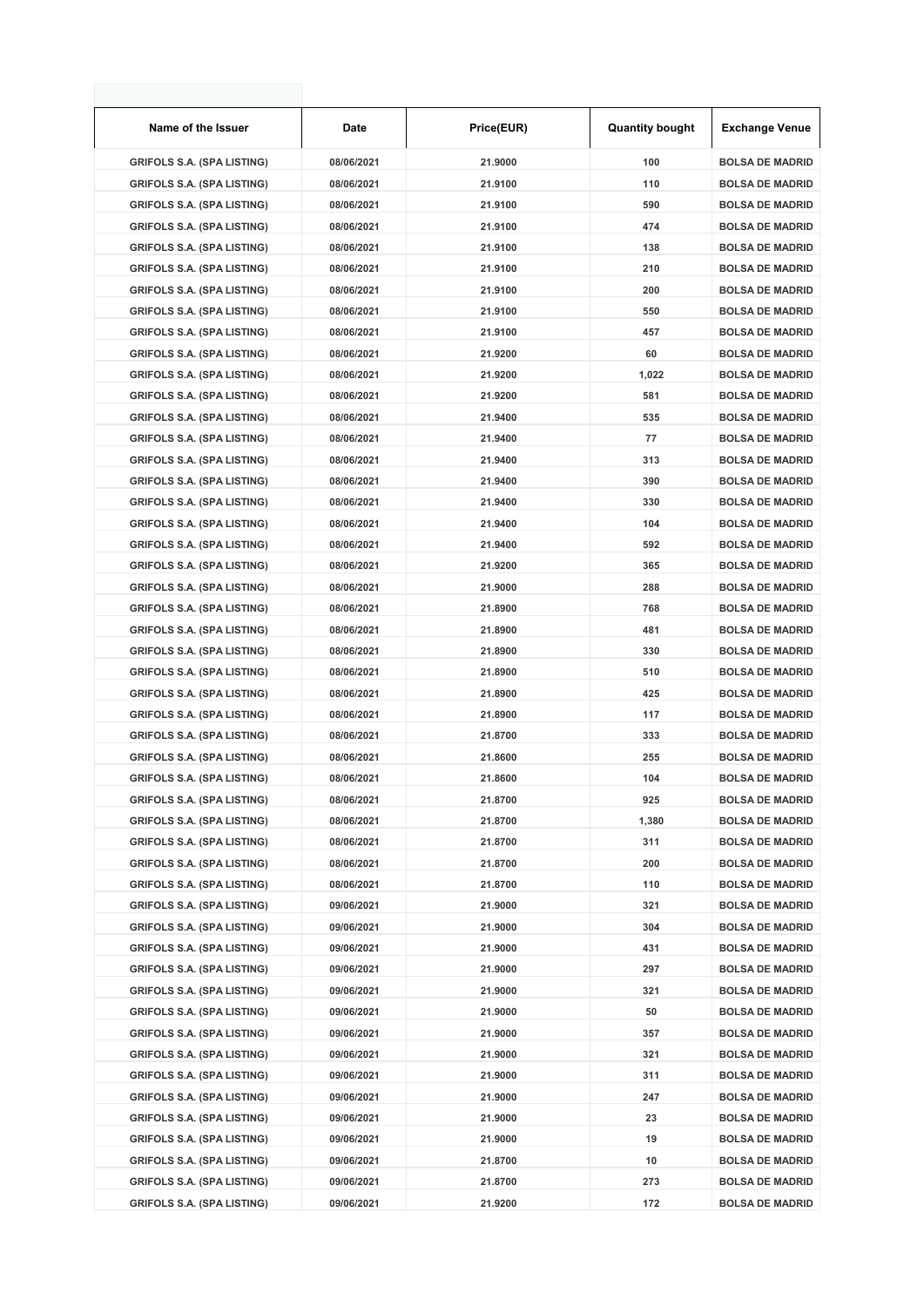| Name of the Issuer                | Date       | Price(EUR) | <b>Quantity bought</b> | <b>Exchange Venue</b>  |
|-----------------------------------|------------|------------|------------------------|------------------------|
| <b>GRIFOLS S.A. (SPA LISTING)</b> | 09/06/2021 | 21.9200    | 123                    | <b>BOLSA DE MADRID</b> |
| <b>GRIFOLS S.A. (SPA LISTING)</b> | 09/06/2021 | 21.9200    | 14                     | <b>BOLSA DE MADRID</b> |
| <b>GRIFOLS S.A. (SPA LISTING)</b> | 09/06/2021 | 21.9200    | 551                    | <b>BOLSA DE MADRID</b> |
| <b>GRIFOLS S.A. (SPA LISTING)</b> | 09/06/2021 | 21.9200    | 626                    | <b>BOLSA DE MADRID</b> |
| <b>GRIFOLS S.A. (SPA LISTING)</b> | 09/06/2021 | 21.9200    | 571                    | <b>BOLSA DE MADRID</b> |
| <b>GRIFOLS S.A. (SPA LISTING)</b> | 09/06/2021 | 21.9400    | 125                    | <b>BOLSA DE MADRID</b> |
| <b>GRIFOLS S.A. (SPA LISTING)</b> | 09/06/2021 | 21.9300    | 346                    | <b>BOLSA DE MADRID</b> |
| <b>GRIFOLS S.A. (SPA LISTING)</b> | 09/06/2021 | 21.9300    | 781                    | <b>BOLSA DE MADRID</b> |
| <b>GRIFOLS S.A. (SPA LISTING)</b> | 09/06/2021 | 21.9200    | 728                    | <b>BOLSA DE MADRID</b> |
| <b>GRIFOLS S.A. (SPA LISTING)</b> | 09/06/2021 | 21.9200    | 298                    | <b>BOLSA DE MADRID</b> |
| <b>GRIFOLS S.A. (SPA LISTING)</b> | 09/06/2021 | 21.9200    | 137                    | <b>BOLSA DE MADRID</b> |
| <b>GRIFOLS S.A. (SPA LISTING)</b> | 09/06/2021 | 21.9200    | 1,199                  | <b>BOLSA DE MADRID</b> |
| <b>GRIFOLS S.A. (SPA LISTING)</b> | 09/06/2021 | 21.9200    | 154                    | <b>BOLSA DE MADRID</b> |
| <b>GRIFOLS S.A. (SPA LISTING)</b> | 09/06/2021 | 21.9200    | 298                    | <b>BOLSA DE MADRID</b> |
| <b>GRIFOLS S.A. (SPA LISTING)</b> | 09/06/2021 | 22.0200    | 67                     | <b>BOLSA DE MADRID</b> |
| <b>GRIFOLS S.A. (SPA LISTING)</b> | 09/06/2021 | 22.0200    | 28                     | <b>BOLSA DE MADRID</b> |
| <b>GRIFOLS S.A. (SPA LISTING)</b> | 09/06/2021 | 22.0200    | 50                     | <b>BOLSA DE MADRID</b> |
| <b>GRIFOLS S.A. (SPA LISTING)</b> | 09/06/2021 | 22.0300    | 100                    | <b>BOLSA DE MADRID</b> |
| <b>GRIFOLS S.A. (SPA LISTING)</b> | 09/06/2021 | 22.0600    | 314                    | <b>BOLSA DE MADRID</b> |
| <b>GRIFOLS S.A. (SPA LISTING)</b> | 09/06/2021 | 22.0600    | 1,694                  | <b>BOLSA DE MADRID</b> |
| <b>GRIFOLS S.A. (SPA LISTING)</b> | 09/06/2021 | 22.0600    | 2,162                  | <b>BOLSA DE MADRID</b> |
| <b>GRIFOLS S.A. (SPA LISTING)</b> | 09/06/2021 | 22.0500    | 285                    | <b>BOLSA DE MADRID</b> |
| <b>GRIFOLS S.A. (SPA LISTING)</b> | 09/06/2021 | 22.0500    | 114                    | <b>BOLSA DE MADRID</b> |
| <b>GRIFOLS S.A. (SPA LISTING)</b> | 09/06/2021 | 22.0500    | 127                    | <b>BOLSA DE MADRID</b> |
| <b>GRIFOLS S.A. (SPA LISTING)</b> | 09/06/2021 | 22.0500    | 245                    | <b>BOLSA DE MADRID</b> |
| <b>GRIFOLS S.A. (SPA LISTING)</b> | 09/06/2021 | 22.0200    | 313                    | <b>BOLSA DE MADRID</b> |
| <b>GRIFOLS S.A. (SPA LISTING)</b> | 09/06/2021 | 22.0200    | 452                    | <b>BOLSA DE MADRID</b> |
| <b>GRIFOLS S.A. (SPA LISTING)</b> | 09/06/2021 | 22.0800    | 8                      | <b>BOLSA DE MADRID</b> |
| <b>GRIFOLS S.A. (SPA LISTING)</b> | 09/06/2021 | 22.0800    | 301                    | <b>BOLSA DE MADRID</b> |
| <b>GRIFOLS S.A. (SPA LISTING)</b> | 09/06/2021 | 22.0800    | 8                      | <b>BOLSA DE MADRID</b> |
| <b>GRIFOLS S.A. (SPA LISTING)</b> | 09/06/2021 | 22.0800    | 19                     | <b>BOLSA DE MADRID</b> |
| <b>GRIFOLS S.A. (SPA LISTING)</b> | 09/06/2021 | 22.0800    | 203                    | <b>BOLSA DE MADRID</b> |
| <b>GRIFOLS S.A. (SPA LISTING)</b> | 09/06/2021 | 22.0800    | 79                     | <b>BOLSA DE MADRID</b> |
| <b>GRIFOLS S.A. (SPA LISTING)</b> | 09/06/2021 | 22.0800    | 8                      | <b>BOLSA DE MADRID</b> |
| <b>GRIFOLS S.A. (SPA LISTING)</b> | 09/06/2021 | 22.0800    | 132                    | <b>BOLSA DE MADRID</b> |
| <b>GRIFOLS S.A. (SPA LISTING)</b> | 09/06/2021 | 22.0800    | 6                      | <b>BOLSA DE MADRID</b> |
| <b>GRIFOLS S.A. (SPA LISTING)</b> | 09/06/2021 | 22.0800    | 37                     | <b>BOLSA DE MADRID</b> |
| <b>GRIFOLS S.A. (SPA LISTING)</b> | 09/06/2021 | 22.1000    | 360                    | <b>BOLSA DE MADRID</b> |
| <b>GRIFOLS S.A. (SPA LISTING)</b> | 09/06/2021 | 22.1000    | 200                    | <b>BOLSA DE MADRID</b> |
| <b>GRIFOLS S.A. (SPA LISTING)</b> | 09/06/2021 | 22.0900    | 722                    | <b>BOLSA DE MADRID</b> |
| <b>GRIFOLS S.A. (SPA LISTING)</b> | 09/06/2021 | 22.0900    | 254                    | <b>BOLSA DE MADRID</b> |
| <b>GRIFOLS S.A. (SPA LISTING)</b> | 09/06/2021 | 22.0900    | 254                    | <b>BOLSA DE MADRID</b> |
| <b>GRIFOLS S.A. (SPA LISTING)</b> | 09/06/2021 | 22.0900    | 254                    | <b>BOLSA DE MADRID</b> |
| <b>GRIFOLS S.A. (SPA LISTING)</b> | 09/06/2021 | 22.0900    | 254                    | <b>BOLSA DE MADRID</b> |
| <b>GRIFOLS S.A. (SPA LISTING)</b> | 09/06/2021 | 22.0900    | 440                    | <b>BOLSA DE MADRID</b> |
| <b>GRIFOLS S.A. (SPA LISTING)</b> | 09/06/2021 | 22.0900    | 68                     | <b>BOLSA DE MADRID</b> |
| <b>GRIFOLS S.A. (SPA LISTING)</b> | 09/06/2021 | 22.0800    | 277                    | <b>BOLSA DE MADRID</b> |
| <b>GRIFOLS S.A. (SPA LISTING)</b> | 09/06/2021 | 22.0800    | 356                    | <b>BOLSA DE MADRID</b> |
| <b>GRIFOLS S.A. (SPA LISTING)</b> | 09/06/2021 | 22.0800    | 557                    | <b>BOLSA DE MADRID</b> |
| <b>GRIFOLS S.A. (SPA LISTING)</b> | 09/06/2021 | 22.0800    | 799                    | <b>BOLSA DE MADRID</b> |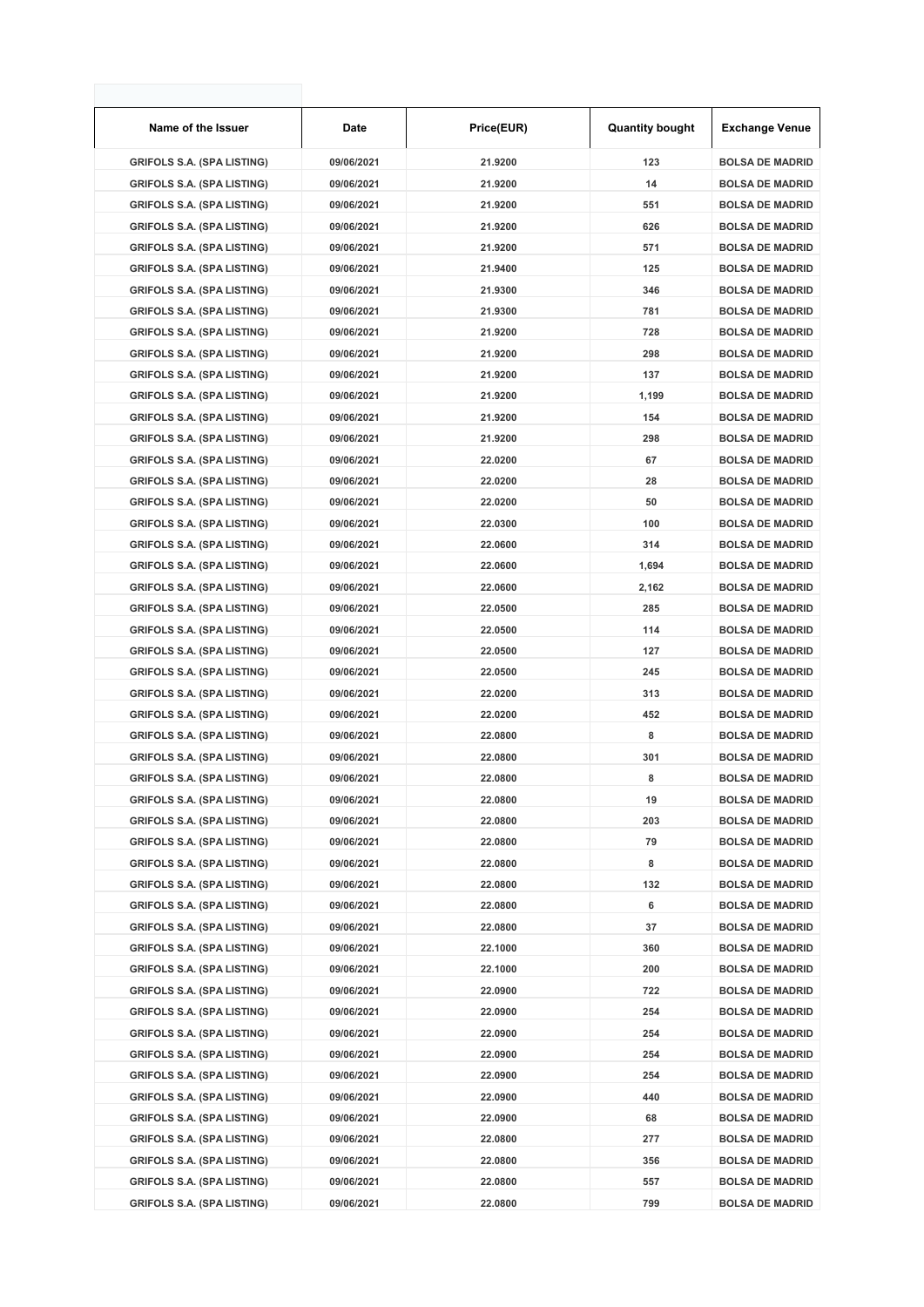| Name of the Issuer                | Date       | Price(EUR) | <b>Quantity bought</b> | <b>Exchange Venue</b>  |
|-----------------------------------|------------|------------|------------------------|------------------------|
| <b>GRIFOLS S.A. (SPA LISTING)</b> | 09/06/2021 | 22.0800    | 74                     | <b>BOLSA DE MADRID</b> |
| <b>GRIFOLS S.A. (SPA LISTING)</b> | 09/06/2021 | 22.0800    | 97                     | <b>BOLSA DE MADRID</b> |
| <b>GRIFOLS S.A. (SPA LISTING)</b> | 09/06/2021 | 22.0500    | 311                    | <b>BOLSA DE MADRID</b> |
| <b>GRIFOLS S.A. (SPA LISTING)</b> | 09/06/2021 | 22.0500    | 393                    | <b>BOLSA DE MADRID</b> |
| <b>GRIFOLS S.A. (SPA LISTING)</b> | 09/06/2021 | 22.0500    | 137                    | <b>BOLSA DE MADRID</b> |
| <b>GRIFOLS S.A. (SPA LISTING)</b> | 09/06/2021 | 22.0500    | 212                    | <b>BOLSA DE MADRID</b> |
| <b>GRIFOLS S.A. (SPA LISTING)</b> | 09/06/2021 | 22.0500    | 222                    | <b>BOLSA DE MADRID</b> |
| <b>GRIFOLS S.A. (SPA LISTING)</b> | 09/06/2021 | 22.0300    | 205                    | <b>BOLSA DE MADRID</b> |
| <b>GRIFOLS S.A. (SPA LISTING)</b> | 09/06/2021 | 22.0200    | 114                    | <b>BOLSA DE MADRID</b> |
| <b>GRIFOLS S.A. (SPA LISTING)</b> | 09/06/2021 | 22.0200    | 146                    | <b>BOLSA DE MADRID</b> |
| <b>GRIFOLS S.A. (SPA LISTING)</b> | 09/06/2021 | 22.0800    | 498                    | <b>BOLSA DE MADRID</b> |
| <b>GRIFOLS S.A. (SPA LISTING)</b> | 09/06/2021 | 22.0800    | 78                     | <b>BOLSA DE MADRID</b> |
| <b>GRIFOLS S.A. (SPA LISTING)</b> | 09/06/2021 | 22.0800    | 266                    | <b>BOLSA DE MADRID</b> |
| <b>GRIFOLS S.A. (SPA LISTING)</b> | 09/06/2021 | 22.0900    | 50                     | <b>BOLSA DE MADRID</b> |
| <b>GRIFOLS S.A. (SPA LISTING)</b> | 09/06/2021 | 22.0900    | 212                    | <b>BOLSA DE MADRID</b> |
| <b>GRIFOLS S.A. (SPA LISTING)</b> | 09/06/2021 | 22.0900    | 9                      | <b>BOLSA DE MADRID</b> |
| <b>GRIFOLS S.A. (SPA LISTING)</b> | 09/06/2021 | 22.0900    | 294                    | <b>BOLSA DE MADRID</b> |
| <b>GRIFOLS S.A. (SPA LISTING)</b> | 09/06/2021 | 22.0800    | 259                    | <b>BOLSA DE MADRID</b> |
| <b>GRIFOLS S.A. (SPA LISTING)</b> | 09/06/2021 | 22.0800    | 277                    | <b>BOLSA DE MADRID</b> |
| <b>GRIFOLS S.A. (SPA LISTING)</b> | 09/06/2021 | 22.0700    | 286                    | <b>BOLSA DE MADRID</b> |
| <b>GRIFOLS S.A. (SPA LISTING)</b> | 09/06/2021 | 22.0700    | 290                    | <b>BOLSA DE MADRID</b> |
| <b>GRIFOLS S.A. (SPA LISTING)</b> | 09/06/2021 | 22.0700    | 361                    | <b>BOLSA DE MADRID</b> |
| <b>GRIFOLS S.A. (SPA LISTING)</b> | 09/06/2021 | 22.0700    | 2,201                  | <b>BOLSA DE MADRID</b> |
| <b>GRIFOLS S.A. (SPA LISTING)</b> | 09/06/2021 | 22.0000    | 284                    | <b>BOLSA DE MADRID</b> |
| <b>GRIFOLS S.A. (SPA LISTING)</b> | 09/06/2021 | 22.0000    | 258                    | <b>BOLSA DE MADRID</b> |
| <b>GRIFOLS S.A. (SPA LISTING)</b> | 09/06/2021 | 22.0000    | 258                    | <b>BOLSA DE MADRID</b> |
| <b>GRIFOLS S.A. (SPA LISTING)</b> | 09/06/2021 | 22.0000    | 25                     | <b>BOLSA DE MADRID</b> |
| <b>GRIFOLS S.A. (SPA LISTING)</b> | 09/06/2021 | 21.9800    | 142                    | <b>BOLSA DE MADRID</b> |
| <b>GRIFOLS S.A. (SPA LISTING)</b> | 09/06/2021 | 21.9800    | 114                    | <b>BOLSA DE MADRID</b> |
| <b>GRIFOLS S.A. (SPA LISTING)</b> | 09/06/2021 | 21.9800    | 598                    | <b>BOLSA DE MADRID</b> |
| <b>GRIFOLS S.A. (SPA LISTING)</b> | 09/06/2021 | 21.9600    | 261                    | <b>BOLSA DE MADRID</b> |
| <b>GRIFOLS S.A. (SPA LISTING)</b> | 09/06/2021 | 21.9600    | 137                    | <b>BOLSA DE MADRID</b> |
| <b>GRIFOLS S.A. (SPA LISTING)</b> | 09/06/2021 | 21.9600    | 374                    | <b>BOLSA DE MADRID</b> |
| <b>GRIFOLS S.A. (SPA LISTING)</b> | 09/06/2021 | 21.9600    | 217                    | <b>BOLSA DE MADRID</b> |
| <b>GRIFOLS S.A. (SPA LISTING)</b> | 09/06/2021 | 21.9600    | 261                    | <b>BOLSA DE MADRID</b> |
| <b>GRIFOLS S.A. (SPA LISTING)</b> | 09/06/2021 | 21.9600    | 124                    | <b>BOLSA DE MADRID</b> |
| <b>GRIFOLS S.A. (SPA LISTING)</b> | 09/06/2021 | 21.9600    | 32                     | <b>BOLSA DE MADRID</b> |
| <b>GRIFOLS S.A. (SPA LISTING)</b> | 09/06/2021 | 21.9400    | 152                    | <b>BOLSA DE MADRID</b> |
| <b>GRIFOLS S.A. (SPA LISTING)</b> | 09/06/2021 | 21.9400    | 513                    | <b>BOLSA DE MADRID</b> |
| <b>GRIFOLS S.A. (SPA LISTING)</b> | 09/06/2021 | 21.9400    | 137                    | <b>BOLSA DE MADRID</b> |
| <b>GRIFOLS S.A. (SPA LISTING)</b> | 09/06/2021 | 21.9400    | 260                    | <b>BOLSA DE MADRID</b> |
| <b>GRIFOLS S.A. (SPA LISTING)</b> | 09/06/2021 | 21.9400    | 116                    | <b>BOLSA DE MADRID</b> |
| <b>GRIFOLS S.A. (SPA LISTING)</b> | 09/06/2021 | 21.9400    | 225                    | <b>BOLSA DE MADRID</b> |
| <b>GRIFOLS S.A. (SPA LISTING)</b> | 09/06/2021 | 22.0300    | 250                    | <b>BOLSA DE MADRID</b> |
| <b>GRIFOLS S.A. (SPA LISTING)</b> | 09/06/2021 | 22.0300    | 84                     | <b>BOLSA DE MADRID</b> |
| <b>GRIFOLS S.A. (SPA LISTING)</b> | 09/06/2021 | 22.0300    | 121                    | <b>BOLSA DE MADRID</b> |
| <b>GRIFOLS S.A. (SPA LISTING)</b> | 09/06/2021 | 22.0300    | 44                     | <b>BOLSA DE MADRID</b> |
| <b>GRIFOLS S.A. (SPA LISTING)</b> | 09/06/2021 | 22.0300    | 233                    | <b>BOLSA DE MADRID</b> |
| <b>GRIFOLS S.A. (SPA LISTING)</b> | 09/06/2021 | 22.0300    | 38                     | <b>BOLSA DE MADRID</b> |
| <b>GRIFOLS S.A. (SPA LISTING)</b> | 09/06/2021 | 22.0100    | 2,930                  | <b>BOLSA DE MADRID</b> |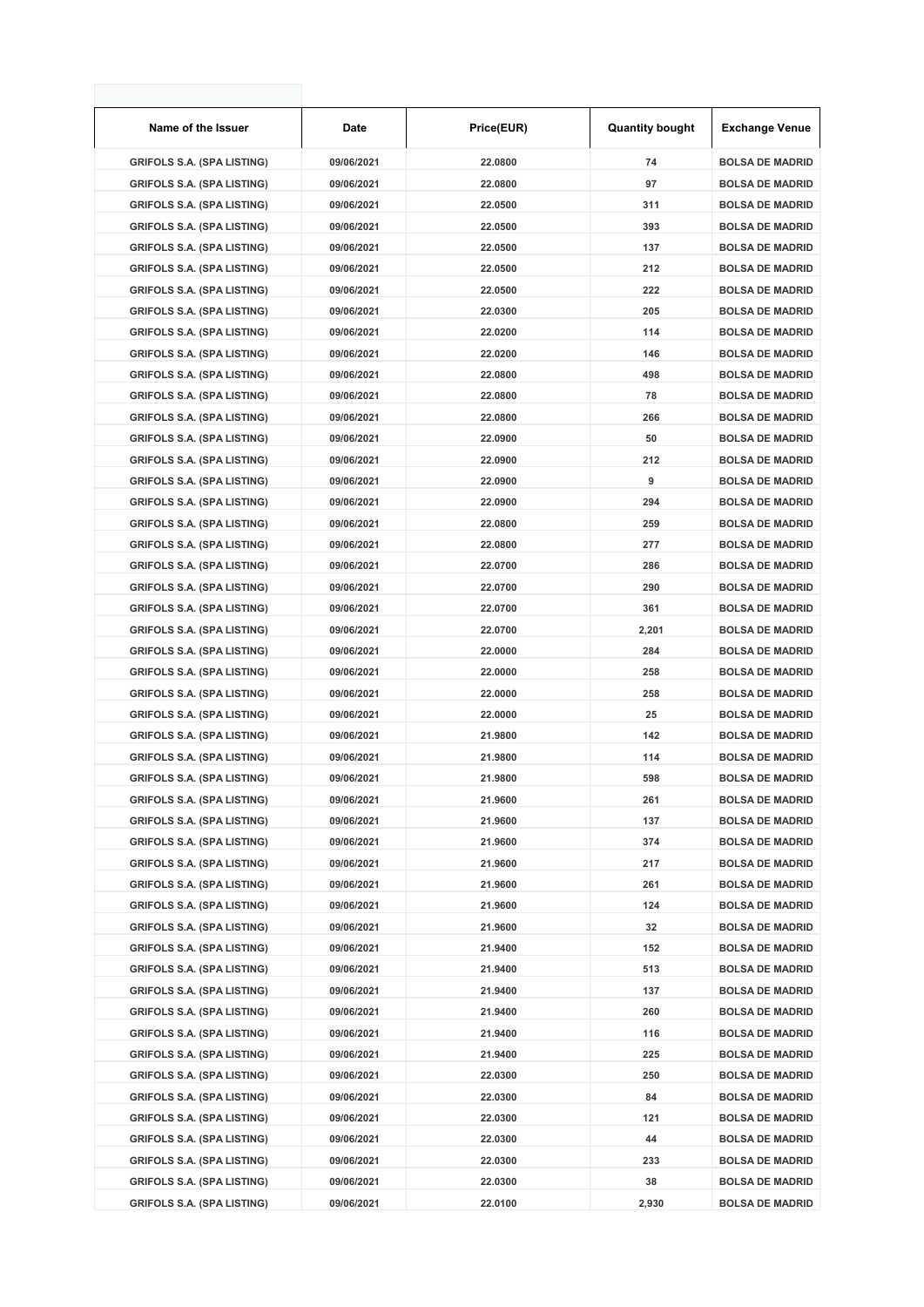| Name of the Issuer                | Date       | Price(EUR) | <b>Quantity bought</b> | <b>Exchange Venue</b>  |
|-----------------------------------|------------|------------|------------------------|------------------------|
| <b>GRIFOLS S.A. (SPA LISTING)</b> | 09/06/2021 | 21.9800    | 228                    | <b>BOLSA DE MADRID</b> |
| <b>GRIFOLS S.A. (SPA LISTING)</b> | 09/06/2021 | 21.9800    | 291                    | <b>BOLSA DE MADRID</b> |
| <b>GRIFOLS S.A. (SPA LISTING)</b> | 09/06/2021 | 21.9800    | 137                    | <b>BOLSA DE MADRID</b> |
| <b>GRIFOLS S.A. (SPA LISTING)</b> | 09/06/2021 | 21.9800    | 166                    | <b>BOLSA DE MADRID</b> |
| <b>GRIFOLS S.A. (SPA LISTING)</b> | 09/06/2021 | 21.9500    | 259                    | <b>BOLSA DE MADRID</b> |
| <b>GRIFOLS S.A. (SPA LISTING)</b> | 09/06/2021 | 21.9500    | 261                    | <b>BOLSA DE MADRID</b> |
| <b>GRIFOLS S.A. (SPA LISTING)</b> | 09/06/2021 | 21.9500    | 79                     | <b>BOLSA DE MADRID</b> |
| <b>GRIFOLS S.A. (SPA LISTING)</b> | 09/06/2021 | 21.9500    | 171                    | <b>BOLSA DE MADRID</b> |
| <b>GRIFOLS S.A. (SPA LISTING)</b> | 09/06/2021 | 21.9500    | 12                     | <b>BOLSA DE MADRID</b> |
| <b>GRIFOLS S.A. (SPA LISTING)</b> | 09/06/2021 | 21.9500    | 183                    | <b>BOLSA DE MADRID</b> |
| <b>GRIFOLS S.A. (SPA LISTING)</b> | 09/06/2021 | 21.9500    | 100                    | <b>BOLSA DE MADRID</b> |
| <b>GRIFOLS S.A. (SPA LISTING)</b> | 09/06/2021 | 21.9900    | 7                      | <b>BOLSA DE MADRID</b> |
| <b>GRIFOLS S.A. (SPA LISTING)</b> | 09/06/2021 | 21.9900    | 212                    | <b>BOLSA DE MADRID</b> |
| <b>GRIFOLS S.A. (SPA LISTING)</b> | 09/06/2021 | 21.9900    | 200                    | <b>BOLSA DE MADRID</b> |
| <b>GRIFOLS S.A. (SPA LISTING)</b> | 09/06/2021 | 21.9900    | 140                    | <b>BOLSA DE MADRID</b> |
| <b>GRIFOLS S.A. (SPA LISTING)</b> | 09/06/2021 | 21.9900    | 221                    | <b>BOLSA DE MADRID</b> |
| <b>GRIFOLS S.A. (SPA LISTING)</b> | 09/06/2021 | 21.9800    | 283                    | <b>BOLSA DE MADRID</b> |
| <b>GRIFOLS S.A. (SPA LISTING)</b> | 09/06/2021 | 21.9700    | 280                    | <b>BOLSA DE MADRID</b> |
| <b>GRIFOLS S.A. (SPA LISTING)</b> | 09/06/2021 | 21.9700    | 936                    | <b>BOLSA DE MADRID</b> |
| <b>GRIFOLS S.A. (SPA LISTING)</b> | 09/06/2021 | 21.9700    | 319                    | <b>BOLSA DE MADRID</b> |
| <b>GRIFOLS S.A. (SPA LISTING)</b> | 09/06/2021 | 21.9700    | 319                    | <b>BOLSA DE MADRID</b> |
| <b>GRIFOLS S.A. (SPA LISTING)</b> | 09/06/2021 | 21.9700    | 319                    | <b>BOLSA DE MADRID</b> |
| <b>GRIFOLS S.A. (SPA LISTING)</b> | 09/06/2021 | 21.9700    | 319                    | <b>BOLSA DE MADRID</b> |
| <b>GRIFOLS S.A. (SPA LISTING)</b> | 09/06/2021 | 21.9700    | 94                     | <b>BOLSA DE MADRID</b> |
| <b>GRIFOLS S.A. (SPA LISTING)</b> | 09/06/2021 | 21.9400    | 254                    | <b>BOLSA DE MADRID</b> |
| <b>GRIFOLS S.A. (SPA LISTING)</b> | 09/06/2021 | 21.9400    | 2                      | <b>BOLSA DE MADRID</b> |
| <b>GRIFOLS S.A. (SPA LISTING)</b> | 09/06/2021 | 21.9400    | 23                     | <b>BOLSA DE MADRID</b> |
| <b>GRIFOLS S.A. (SPA LISTING)</b> | 09/06/2021 | 21.9400    | 253                    | <b>BOLSA DE MADRID</b> |
| <b>GRIFOLS S.A. (SPA LISTING)</b> | 09/06/2021 | 21.9300    | 855                    | <b>BOLSA DE MADRID</b> |
| <b>GRIFOLS S.A. (SPA LISTING)</b> | 09/06/2021 | 21.9300    | 478                    | <b>BOLSA DE MADRID</b> |
| <b>GRIFOLS S.A. (SPA LISTING)</b> | 09/06/2021 | 21.9300    | 137                    | <b>BOLSA DE MADRID</b> |
| <b>GRIFOLS S.A. (SPA LISTING)</b> | 09/06/2021 | 21.9300    | 779                    | <b>BOLSA DE MADRID</b> |
| <b>GRIFOLS S.A. (SPA LISTING)</b> | 09/06/2021 | 21.9400    | 433                    | <b>BOLSA DE MADRID</b> |
| <b>GRIFOLS S.A. (SPA LISTING)</b> | 09/06/2021 | 21.9200    | 508                    | <b>BOLSA DE MADRID</b> |
| <b>GRIFOLS S.A. (SPA LISTING)</b> | 09/06/2021 | 21.9200    | 255                    | <b>BOLSA DE MADRID</b> |
| <b>GRIFOLS S.A. (SPA LISTING)</b> | 09/06/2021 | 21.9200    | 137                    | <b>BOLSA DE MADRID</b> |
| <b>GRIFOLS S.A. (SPA LISTING)</b> | 09/06/2021 | 21.9200    | 559                    | <b>BOLSA DE MADRID</b> |
| <b>GRIFOLS S.A. (SPA LISTING)</b> | 09/06/2021 | 22.0000    | 251                    | <b>BOLSA DE MADRID</b> |
| <b>GRIFOLS S.A. (SPA LISTING)</b> | 09/06/2021 | 22.0000    | 206                    | <b>BOLSA DE MADRID</b> |
| <b>GRIFOLS S.A. (SPA LISTING)</b> | 09/06/2021 | 22.0000    | 50                     | <b>BOLSA DE MADRID</b> |
| <b>GRIFOLS S.A. (SPA LISTING)</b> | 09/06/2021 | 21.9800    | 809                    | <b>BOLSA DE MADRID</b> |
| <b>GRIFOLS S.A. (SPA LISTING)</b> | 09/06/2021 | 21.9800    | 1,299                  | <b>BOLSA DE MADRID</b> |
| <b>GRIFOLS S.A. (SPA LISTING)</b> | 09/06/2021 | 21.9700    | 279                    | <b>BOLSA DE MADRID</b> |
| <b>GRIFOLS S.A. (SPA LISTING)</b> | 09/06/2021 | 21.9500    | 272                    | <b>BOLSA DE MADRID</b> |
| <b>GRIFOLS S.A. (SPA LISTING)</b> | 09/06/2021 | 21.9500    | 547                    | <b>BOLSA DE MADRID</b> |
| <b>GRIFOLS S.A. (SPA LISTING)</b> | 09/06/2021 | 21.9500    | 487                    | <b>BOLSA DE MADRID</b> |
| <b>GRIFOLS S.A. (SPA LISTING)</b> | 09/06/2021 | 21.9600    | 2,073                  | <b>BOLSA DE MADRID</b> |
| <b>GRIFOLS S.A. (SPA LISTING)</b> | 09/06/2021 | 21.9700    | 686                    | <b>BOLSA DE MADRID</b> |
| <b>GRIFOLS S.A. (SPA LISTING)</b> | 09/06/2021 | 21.9700    | 647                    | <b>BOLSA DE MADRID</b> |
| <b>GRIFOLS S.A. (SPA LISTING)</b> | 09/06/2021 | 21.9900    | 283                    | <b>BOLSA DE MADRID</b> |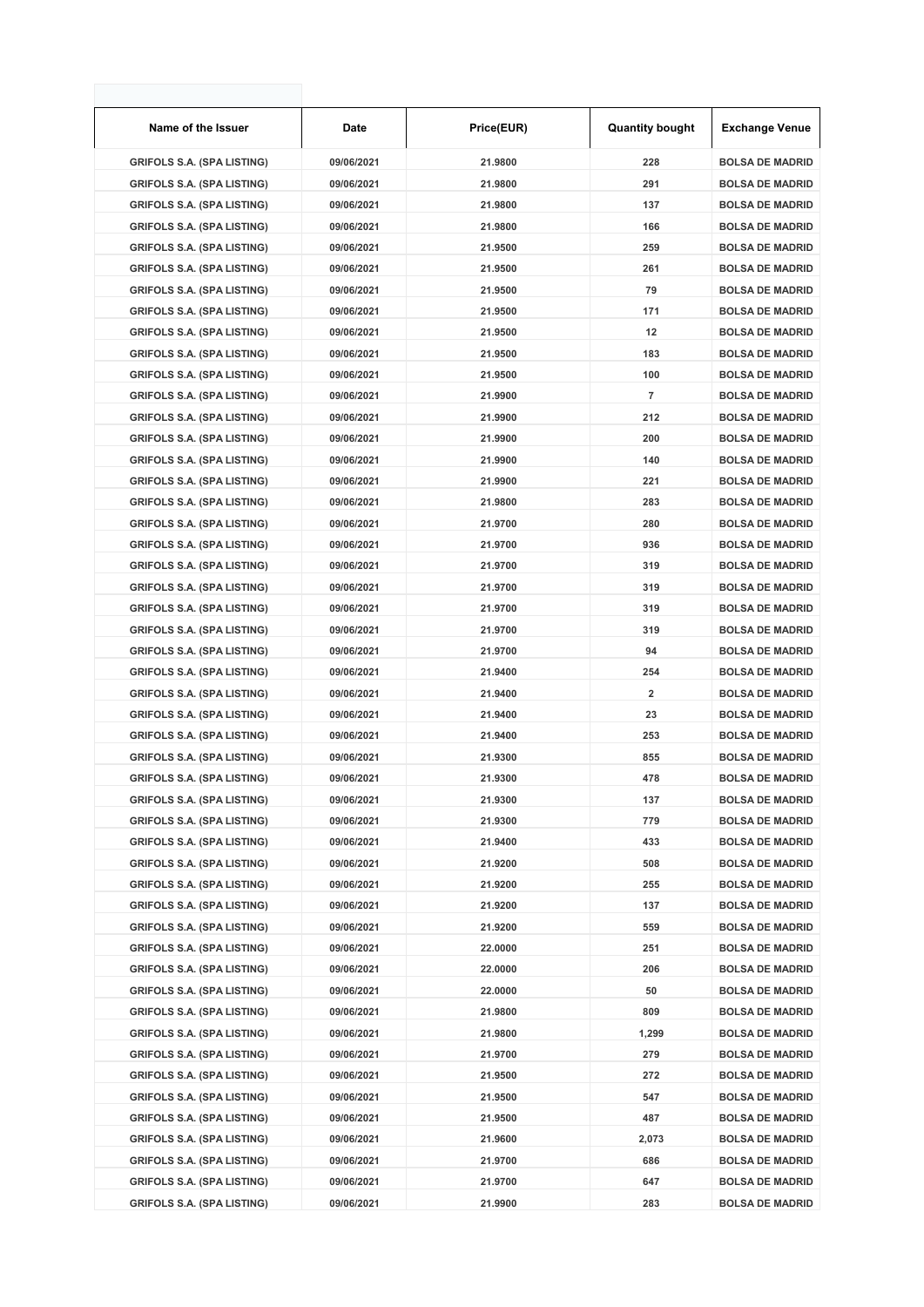| Name of the Issuer                | Date       | Price(EUR) | <b>Quantity bought</b> | <b>Exchange Venue</b>  |
|-----------------------------------|------------|------------|------------------------|------------------------|
| <b>GRIFOLS S.A. (SPA LISTING)</b> | 09/06/2021 | 21.9900    | 505                    | <b>BOLSA DE MADRID</b> |
| <b>GRIFOLS S.A. (SPA LISTING)</b> | 09/06/2021 | 21.9900    | 1,430                  | <b>BOLSA DE MADRID</b> |
| <b>GRIFOLS S.A. (SPA LISTING)</b> | 09/06/2021 | 21.9900    | 81                     | <b>BOLSA DE MADRID</b> |
| <b>GRIFOLS S.A. (SPA LISTING)</b> | 09/06/2021 | 21.9900    | 271                    | <b>BOLSA DE MADRID</b> |
| <b>GRIFOLS S.A. (SPA LISTING)</b> | 09/06/2021 | 21.9900    | 506                    | <b>BOLSA DE MADRID</b> |
| <b>GRIFOLS S.A. (SPA LISTING)</b> | 09/06/2021 | 22.0000    | 37                     | <b>BOLSA DE MADRID</b> |
| <b>GRIFOLS S.A. (SPA LISTING)</b> | 09/06/2021 | 22.0000    | 90                     | <b>BOLSA DE MADRID</b> |
| <b>GRIFOLS S.A. (SPA LISTING)</b> | 09/06/2021 | 22.0000    | $\overline{7}$         | <b>BOLSA DE MADRID</b> |
| <b>GRIFOLS S.A. (SPA LISTING)</b> | 09/06/2021 | 22.0000    | 600                    | <b>BOLSA DE MADRID</b> |
| <b>GRIFOLS S.A. (SPA LISTING)</b> | 09/06/2021 | 22.0000    | 69                     | <b>BOLSA DE MADRID</b> |
| <b>GRIFOLS S.A. (SPA LISTING)</b> | 09/06/2021 | 22.0000    | 175                    | <b>BOLSA DE MADRID</b> |
| <b>GRIFOLS S.A. (SPA LISTING)</b> | 09/06/2021 | 22.0000    | 45                     | <b>BOLSA DE MADRID</b> |
| <b>GRIFOLS S.A. (SPA LISTING)</b> | 09/06/2021 | 22.0000    | 75                     | <b>BOLSA DE MADRID</b> |
| <b>GRIFOLS S.A. (SPA LISTING)</b> | 09/06/2021 | 22.0000    | 21                     | <b>BOLSA DE MADRID</b> |
| <b>GRIFOLS S.A. (SPA LISTING)</b> | 09/06/2021 | 22.0000    | 183                    | <b>BOLSA DE MADRID</b> |
| <b>GRIFOLS S.A. (SPA LISTING)</b> | 09/06/2021 | 22.0000    | 73                     | <b>BOLSA DE MADRID</b> |
| <b>GRIFOLS S.A. (SPA LISTING)</b> | 09/06/2021 | 22.0000    | 107                    | <b>BOLSA DE MADRID</b> |
| <b>GRIFOLS S.A. (SPA LISTING)</b> | 09/06/2021 | 22.0000    | 100                    | <b>BOLSA DE MADRID</b> |
| <b>GRIFOLS S.A. (SPA LISTING)</b> | 09/06/2021 | 22.0000    | 96                     | <b>BOLSA DE MADRID</b> |
| <b>GRIFOLS S.A. (SPA LISTING)</b> | 09/06/2021 | 22.0000    | 81                     | <b>BOLSA DE MADRID</b> |
| <b>GRIFOLS S.A. (SPA LISTING)</b> | 09/06/2021 | 22.0000    | 100                    | <b>BOLSA DE MADRID</b> |
| <b>GRIFOLS S.A. (SPA LISTING)</b> | 09/06/2021 | 22.0000    | 95                     | <b>BOLSA DE MADRID</b> |
| <b>GRIFOLS S.A. (SPA LISTING)</b> | 09/06/2021 | 22.0000    | 50                     | <b>BOLSA DE MADRID</b> |
| <b>GRIFOLS S.A. (SPA LISTING)</b> | 09/06/2021 | 22.0000    | 75                     | <b>BOLSA DE MADRID</b> |
| <b>GRIFOLS S.A. (SPA LISTING)</b> | 09/06/2021 | 22.0000    | 54                     | <b>BOLSA DE MADRID</b> |
| <b>GRIFOLS S.A. (SPA LISTING)</b> | 09/06/2021 | 22.0000    | 107                    | <b>BOLSA DE MADRID</b> |
| <b>GRIFOLS S.A. (SPA LISTING)</b> | 09/06/2021 | 22.0000    | 9                      | <b>BOLSA DE MADRID</b> |
| <b>GRIFOLS S.A. (SPA LISTING)</b> | 09/06/2021 | 22.0000    | 282                    | <b>BOLSA DE MADRID</b> |
| <b>GRIFOLS S.A. (SPA LISTING)</b> | 09/06/2021 | 22.0000    | 55                     | <b>BOLSA DE MADRID</b> |
| <b>GRIFOLS S.A. (SPA LISTING)</b> | 09/06/2021 | 22.0000    | 202                    | <b>BOLSA DE MADRID</b> |
| <b>GRIFOLS S.A. (SPA LISTING)</b> | 09/06/2021 | 22.0000    | 55                     | <b>BOLSA DE MADRID</b> |
| <b>GRIFOLS S.A. (SPA LISTING)</b> | 09/06/2021 | 22.0000    | 9                      | <b>BOLSA DE MADRID</b> |
| <b>GRIFOLS S.A. (SPA LISTING)</b> | 09/06/2021 | 22.0000    | 29                     | <b>BOLSA DE MADRID</b> |
| <b>GRIFOLS S.A. (SPA LISTING)</b> | 09/06/2021 | 22.0000    | 89                     | <b>BOLSA DE MADRID</b> |
| <b>GRIFOLS S.A. (SPA LISTING)</b> | 09/06/2021 | 22.0000    | 103                    | <b>BOLSA DE MADRID</b> |
| <b>GRIFOLS S.A. (SPA LISTING)</b> | 09/06/2021 | 22.0000    | 2,208                  | <b>BOLSA DE MADRID</b> |
| <b>GRIFOLS S.A. (SPA LISTING)</b> | 09/06/2021 | 22.0000    | 255                    | <b>BOLSA DE MADRID</b> |
| <b>GRIFOLS S.A. (SPA LISTING)</b> | 09/06/2021 | 22.0000    | 458                    | <b>BOLSA DE MADRID</b> |
| <b>GRIFOLS S.A. (SPA LISTING)</b> | 09/06/2021 | 22.0000    | 449                    | <b>BOLSA DE MADRID</b> |
| <b>GRIFOLS S.A. (SPA LISTING)</b> | 09/06/2021 | 22.0000    | 438                    | <b>BOLSA DE MADRID</b> |
| <b>GRIFOLS S.A. (SPA LISTING)</b> | 09/06/2021 | 22.0000    | 299                    | <b>BOLSA DE MADRID</b> |
| <b>GRIFOLS S.A. (SPA LISTING)</b> | 09/06/2021 | 21.9900    | 284                    | <b>BOLSA DE MADRID</b> |
| <b>GRIFOLS S.A. (SPA LISTING)</b> | 09/06/2021 | 21.9900    | 688                    | <b>BOLSA DE MADRID</b> |
| <b>GRIFOLS S.A. (SPA LISTING)</b> | 09/06/2021 | 21.9900    | 137                    | <b>BOLSA DE MADRID</b> |
| <b>GRIFOLS S.A. (SPA LISTING)</b> | 09/06/2021 | 21.9900    | 437                    | <b>BOLSA DE MADRID</b> |
| <b>GRIFOLS S.A. (SPA LISTING)</b> | 09/06/2021 | 21.9800    | 311                    | <b>BOLSA DE MADRID</b> |
| <b>GRIFOLS S.A. (SPA LISTING)</b> | 09/06/2021 | 21.9800    | 124                    | <b>BOLSA DE MADRID</b> |
| <b>GRIFOLS S.A. (SPA LISTING)</b> | 09/06/2021 | 22.0000    | 276                    | <b>BOLSA DE MADRID</b> |
| <b>GRIFOLS S.A. (SPA LISTING)</b> | 09/06/2021 | 21.9900    | 284                    | <b>BOLSA DE MADRID</b> |
| <b>GRIFOLS S.A. (SPA LISTING)</b> | 09/06/2021 | 21.9900    | 425                    | <b>BOLSA DE MADRID</b> |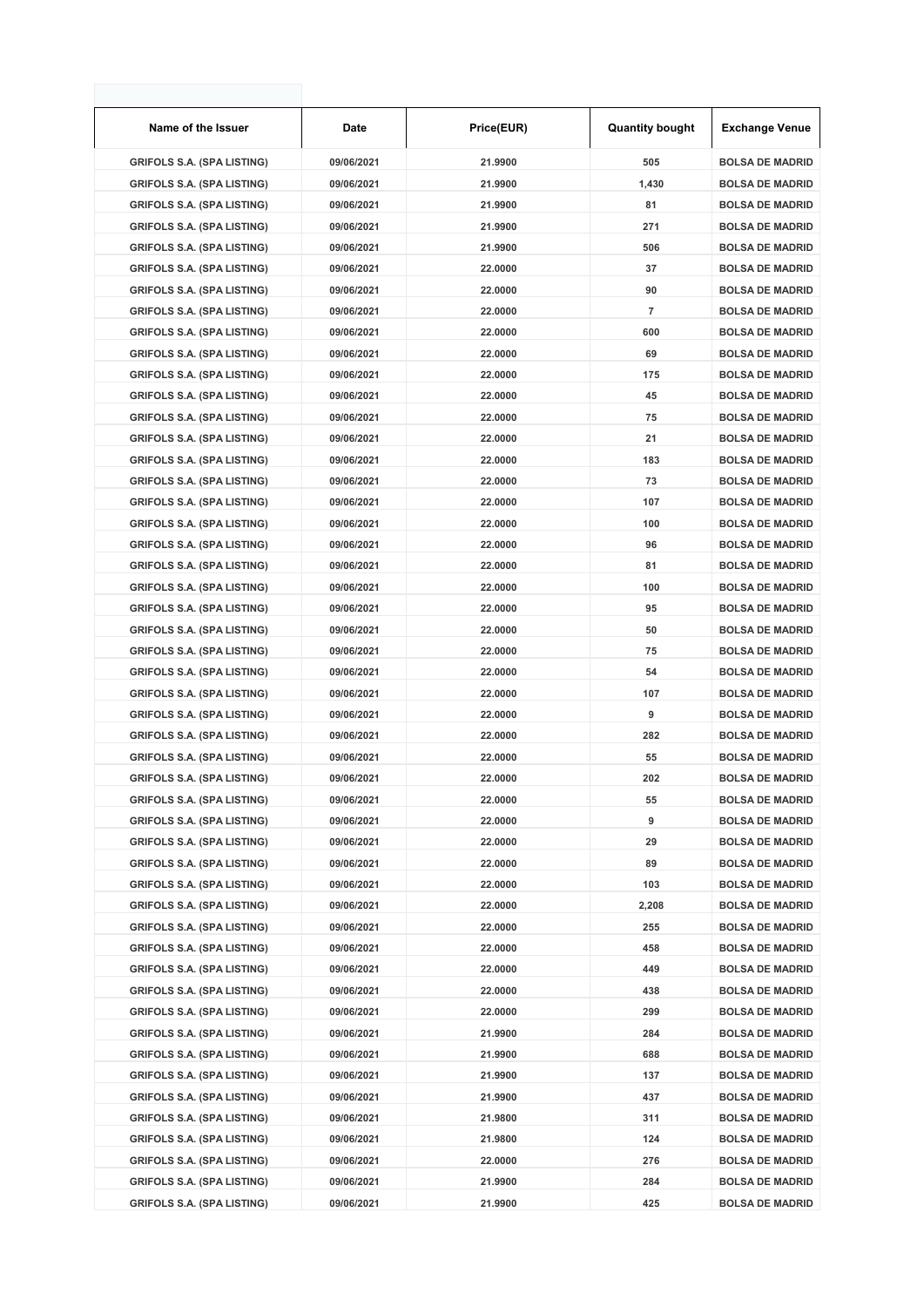| Name of the Issuer                | Date       | Price(EUR)         | <b>Quantity bought</b> | <b>Exchange Venue</b>                            |
|-----------------------------------|------------|--------------------|------------------------|--------------------------------------------------|
| <b>GRIFOLS S.A. (SPA LISTING)</b> | 09/06/2021 | 21.9900            | 275                    | <b>BOLSA DE MADRID</b>                           |
| <b>GRIFOLS S.A. (SPA LISTING)</b> | 09/06/2021 | 21.9900            | 558                    | <b>BOLSA DE MADRID</b>                           |
| <b>GRIFOLS S.A. (SPA LISTING)</b> | 09/06/2021 | 22.0300            | 412                    | <b>BOLSA DE MADRID</b>                           |
| <b>GRIFOLS S.A. (SPA LISTING)</b> | 09/06/2021 | 22.0300            | 510                    | <b>BOLSA DE MADRID</b>                           |
| <b>GRIFOLS S.A. (SPA LISTING)</b> | 09/06/2021 | 22.0300            | 717                    | <b>BOLSA DE MADRID</b>                           |
| <b>GRIFOLS S.A. (SPA LISTING)</b> | 09/06/2021 | 22.0100            | 277                    | <b>BOLSA DE MADRID</b>                           |
| <b>GRIFOLS S.A. (SPA LISTING)</b> | 09/06/2021 | 22.0100            | 511                    | <b>BOLSA DE MADRID</b>                           |
| <b>GRIFOLS S.A. (SPA LISTING)</b> | 09/06/2021 | 21.9800            | 270                    | <b>BOLSA DE MADRID</b>                           |
| <b>GRIFOLS S.A. (SPA LISTING)</b> | 09/06/2021 | 21.9800            | 432                    | <b>BOLSA DE MADRID</b>                           |
| <b>GRIFOLS S.A. (SPA LISTING)</b> | 09/06/2021 | 21.9800            | 429                    | <b>BOLSA DE MADRID</b>                           |
| <b>GRIFOLS S.A. (SPA LISTING)</b> | 09/06/2021 | 21.9800            | 445                    | <b>BOLSA DE MADRID</b>                           |
| <b>GRIFOLS S.A. (SPA LISTING)</b> | 09/06/2021 | 21.9700            | 240                    | <b>BOLSA DE MADRID</b>                           |
| <b>GRIFOLS S.A. (SPA LISTING)</b> | 09/06/2021 | 21.9700            | 130                    | <b>BOLSA DE MADRID</b>                           |
| <b>GRIFOLS S.A. (SPA LISTING)</b> | 09/06/2021 | 21.9800            | 95                     | <b>BOLSA DE MADRID</b>                           |
| <b>GRIFOLS S.A. (SPA LISTING)</b> | 09/06/2021 | 21.9800            | 87                     | <b>BOLSA DE MADRID</b>                           |
| <b>GRIFOLS S.A. (SPA LISTING)</b> | 09/06/2021 | 21.9800            | 72                     | <b>BOLSA DE MADRID</b>                           |
| <b>GRIFOLS S.A. (SPA LISTING)</b> | 09/06/2021 | 21.9800            | 303                    | <b>BOLSA DE MADRID</b>                           |
| <b>GRIFOLS S.A. (SPA LISTING)</b> | 09/06/2021 | 21.9800            | 303                    | <b>BOLSA DE MADRID</b>                           |
| <b>GRIFOLS S.A. (SPA LISTING)</b> | 09/06/2021 | 21.9800            | 303                    | <b>BOLSA DE MADRID</b>                           |
| <b>GRIFOLS S.A. (SPA LISTING)</b> | 09/06/2021 | 21.9800            | 221                    | <b>BOLSA DE MADRID</b>                           |
| <b>GRIFOLS S.A. (SPA LISTING)</b> | 09/06/2021 | 22.0000            | 27                     | <b>BOLSA DE MADRID</b>                           |
| <b>GRIFOLS S.A. (SPA LISTING)</b> | 09/06/2021 | 22.0000            | 160                    | <b>BOLSA DE MADRID</b>                           |
| <b>GRIFOLS S.A. (SPA LISTING)</b> | 09/06/2021 | 22.0000            | 124                    | <b>BOLSA DE MADRID</b>                           |
| <b>GRIFOLS S.A. (SPA LISTING)</b> | 09/06/2021 | 22.0000            | 10                     | <b>BOLSA DE MADRID</b>                           |
| <b>GRIFOLS S.A. (SPA LISTING)</b> | 09/06/2021 | 22.0000            | 243                    | <b>BOLSA DE MADRID</b>                           |
| <b>GRIFOLS S.A. (SPA LISTING)</b> | 09/06/2021 | 22.0000            | 124                    | <b>BOLSA DE MADRID</b>                           |
| <b>GRIFOLS S.A. (SPA LISTING)</b> | 09/06/2021 | 22.0000            | 136                    | <b>BOLSA DE MADRID</b>                           |
| <b>GRIFOLS S.A. (SPA LISTING)</b> | 09/06/2021 | 22.0000            | 24                     | <b>BOLSA DE MADRID</b>                           |
| <b>GRIFOLS S.A. (SPA LISTING)</b> | 09/06/2021 | 22.0000            | 123                    | <b>BOLSA DE MADRID</b>                           |
| <b>GRIFOLS S.A. (SPA LISTING)</b> | 09/06/2021 | 22.0000            | 132                    | <b>BOLSA DE MADRID</b>                           |
| <b>GRIFOLS S.A. (SPA LISTING)</b> | 09/06/2021 | 22.0000            | 64                     |                                                  |
| <b>GRIFOLS S.A. (SPA LISTING)</b> | 09/06/2021 | 22.0000            | 127                    | <b>BOLSA DE MADRID</b><br><b>BOLSA DE MADRID</b> |
| <b>GRIFOLS S.A. (SPA LISTING)</b> | 09/06/2021 | 22.0000            | 68                     | <b>BOLSA DE MADRID</b>                           |
| <b>GRIFOLS S.A. (SPA LISTING)</b> | 09/06/2021 | 22.0000            | 15                     | <b>BOLSA DE MADRID</b>                           |
| <b>GRIFOLS S.A. (SPA LISTING)</b> | 09/06/2021 | 22.0000            | 199                    | <b>BOLSA DE MADRID</b>                           |
| <b>GRIFOLS S.A. (SPA LISTING)</b> | 09/06/2021 | 22.0000            | 101                    | <b>BOLSA DE MADRID</b>                           |
| <b>GRIFOLS S.A. (SPA LISTING)</b> | 09/06/2021 | 22.0000            | 67                     | <b>BOLSA DE MADRID</b>                           |
| <b>GRIFOLS S.A. (SPA LISTING)</b> | 09/06/2021 | 22.0000            | 65                     | <b>BOLSA DE MADRID</b>                           |
| <b>GRIFOLS S.A. (SPA LISTING)</b> | 09/06/2021 | 22.0000            | 48                     |                                                  |
| <b>GRIFOLS S.A. (SPA LISTING)</b> |            |                    |                        | <b>BOLSA DE MADRID</b><br><b>BOLSA DE MADRID</b> |
| <b>GRIFOLS S.A. (SPA LISTING)</b> | 09/06/2021 | 22.0000<br>22.0000 | 69                     |                                                  |
|                                   | 09/06/2021 |                    | 4                      | <b>BOLSA DE MADRID</b>                           |
| <b>GRIFOLS S.A. (SPA LISTING)</b> | 09/06/2021 | 22.0000            | 134                    | <b>BOLSA DE MADRID</b>                           |
| <b>GRIFOLS S.A. (SPA LISTING)</b> | 09/06/2021 | 22.0000            | 121                    | <b>BOLSA DE MADRID</b>                           |
| <b>GRIFOLS S.A. (SPA LISTING)</b> | 09/06/2021 | 22.0000            | 131                    | <b>BOLSA DE MADRID</b>                           |
| <b>GRIFOLS S.A. (SPA LISTING)</b> | 09/06/2021 | 22.0000            | 162                    | <b>BOLSA DE MADRID</b>                           |
| <b>GRIFOLS S.A. (SPA LISTING)</b> | 09/06/2021 | 22.0000            | 130                    | <b>BOLSA DE MADRID</b>                           |
| <b>GRIFOLS S.A. (SPA LISTING)</b> | 09/06/2021 | 22.0000            | 131                    | <b>BOLSA DE MADRID</b>                           |
| <b>GRIFOLS S.A. (SPA LISTING)</b> | 09/06/2021 | 22.0000            | 285                    | <b>BOLSA DE MADRID</b>                           |
| <b>GRIFOLS S.A. (SPA LISTING)</b> | 09/06/2021 | 22.0000            | 54                     | <b>BOLSA DE MADRID</b>                           |
| <b>GRIFOLS S.A. (SPA LISTING)</b> | 09/06/2021 | 22.0000            | 129                    | <b>BOLSA DE MADRID</b>                           |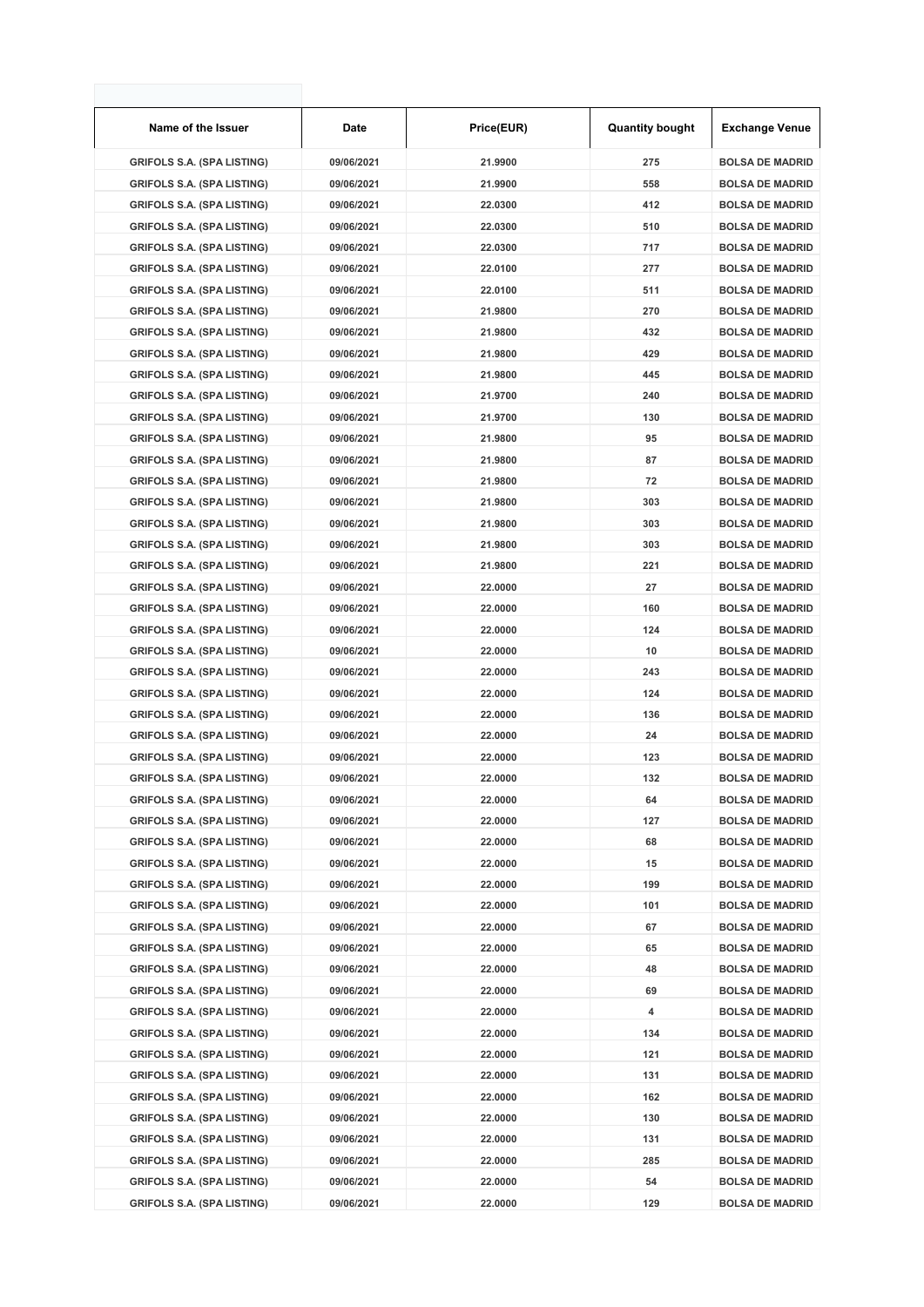| Name of the Issuer                | Date       | Price(EUR) | <b>Quantity bought</b> | <b>Exchange Venue</b>  |
|-----------------------------------|------------|------------|------------------------|------------------------|
| <b>GRIFOLS S.A. (SPA LISTING)</b> | 09/06/2021 | 22.0000    | 99                     | <b>BOLSA DE MADRID</b> |
| <b>GRIFOLS S.A. (SPA LISTING)</b> | 09/06/2021 | 21.9900    | 24                     | <b>BOLSA DE MADRID</b> |
| <b>GRIFOLS S.A. (SPA LISTING)</b> | 09/06/2021 | 21.9900    | 239                    | <b>BOLSA DE MADRID</b> |
| <b>GRIFOLS S.A. (SPA LISTING)</b> | 09/06/2021 | 21.9900    | 1,721                  | <b>BOLSA DE MADRID</b> |
| <b>GRIFOLS S.A. (SPA LISTING)</b> | 09/06/2021 | 21.9900    | 181                    | <b>BOLSA DE MADRID</b> |
| <b>GRIFOLS S.A. (SPA LISTING)</b> | 09/06/2021 | 21.9900    | 130                    | <b>BOLSA DE MADRID</b> |
| <b>GRIFOLS S.A. (SPA LISTING)</b> | 09/06/2021 | 22.0000    | 267                    | <b>BOLSA DE MADRID</b> |
| <b>GRIFOLS S.A. (SPA LISTING)</b> | 09/06/2021 | 22.0000    | 265                    | <b>BOLSA DE MADRID</b> |
| <b>GRIFOLS S.A. (SPA LISTING)</b> | 09/06/2021 | 22.0000    | 243                    | <b>BOLSA DE MADRID</b> |
| <b>GRIFOLS S.A. (SPA LISTING)</b> | 09/06/2021 | 22.0000    | 260                    | <b>BOLSA DE MADRID</b> |
| <b>GRIFOLS S.A. (SPA LISTING)</b> | 09/06/2021 | 22.0000    | 128                    | <b>BOLSA DE MADRID</b> |
| <b>GRIFOLS S.A. (SPA LISTING)</b> | 09/06/2021 | 22.0000    | 133                    | <b>BOLSA DE MADRID</b> |
| <b>GRIFOLS S.A. (SPA LISTING)</b> | 09/06/2021 | 22.0000    | 259                    | <b>BOLSA DE MADRID</b> |
| <b>GRIFOLS S.A. (SPA LISTING)</b> | 09/06/2021 | 22.0000    | 272                    | <b>BOLSA DE MADRID</b> |
| <b>GRIFOLS S.A. (SPA LISTING)</b> | 09/06/2021 | 21.9900    | 440                    | <b>BOLSA DE MADRID</b> |
| <b>GRIFOLS S.A. (SPA LISTING)</b> | 09/06/2021 | 22.0000    | 293                    | <b>BOLSA DE MADRID</b> |
| <b>GRIFOLS S.A. (SPA LISTING)</b> | 09/06/2021 | 22.0000    | 109                    | <b>BOLSA DE MADRID</b> |
| <b>GRIFOLS S.A. (SPA LISTING)</b> | 09/06/2021 | 22.0000    | 120                    | <b>BOLSA DE MADRID</b> |
| <b>GRIFOLS S.A. (SPA LISTING)</b> | 09/06/2021 | 22.0000    | 119                    | <b>BOLSA DE MADRID</b> |
| <b>GRIFOLS S.A. (SPA LISTING)</b> | 09/06/2021 | 22.0000    | 43                     | <b>BOLSA DE MADRID</b> |
| <b>GRIFOLS S.A. (SPA LISTING)</b> | 09/06/2021 | 22.0000    | 64                     | <b>BOLSA DE MADRID</b> |
| <b>GRIFOLS S.A. (SPA LISTING)</b> | 09/06/2021 | 22.0000    | 116                    | <b>BOLSA DE MADRID</b> |
| <b>GRIFOLS S.A. (SPA LISTING)</b> | 09/06/2021 | 22.0000    | 27                     | <b>BOLSA DE MADRID</b> |
| <b>GRIFOLS S.A. (SPA LISTING)</b> | 09/06/2021 | 22.0000    | 57                     | <b>BOLSA DE MADRID</b> |
| <b>GRIFOLS S.A. (SPA LISTING)</b> | 09/06/2021 | 22.0000    | 57                     | <b>BOLSA DE MADRID</b> |
| <b>GRIFOLS S.A. (SPA LISTING)</b> | 09/06/2021 | 22.0000    | 57                     | <b>BOLSA DE MADRID</b> |
| <b>GRIFOLS S.A. (SPA LISTING)</b> | 09/06/2021 | 22.0000    | 86                     | <b>BOLSA DE MADRID</b> |
| <b>GRIFOLS S.A. (SPA LISTING)</b> | 09/06/2021 | 22,0000    | 184                    | <b>BOLSA DE MADRID</b> |
| <b>GRIFOLS S.A. (SPA LISTING)</b> | 09/06/2021 | 22.0000    | 35                     | <b>BOLSA DE MADRID</b> |
| <b>GRIFOLS S.A. (SPA LISTING)</b> | 09/06/2021 | 22.0000    | 1,866                  | <b>BOLSA DE MADRID</b> |
| <b>GRIFOLS S.A. (SPA LISTING)</b> | 09/06/2021 | 22.0000    | 31                     | <b>BOLSA DE MADRID</b> |
| <b>GRIFOLS S.A. (SPA LISTING)</b> | 09/06/2021 | 22.0100    | 184                    | <b>BOLSA DE MADRID</b> |
| <b>GRIFOLS S.A. (SPA LISTING)</b> | 09/06/2021 | 22.0100    | 13                     | <b>BOLSA DE MADRID</b> |
| <b>GRIFOLS S.A. (SPA LISTING)</b> | 09/06/2021 | 22.0100    | 93                     | <b>BOLSA DE MADRID</b> |
| <b>GRIFOLS S.A. (SPA LISTING)</b> | 09/06/2021 | 22.0000    | 271                    | <b>BOLSA DE MADRID</b> |
| <b>GRIFOLS S.A. (SPA LISTING)</b> | 09/06/2021 | 22.0000    | 107                    | <b>BOLSA DE MADRID</b> |
| <b>GRIFOLS S.A. (SPA LISTING)</b> | 09/06/2021 | 22.0000    | 28                     | <b>BOLSA DE MADRID</b> |
| <b>GRIFOLS S.A. (SPA LISTING)</b> | 09/06/2021 | 22.0000    | 199                    | <b>BOLSA DE MADRID</b> |
| <b>GRIFOLS S.A. (SPA LISTING)</b> | 09/06/2021 | 22.0000    | 76                     | <b>BOLSA DE MADRID</b> |
| <b>GRIFOLS S.A. (SPA LISTING)</b> | 09/06/2021 | 22.0000    | 29                     | <b>BOLSA DE MADRID</b> |
| <b>GRIFOLS S.A. (SPA LISTING)</b> | 09/06/2021 | 22.0000    | 124                    | <b>BOLSA DE MADRID</b> |
| <b>GRIFOLS S.A. (SPA LISTING)</b> | 09/06/2021 | 22.0000    | 41                     | <b>BOLSA DE MADRID</b> |
| <b>GRIFOLS S.A. (SPA LISTING)</b> | 09/06/2021 | 22.0000    | 194                    | <b>BOLSA DE MADRID</b> |
| <b>GRIFOLS S.A. (SPA LISTING)</b> | 09/06/2021 | 22.0000    | 31                     | <b>BOLSA DE MADRID</b> |
| <b>GRIFOLS S.A. (SPA LISTING)</b> | 09/06/2021 | 22.0000    | 29                     | <b>BOLSA DE MADRID</b> |
| <b>GRIFOLS S.A. (SPA LISTING)</b> | 09/06/2021 | 22.0000    | 8                      | <b>BOLSA DE MADRID</b> |
| <b>GRIFOLS S.A. (SPA LISTING)</b> | 09/06/2021 | 22.0000    | 4                      | <b>BOLSA DE MADRID</b> |
| <b>GRIFOLS S.A. (SPA LISTING)</b> | 09/06/2021 | 22.0000    | 78                     | <b>BOLSA DE MADRID</b> |
| <b>GRIFOLS S.A. (SPA LISTING)</b> | 09/06/2021 | 22.0000    | 74                     | <b>BOLSA DE MADRID</b> |
| <b>GRIFOLS S.A. (SPA LISTING)</b> | 09/06/2021 | 22.0000    | 13                     | <b>BOLSA DE MADRID</b> |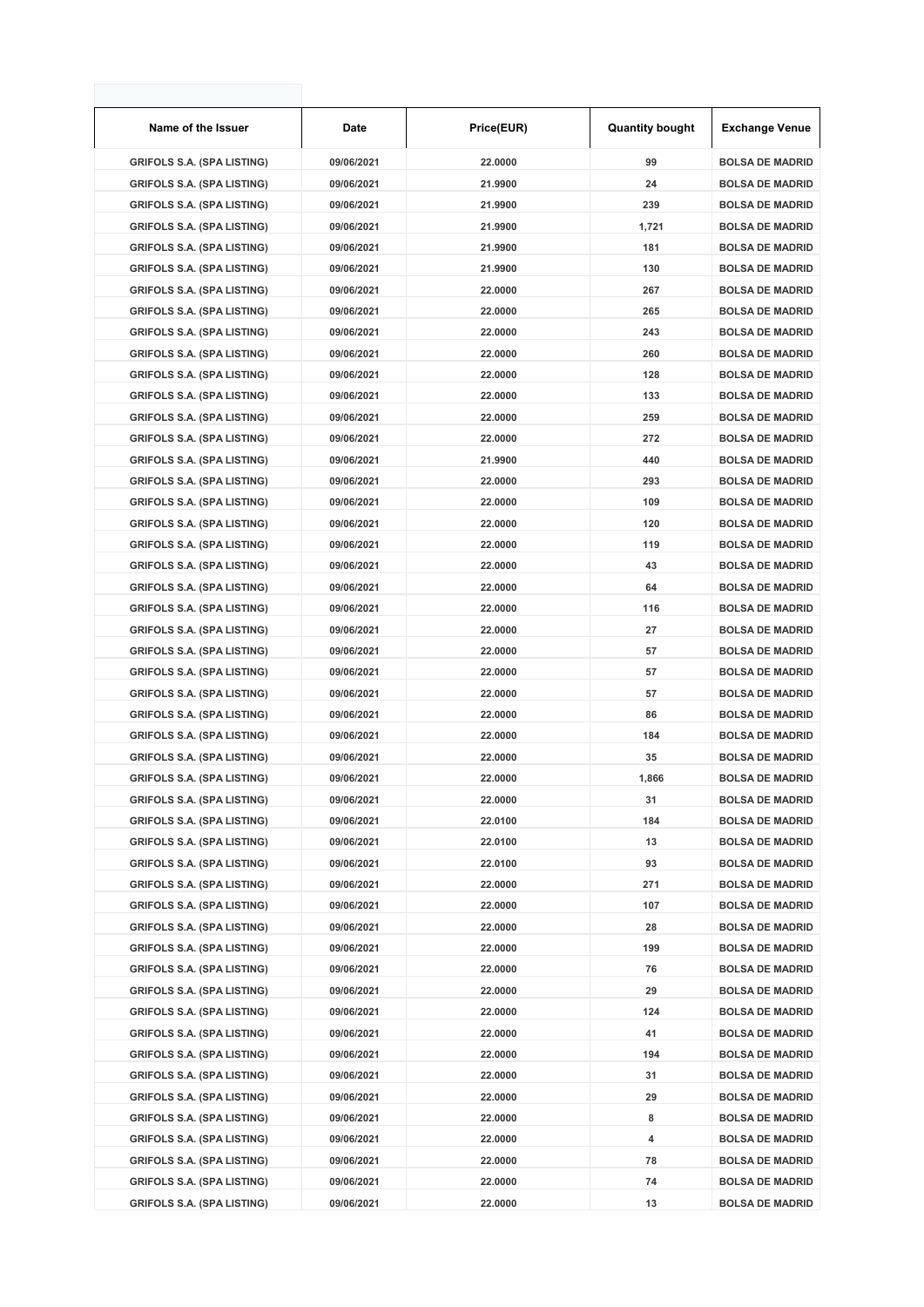| Name of the Issuer                | Date       | Price(EUR) | <b>Quantity bought</b>  | <b>Exchange Venue</b>  |
|-----------------------------------|------------|------------|-------------------------|------------------------|
| <b>GRIFOLS S.A. (SPA LISTING)</b> | 09/06/2021 | 22.0000    | 9                       | <b>BOLSA DE MADRID</b> |
| <b>GRIFOLS S.A. (SPA LISTING)</b> | 09/06/2021 | 22.0000    | 17                      | <b>BOLSA DE MADRID</b> |
| <b>GRIFOLS S.A. (SPA LISTING)</b> | 09/06/2021 | 22.0000    | 75                      | <b>BOLSA DE MADRID</b> |
| <b>GRIFOLS S.A. (SPA LISTING)</b> | 09/06/2021 | 22.0000    | 47                      | <b>BOLSA DE MADRID</b> |
| <b>GRIFOLS S.A. (SPA LISTING)</b> | 09/06/2021 | 22.0000    | 101                     | <b>BOLSA DE MADRID</b> |
| <b>GRIFOLS S.A. (SPA LISTING)</b> | 09/06/2021 | 22.0000    | 173                     | <b>BOLSA DE MADRID</b> |
| <b>GRIFOLS S.A. (SPA LISTING)</b> | 09/06/2021 | 22.0000    | 276                     | <b>BOLSA DE MADRID</b> |
| <b>GRIFOLS S.A. (SPA LISTING)</b> | 09/06/2021 | 22.0000    | 291                     | <b>BOLSA DE MADRID</b> |
| <b>GRIFOLS S.A. (SPA LISTING)</b> | 09/06/2021 | 22.0000    | 288                     | <b>BOLSA DE MADRID</b> |
| <b>GRIFOLS S.A. (SPA LISTING)</b> | 09/06/2021 | 22.0700    | 261                     | <b>BOLSA DE MADRID</b> |
| <b>GRIFOLS S.A. (SPA LISTING)</b> | 09/06/2021 | 22.0900    | 279                     | <b>BOLSA DE MADRID</b> |
| <b>GRIFOLS S.A. (SPA LISTING)</b> | 09/06/2021 | 22.1300    | 674                     | <b>BOLSA DE MADRID</b> |
| <b>GRIFOLS S.A. (SPA LISTING)</b> | 09/06/2021 | 22.1300    | 137                     | <b>BOLSA DE MADRID</b> |
| <b>GRIFOLS S.A. (SPA LISTING)</b> | 09/06/2021 | 22.1300    | 665                     | <b>BOLSA DE MADRID</b> |
| <b>GRIFOLS S.A. (SPA LISTING)</b> | 09/06/2021 | 22.1300    | 212                     | <b>BOLSA DE MADRID</b> |
| <b>GRIFOLS S.A. (SPA LISTING)</b> | 09/06/2021 | 22.1300    | 155                     | <b>BOLSA DE MADRID</b> |
| <b>GRIFOLS S.A. (SPA LISTING)</b> | 09/06/2021 | 22.1300    | 175                     | <b>BOLSA DE MADRID</b> |
| <b>GRIFOLS S.A. (SPA LISTING)</b> | 09/06/2021 | 22.0900    | 268                     | <b>BOLSA DE MADRID</b> |
| <b>GRIFOLS S.A. (SPA LISTING)</b> | 09/06/2021 | 22.1000    | 315                     | <b>BOLSA DE MADRID</b> |
| <b>GRIFOLS S.A. (SPA LISTING)</b> | 09/06/2021 | 22.1000    | 283                     | <b>BOLSA DE MADRID</b> |
| <b>GRIFOLS S.A. (SPA LISTING)</b> | 09/06/2021 | 22.1000    | 61                      | <b>BOLSA DE MADRID</b> |
| <b>GRIFOLS S.A. (SPA LISTING)</b> | 09/06/2021 | 22.1000    | 267                     | <b>BOLSA DE MADRID</b> |
| <b>GRIFOLS S.A. (SPA LISTING)</b> | 09/06/2021 | 22.1000    | 494                     | <b>BOLSA DE MADRID</b> |
| <b>GRIFOLS S.A. (SPA LISTING)</b> | 09/06/2021 | 22.1000    | 262                     | <b>BOLSA DE MADRID</b> |
| <b>GRIFOLS S.A. (SPA LISTING)</b> | 09/06/2021 | 22.1000    | 33                      | <b>BOLSA DE MADRID</b> |
| <b>GRIFOLS S.A. (SPA LISTING)</b> | 09/06/2021 | 22.1000    | 36                      | <b>BOLSA DE MADRID</b> |
| <b>GRIFOLS S.A. (SPA LISTING)</b> | 09/06/2021 | 22.1000    | 30                      | <b>BOLSA DE MADRID</b> |
| <b>GRIFOLS S.A. (SPA LISTING)</b> | 09/06/2021 | 22.1000    | $\overline{\mathbf{2}}$ | <b>BOLSA DE MADRID</b> |
| <b>GRIFOLS S.A. (SPA LISTING)</b> | 09/06/2021 | 22.1000    | 213                     | <b>BOLSA DE MADRID</b> |
| <b>GRIFOLS S.A. (SPA LISTING)</b> | 09/06/2021 | 22.1000    | 263                     | <b>BOLSA DE MADRID</b> |
| <b>GRIFOLS S.A. (SPA LISTING)</b> | 09/06/2021 | 22.1000    | 254                     | <b>BOLSA DE MADRID</b> |
| <b>GRIFOLS S.A. (SPA LISTING)</b> | 09/06/2021 | 22.1100    | 114                     | <b>BOLSA DE MADRID</b> |
| <b>GRIFOLS S.A. (SPA LISTING)</b> | 09/06/2021 | 22.1100    | 164                     | <b>BOLSA DE MADRID</b> |
| <b>GRIFOLS S.A. (SPA LISTING)</b> | 09/06/2021 | 22.1000    | 282                     | <b>BOLSA DE MADRID</b> |
| <b>GRIFOLS S.A. (SPA LISTING)</b> | 09/06/2021 | 22.1000    | 256                     | <b>BOLSA DE MADRID</b> |
| <b>GRIFOLS S.A. (SPA LISTING)</b> | 09/06/2021 | 22.0900    | 280                     | <b>BOLSA DE MADRID</b> |
| <b>GRIFOLS S.A. (SPA LISTING)</b> | 09/06/2021 | 22.0900    | 409                     | <b>BOLSA DE MADRID</b> |
| <b>GRIFOLS S.A. (SPA LISTING)</b> | 09/06/2021 | 22.0900    | 1,296                   | <b>BOLSA DE MADRID</b> |
| <b>GRIFOLS S.A. (SPA LISTING)</b> | 09/06/2021 | 22.0800    | 402                     | <b>BOLSA DE MADRID</b> |
| <b>GRIFOLS S.A. (SPA LISTING)</b> | 09/06/2021 | 22.0600    | 320                     | <b>BOLSA DE MADRID</b> |
| <b>GRIFOLS S.A. (SPA LISTING)</b> | 09/06/2021 | 22.1000    | 543                     | <b>BOLSA DE MADRID</b> |
| <b>GRIFOLS S.A. (SPA LISTING)</b> | 09/06/2021 | 22.1000    | 120                     | <b>BOLSA DE MADRID</b> |
| <b>GRIFOLS S.A. (SPA LISTING)</b> | 09/06/2021 | 22.1000    | 62                      | <b>BOLSA DE MADRID</b> |
| <b>GRIFOLS S.A. (SPA LISTING)</b> | 09/06/2021 | 22.1000    | 1,010                   | <b>BOLSA DE MADRID</b> |
| <b>GRIFOLS S.A. (SPA LISTING)</b> | 09/06/2021 | 22.1000    | 466                     | <b>BOLSA DE MADRID</b> |
| <b>GRIFOLS S.A. (SPA LISTING)</b> | 09/06/2021 | 22.1000    | 9                       | <b>BOLSA DE MADRID</b> |
| <b>GRIFOLS S.A. (SPA LISTING)</b> | 09/06/2021 | 22.1000    | 1,028                   | <b>BOLSA DE MADRID</b> |
| <b>GRIFOLS S.A. (SPA LISTING)</b> | 09/06/2021 | 22.1000    | 228                     | <b>BOLSA DE MADRID</b> |
| <b>GRIFOLS S.A. (SPA LISTING)</b> | 09/06/2021 | 22.1000    | 55                      | <b>BOLSA DE MADRID</b> |
| <b>GRIFOLS S.A. (SPA LISTING)</b> | 09/06/2021 | 22.1000    | 392                     | <b>BOLSA DE MADRID</b> |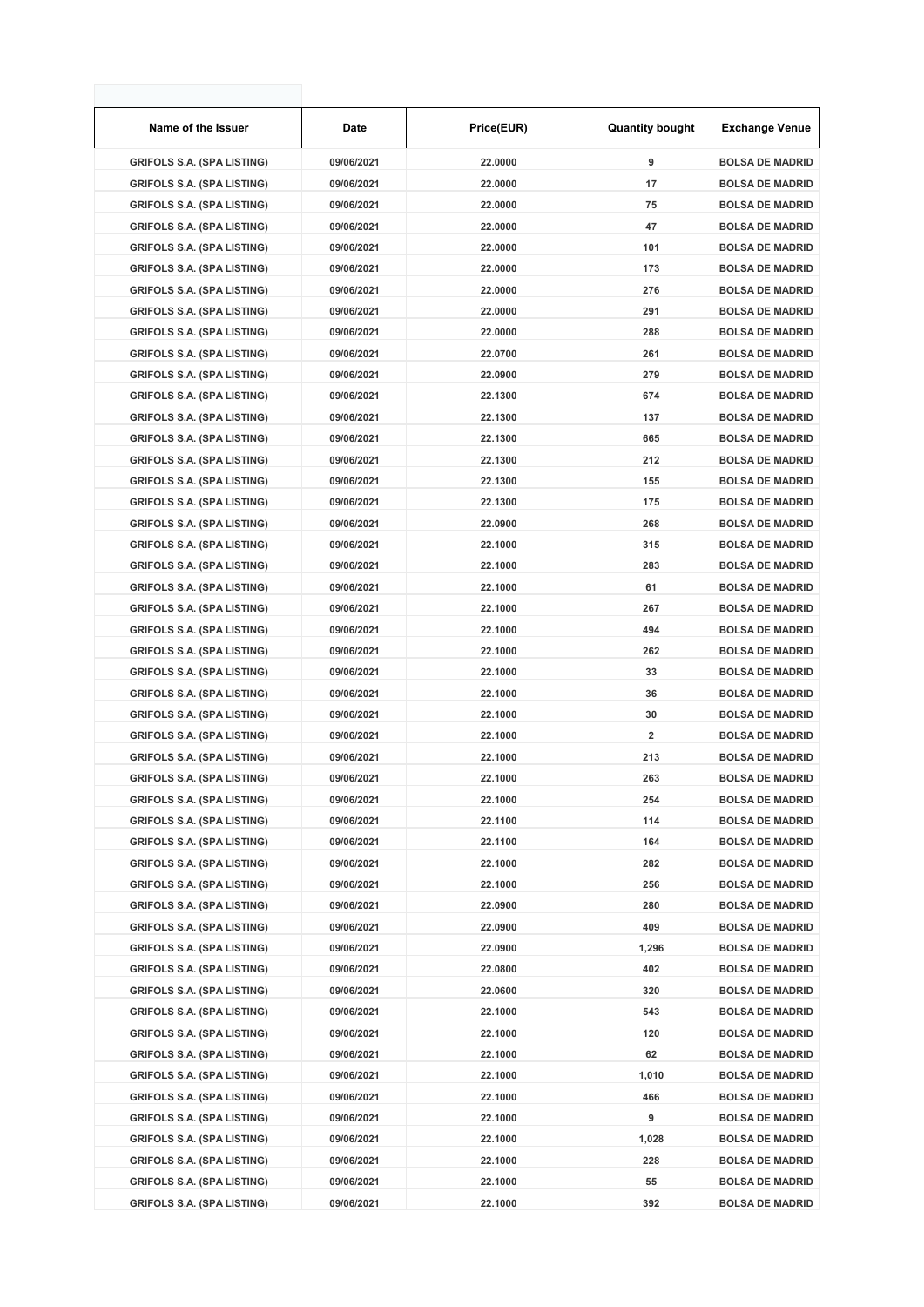| Name of the Issuer                | Date       | Price(EUR) | <b>Quantity bought</b> | <b>Exchange Venue</b>  |
|-----------------------------------|------------|------------|------------------------|------------------------|
| <b>GRIFOLS S.A. (SPA LISTING)</b> | 09/06/2021 | 22.0900    | 14                     | <b>BOLSA DE MADRID</b> |
| <b>GRIFOLS S.A. (SPA LISTING)</b> | 09/06/2021 | 22.0900    | 588                    | <b>BOLSA DE MADRID</b> |
| <b>GRIFOLS S.A. (SPA LISTING)</b> | 09/06/2021 | 22.0900    | 137                    | <b>BOLSA DE MADRID</b> |
| <b>GRIFOLS S.A. (SPA LISTING)</b> | 09/06/2021 | 22.0900    | 551                    | <b>BOLSA DE MADRID</b> |
| <b>GRIFOLS S.A. (SPA LISTING)</b> | 09/06/2021 | 22.1300    | 539                    | <b>BOLSA DE MADRID</b> |
| <b>GRIFOLS S.A. (SPA LISTING)</b> | 09/06/2021 | 22.1300    | 260                    | <b>BOLSA DE MADRID</b> |
| <b>GRIFOLS S.A. (SPA LISTING)</b> | 09/06/2021 | 22.1300    | 600                    | <b>BOLSA DE MADRID</b> |
| <b>GRIFOLS S.A. (SPA LISTING)</b> | 09/06/2021 | 22.1300    | 582                    | <b>BOLSA DE MADRID</b> |
| <b>GRIFOLS S.A. (SPA LISTING)</b> | 09/06/2021 | 22.1300    | 137                    | <b>BOLSA DE MADRID</b> |
| <b>GRIFOLS S.A. (SPA LISTING)</b> | 09/06/2021 | 22.1300    | 500                    | <b>BOLSA DE MADRID</b> |
| <b>GRIFOLS S.A. (SPA LISTING)</b> | 09/06/2021 | 22.1300    | 280                    | <b>BOLSA DE MADRID</b> |
| <b>GRIFOLS S.A. (SPA LISTING)</b> | 09/06/2021 | 22.1300    | 59                     | <b>BOLSA DE MADRID</b> |
| <b>GRIFOLS S.A. (SPA LISTING)</b> | 09/06/2021 | 22.1300    | 230                    | <b>BOLSA DE MADRID</b> |
| <b>GRIFOLS S.A. (SPA LISTING)</b> | 09/06/2021 | 22.1800    | 305                    | <b>BOLSA DE MADRID</b> |
| <b>GRIFOLS S.A. (SPA LISTING)</b> | 09/06/2021 | 22.1800    | 550                    | <b>BOLSA DE MADRID</b> |
| <b>GRIFOLS S.A. (SPA LISTING)</b> | 09/06/2021 | 22.1800    | 300                    | <b>BOLSA DE MADRID</b> |
| <b>GRIFOLS S.A. (SPA LISTING)</b> | 09/06/2021 | 22.1800    | 78                     | <b>BOLSA DE MADRID</b> |
| <b>GRIFOLS S.A. (SPA LISTING)</b> | 09/06/2021 | 22.1900    | 1,080                  | <b>BOLSA DE MADRID</b> |
| <b>GRIFOLS S.A. (SPA LISTING)</b> | 09/06/2021 | 22.1900    | 1,211                  | <b>BOLSA DE MADRID</b> |
| <b>GRIFOLS S.A. (SPA LISTING)</b> | 09/06/2021 | 22.1800    | 628                    | <b>BOLSA DE MADRID</b> |
| <b>GRIFOLS S.A. (SPA LISTING)</b> | 09/06/2021 | 22.1700    | 259                    | <b>BOLSA DE MADRID</b> |
| <b>GRIFOLS S.A. (SPA LISTING)</b> | 09/06/2021 | 22.1600    | 327                    | <b>BOLSA DE MADRID</b> |
| <b>GRIFOLS S.A. (SPA LISTING)</b> | 09/06/2021 | 22.1900    | 527                    | <b>BOLSA DE MADRID</b> |
| <b>GRIFOLS S.A. (SPA LISTING)</b> | 09/06/2021 | 22.2000    | 280                    | <b>BOLSA DE MADRID</b> |
| <b>GRIFOLS S.A. (SPA LISTING)</b> | 09/06/2021 | 22.2000    | 95                     | <b>BOLSA DE MADRID</b> |
| <b>GRIFOLS S.A. (SPA LISTING)</b> | 09/06/2021 | 22.2000    | 22                     | <b>BOLSA DE MADRID</b> |
| <b>GRIFOLS S.A. (SPA LISTING)</b> | 09/06/2021 | 22.2000    | 736                    | <b>BOLSA DE MADRID</b> |
| <b>GRIFOLS S.A. (SPA LISTING)</b> | 09/06/2021 | 22.2000    | 195                    | <b>BOLSA DE MADRID</b> |
| <b>GRIFOLS S.A. (SPA LISTING)</b> | 09/06/2021 | 22.2000    | 1,027                  | <b>BOLSA DE MADRID</b> |
| <b>GRIFOLS S.A. (SPA LISTING)</b> | 09/06/2021 | 22.2200    | 303                    | <b>BOLSA DE MADRID</b> |
| <b>GRIFOLS S.A. (SPA LISTING)</b> | 09/06/2021 | 22.2200    | 500                    | <b>BOLSA DE MADRID</b> |
| <b>GRIFOLS S.A. (SPA LISTING)</b> | 09/06/2021 | 22.2200    | 406                    | <b>BOLSA DE MADRID</b> |
| <b>GRIFOLS S.A. (SPA LISTING)</b> | 09/06/2021 | 22.2200    | 217                    | <b>BOLSA DE MADRID</b> |
| <b>GRIFOLS S.A. (SPA LISTING)</b> | 09/06/2021 | 22.2100    | 546                    | <b>BOLSA DE MADRID</b> |
| <b>GRIFOLS S.A. (SPA LISTING)</b> | 09/06/2021 | 22.2000    | 287                    | <b>BOLSA DE MADRID</b> |
| <b>GRIFOLS S.A. (SPA LISTING)</b> | 09/06/2021 | 22.2000    | 3                      | <b>BOLSA DE MADRID</b> |
| <b>GRIFOLS S.A. (SPA LISTING)</b> | 09/06/2021 | 22.2000    | 591                    | <b>BOLSA DE MADRID</b> |
| <b>GRIFOLS S.A. (SPA LISTING)</b> | 09/06/2021 | 22.2000    | 512                    | <b>BOLSA DE MADRID</b> |
| <b>GRIFOLS S.A. (SPA LISTING)</b> | 09/06/2021 | 22.2000    | 258                    | <b>BOLSA DE MADRID</b> |
| <b>GRIFOLS S.A. (SPA LISTING)</b> | 09/06/2021 | 22.1900    | 295                    | <b>BOLSA DE MADRID</b> |
| <b>GRIFOLS S.A. (SPA LISTING)</b> | 09/06/2021 | 22.2100    | 339                    | <b>BOLSA DE MADRID</b> |
| <b>GRIFOLS S.A. (SPA LISTING)</b> | 09/06/2021 | 22.2100    | 200                    | <b>BOLSA DE MADRID</b> |
| <b>GRIFOLS S.A. (SPA LISTING)</b> | 09/06/2021 | 22.2100    | 393                    | <b>BOLSA DE MADRID</b> |
| <b>GRIFOLS S.A. (SPA LISTING)</b> | 09/06/2021 | 22.2100    | 58                     | <b>BOLSA DE MADRID</b> |
| <b>GRIFOLS S.A. (SPA LISTING)</b> | 09/06/2021 | 22.2000    | 509                    | <b>BOLSA DE MADRID</b> |
| <b>GRIFOLS S.A. (SPA LISTING)</b> | 09/06/2021 | 22.1800    | 69                     | <b>BOLSA DE MADRID</b> |
| <b>GRIFOLS S.A. (SPA LISTING)</b> | 09/06/2021 | 22.1800    | 220                    | <b>BOLSA DE MADRID</b> |
| <b>GRIFOLS S.A. (SPA LISTING)</b> | 09/06/2021 | 22.1800    | 278                    | <b>BOLSA DE MADRID</b> |
| <b>GRIFOLS S.A. (SPA LISTING)</b> | 09/06/2021 | 22.1700    | 494                    | <b>BOLSA DE MADRID</b> |
| <b>GRIFOLS S.A. (SPA LISTING)</b> | 09/06/2021 | 22.1600    | 565                    | <b>BOLSA DE MADRID</b> |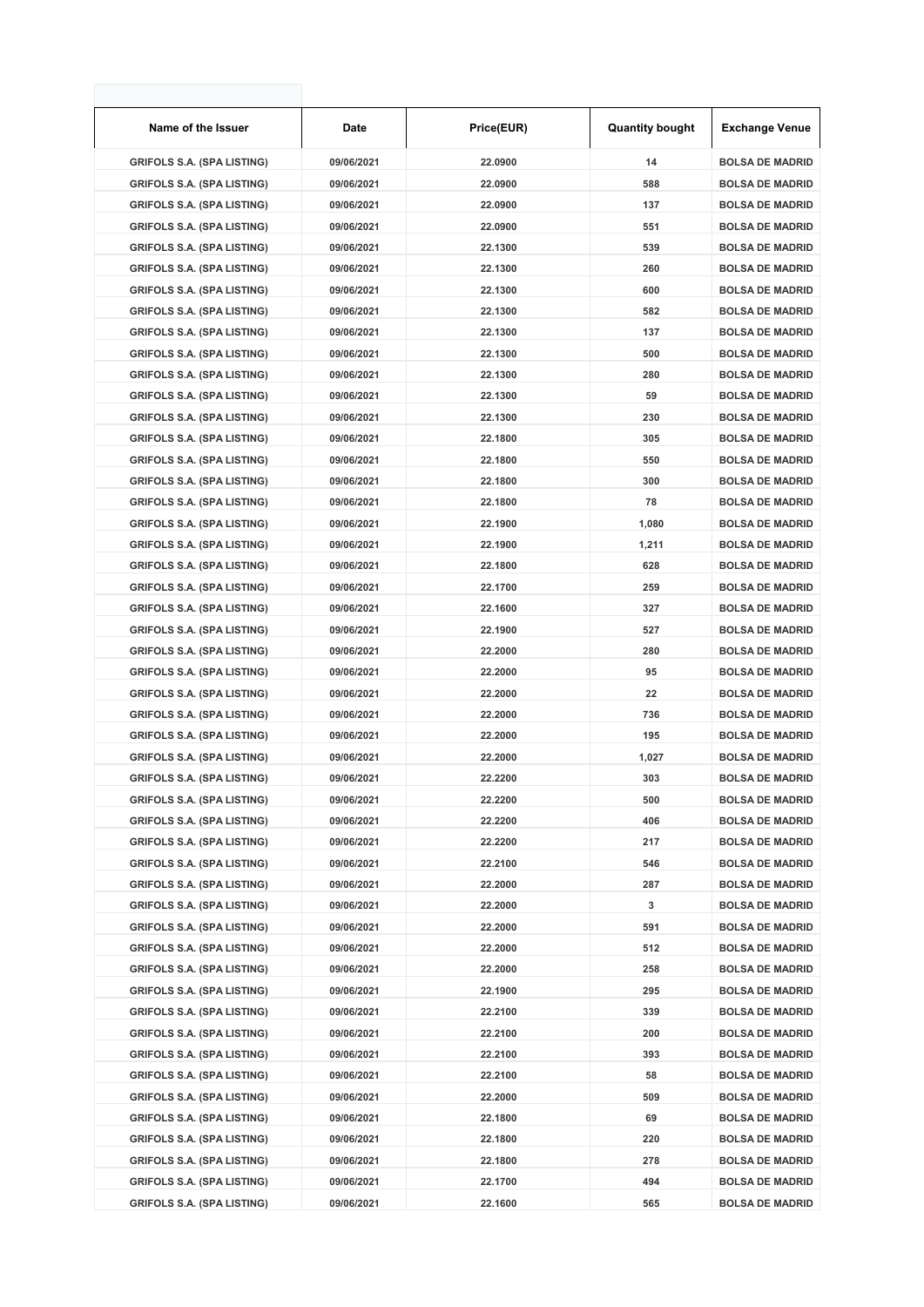| Name of the Issuer                | Date       | Price(EUR) | <b>Quantity bought</b> | <b>Exchange Venue</b>  |
|-----------------------------------|------------|------------|------------------------|------------------------|
| <b>GRIFOLS S.A. (SPA LISTING)</b> | 09/06/2021 | 22.1500    | 356                    | <b>BOLSA DE MADRID</b> |
| <b>GRIFOLS S.A. (SPA LISTING)</b> | 09/06/2021 | 22.2000    | 1,018                  | <b>BOLSA DE MADRID</b> |
| <b>GRIFOLS S.A. (SPA LISTING)</b> | 09/06/2021 | 22.2300    | 295                    | <b>BOLSA DE MADRID</b> |
| <b>GRIFOLS S.A. (SPA LISTING)</b> | 09/06/2021 | 22.2300    | 137                    | <b>BOLSA DE MADRID</b> |
| <b>GRIFOLS S.A. (SPA LISTING)</b> | 09/06/2021 | 22.2300    | 892                    | <b>BOLSA DE MADRID</b> |
| <b>GRIFOLS S.A. (SPA LISTING)</b> | 09/06/2021 | 22.2300    | 158                    | <b>BOLSA DE MADRID</b> |
| <b>GRIFOLS S.A. (SPA LISTING)</b> | 09/06/2021 | 22.2200    | 2,027                  | <b>BOLSA DE MADRID</b> |
| <b>GRIFOLS S.A. (SPA LISTING)</b> | 09/06/2021 | 22.2400    | 819                    | <b>BOLSA DE MADRID</b> |
| <b>GRIFOLS S.A. (SPA LISTING)</b> | 09/06/2021 | 22.2400    | 781                    | <b>BOLSA DE MADRID</b> |
| <b>GRIFOLS S.A. (SPA LISTING)</b> | 09/06/2021 | 22.2300    | 42                     | <b>BOLSA DE MADRID</b> |
| <b>GRIFOLS S.A. (SPA LISTING)</b> | 09/06/2021 | 22.2300    | 137                    | <b>BOLSA DE MADRID</b> |
| <b>GRIFOLS S.A. (SPA LISTING)</b> | 09/06/2021 | 22.2300    | 102                    | <b>BOLSA DE MADRID</b> |
| <b>GRIFOLS S.A. (SPA LISTING)</b> | 09/06/2021 | 22.2100    | 252                    | <b>BOLSA DE MADRID</b> |
| <b>GRIFOLS S.A. (SPA LISTING)</b> | 09/06/2021 | 22.2000    | 286                    | <b>BOLSA DE MADRID</b> |
| <b>GRIFOLS S.A. (SPA LISTING)</b> | 09/06/2021 | 22.2000    | 49                     | <b>BOLSA DE MADRID</b> |
| <b>GRIFOLS S.A. (SPA LISTING)</b> | 09/06/2021 | 22.2000    | 631                    | <b>BOLSA DE MADRID</b> |
| <b>GRIFOLS S.A. (SPA LISTING)</b> | 09/06/2021 | 22.2000    | 834                    | <b>BOLSA DE MADRID</b> |
| <b>GRIFOLS S.A. (SPA LISTING)</b> | 09/06/2021 | 22.1900    | 75                     | <b>BOLSA DE MADRID</b> |
| <b>GRIFOLS S.A. (SPA LISTING)</b> | 09/06/2021 | 22.1900    | 300                    | <b>BOLSA DE MADRID</b> |
| <b>GRIFOLS S.A. (SPA LISTING)</b> | 09/06/2021 | 22.1900    | 181                    | <b>BOLSA DE MADRID</b> |
| <b>GRIFOLS S.A. (SPA LISTING)</b> | 09/06/2021 | 22.1900    | 85                     | <b>BOLSA DE MADRID</b> |
| <b>GRIFOLS S.A. (SPA LISTING)</b> | 09/06/2021 | 22.2100    | 244                    | <b>BOLSA DE MADRID</b> |
| <b>GRIFOLS S.A. (SPA LISTING)</b> | 09/06/2021 | 22.2100    | 24                     | <b>BOLSA DE MADRID</b> |
| <b>GRIFOLS S.A. (SPA LISTING)</b> | 09/06/2021 | 22.1900    | 598                    | <b>BOLSA DE MADRID</b> |
| <b>GRIFOLS S.A. (SPA LISTING)</b> | 09/06/2021 | 22.1800    | 288                    | <b>BOLSA DE MADRID</b> |
| <b>GRIFOLS S.A. (SPA LISTING)</b> | 09/06/2021 | 22.1800    | 478                    | <b>BOLSA DE MADRID</b> |
| <b>GRIFOLS S.A. (SPA LISTING)</b> | 09/06/2021 | 22.1800    | 252                    | <b>BOLSA DE MADRID</b> |
| <b>GRIFOLS S.A. (SPA LISTING)</b> | 09/06/2021 | 22.1800    | 255                    | <b>BOLSA DE MADRID</b> |
| <b>GRIFOLS S.A. (SPA LISTING)</b> | 09/06/2021 | 22.1800    | 615                    | <b>BOLSA DE MADRID</b> |
| <b>GRIFOLS S.A. (SPA LISTING)</b> | 09/06/2021 | 22.1600    | 693                    | <b>BOLSA DE MADRID</b> |
| <b>GRIFOLS S.A. (SPA LISTING)</b> | 09/06/2021 | 22.1800    | 893                    | <b>BOLSA DE MADRID</b> |
| <b>GRIFOLS S.A. (SPA LISTING)</b> | 09/06/2021 | 22.1800    | 887                    | <b>BOLSA DE MADRID</b> |
| <b>GRIFOLS S.A. (SPA LISTING)</b> | 09/06/2021 | 22.1800    | 162                    | <b>BOLSA DE MADRID</b> |
| <b>GRIFOLS S.A. (SPA LISTING)</b> | 09/06/2021 | 22.1800    | 296                    | <b>BOLSA DE MADRID</b> |
| <b>GRIFOLS S.A. (SPA LISTING)</b> | 09/06/2021 | 22.1800    | 140                    | <b>BOLSA DE MADRID</b> |
| <b>GRIFOLS S.A. (SPA LISTING)</b> | 09/06/2021 | 22.1800    | 270                    | <b>BOLSA DE MADRID</b> |
| <b>GRIFOLS S.A. (SPA LISTING)</b> | 09/06/2021 | 22.1800    | 186                    | <b>BOLSA DE MADRID</b> |
| <b>GRIFOLS S.A. (SPA LISTING)</b> | 09/06/2021 | 22.1800    | 577                    | <b>BOLSA DE MADRID</b> |
| <b>GRIFOLS S.A. (SPA LISTING)</b> | 09/06/2021 | 22.1800    | 38                     | <b>BOLSA DE MADRID</b> |
| <b>GRIFOLS S.A. (SPA LISTING)</b> | 09/06/2021 | 22.1800    | 21                     | <b>BOLSA DE MADRID</b> |
| <b>GRIFOLS S.A. (SPA LISTING)</b> | 09/06/2021 | 22.1800    | 18                     | <b>BOLSA DE MADRID</b> |
| <b>GRIFOLS S.A. (SPA LISTING)</b> | 09/06/2021 | 22.1700    | 70                     | <b>BOLSA DE MADRID</b> |
| <b>GRIFOLS S.A. (SPA LISTING)</b> | 09/06/2021 | 22.1700    | 996                    | <b>BOLSA DE MADRID</b> |
| <b>GRIFOLS S.A. (SPA LISTING)</b> | 09/06/2021 | 22.1700    | 228                    | <b>BOLSA DE MADRID</b> |
| <b>GRIFOLS S.A. (SPA LISTING)</b> | 09/06/2021 | 22.1700    | 132                    | <b>BOLSA DE MADRID</b> |
| <b>GRIFOLS S.A. (SPA LISTING)</b> | 09/06/2021 | 22.1700    | 360                    | <b>BOLSA DE MADRID</b> |
| <b>GRIFOLS S.A. (SPA LISTING)</b> | 09/06/2021 | 22.1700    | 195                    | <b>BOLSA DE MADRID</b> |
| <b>GRIFOLS S.A. (SPA LISTING)</b> | 09/06/2021 | 22.1700    | 264                    | <b>BOLSA DE MADRID</b> |
| <b>GRIFOLS S.A. (SPA LISTING)</b> | 09/06/2021 | 22.1700    | 269                    | <b>BOLSA DE MADRID</b> |
| <b>GRIFOLS S.A. (SPA LISTING)</b> | 09/06/2021 | 22.1700    | 451                    | <b>BOLSA DE MADRID</b> |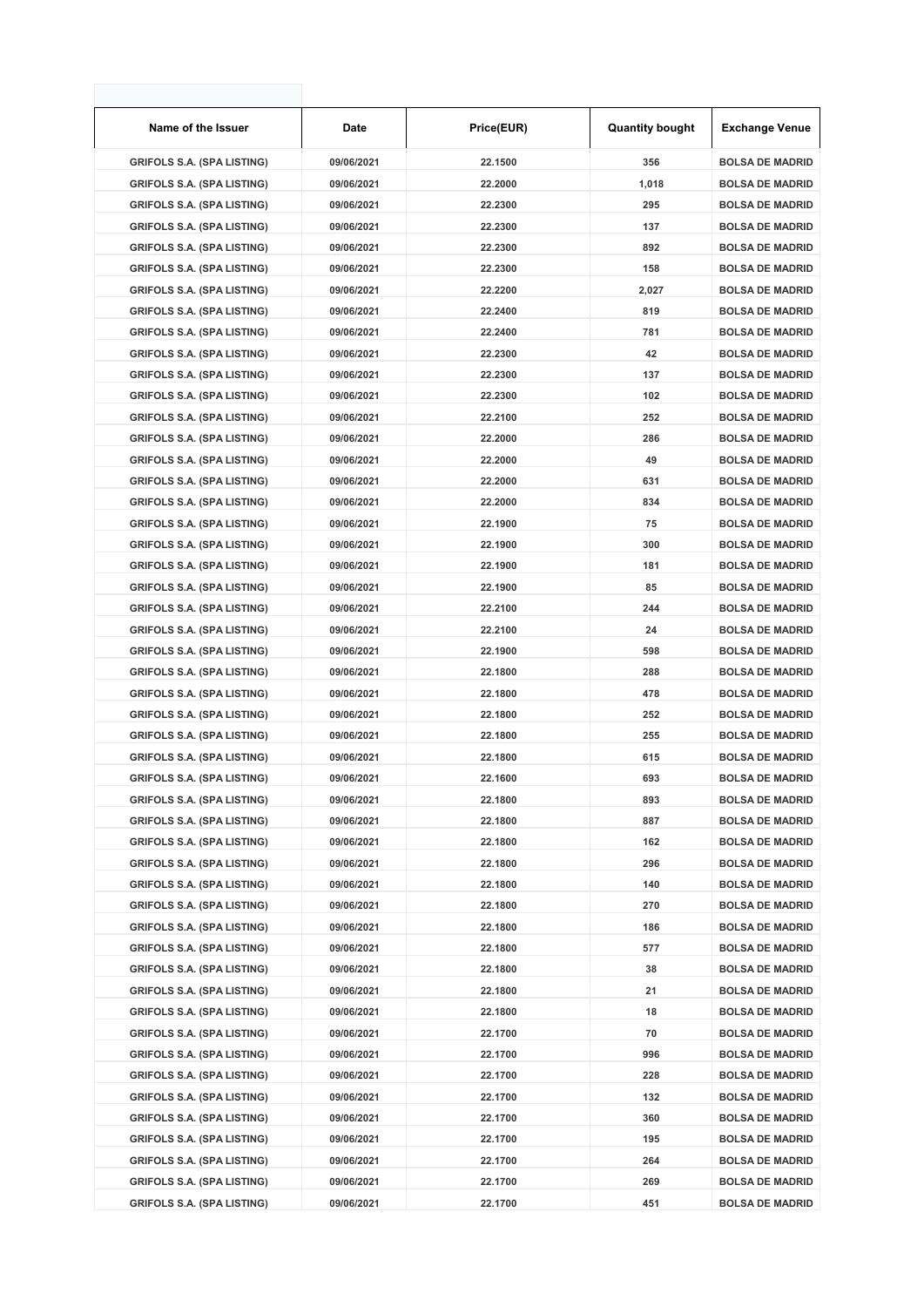| Name of the Issuer                | Date       | Price(EUR) | <b>Quantity bought</b> | <b>Exchange Venue</b>                            |
|-----------------------------------|------------|------------|------------------------|--------------------------------------------------|
| <b>GRIFOLS S.A. (SPA LISTING)</b> | 09/06/2021 | 22.1700    | 123                    | <b>BOLSA DE MADRID</b>                           |
| <b>GRIFOLS S.A. (SPA LISTING)</b> | 09/06/2021 | 22.1700    | 137                    | <b>BOLSA DE MADRID</b>                           |
| <b>GRIFOLS S.A. (SPA LISTING)</b> | 09/06/2021 | 22.1700    | 76                     | <b>BOLSA DE MADRID</b>                           |
| <b>GRIFOLS S.A. (SPA LISTING)</b> | 09/06/2021 | 22.1600    | 738                    | <b>BOLSA DE MADRID</b>                           |
| <b>GRIFOLS S.A. (SPA LISTING)</b> | 09/06/2021 | 22.1600    | 263                    | <b>BOLSA DE MADRID</b>                           |
| <b>GRIFOLS S.A. (SPA LISTING)</b> | 09/06/2021 | 22.1500    | 412                    | <b>BOLSA DE MADRID</b>                           |
| <b>GRIFOLS S.A. (SPA LISTING)</b> | 09/06/2021 | 22.1500    | 35                     | <b>BOLSA DE MADRID</b>                           |
| <b>GRIFOLS S.A. (SPA LISTING)</b> | 09/06/2021 | 22.1400    | 141                    | <b>BOLSA DE MADRID</b>                           |
| <b>GRIFOLS S.A. (SPA LISTING)</b> | 09/06/2021 | 22.1400    | 407                    | <b>BOLSA DE MADRID</b>                           |
| <b>GRIFOLS S.A. (SPA LISTING)</b> | 09/06/2021 | 22.1300    | 301                    | <b>BOLSA DE MADRID</b>                           |
| <b>GRIFOLS S.A. (SPA LISTING)</b> | 09/06/2021 | 22.1300    | 168                    | <b>BOLSA DE MADRID</b>                           |
| <b>GRIFOLS S.A. (SPA LISTING)</b> | 09/06/2021 | 22.1300    | 137                    | <b>BOLSA DE MADRID</b>                           |
| <b>GRIFOLS S.A. (SPA LISTING)</b> | 09/06/2021 | 22.1300    | 475                    | <b>BOLSA DE MADRID</b>                           |
| <b>GRIFOLS S.A. (SPA LISTING)</b> | 09/06/2021 | 22.1500    | 828                    | <b>BOLSA DE MADRID</b>                           |
| <b>GRIFOLS S.A. (SPA LISTING)</b> | 09/06/2021 | 22.1500    | 466                    | <b>BOLSA DE MADRID</b>                           |
| <b>GRIFOLS S.A. (SPA LISTING)</b> | 09/06/2021 | 22.1500    | 411                    | <b>BOLSA DE MADRID</b>                           |
| <b>GRIFOLS S.A. (SPA LISTING)</b> | 09/06/2021 | 22.1500    | 362                    | <b>BOLSA DE MADRID</b>                           |
| <b>GRIFOLS S.A. (SPA LISTING)</b> | 09/06/2021 | 22.1500    | 267                    | <b>BOLSA DE MADRID</b>                           |
| <b>GRIFOLS S.A. (SPA LISTING)</b> | 09/06/2021 | 22.1500    | 252                    | <b>BOLSA DE MADRID</b>                           |
| <b>GRIFOLS S.A. (SPA LISTING)</b> | 09/06/2021 | 22.1500    | 259                    | <b>BOLSA DE MADRID</b>                           |
| <b>GRIFOLS S.A. (SPA LISTING)</b> | 09/06/2021 | 22.1500    | 246                    | <b>BOLSA DE MADRID</b>                           |
| <b>GRIFOLS S.A. (SPA LISTING)</b> | 09/06/2021 | 22.1400    | 41                     | <b>BOLSA DE MADRID</b>                           |
| <b>GRIFOLS S.A. (SPA LISTING)</b> | 09/06/2021 | 22.1600    | 272                    | <b>BOLSA DE MADRID</b>                           |
|                                   | 09/06/2021 | 22.1600    | 175                    | <b>BOLSA DE MADRID</b>                           |
| <b>GRIFOLS S.A. (SPA LISTING)</b> |            |            | 137                    | <b>BOLSA DE MADRID</b>                           |
| <b>GRIFOLS S.A. (SPA LISTING)</b> | 09/06/2021 | 22.1600    |                        |                                                  |
| <b>GRIFOLS S.A. (SPA LISTING)</b> | 09/06/2021 | 22.1600    | 232                    | <b>BOLSA DE MADRID</b>                           |
| <b>GRIFOLS S.A. (SPA LISTING)</b> | 09/06/2021 | 22.1500    | 44                     | <b>BOLSA DE MADRID</b>                           |
| <b>GRIFOLS S.A. (SPA LISTING)</b> | 09/06/2021 | 22.1500    | 11                     | <b>BOLSA DE MADRID</b>                           |
| <b>GRIFOLS S.A. (SPA LISTING)</b> | 10/06/2021 | 22.2800    | 86                     | <b>BOLSA DE MADRID</b><br><b>BOLSA DE MADRID</b> |
| <b>GRIFOLS S.A. (SPA LISTING)</b> | 10/06/2021 | 22.3400    | 261                    |                                                  |
| <b>GRIFOLS S.A. (SPA LISTING)</b> | 10/06/2021 | 22.3300    | 246                    | <b>BOLSA DE MADRID</b>                           |
| <b>GRIFOLS S.A. (SPA LISTING)</b> | 10/06/2021 | 22.2500    | 249                    | <b>BOLSA DE MADRID</b>                           |
| <b>GRIFOLS S.A. (SPA LISTING)</b> | 10/06/2021 | 22.1500    | 283                    | <b>BOLSA DE MADRID</b>                           |
| <b>GRIFOLS S.A. (SPA LISTING)</b> | 10/06/2021 | 22.2400    | 267                    | <b>BOLSA DE MADRID</b>                           |
| <b>GRIFOLS S.A. (SPA LISTING)</b> | 10/06/2021 | 22.2200    | 255                    | <b>BOLSA DE MADRID</b>                           |
| <b>GRIFOLS S.A. (SPA LISTING)</b> | 10/06/2021 | 22.2100    | 264                    | <b>BOLSA DE MADRID</b>                           |
| <b>GRIFOLS S.A. (SPA LISTING)</b> | 10/06/2021 | 22.1700    | 253                    | <b>BOLSA DE MADRID</b>                           |
| <b>GRIFOLS S.A. (SPA LISTING)</b> | 10/06/2021 | 22.1500    | 249                    | <b>BOLSA DE MADRID</b>                           |
| <b>GRIFOLS S.A. (SPA LISTING)</b> | 10/06/2021 | 22.1600    | 244                    | <b>BOLSA DE MADRID</b>                           |
| <b>GRIFOLS S.A. (SPA LISTING)</b> | 10/06/2021 | 22.1800    | 258                    | <b>BOLSA DE MADRID</b>                           |
| <b>GRIFOLS S.A. (SPA LISTING)</b> | 10/06/2021 | 22.2200    | 275                    | <b>BOLSA DE MADRID</b>                           |
| <b>GRIFOLS S.A. (SPA LISTING)</b> | 10/06/2021 | 22.1800    | 256                    | <b>BOLSA DE MADRID</b>                           |
| <b>GRIFOLS S.A. (SPA LISTING)</b> | 10/06/2021 | 22.1100    | 35                     | <b>BOLSA DE MADRID</b>                           |
| <b>GRIFOLS S.A. (SPA LISTING)</b> | 10/06/2021 | 22.1100    | 229                    | <b>BOLSA DE MADRID</b>                           |
| <b>GRIFOLS S.A. (SPA LISTING)</b> | 10/06/2021 | 22.1400    | 269                    | <b>BOLSA DE MADRID</b>                           |
| <b>GRIFOLS S.A. (SPA LISTING)</b> | 10/06/2021 | 22.1400    | 272                    | <b>BOLSA DE MADRID</b>                           |
| <b>GRIFOLS S.A. (SPA LISTING)</b> | 10/06/2021 | 22.1400    | 272                    | <b>BOLSA DE MADRID</b>                           |
| <b>GRIFOLS S.A. (SPA LISTING)</b> | 10/06/2021 | 22.1400    | 89                     | <b>BOLSA DE MADRID</b>                           |
| <b>GRIFOLS S.A. (SPA LISTING)</b> | 10/06/2021 | 22.1400    | 174                    | <b>BOLSA DE MADRID</b>                           |
| <b>GRIFOLS S.A. (SPA LISTING)</b> | 10/06/2021 | 22.1400    | 263                    | <b>BOLSA DE MADRID</b>                           |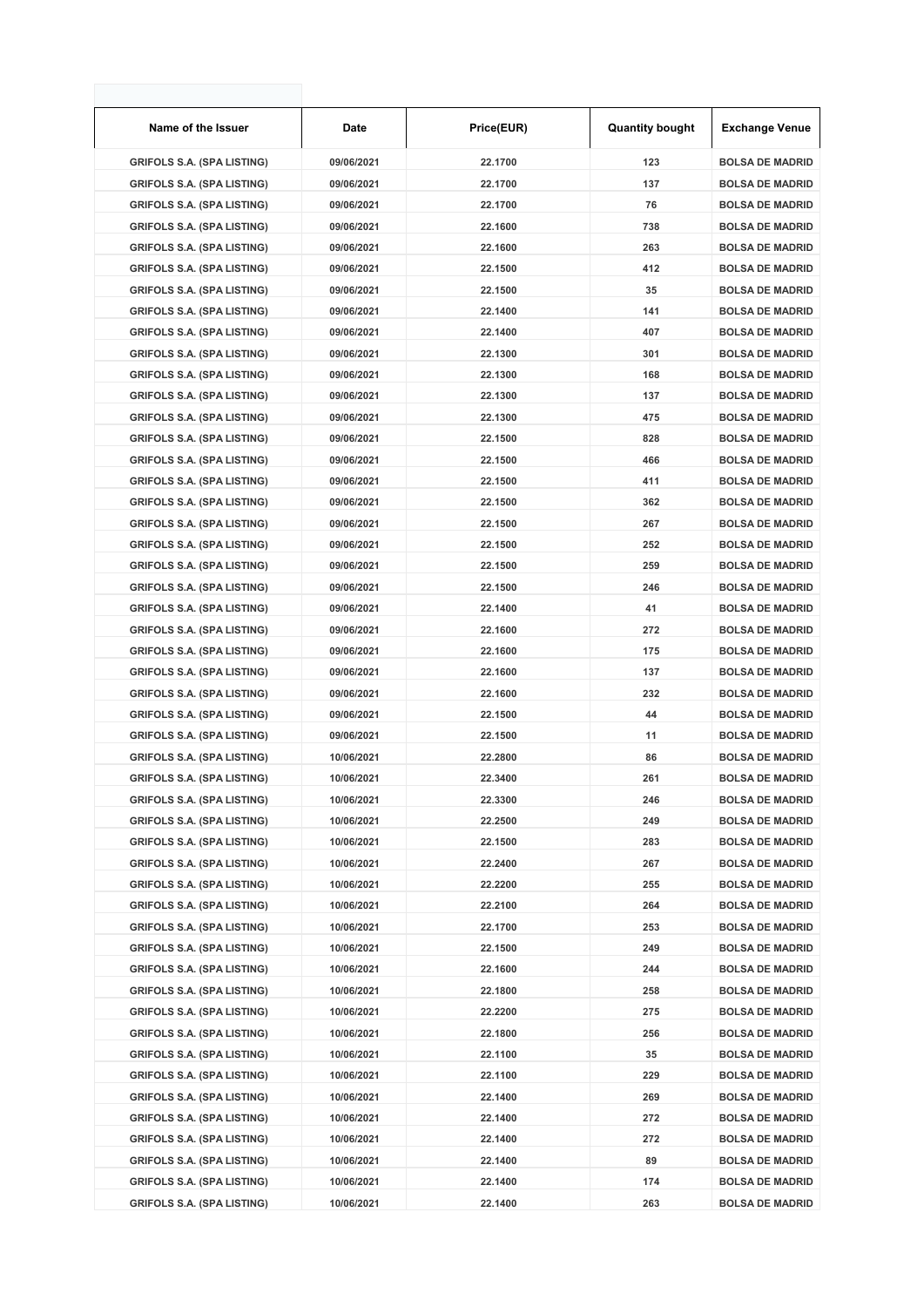| Name of the Issuer                | Date       | Price(EUR) | <b>Quantity bought</b> | <b>Exchange Venue</b>  |
|-----------------------------------|------------|------------|------------------------|------------------------|
| <b>GRIFOLS S.A. (SPA LISTING)</b> | 10/06/2021 | 22.1400    | 174                    | <b>BOLSA DE MADRID</b> |
| <b>GRIFOLS S.A. (SPA LISTING)</b> | 10/06/2021 | 22.1400    | 138                    | <b>BOLSA DE MADRID</b> |
| <b>GRIFOLS S.A. (SPA LISTING)</b> | 10/06/2021 | 22.1700    | 355                    | <b>BOLSA DE MADRID</b> |
| <b>GRIFOLS S.A. (SPA LISTING)</b> | 10/06/2021 | 22.1700    | 23                     | <b>BOLSA DE MADRID</b> |
| <b>GRIFOLS S.A. (SPA LISTING)</b> | 10/06/2021 | 22.1700    | 779                    | <b>BOLSA DE MADRID</b> |
| <b>GRIFOLS S.A. (SPA LISTING)</b> | 10/06/2021 | 22.1800    | 55                     | <b>BOLSA DE MADRID</b> |
| <b>GRIFOLS S.A. (SPA LISTING)</b> | 10/06/2021 | 22.1800    | 173                    | <b>BOLSA DE MADRID</b> |
| <b>GRIFOLS S.A. (SPA LISTING)</b> | 10/06/2021 | 22.1800    | 114                    | <b>BOLSA DE MADRID</b> |
| <b>GRIFOLS S.A. (SPA LISTING)</b> | 10/06/2021 | 22.1800    | 129                    | <b>BOLSA DE MADRID</b> |
| <b>GRIFOLS S.A. (SPA LISTING)</b> | 10/06/2021 | 22.1800    | 89                     | <b>BOLSA DE MADRID</b> |
| <b>GRIFOLS S.A. (SPA LISTING)</b> | 10/06/2021 | 22.1800    | 177                    | <b>BOLSA DE MADRID</b> |
| <b>GRIFOLS S.A. (SPA LISTING)</b> | 10/06/2021 | 22.1800    | 193                    | <b>BOLSA DE MADRID</b> |
| <b>GRIFOLS S.A. (SPA LISTING)</b> | 10/06/2021 | 22.1800    | 9                      | <b>BOLSA DE MADRID</b> |
| <b>GRIFOLS S.A. (SPA LISTING)</b> | 10/06/2021 | 22.1800    | 50                     | <b>BOLSA DE MADRID</b> |
| <b>GRIFOLS S.A. (SPA LISTING)</b> | 10/06/2021 | 22.1800    | 24                     | <b>BOLSA DE MADRID</b> |
| <b>GRIFOLS S.A. (SPA LISTING)</b> | 10/06/2021 | 22.2000    | 165                    | <b>BOLSA DE MADRID</b> |
| <b>GRIFOLS S.A. (SPA LISTING)</b> | 10/06/2021 | 22.2000    | 156                    | <b>BOLSA DE MADRID</b> |
| <b>GRIFOLS S.A. (SPA LISTING)</b> | 10/06/2021 | 22.2000    | 148                    | <b>BOLSA DE MADRID</b> |
| <b>GRIFOLS S.A. (SPA LISTING)</b> | 10/06/2021 | 22.2000    | 153                    | <b>BOLSA DE MADRID</b> |
| <b>GRIFOLS S.A. (SPA LISTING)</b> | 10/06/2021 | 22.2000    | 160                    | <b>BOLSA DE MADRID</b> |
| <b>GRIFOLS S.A. (SPA LISTING)</b> | 10/06/2021 | 22.2000    | 20                     | <b>BOLSA DE MADRID</b> |
| <b>GRIFOLS S.A. (SPA LISTING)</b> | 10/06/2021 | 22.2000    | 98                     | <b>BOLSA DE MADRID</b> |
| <b>GRIFOLS S.A. (SPA LISTING)</b> | 10/06/2021 | 22.2000    | 113                    | <b>BOLSA DE MADRID</b> |
| <b>GRIFOLS S.A. (SPA LISTING)</b> | 10/06/2021 | 22.2000    | 148                    | <b>BOLSA DE MADRID</b> |
| <b>GRIFOLS S.A. (SPA LISTING)</b> | 10/06/2021 | 22.2000    | 18                     | <b>BOLSA DE MADRID</b> |
| <b>GRIFOLS S.A. (SPA LISTING)</b> | 10/06/2021 | 22.2000    | 77                     | <b>BOLSA DE MADRID</b> |
| <b>GRIFOLS S.A. (SPA LISTING)</b> | 10/06/2021 | 22.1800    | 383                    | <b>BOLSA DE MADRID</b> |
| <b>GRIFOLS S.A. (SPA LISTING)</b> | 10/06/2021 | 22.1800    | 449                    | <b>BOLSA DE MADRID</b> |
| <b>GRIFOLS S.A. (SPA LISTING)</b> | 10/06/2021 | 22.1800    | 423                    | <b>BOLSA DE MADRID</b> |
| <b>GRIFOLS S.A. (SPA LISTING)</b> | 10/06/2021 | 22.1800    | 440                    | <b>BOLSA DE MADRID</b> |
| <b>GRIFOLS S.A. (SPA LISTING)</b> | 10/06/2021 | 22.1800    | 164                    | <b>BOLSA DE MADRID</b> |
| <b>GRIFOLS S.A. (SPA LISTING)</b> | 10/06/2021 | 22.1700    | 300                    | <b>BOLSA DE MADRID</b> |
| <b>GRIFOLS S.A. (SPA LISTING)</b> | 10/06/2021 | 22.1800    | 216                    | <b>BOLSA DE MADRID</b> |
| <b>GRIFOLS S.A. (SPA LISTING)</b> | 10/06/2021 | 22.1800    | 91                     | <b>BOLSA DE MADRID</b> |
| <b>GRIFOLS S.A. (SPA LISTING)</b> | 10/06/2021 | 22.1800    | 360                    | <b>BOLSA DE MADRID</b> |
| <b>GRIFOLS S.A. (SPA LISTING)</b> | 10/06/2021 | 22.1900    | 431                    | <b>BOLSA DE MADRID</b> |
| <b>GRIFOLS S.A. (SPA LISTING)</b> | 10/06/2021 | 22.1900    | 455                    | <b>BOLSA DE MADRID</b> |
| <b>GRIFOLS S.A. (SPA LISTING)</b> | 10/06/2021 | 22.1900    | 113                    | <b>BOLSA DE MADRID</b> |
| <b>GRIFOLS S.A. (SPA LISTING)</b> | 10/06/2021 | 22.2000    | 245                    | <b>BOLSA DE MADRID</b> |
| <b>GRIFOLS S.A. (SPA LISTING)</b> | 10/06/2021 | 22.2000    | 121                    | <b>BOLSA DE MADRID</b> |
| <b>GRIFOLS S.A. (SPA LISTING)</b> | 10/06/2021 | 22.2000    | 268                    | <b>BOLSA DE MADRID</b> |
| <b>GRIFOLS S.A. (SPA LISTING)</b> | 10/06/2021 | 22.2000    | 62                     | <b>BOLSA DE MADRID</b> |
| <b>GRIFOLS S.A. (SPA LISTING)</b> | 10/06/2021 | 22.2000    | 574                    | <b>BOLSA DE MADRID</b> |
| <b>GRIFOLS S.A. (SPA LISTING)</b> | 10/06/2021 | 22.2000    | 135                    | <b>BOLSA DE MADRID</b> |
| <b>GRIFOLS S.A. (SPA LISTING)</b> | 10/06/2021 | 22.2000    | 379                    | <b>BOLSA DE MADRID</b> |
| <b>GRIFOLS S.A. (SPA LISTING)</b> | 10/06/2021 | 22.2000    | 231                    | <b>BOLSA DE MADRID</b> |
| <b>GRIFOLS S.A. (SPA LISTING)</b> | 10/06/2021 | 22.2000    | 200                    | <b>BOLSA DE MADRID</b> |
| <b>GRIFOLS S.A. (SPA LISTING)</b> | 10/06/2021 | 22.2000    | 317                    | <b>BOLSA DE MADRID</b> |
| <b>GRIFOLS S.A. (SPA LISTING)</b> | 10/06/2021 | 22.2000    | 26                     | <b>BOLSA DE MADRID</b> |
| <b>GRIFOLS S.A. (SPA LISTING)</b> | 10/06/2021 | 22.2000    | 113                    | <b>BOLSA DE MADRID</b> |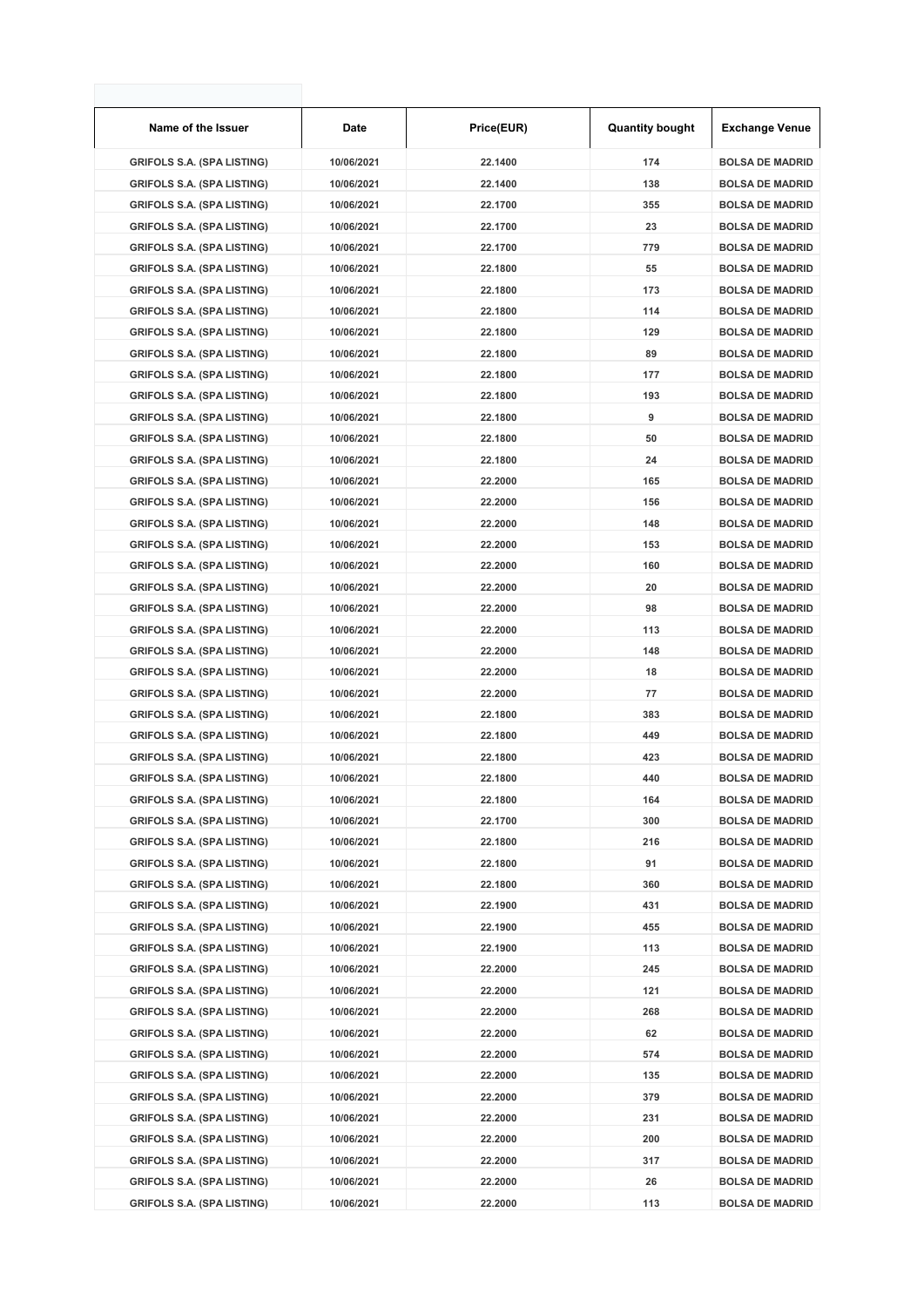| Name of the Issuer                                                     | Date                     | Price(EUR)         | <b>Quantity bought</b> | <b>Exchange Venue</b>                            |
|------------------------------------------------------------------------|--------------------------|--------------------|------------------------|--------------------------------------------------|
| <b>GRIFOLS S.A. (SPA LISTING)</b>                                      | 10/06/2021               | 22.2000            | 1,007                  | <b>BOLSA DE MADRID</b>                           |
| <b>GRIFOLS S.A. (SPA LISTING)</b>                                      | 10/06/2021               | 22.2000            | 6                      | <b>BOLSA DE MADRID</b>                           |
| <b>GRIFOLS S.A. (SPA LISTING)</b>                                      | 10/06/2021               | 22.2000            | 380                    | <b>BOLSA DE MADRID</b>                           |
| <b>GRIFOLS S.A. (SPA LISTING)</b>                                      | 10/06/2021               | 22.2000            | 477                    | <b>BOLSA DE MADRID</b>                           |
| <b>GRIFOLS S.A. (SPA LISTING)</b>                                      | 10/06/2021               | 22.2000            | 198                    | <b>BOLSA DE MADRID</b>                           |
| <b>GRIFOLS S.A. (SPA LISTING)</b>                                      | 10/06/2021               | 22.2000            | 221                    | <b>BOLSA DE MADRID</b>                           |
| <b>GRIFOLS S.A. (SPA LISTING)</b>                                      | 10/06/2021               | 22.2000            | 135                    | <b>BOLSA DE MADRID</b>                           |
| <b>GRIFOLS S.A. (SPA LISTING)</b>                                      | 10/06/2021               | 22.2000            | 372                    | <b>BOLSA DE MADRID</b>                           |
| <b>GRIFOLS S.A. (SPA LISTING)</b>                                      | 10/06/2021               | 22.2000            | 646                    | <b>BOLSA DE MADRID</b>                           |
| <b>GRIFOLS S.A. (SPA LISTING)</b>                                      | 10/06/2021               | 22.2000            | 398                    | <b>BOLSA DE MADRID</b>                           |
| <b>GRIFOLS S.A. (SPA LISTING)</b>                                      | 10/06/2021               | 22.1900            | 366                    | <b>BOLSA DE MADRID</b>                           |
| <b>GRIFOLS S.A. (SPA LISTING)</b>                                      | 10/06/2021               | 22.1800            | 274                    | <b>BOLSA DE MADRID</b>                           |
| <b>GRIFOLS S.A. (SPA LISTING)</b>                                      | 10/06/2021               | 22.1700            | 293                    | <b>BOLSA DE MADRID</b>                           |
| <b>GRIFOLS S.A. (SPA LISTING)</b>                                      | 10/06/2021               | 22.1700            | 395                    | <b>BOLSA DE MADRID</b>                           |
| <b>GRIFOLS S.A. (SPA LISTING)</b>                                      | 10/06/2021               | 22.1700            | 1,070                  | <b>BOLSA DE MADRID</b>                           |
| <b>GRIFOLS S.A. (SPA LISTING)</b>                                      | 10/06/2021               | 22.1700            | 386                    | <b>BOLSA DE MADRID</b>                           |
| <b>GRIFOLS S.A. (SPA LISTING)</b>                                      | 10/06/2021               | 22.2100            | 250                    | <b>BOLSA DE MADRID</b>                           |
| <b>GRIFOLS S.A. (SPA LISTING)</b>                                      | 10/06/2021               | 22.2100            | 435                    | <b>BOLSA DE MADRID</b>                           |
| <b>GRIFOLS S.A. (SPA LISTING)</b>                                      | 10/06/2021               | 22.2000            | 423                    | <b>BOLSA DE MADRID</b>                           |
| <b>GRIFOLS S.A. (SPA LISTING)</b>                                      | 10/06/2021               | 22.2000            | 268                    | <b>BOLSA DE MADRID</b>                           |
| <b>GRIFOLS S.A. (SPA LISTING)</b>                                      | 10/06/2021               | 22.2000            | 258                    | <b>BOLSA DE MADRID</b>                           |
| <b>GRIFOLS S.A. (SPA LISTING)</b>                                      | 10/06/2021               | 22.2100            | 427                    | <b>BOLSA DE MADRID</b>                           |
| <b>GRIFOLS S.A. (SPA LISTING)</b>                                      | 10/06/2021               | 22.2100            | 329                    | <b>BOLSA DE MADRID</b>                           |
| <b>GRIFOLS S.A. (SPA LISTING)</b>                                      | 10/06/2021               | 22.2000            | 266                    | <b>BOLSA DE MADRID</b>                           |
| <b>GRIFOLS S.A. (SPA LISTING)</b>                                      | 10/06/2021               | 22.2000            | 209                    | <b>BOLSA DE MADRID</b>                           |
| <b>GRIFOLS S.A. (SPA LISTING)</b>                                      | 10/06/2021               | 22.2000            | 55                     | <b>BOLSA DE MADRID</b>                           |
| <b>GRIFOLS S.A. (SPA LISTING)</b>                                      | 10/06/2021               | 22.2000            | 94                     | <b>BOLSA DE MADRID</b>                           |
| <b>GRIFOLS S.A. (SPA LISTING)</b>                                      | 10/06/2021               | 22.2000            | 60                     | <b>BOLSA DE MADRID</b>                           |
| <b>GRIFOLS S.A. (SPA LISTING)</b>                                      | 10/06/2021               | 22.2000            | 61                     | <b>BOLSA DE MADRID</b>                           |
| <b>GRIFOLS S.A. (SPA LISTING)</b>                                      | 10/06/2021               | 22.2000            | 32                     | <b>BOLSA DE MADRID</b>                           |
|                                                                        |                          |                    |                        |                                                  |
| <b>GRIFOLS S.A. (SPA LISTING)</b><br><b>GRIFOLS S.A. (SPA LISTING)</b> | 10/06/2021<br>10/06/2021 | 22.1900<br>22.1900 | 404<br>268             | <b>BOLSA DE MADRID</b><br><b>BOLSA DE MADRID</b> |
| <b>GRIFOLS S.A. (SPA LISTING)</b>                                      | 10/06/2021               | 22.1900            | 309                    | <b>BOLSA DE MADRID</b>                           |
| <b>GRIFOLS S.A. (SPA LISTING)</b>                                      | 10/06/2021               | 22.1900            | 232                    | <b>BOLSA DE MADRID</b>                           |
| <b>GRIFOLS S.A. (SPA LISTING)</b>                                      | 10/06/2021               |                    |                        | <b>BOLSA DE MADRID</b>                           |
|                                                                        |                          | 22.1900            | 112                    |                                                  |
| <b>GRIFOLS S.A. (SPA LISTING)</b>                                      | 10/06/2021               | 22.1900            | 456                    | <b>BOLSA DE MADRID</b>                           |
| <b>GRIFOLS S.A. (SPA LISTING)</b>                                      | 10/06/2021               | 22.2100            | 170                    | <b>BOLSA DE MADRID</b>                           |
| <b>GRIFOLS S.A. (SPA LISTING)</b>                                      | 10/06/2021               | 22.2100            | 110                    | <b>BOLSA DE MADRID</b>                           |
| <b>GRIFOLS S.A. (SPA LISTING)</b>                                      | 10/06/2021               | 22.2000            | 250                    | <b>BOLSA DE MADRID</b>                           |
| <b>GRIFOLS S.A. (SPA LISTING)</b>                                      | 10/06/2021               | 22.2100            | 463                    | <b>BOLSA DE MADRID</b>                           |
| <b>GRIFOLS S.A. (SPA LISTING)</b>                                      | 10/06/2021               | 22.2100            | 290                    | <b>BOLSA DE MADRID</b>                           |
| <b>GRIFOLS S.A. (SPA LISTING)</b>                                      | 10/06/2021               | 22.2100            | 1,597                  | <b>BOLSA DE MADRID</b>                           |
| <b>GRIFOLS S.A. (SPA LISTING)</b>                                      | 10/06/2021               | 22.1800            | 380                    | <b>BOLSA DE MADRID</b>                           |
| <b>GRIFOLS S.A. (SPA LISTING)</b>                                      | 10/06/2021               | 22.1800            | 377                    | <b>BOLSA DE MADRID</b>                           |
| <b>GRIFOLS S.A. (SPA LISTING)</b>                                      | 10/06/2021               | 22.1700            | 395                    | <b>BOLSA DE MADRID</b>                           |
| <b>GRIFOLS S.A. (SPA LISTING)</b>                                      | 10/06/2021               | 22.1700            | 296                    | <b>BOLSA DE MADRID</b>                           |
| <b>GRIFOLS S.A. (SPA LISTING)</b>                                      | 10/06/2021               | 22.1700            | 188                    | <b>BOLSA DE MADRID</b>                           |
| <b>GRIFOLS S.A. (SPA LISTING)</b>                                      | 10/06/2021               | 22.1700            | 135                    | <b>BOLSA DE MADRID</b>                           |
| <b>GRIFOLS S.A. (SPA LISTING)</b>                                      | 10/06/2021               | 22.1700            | 153                    | <b>BOLSA DE MADRID</b>                           |
| <b>GRIFOLS S.A. (SPA LISTING)</b>                                      | 10/06/2021               | 22.1400            | 422                    | <b>BOLSA DE MADRID</b>                           |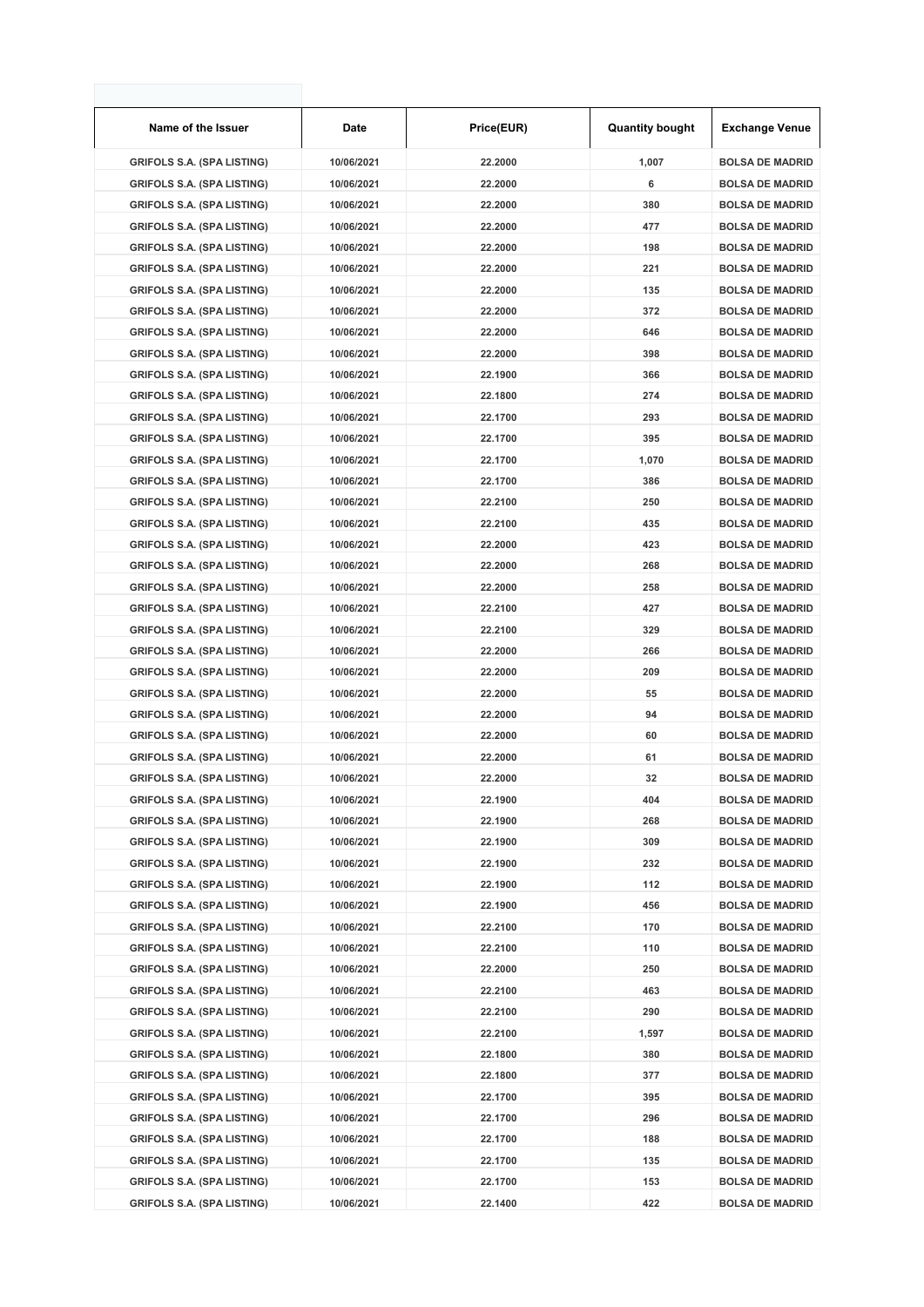| Name of the Issuer                | Date       | Price(EUR) | <b>Quantity bought</b> | <b>Exchange Venue</b>  |
|-----------------------------------|------------|------------|------------------------|------------------------|
| <b>GRIFOLS S.A. (SPA LISTING)</b> | 10/06/2021 | 22.1400    | 11                     | <b>BOLSA DE MADRID</b> |
| <b>GRIFOLS S.A. (SPA LISTING)</b> | 10/06/2021 | 22.1200    | 441                    | <b>BOLSA DE MADRID</b> |
| <b>GRIFOLS S.A. (SPA LISTING)</b> | 10/06/2021 | 22.1200    | 632                    | <b>BOLSA DE MADRID</b> |
| <b>GRIFOLS S.A. (SPA LISTING)</b> | 10/06/2021 | 22.1300    | 421                    | <b>BOLSA DE MADRID</b> |
| <b>GRIFOLS S.A. (SPA LISTING)</b> | 10/06/2021 | 22.1200    | 290                    | <b>BOLSA DE MADRID</b> |
| <b>GRIFOLS S.A. (SPA LISTING)</b> | 10/06/2021 | 22.1700    | 457                    | <b>BOLSA DE MADRID</b> |
| <b>GRIFOLS S.A. (SPA LISTING)</b> | 10/06/2021 | 22.1700    | 134                    | <b>BOLSA DE MADRID</b> |
| <b>GRIFOLS S.A. (SPA LISTING)</b> | 10/06/2021 | 22.1700    | 135                    | <b>BOLSA DE MADRID</b> |
| <b>GRIFOLS S.A. (SPA LISTING)</b> | 10/06/2021 | 22.1700    | 201                    | <b>BOLSA DE MADRID</b> |
| <b>GRIFOLS S.A. (SPA LISTING)</b> | 10/06/2021 | 22.1700    | 447                    | <b>BOLSA DE MADRID</b> |
| <b>GRIFOLS S.A. (SPA LISTING)</b> | 10/06/2021 | 22.2000    | 265                    | <b>BOLSA DE MADRID</b> |
| <b>GRIFOLS S.A. (SPA LISTING)</b> | 10/06/2021 | 22.2000    | 5                      | <b>BOLSA DE MADRID</b> |
| <b>GRIFOLS S.A. (SPA LISTING)</b> | 10/06/2021 | 22.2000    | 20                     | <b>BOLSA DE MADRID</b> |
| <b>GRIFOLS S.A. (SPA LISTING)</b> | 10/06/2021 | 22.2000    | 13                     | <b>BOLSA DE MADRID</b> |
| <b>GRIFOLS S.A. (SPA LISTING)</b> | 10/06/2021 | 22.2100    | 254                    | <b>BOLSA DE MADRID</b> |
| <b>GRIFOLS S.A. (SPA LISTING)</b> | 10/06/2021 | 22.2100    | 190                    | <b>BOLSA DE MADRID</b> |
| <b>GRIFOLS S.A. (SPA LISTING)</b> | 10/06/2021 | 22.2100    | 54                     | <b>BOLSA DE MADRID</b> |
| <b>GRIFOLS S.A. (SPA LISTING)</b> | 10/06/2021 | 22.2000    | 270                    | <b>BOLSA DE MADRID</b> |
| <b>GRIFOLS S.A. (SPA LISTING)</b> | 10/06/2021 | 22.2000    | 540                    | <b>BOLSA DE MADRID</b> |
| <b>GRIFOLS S.A. (SPA LISTING)</b> | 10/06/2021 | 22.1900    | 494                    | <b>BOLSA DE MADRID</b> |
| <b>GRIFOLS S.A. (SPA LISTING)</b> | 10/06/2021 | 22.1900    | 494                    | <b>BOLSA DE MADRID</b> |
| <b>GRIFOLS S.A. (SPA LISTING)</b> | 10/06/2021 | 22.1900    | 435                    | <b>BOLSA DE MADRID</b> |
| <b>GRIFOLS S.A. (SPA LISTING)</b> | 10/06/2021 | 22.1800    | 262                    | <b>BOLSA DE MADRID</b> |
| <b>GRIFOLS S.A. (SPA LISTING)</b> | 10/06/2021 | 22.1900    | 287                    | <b>BOLSA DE MADRID</b> |
| <b>GRIFOLS S.A. (SPA LISTING)</b> | 10/06/2021 | 22.1900    | 458                    | <b>BOLSA DE MADRID</b> |
| <b>GRIFOLS S.A. (SPA LISTING)</b> | 10/06/2021 | 22.1900    | 135                    | <b>BOLSA DE MADRID</b> |
| <b>GRIFOLS S.A. (SPA LISTING)</b> | 10/06/2021 | 22.1900    | 610                    | <b>BOLSA DE MADRID</b> |
| <b>GRIFOLS S.A. (SPA LISTING)</b> | 10/06/2021 | 22.1900    | 116                    | <b>BOLSA DE MADRID</b> |
| <b>GRIFOLS S.A. (SPA LISTING)</b> | 10/06/2021 | 22.1900    | 230                    | <b>BOLSA DE MADRID</b> |
| <b>GRIFOLS S.A. (SPA LISTING)</b> | 10/06/2021 | 22.1900    | 510                    | <b>BOLSA DE MADRID</b> |
| <b>GRIFOLS S.A. (SPA LISTING)</b> | 10/06/2021 | 22.2000    | 308                    | <b>BOLSA DE MADRID</b> |
| <b>GRIFOLS S.A. (SPA LISTING)</b> | 10/06/2021 | 22.2000    | 280                    | <b>BOLSA DE MADRID</b> |
| <b>GRIFOLS S.A. (SPA LISTING)</b> | 10/06/2021 | 22.2000    | 308                    | <b>BOLSA DE MADRID</b> |
| <b>GRIFOLS S.A. (SPA LISTING)</b> | 10/06/2021 | 22.2000    | 218                    | <b>BOLSA DE MADRID</b> |
| <b>GRIFOLS S.A. (SPA LISTING)</b> | 10/06/2021 | 22.2000    | 62                     | <b>BOLSA DE MADRID</b> |
| <b>GRIFOLS S.A. (SPA LISTING)</b> | 10/06/2021 | 22.2000    | 18                     | <b>BOLSA DE MADRID</b> |
| <b>GRIFOLS S.A. (SPA LISTING)</b> | 10/06/2021 | 22.2000    | 405                    | <b>BOLSA DE MADRID</b> |
| <b>GRIFOLS S.A. (SPA LISTING)</b> | 10/06/2021 | 22.2000    | 309                    | <b>BOLSA DE MADRID</b> |
| <b>GRIFOLS S.A. (SPA LISTING)</b> | 10/06/2021 | 22.2000    | 418                    | <b>BOLSA DE MADRID</b> |
| <b>GRIFOLS S.A. (SPA LISTING)</b> | 10/06/2021 | 22.2000    | 636                    | <b>BOLSA DE MADRID</b> |
| <b>GRIFOLS S.A. (SPA LISTING)</b> | 10/06/2021 | 22.2000    | 61                     | <b>BOLSA DE MADRID</b> |
| <b>GRIFOLS S.A. (SPA LISTING)</b> | 10/06/2021 | 22.2000    | 557                    | <b>BOLSA DE MADRID</b> |
| <b>GRIFOLS S.A. (SPA LISTING)</b> | 10/06/2021 | 22.1800    | 247                    | <b>BOLSA DE MADRID</b> |
| <b>GRIFOLS S.A. (SPA LISTING)</b> | 10/06/2021 | 22.2000    | 648                    | <b>BOLSA DE MADRID</b> |
| <b>GRIFOLS S.A. (SPA LISTING)</b> | 10/06/2021 | 22.1900    | 252                    | <b>BOLSA DE MADRID</b> |
| <b>GRIFOLS S.A. (SPA LISTING)</b> | 10/06/2021 | 22.1900    | 328                    | <b>BOLSA DE MADRID</b> |
| <b>GRIFOLS S.A. (SPA LISTING)</b> | 10/06/2021 | 22.1900    | 245                    | <b>BOLSA DE MADRID</b> |
| <b>GRIFOLS S.A. (SPA LISTING)</b> | 10/06/2021 | 22.2000    | 19                     | <b>BOLSA DE MADRID</b> |
| <b>GRIFOLS S.A. (SPA LISTING)</b> | 10/06/2021 | 22.2000    | 99                     | <b>BOLSA DE MADRID</b> |
| <b>GRIFOLS S.A. (SPA LISTING)</b> | 10/06/2021 | 22.2000    | 148                    | <b>BOLSA DE MADRID</b> |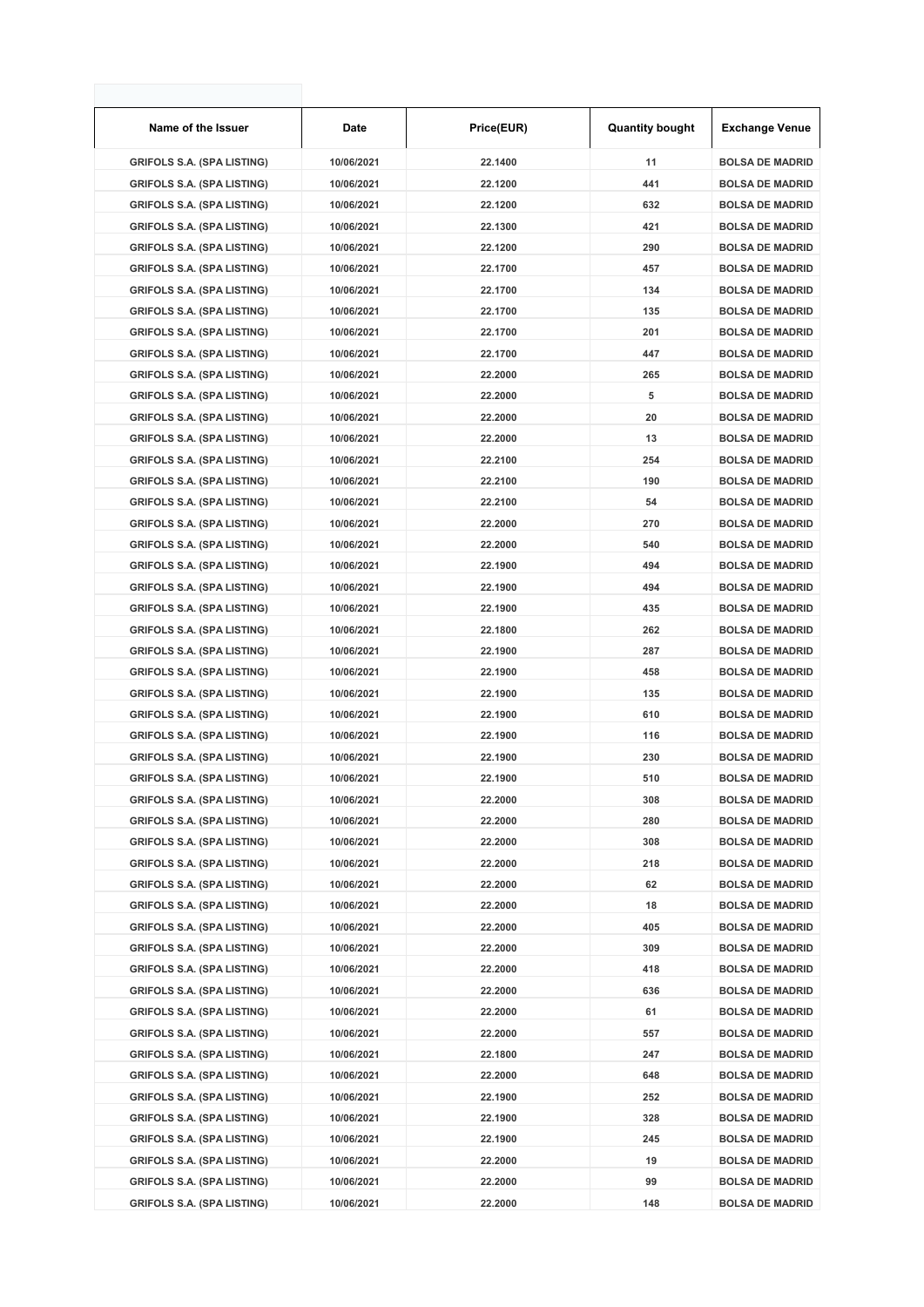| Name of the Issuer                | Date       | Price(EUR) | <b>Quantity bought</b> | <b>Exchange Venue</b>  |
|-----------------------------------|------------|------------|------------------------|------------------------|
| <b>GRIFOLS S.A. (SPA LISTING)</b> | 10/06/2021 | 22.2300    | 200                    | <b>BOLSA DE MADRID</b> |
| <b>GRIFOLS S.A. (SPA LISTING)</b> | 10/06/2021 | 22.2300    | 25                     | <b>BOLSA DE MADRID</b> |
| <b>GRIFOLS S.A. (SPA LISTING)</b> | 10/06/2021 | 22.2500    | 289                    | <b>BOLSA DE MADRID</b> |
| <b>GRIFOLS S.A. (SPA LISTING)</b> | 10/06/2021 | 22.2500    | 3,015                  | <b>BOLSA DE MADRID</b> |
| <b>GRIFOLS S.A. (SPA LISTING)</b> | 10/06/2021 | 22.2500    | 115                    | <b>BOLSA DE MADRID</b> |
| <b>GRIFOLS S.A. (SPA LISTING)</b> | 10/06/2021 | 22.2400    | 283                    | <b>BOLSA DE MADRID</b> |
| <b>GRIFOLS S.A. (SPA LISTING)</b> | 10/06/2021 | 22.2100    | 440                    | <b>BOLSA DE MADRID</b> |
| <b>GRIFOLS S.A. (SPA LISTING)</b> | 10/06/2021 | 22.2100    | 340                    | <b>BOLSA DE MADRID</b> |
| <b>GRIFOLS S.A. (SPA LISTING)</b> | 10/06/2021 | 22.2100    | 582                    | <b>BOLSA DE MADRID</b> |
| <b>GRIFOLS S.A. (SPA LISTING)</b> | 10/06/2021 | 22.2000    | 293                    | <b>BOLSA DE MADRID</b> |
| <b>GRIFOLS S.A. (SPA LISTING)</b> | 10/06/2021 | 22.2200    | 258                    | <b>BOLSA DE MADRID</b> |
| <b>GRIFOLS S.A. (SPA LISTING)</b> | 10/06/2021 | 22.2200    | 614                    | <b>BOLSA DE MADRID</b> |
| <b>GRIFOLS S.A. (SPA LISTING)</b> | 10/06/2021 | 22.2200    | 539                    | <b>BOLSA DE MADRID</b> |
| <b>GRIFOLS S.A. (SPA LISTING)</b> | 10/06/2021 | 22.2200    | 522                    | <b>BOLSA DE MADRID</b> |
| <b>GRIFOLS S.A. (SPA LISTING)</b> | 10/06/2021 | 22.2000    | 247                    | <b>BOLSA DE MADRID</b> |
| <b>GRIFOLS S.A. (SPA LISTING)</b> | 10/06/2021 | 22.2000    | 74                     | <b>BOLSA DE MADRID</b> |
| <b>GRIFOLS S.A. (SPA LISTING)</b> | 10/06/2021 | 22.2000    | 191                    | <b>BOLSA DE MADRID</b> |
| <b>GRIFOLS S.A. (SPA LISTING)</b> | 10/06/2021 | 22.2000    | 135                    | <b>BOLSA DE MADRID</b> |
| <b>GRIFOLS S.A. (SPA LISTING)</b> | 10/06/2021 | 22.2000    | 577                    | <b>BOLSA DE MADRID</b> |
| <b>GRIFOLS S.A. (SPA LISTING)</b> | 10/06/2021 | 22.2000    | 65                     | <b>BOLSA DE MADRID</b> |
| <b>GRIFOLS S.A. (SPA LISTING)</b> | 10/06/2021 | 22.2000    | 18                     | <b>BOLSA DE MADRID</b> |
| <b>GRIFOLS S.A. (SPA LISTING)</b> | 10/06/2021 | 22.2000    | 110                    | <b>BOLSA DE MADRID</b> |
| <b>GRIFOLS S.A. (SPA LISTING)</b> | 10/06/2021 | 22.2600    | 1,088                  | <b>BOLSA DE MADRID</b> |
| <b>GRIFOLS S.A. (SPA LISTING)</b> | 10/06/2021 | 22.2600    | 23                     | <b>BOLSA DE MADRID</b> |
| <b>GRIFOLS S.A. (SPA LISTING)</b> | 10/06/2021 | 22.2600    | 884                    | <b>BOLSA DE MADRID</b> |
| <b>GRIFOLS S.A. (SPA LISTING)</b> | 10/06/2021 | 22.2600    | 998                    | <b>BOLSA DE MADRID</b> |
| <b>GRIFOLS S.A. (SPA LISTING)</b> | 10/06/2021 | 22.2600    | 135                    | <b>BOLSA DE MADRID</b> |
| <b>GRIFOLS S.A. (SPA LISTING)</b> | 10/06/2021 | 22.2600    | 276                    | <b>BOLSA DE MADRID</b> |
| <b>GRIFOLS S.A. (SPA LISTING)</b> | 10/06/2021 | 22.2400    | 404                    | <b>BOLSA DE MADRID</b> |
| <b>GRIFOLS S.A. (SPA LISTING)</b> | 10/06/2021 | 22.2300    | 279                    | <b>BOLSA DE MADRID</b> |
| <b>GRIFOLS S.A. (SPA LISTING)</b> | 10/06/2021 | 22.2200    | 252                    | <b>BOLSA DE MADRID</b> |
| <b>GRIFOLS S.A. (SPA LISTING)</b> | 10/06/2021 | 22.2100    | 257                    | <b>BOLSA DE MADRID</b> |
| <b>GRIFOLS S.A. (SPA LISTING)</b> | 10/06/2021 | 22.1900    | 274                    | <b>BOLSA DE MADRID</b> |
| <b>GRIFOLS S.A. (SPA LISTING)</b> | 10/06/2021 | 22.1900    | 661                    | <b>BOLSA DE MADRID</b> |
| <b>GRIFOLS S.A. (SPA LISTING)</b> | 10/06/2021 | 22.1900    | 688                    | <b>BOLSA DE MADRID</b> |
| <b>GRIFOLS S.A. (SPA LISTING)</b> | 10/06/2021 | 22.1900    | 661                    | <b>BOLSA DE MADRID</b> |
| <b>GRIFOLS S.A. (SPA LISTING)</b> | 10/06/2021 | 22.2100    | 525                    | <b>BOLSA DE MADRID</b> |
| <b>GRIFOLS S.A. (SPA LISTING)</b> | 10/06/2021 | 22.2000    | 1,204                  | <b>BOLSA DE MADRID</b> |
| <b>GRIFOLS S.A. (SPA LISTING)</b> | 10/06/2021 | 22.3200    | 676                    | <b>BOLSA DE MADRID</b> |
| <b>GRIFOLS S.A. (SPA LISTING)</b> | 10/06/2021 | 22.3200    | 430                    | <b>BOLSA DE MADRID</b> |
| <b>GRIFOLS S.A. (SPA LISTING)</b> | 10/06/2021 | 22.3200    | 135                    | <b>BOLSA DE MADRID</b> |
| <b>GRIFOLS S.A. (SPA LISTING)</b> | 10/06/2021 | 22.3200    | 636                    | <b>BOLSA DE MADRID</b> |
| <b>GRIFOLS S.A. (SPA LISTING)</b> | 10/06/2021 | 22.3200    | 158                    | <b>BOLSA DE MADRID</b> |
| <b>GRIFOLS S.A. (SPA LISTING)</b> | 10/06/2021 | 22.3400    | 269                    | <b>BOLSA DE MADRID</b> |
| <b>GRIFOLS S.A. (SPA LISTING)</b> | 10/06/2021 | 22.3400    | 294                    | <b>BOLSA DE MADRID</b> |
| <b>GRIFOLS S.A. (SPA LISTING)</b> | 10/06/2021 | 22.3100    | 244                    | <b>BOLSA DE MADRID</b> |
| <b>GRIFOLS S.A. (SPA LISTING)</b> | 10/06/2021 | 22.3100    | 460                    | <b>BOLSA DE MADRID</b> |
| <b>GRIFOLS S.A. (SPA LISTING)</b> | 10/06/2021 | 22.2700    | 176                    | <b>BOLSA DE MADRID</b> |
| <b>GRIFOLS S.A. (SPA LISTING)</b> | 10/06/2021 | 22.2700    | 497                    | <b>BOLSA DE MADRID</b> |
| <b>GRIFOLS S.A. (SPA LISTING)</b> | 10/06/2021 | 22.2700    | 384                    | <b>BOLSA DE MADRID</b> |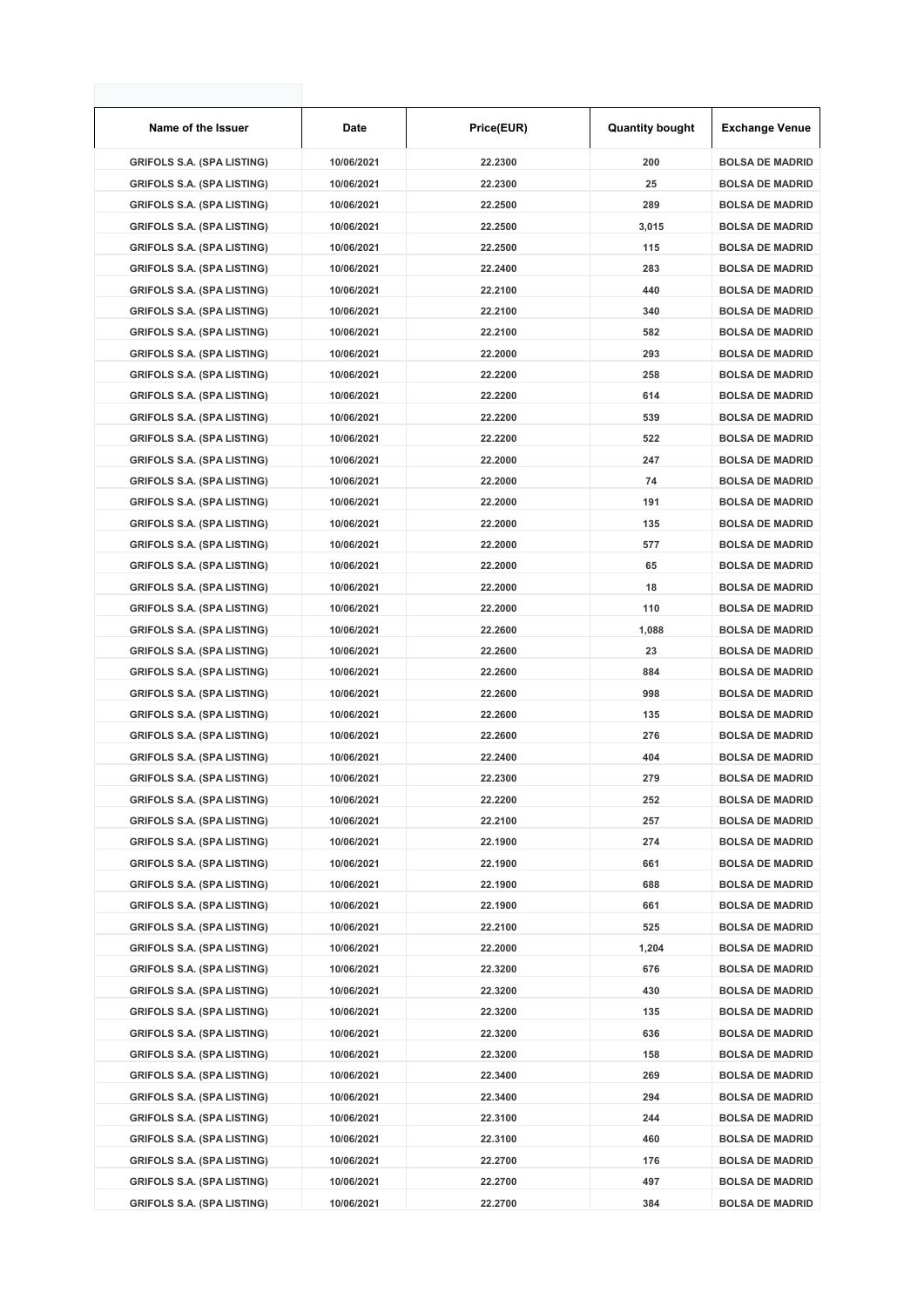| Name of the Issuer                | Date       | Price(EUR) | <b>Quantity bought</b> | <b>Exchange Venue</b>  |
|-----------------------------------|------------|------------|------------------------|------------------------|
| <b>GRIFOLS S.A. (SPA LISTING)</b> | 10/06/2021 | 22.2600    | 323                    | <b>BOLSA DE MADRID</b> |
| <b>GRIFOLS S.A. (SPA LISTING)</b> | 10/06/2021 | 22,3000    | 140                    | <b>BOLSA DE MADRID</b> |
| <b>GRIFOLS S.A. (SPA LISTING)</b> | 10/06/2021 | 22.3000    | 827                    | <b>BOLSA DE MADRID</b> |
| <b>GRIFOLS S.A. (SPA LISTING)</b> | 10/06/2021 | 22,3000    | 634                    | <b>BOLSA DE MADRID</b> |
| <b>GRIFOLS S.A. (SPA LISTING)</b> | 10/06/2021 | 22.3000    | 965                    | <b>BOLSA DE MADRID</b> |
| <b>GRIFOLS S.A. (SPA LISTING)</b> | 10/06/2021 | 22,3000    | 323                    | <b>BOLSA DE MADRID</b> |
| <b>GRIFOLS S.A. (SPA LISTING)</b> | 10/06/2021 | 22.3000    | 151                    | <b>BOLSA DE MADRID</b> |
| <b>GRIFOLS S.A. (SPA LISTING)</b> | 10/06/2021 | 22.3200    | 227                    | <b>BOLSA DE MADRID</b> |
| <b>GRIFOLS S.A. (SPA LISTING)</b> | 10/06/2021 | 22.3200    | 9                      | <b>BOLSA DE MADRID</b> |
| <b>GRIFOLS S.A. (SPA LISTING)</b> | 10/06/2021 | 22.3700    | 3                      | <b>BOLSA DE MADRID</b> |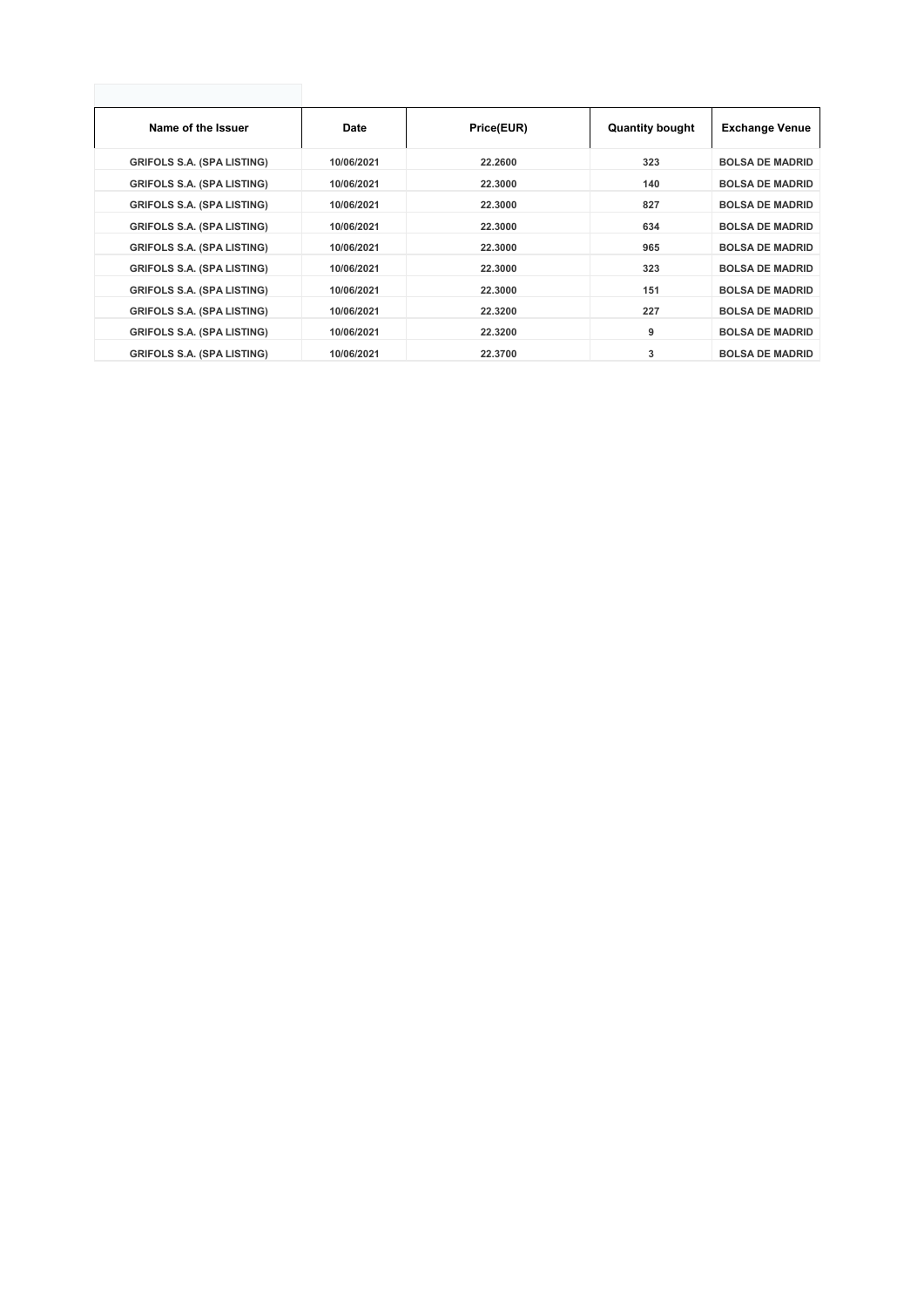# **GRIFOLS**

**ANNEX II**

#### **Individual trade details:**

| Name of the Issuer                        | Date       | Price(EUR) | <b>Quantity bought</b> | <b>Exchange Venue</b>  |
|-------------------------------------------|------------|------------|------------------------|------------------------|
| <b>GRIFOLS S.A. CLASE B (SPA LISTING)</b> | 07/06/2021 | 13,8800    | 54                     | <b>BOLSA DE MADRID</b> |
| <b>GRIFOLS S.A. CLASE B (SPA LISTING)</b> | 07/06/2021 | 13.8800    | 52                     | <b>BOLSA DE MADRID</b> |
| <b>GRIFOLS S.A. CLASE B (SPA LISTING)</b> | 07/06/2021 | 13.8800    | 100                    | <b>BOLSA DE MADRID</b> |
| <b>GRIFOLS S.A. CLASE B (SPA LISTING)</b> | 07/06/2021 | 13.8800    | 489                    | <b>BOLSA DE MADRID</b> |
| <b>GRIFOLS S.A. CLASE B (SPA LISTING)</b> | 07/06/2021 | 13.8800    | 320                    | <b>BOLSA DE MADRID</b> |
| <b>GRIFOLS S.A. CLASE B (SPA LISTING)</b> | 07/06/2021 | 13.8800    | 322                    | <b>BOLSA DE MADRID</b> |
| <b>GRIFOLS S.A. CLASE B (SPA LISTING)</b> | 07/06/2021 | 13.8800    | 330                    | <b>BOLSA DE MADRID</b> |
| <b>GRIFOLS S.A. CLASE B (SPA LISTING)</b> | 07/06/2021 | 13.8400    | 656                    | <b>BOLSA DE MADRID</b> |
| <b>GRIFOLS S.A. CLASE B (SPA LISTING)</b> | 07/06/2021 | 13.8400    | 656                    | <b>BOLSA DE MADRID</b> |
| <b>GRIFOLS S.A. CLASE B (SPA LISTING)</b> | 07/06/2021 | 13.8400    | 649                    | <b>BOLSA DE MADRID</b> |
| <b>GRIFOLS S.A. CLASE B (SPA LISTING)</b> | 07/06/2021 | 13.8200    | 834                    | <b>BOLSA DE MADRID</b> |
| <b>GRIFOLS S.A. CLASE B (SPA LISTING)</b> | 07/06/2021 | 13.8100    | 329                    | <b>BOLSA DE MADRID</b> |
| <b>GRIFOLS S.A. CLASE B (SPA LISTING)</b> | 07/06/2021 | 13.9000    | 945                    | <b>BOLSA DE MADRID</b> |
| <b>GRIFOLS S.A. CLASE B (SPA LISTING)</b> | 07/06/2021 | 13.9000    | 264                    | <b>BOLSA DE MADRID</b> |
| <b>GRIFOLS S.A. CLASE B (SPA LISTING)</b> | 07/06/2021 | 13,9000    | 476                    | <b>BOLSA DE MADRID</b> |
| <b>GRIFOLS S.A. CLASE B (SPA LISTING)</b> | 07/06/2021 | 13,9000    | 1,028                  | <b>BOLSA DE MADRID</b> |
| <b>GRIFOLS S.A. CLASE B (SPA LISTING)</b> | 07/06/2021 | 13.9000    | 131                    | <b>BOLSA DE MADRID</b> |
| <b>GRIFOLS S.A. CLASE B (SPA LISTING)</b> | 07/06/2021 | 13.9400    | 235                    | <b>BOLSA DE MADRID</b> |
| <b>GRIFOLS S.A. CLASE B (SPA LISTING)</b> | 07/06/2021 | 13.9400    | 134                    | <b>BOLSA DE MADRID</b> |
| <b>GRIFOLS S.A. CLASE B (SPA LISTING)</b> | 07/06/2021 | 13.9400    | 257                    | <b>BOLSA DE MADRID</b> |
| <b>GRIFOLS S.A. CLASE B (SPA LISTING)</b> | 07/06/2021 | 13.9400    | 410                    | <b>BOLSA DE MADRID</b> |
| <b>GRIFOLS S.A. CLASE B (SPA LISTING)</b> | 07/06/2021 | 13.9400    | 23                     | <b>BOLSA DE MADRID</b> |
| <b>GRIFOLS S.A. CLASE B (SPA LISTING)</b> | 07/06/2021 | 13.9400    | 382                    | <b>BOLSA DE MADRID</b> |
| <b>GRIFOLS S.A. CLASE B (SPA LISTING)</b> | 07/06/2021 | 13.9400    | 667                    | <b>BOLSA DE MADRID</b> |
| <b>GRIFOLS S.A. CLASE B (SPA LISTING)</b> | 07/06/2021 | 13.9400    | 243                    | <b>BOLSA DE MADRID</b> |
| <b>GRIFOLS S.A. CLASE B (SPA LISTING)</b> | 07/06/2021 | 13.9400    | 333                    | <b>BOLSA DE MADRID</b> |
| <b>GRIFOLS S.A. CLASE B (SPA LISTING)</b> | 07/06/2021 | 13.9100    | 386                    | <b>BOLSA DE MADRID</b> |
| <b>GRIFOLS S.A. CLASE B (SPA LISTING)</b> | 07/06/2021 | 13.9300    | 180                    | <b>BOLSA DE MADRID</b> |
| <b>GRIFOLS S.A. CLASE B (SPA LISTING)</b> | 07/06/2021 | 13.9300    | 173                    | <b>BOLSA DE MADRID</b> |
| <b>GRIFOLS S.A. CLASE B (SPA LISTING)</b> | 07/06/2021 | 13.9300    | 366                    | <b>BOLSA DE MADRID</b> |
| <b>GRIFOLS S.A. CLASE B (SPA LISTING)</b> | 07/06/2021 | 13.9000    | 307                    | <b>BOLSA DE MADRID</b> |
| <b>GRIFOLS S.A. CLASE B (SPA LISTING)</b> | 07/06/2021 | 13.9000    | 418                    | <b>BOLSA DE MADRID</b> |
| <b>GRIFOLS S.A. CLASE B (SPA LISTING)</b> | 07/06/2021 | 13.9000    | 320                    | <b>BOLSA DE MADRID</b> |
| <b>GRIFOLS S.A. CLASE B (SPA LISTING)</b> | 07/06/2021 | 13.8900    | 280                    | <b>BOLSA DE MADRID</b> |
| <b>GRIFOLS S.A. CLASE B (SPA LISTING)</b> | 07/06/2021 | 13.8900    | 280                    | <b>BOLSA DE MADRID</b> |
| <b>GRIFOLS S.A. CLASE B (SPA LISTING)</b> | 07/06/2021 | 13.9000    | 110                    | <b>BOLSA DE MADRID</b> |
| <b>GRIFOLS S.A. CLASE B (SPA LISTING)</b> | 07/06/2021 | 13.8900    | 280                    | <b>BOLSA DE MADRID</b> |
| <b>GRIFOLS S.A. CLASE B (SPA LISTING)</b> | 07/06/2021 | 13.8900    | 750                    | <b>BOLSA DE MADRID</b> |
| <b>GRIFOLS S.A. CLASE B (SPA LISTING)</b> | 07/06/2021 | 13.8900    | 280                    | <b>BOLSA DE MADRID</b> |
| <b>GRIFOLS S.A. CLASE B (SPA LISTING)</b> | 07/06/2021 | 13.8900    | 100                    | <b>BOLSA DE MADRID</b> |
| <b>GRIFOLS S.A. CLASE B (SPA LISTING)</b> | 07/06/2021 | 13.8900    | 271                    | <b>BOLSA DE MADRID</b> |
| <b>GRIFOLS S.A. CLASE B (SPA LISTING)</b> | 07/06/2021 | 13.8900    | 321                    | <b>BOLSA DE MADRID</b> |
| <b>GRIFOLS S.A. CLASE B (SPA LISTING)</b> | 07/06/2021 | 13.8900    | 300                    | <b>BOLSA DE MADRID</b> |
| <b>GRIFOLS S.A. CLASE B (SPA LISTING)</b> | 07/06/2021 | 13.8900    | 255                    | <b>BOLSA DE MADRID</b> |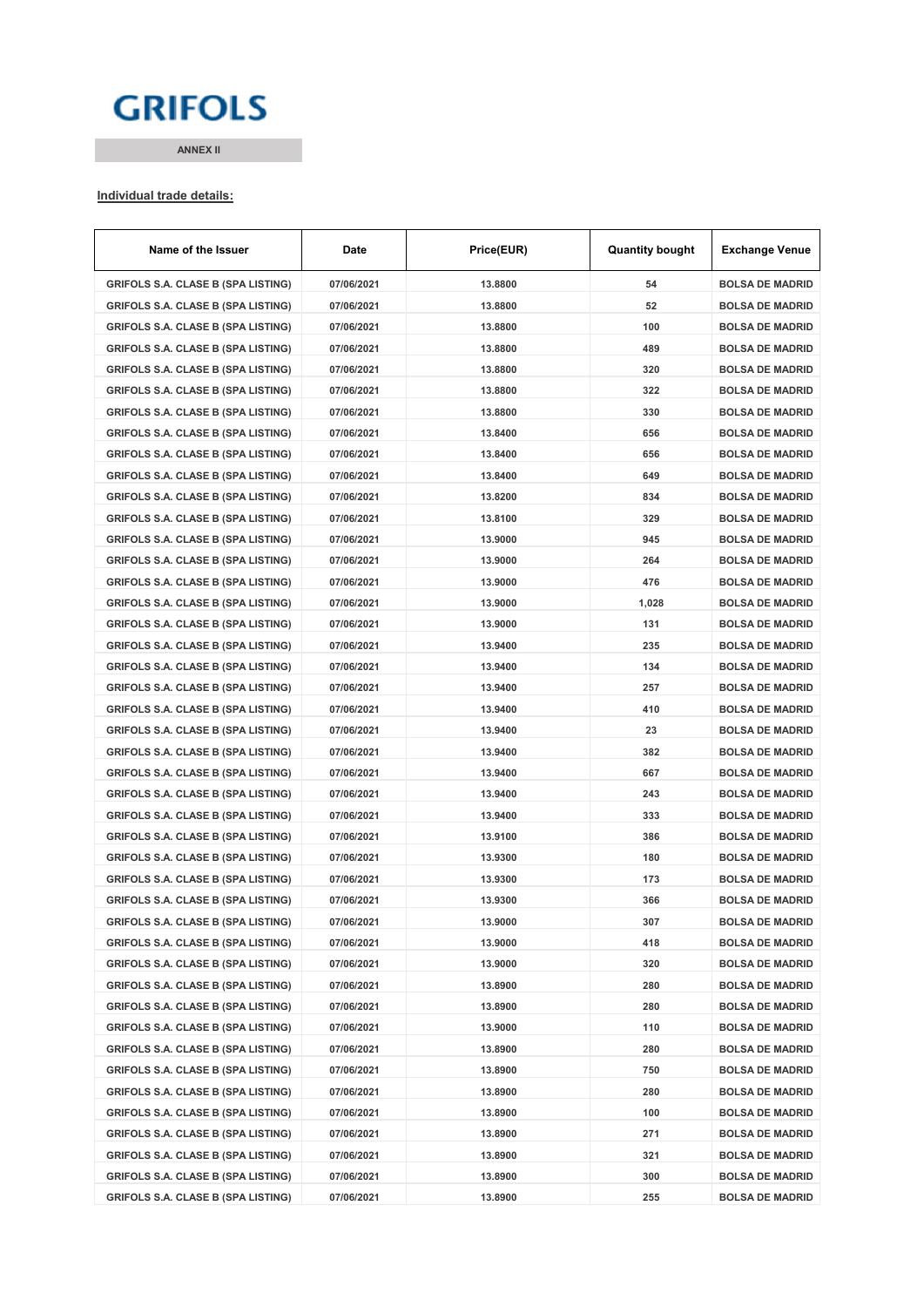| Name of the Issuer                        | Date       | Price(EUR) | <b>Quantity bought</b> | <b>Exchange Venue</b>  |
|-------------------------------------------|------------|------------|------------------------|------------------------|
| <b>GRIFOLS S.A. CLASE B (SPA LISTING)</b> | 07/06/2021 | 13.8900    | 255                    | <b>BOLSA DE MADRID</b> |
| <b>GRIFOLS S.A. CLASE B (SPA LISTING)</b> | 07/06/2021 | 13.8900    | 249                    | <b>BOLSA DE MADRID</b> |
| <b>GRIFOLS S.A. CLASE B (SPA LISTING)</b> | 07/06/2021 | 13.8900    | 149                    | <b>BOLSA DE MADRID</b> |
| GRIFOLS S.A. CLASE B (SPA LISTING)        | 07/06/2021 | 13.8900    | 165                    | <b>BOLSA DE MADRID</b> |
| <b>GRIFOLS S.A. CLASE B (SPA LISTING)</b> | 07/06/2021 | 13.8900    | 325                    | <b>BOLSA DE MADRID</b> |
| <b>GRIFOLS S.A. CLASE B (SPA LISTING)</b> | 07/06/2021 | 13.8600    | 851                    | <b>BOLSA DE MADRID</b> |
| <b>GRIFOLS S.A. CLASE B (SPA LISTING)</b> | 07/06/2021 | 13.8600    | 234                    | <b>BOLSA DE MADRID</b> |
| <b>GRIFOLS S.A. CLASE B (SPA LISTING)</b> | 07/06/2021 | 13.8600    | 25                     | <b>BOLSA DE MADRID</b> |
| <b>GRIFOLS S.A. CLASE B (SPA LISTING)</b> | 07/06/2021 | 13.8600    | 159                    | <b>BOLSA DE MADRID</b> |
| <b>GRIFOLS S.A. CLASE B (SPA LISTING)</b> | 07/06/2021 | 13.8600    | 298                    | <b>BOLSA DE MADRID</b> |
| <b>GRIFOLS S.A. CLASE B (SPA LISTING)</b> | 07/06/2021 | 13.8600    | 267                    | <b>BOLSA DE MADRID</b> |
| GRIFOLS S.A. CLASE B (SPA LISTING)        | 07/06/2021 | 13.8600    | 451                    | <b>BOLSA DE MADRID</b> |
| <b>GRIFOLS S.A. CLASE B (SPA LISTING)</b> | 07/06/2021 | 13.8500    | 203                    | <b>BOLSA DE MADRID</b> |
| <b>GRIFOLS S.A. CLASE B (SPA LISTING)</b> | 07/06/2021 | 13.8500    | 1,485                  | <b>BOLSA DE MADRID</b> |
| <b>GRIFOLS S.A. CLASE B (SPA LISTING)</b> | 07/06/2021 | 13.8500    | 607                    | <b>BOLSA DE MADRID</b> |
| <b>GRIFOLS S.A. CLASE B (SPA LISTING)</b> | 07/06/2021 | 13.8700    | 213                    | <b>BOLSA DE MADRID</b> |
| <b>GRIFOLS S.A. CLASE B (SPA LISTING)</b> | 07/06/2021 | 13.8700    | 339                    | <b>BOLSA DE MADRID</b> |
| <b>GRIFOLS S.A. CLASE B (SPA LISTING)</b> | 07/06/2021 | 13.8700    | 383                    | <b>BOLSA DE MADRID</b> |
| <b>GRIFOLS S.A. CLASE B (SPA LISTING)</b> | 07/06/2021 | 13,8700    | 180                    | <b>BOLSA DE MADRID</b> |
| GRIFOLS S.A. CLASE B (SPA LISTING)        | 07/06/2021 | 13.8700    | 520                    | <b>BOLSA DE MADRID</b> |
| <b>GRIFOLS S.A. CLASE B (SPA LISTING)</b> | 07/06/2021 | 13.8700    | 640                    | <b>BOLSA DE MADRID</b> |
| <b>GRIFOLS S.A. CLASE B (SPA LISTING)</b> | 07/06/2021 | 13.8700    | 330                    | <b>BOLSA DE MADRID</b> |
| <b>GRIFOLS S.A. CLASE B (SPA LISTING)</b> | 07/06/2021 | 13.8700    | 51                     | <b>BOLSA DE MADRID</b> |
| <b>GRIFOLS S.A. CLASE B (SPA LISTING)</b> | 07/06/2021 | 13.8400    | 1,400                  | <b>BOLSA DE MADRID</b> |
| <b>GRIFOLS S.A. CLASE B (SPA LISTING)</b> | 07/06/2021 | 13.8400    | 189                    | <b>BOLSA DE MADRID</b> |
| <b>GRIFOLS S.A. CLASE B (SPA LISTING)</b> | 07/06/2021 | 13.8400    | 135                    | <b>BOLSA DE MADRID</b> |
| <b>GRIFOLS S.A. CLASE B (SPA LISTING)</b> | 07/06/2021 | 13.8600    | 344                    | <b>BOLSA DE MADRID</b> |
| <b>GRIFOLS S.A. CLASE B (SPA LISTING)</b> | 07/06/2021 | 13.8600    | 341                    | <b>BOLSA DE MADRID</b> |
| GRIFOLS S.A. CLASE B (SPA LISTING)        | 07/06/2021 | 13.8600    | 371                    | <b>BOLSA DE MADRID</b> |
| <b>GRIFOLS S.A. CLASE B (SPA LISTING)</b> | 07/06/2021 | 13.8600    | 332                    | <b>BOLSA DE MADRID</b> |
| <b>GRIFOLS S.A. CLASE B (SPA LISTING)</b> | 07/06/2021 | 13.8600    | 573                    | <b>BOLSA DE MADRID</b> |
| <b>GRIFOLS S.A. CLASE B (SPA LISTING)</b> | 07/06/2021 | 13.8600    | 711                    | <b>BOLSA DE MADRID</b> |
| <b>GRIFOLS S.A. CLASE B (SPA LISTING)</b> | 07/06/2021 | 13.8400    | 220                    | <b>BOLSA DE MADRID</b> |
| <b>GRIFOLS S.A. CLASE B (SPA LISTING)</b> | 07/06/2021 | 13.8300    | 39                     | <b>BOLSA DE MADRID</b> |
| <b>GRIFOLS S.A. CLASE B (SPA LISTING)</b> | 07/06/2021 | 13.9000    | 61                     | <b>BOLSA DE MADRID</b> |
| <b>GRIFOLS S.A. CLASE B (SPA LISTING)</b> | 07/06/2021 | 13.9000    | 288                    | <b>BOLSA DE MADRID</b> |
| <b>GRIFOLS S.A. CLASE B (SPA LISTING)</b> | 07/06/2021 | 13.9000    | 1,000                  | <b>BOLSA DE MADRID</b> |
| <b>GRIFOLS S.A. CLASE B (SPA LISTING)</b> | 07/06/2021 | 13.9000    | 818                    | <b>BOLSA DE MADRID</b> |
| GRIFOLS S.A. CLASE B (SPA LISTING)        | 07/06/2021 | 13.9000    | 100                    | <b>BOLSA DE MADRID</b> |
| <b>GRIFOLS S.A. CLASE B (SPA LISTING)</b> | 07/06/2021 | 13.9000    | 270                    | <b>BOLSA DE MADRID</b> |
| <b>GRIFOLS S.A. CLASE B (SPA LISTING)</b> | 07/06/2021 | 13.9000    | 169                    | <b>BOLSA DE MADRID</b> |
| <b>GRIFOLS S.A. CLASE B (SPA LISTING)</b> | 07/06/2021 | 13.9000    | 100                    | <b>BOLSA DE MADRID</b> |
| <b>GRIFOLS S.A. CLASE B (SPA LISTING)</b> | 07/06/2021 | 13.9000    | 420                    | <b>BOLSA DE MADRID</b> |
| <b>GRIFOLS S.A. CLASE B (SPA LISTING)</b> | 07/06/2021 | 13.9000    | 386                    | <b>BOLSA DE MADRID</b> |
| <b>GRIFOLS S.A. CLASE B (SPA LISTING)</b> | 07/06/2021 | 13.8700    | 413                    | <b>BOLSA DE MADRID</b> |
| <b>GRIFOLS S.A. CLASE B (SPA LISTING)</b> | 07/06/2021 | 13.8700    | 194                    | <b>BOLSA DE MADRID</b> |
| <b>GRIFOLS S.A. CLASE B (SPA LISTING)</b> | 07/06/2021 | 13.8700    | 186                    | <b>BOLSA DE MADRID</b> |
| <b>GRIFOLS S.A. CLASE B (SPA LISTING)</b> | 07/06/2021 | 13.8600    | 482                    | <b>BOLSA DE MADRID</b> |
| <b>GRIFOLS S.A. CLASE B (SPA LISTING)</b> | 07/06/2021 | 13.8600    | 389                    | <b>BOLSA DE MADRID</b> |
| <b>GRIFOLS S.A. CLASE B (SPA LISTING)</b> | 07/06/2021 | 13.8600    | 321                    | <b>BOLSA DE MADRID</b> |
|                                           |            |            |                        |                        |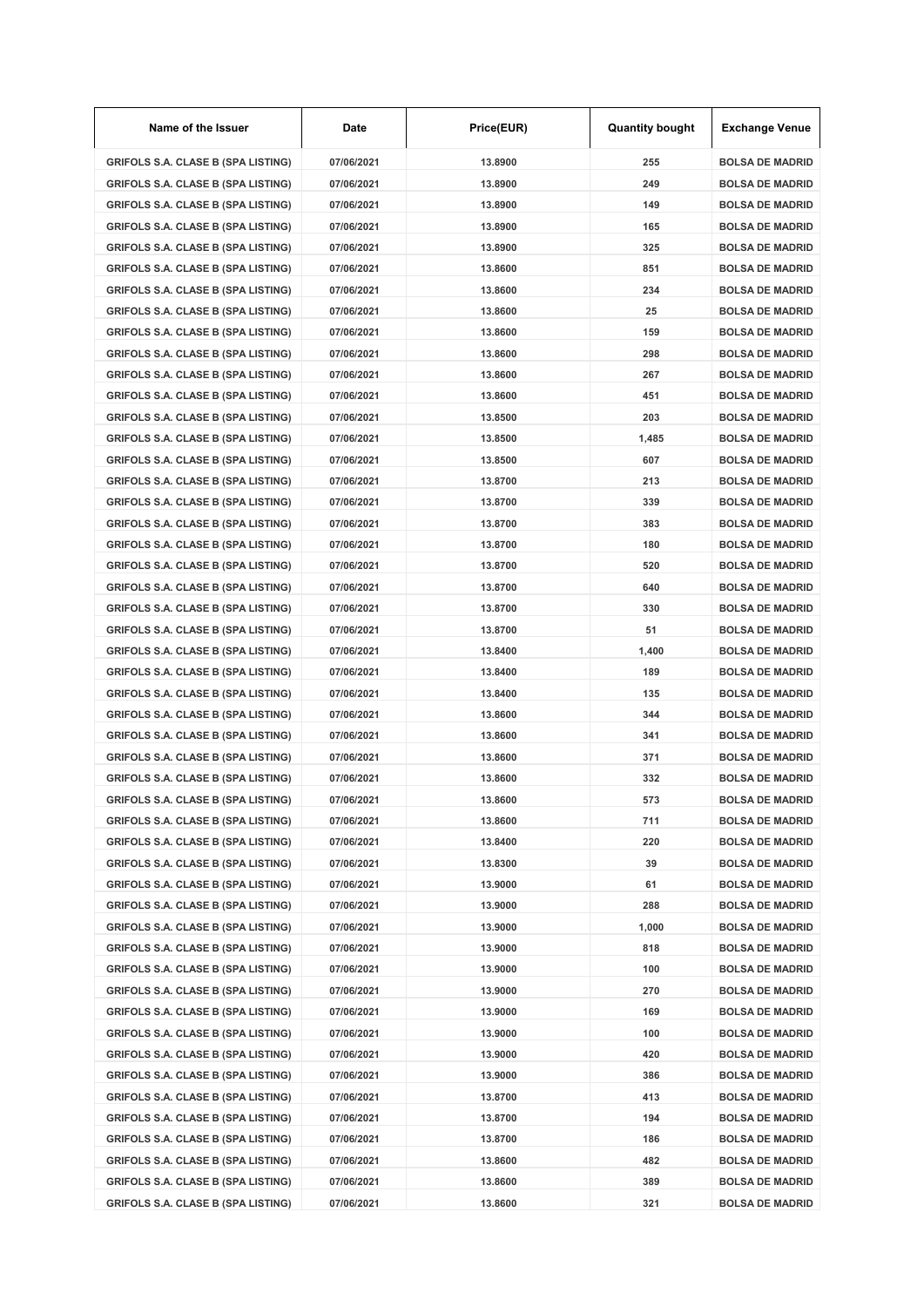| Name of the Issuer                        | Date              | Price(EUR) | <b>Quantity bought</b>  | <b>Exchange Venue</b>  |
|-------------------------------------------|-------------------|------------|-------------------------|------------------------|
| <b>GRIFOLS S.A. CLASE B (SPA LISTING)</b> | 07/06/2021        | 13.8600    | 802                     | <b>BOLSA DE MADRID</b> |
| <b>GRIFOLS S.A. CLASE B (SPA LISTING)</b> | 07/06/2021        | 13.8600    | 100                     | <b>BOLSA DE MADRID</b> |
| <b>GRIFOLS S.A. CLASE B (SPA LISTING)</b> | 07/06/2021        | 13.8600    | 100                     | <b>BOLSA DE MADRID</b> |
| <b>GRIFOLS S.A. CLASE B (SPA LISTING)</b> | 07/06/2021        | 13.8600    | 268                     | <b>BOLSA DE MADRID</b> |
| <b>GRIFOLS S.A. CLASE B (SPA LISTING)</b> | 07/06/2021        | 13.8600    | 355                     | <b>BOLSA DE MADRID</b> |
| <b>GRIFOLS S.A. CLASE B (SPA LISTING)</b> | 07/06/2021        | 13.8600    | 100                     | <b>BOLSA DE MADRID</b> |
| <b>GRIFOLS S.A. CLASE B (SPA LISTING)</b> | 07/06/2021        | 13.8600    | 100                     | <b>BOLSA DE MADRID</b> |
| <b>GRIFOLS S.A. CLASE B (SPA LISTING)</b> | 07/06/2021        | 13.8600    | 100                     | <b>BOLSA DE MADRID</b> |
| <b>GRIFOLS S.A. CLASE B (SPA LISTING)</b> | 07/06/2021        | 13.8900    | 110                     | <b>BOLSA DE MADRID</b> |
| <b>GRIFOLS S.A. CLASE B (SPA LISTING)</b> | 07/06/2021        | 13.8900    | 100                     | <b>BOLSA DE MADRID</b> |
| <b>GRIFOLS S.A. CLASE B (SPA LISTING)</b> | 07/06/2021        | 13.8700    | 130                     | <b>BOLSA DE MADRID</b> |
| <b>GRIFOLS S.A. CLASE B (SPA LISTING)</b> | 07/06/2021        | 13.8700    | 302                     | <b>BOLSA DE MADRID</b> |
| <b>GRIFOLS S.A. CLASE B (SPA LISTING)</b> | 07/06/2021        | 13.8700    | 172                     | <b>BOLSA DE MADRID</b> |
| <b>GRIFOLS S.A. CLASE B (SPA LISTING)</b> | 07/06/2021        | 13.8700    | 172                     | <b>BOLSA DE MADRID</b> |
| <b>GRIFOLS S.A. CLASE B (SPA LISTING)</b> | 07/06/2021        | 13.8700    | 302                     | <b>BOLSA DE MADRID</b> |
| GRIFOLS S.A. CLASE B (SPA LISTING)        | 07/06/2021        | 13.8700    | 130                     | <b>BOLSA DE MADRID</b> |
| <b>GRIFOLS S.A. CLASE B (SPA LISTING)</b> | 07/06/2021        | 13.8700    | 130                     | <b>BOLSA DE MADRID</b> |
| <b>GRIFOLS S.A. CLASE B (SPA LISTING)</b> | 07/06/2021        | 13.8700    | 172                     | <b>BOLSA DE MADRID</b> |
| <b>GRIFOLS S.A. CLASE B (SPA LISTING)</b> | 07/06/2021        | 13.8700    | 238                     | <b>BOLSA DE MADRID</b> |
| GRIFOLS S.A. CLASE B (SPA LISTING)        | 07/06/2021        | 13.8700    | $\overline{\mathbf{2}}$ | <b>BOLSA DE MADRID</b> |
| <b>GRIFOLS S.A. CLASE B (SPA LISTING)</b> | 07/06/2021        | 13.8700    | 344                     | <b>BOLSA DE MADRID</b> |
| <b>GRIFOLS S.A. CLASE B (SPA LISTING)</b> | 07/06/2021        | 13.8700    | 343                     | <b>BOLSA DE MADRID</b> |
| <b>GRIFOLS S.A. CLASE B (SPA LISTING)</b> | 07/06/2021        | 13.8700    | 373                     | <b>BOLSA DE MADRID</b> |
| GRIFOLS S.A. CLASE B (SPA LISTING)        | 07/06/2021        | 13.8700    | 350                     | <b>BOLSA DE MADRID</b> |
| <b>GRIFOLS S.A. CLASE B (SPA LISTING)</b> | 07/06/2021        | 13.8500    | 220                     | <b>BOLSA DE MADRID</b> |
| <b>GRIFOLS S.A. CLASE B (SPA LISTING)</b> | 07/06/2021        | 13.8500    | 371                     | <b>BOLSA DE MADRID</b> |
| <b>GRIFOLS S.A. CLASE B (SPA LISTING)</b> | 07/06/2021        | 13.8500    | 343                     | <b>BOLSA DE MADRID</b> |
| GRIFOLS S.A. CLASE B (SPA LISTING)        | 07/06/2021        | 13.8500    | 404                     | <b>BOLSA DE MADRID</b> |
| <b>GRIFOLS S.A. CLASE B (SPA LISTING)</b> | 07/06/2021        | 13.8500    | 670                     | <b>BOLSA DE MADRID</b> |
| <b>GRIFOLS S.A. CLASE B (SPA LISTING)</b> | 07/06/2021        | 13.8500    | 389                     | <b>BOLSA DE MADRID</b> |
| <b>GRIFOLS S.A. CLASE B (SPA LISTING)</b> | <b>07/06/2021</b> | 13,8300    | 277                     | <b>BOLSA DE MADRID</b> |
| GRIFOLS S.A. CLASE B (SPA LISTING)        | 07/06/2021        | 13.8500    | 321                     | <b>BOLSA DE MADRID</b> |
| <b>GRIFOLS S.A. CLASE B (SPA LISTING)</b> | 07/06/2021        | 13.8500    | 325                     | <b>BOLSA DE MADRID</b> |
| <b>GRIFOLS S.A. CLASE B (SPA LISTING)</b> | 07/06/2021        | 13.8500    | 354                     | <b>BOLSA DE MADRID</b> |
| <b>GRIFOLS S.A. CLASE B (SPA LISTING)</b> | 07/06/2021        | 13.8500    | 111                     | <b>BOLSA DE MADRID</b> |
| <b>GRIFOLS S.A. CLASE B (SPA LISTING)</b> | 07/06/2021        | 13.8500    | 275                     | <b>BOLSA DE MADRID</b> |
| <b>GRIFOLS S.A. CLASE B (SPA LISTING)</b> | 07/06/2021        | 13,8300    | 363                     | <b>BOLSA DE MADRID</b> |
| <b>GRIFOLS S.A. CLASE B (SPA LISTING)</b> | 07/06/2021        | 13.8300    | 633                     | <b>BOLSA DE MADRID</b> |
| <b>GRIFOLS S.A. CLASE B (SPA LISTING)</b> | 07/06/2021        | 13.8300    | 285                     | <b>BOLSA DE MADRID</b> |
| <b>GRIFOLS S.A. CLASE B (SPA LISTING)</b> | 07/06/2021        | 13.8300    | 36                      | <b>BOLSA DE MADRID</b> |
| <b>GRIFOLS S.A. CLASE B (SPA LISTING)</b> | 07/06/2021        | 13.8300    | 328                     | <b>BOLSA DE MADRID</b> |
| <b>GRIFOLS S.A. CLASE B (SPA LISTING)</b> | 07/06/2021        | 13.8300    | 139                     | <b>BOLSA DE MADRID</b> |
| <b>GRIFOLS S.A. CLASE B (SPA LISTING)</b> | 07/06/2021        | 13.8300    | 187                     | <b>BOLSA DE MADRID</b> |
| <b>GRIFOLS S.A. CLASE B (SPA LISTING)</b> | 07/06/2021        | 13.8300    | 766                     | <b>BOLSA DE MADRID</b> |
| <b>GRIFOLS S.A. CLASE B (SPA LISTING)</b> | 07/06/2021        | 13.8000    | 342                     | <b>BOLSA DE MADRID</b> |
| <b>GRIFOLS S.A. CLASE B (SPA LISTING)</b> | 07/06/2021        | 13.8000    | 337                     | <b>BOLSA DE MADRID</b> |
| <b>GRIFOLS S.A. CLASE B (SPA LISTING)</b> | 07/06/2021        | 13.8000    | 225                     | <b>BOLSA DE MADRID</b> |
| <b>GRIFOLS S.A. CLASE B (SPA LISTING)</b> | 07/06/2021        | 13.8500    | 1,000                   | <b>BOLSA DE MADRID</b> |
| <b>GRIFOLS S.A. CLASE B (SPA LISTING)</b> | 07/06/2021        | 13.8500    | 656                     | <b>BOLSA DE MADRID</b> |
| <b>GRIFOLS S.A. CLASE B (SPA LISTING)</b> | 07/06/2021        | 13.8500    | 181                     | <b>BOLSA DE MADRID</b> |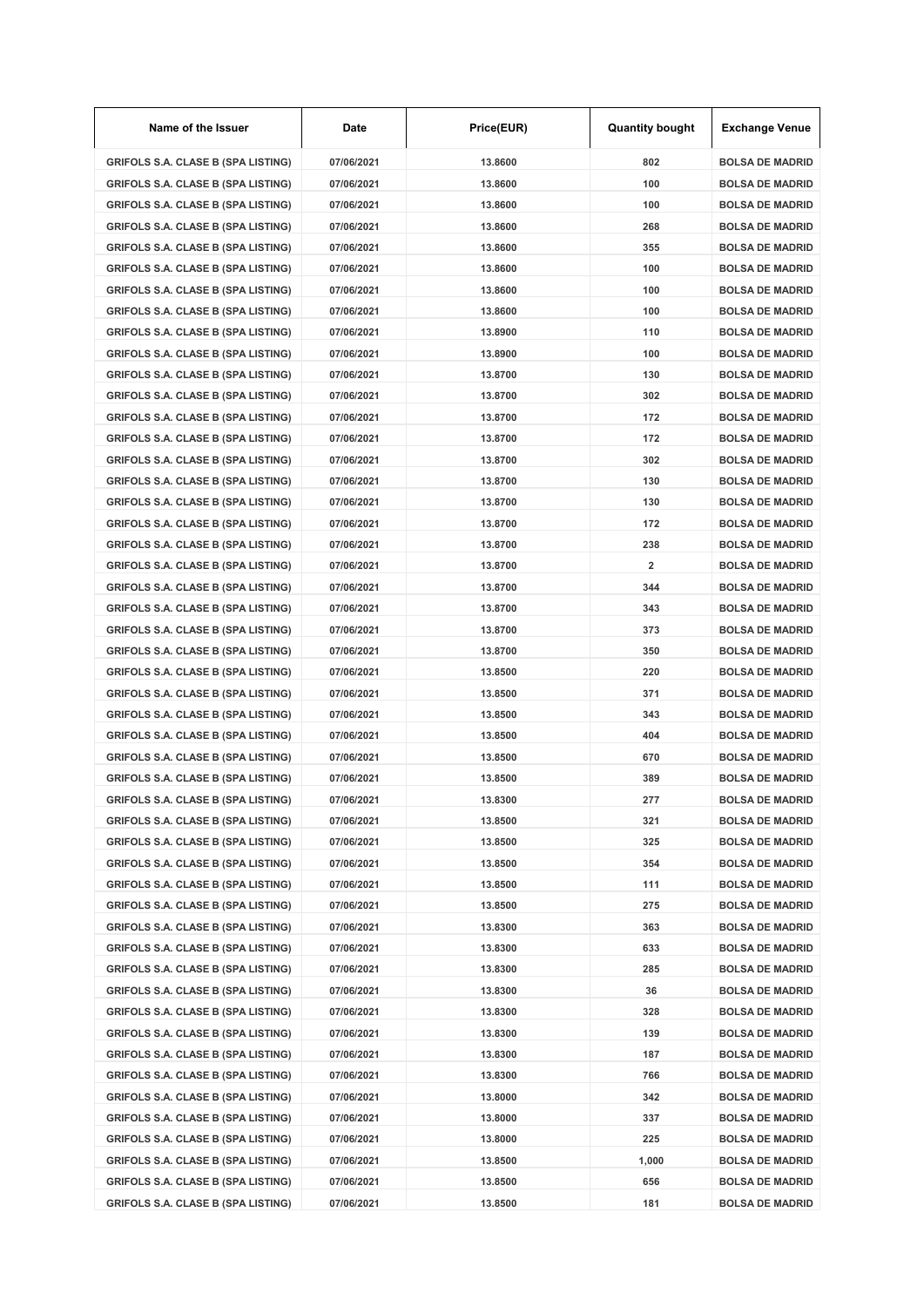| Name of the Issuer                        | Date              | Price(EUR) | <b>Quantity bought</b> | <b>Exchange Venue</b>  |
|-------------------------------------------|-------------------|------------|------------------------|------------------------|
| <b>GRIFOLS S.A. CLASE B (SPA LISTING)</b> | 07/06/2021        | 13.8900    | 931                    | <b>BOLSA DE MADRID</b> |
| <b>GRIFOLS S.A. CLASE B (SPA LISTING)</b> | 07/06/2021        | 13.8900    | 356                    | <b>BOLSA DE MADRID</b> |
| <b>GRIFOLS S.A. CLASE B (SPA LISTING)</b> | 07/06/2021        | 13.8900    | 326                    | <b>BOLSA DE MADRID</b> |
| <b>GRIFOLS S.A. CLASE B (SPA LISTING)</b> | 07/06/2021        | 13.8700    | 477                    | <b>BOLSA DE MADRID</b> |
| <b>GRIFOLS S.A. CLASE B (SPA LISTING)</b> | 07/06/2021        | 13.8700    | 196                    | <b>BOLSA DE MADRID</b> |
| <b>GRIFOLS S.A. CLASE B (SPA LISTING)</b> | 07/06/2021        | 13.8700    | 778                    | <b>BOLSA DE MADRID</b> |
| <b>GRIFOLS S.A. CLASE B (SPA LISTING)</b> | 07/06/2021        | 13.8700    | 168                    | <b>BOLSA DE MADRID</b> |
| <b>GRIFOLS S.A. CLASE B (SPA LISTING)</b> | 07/06/2021        | 13.8500    | 236                    | <b>BOLSA DE MADRID</b> |
| <b>GRIFOLS S.A. CLASE B (SPA LISTING)</b> | 07/06/2021        | 13.8500    | 125                    | <b>BOLSA DE MADRID</b> |
| <b>GRIFOLS S.A. CLASE B (SPA LISTING)</b> | 07/06/2021        | 13.8500    | 350                    | <b>BOLSA DE MADRID</b> |
| <b>GRIFOLS S.A. CLASE B (SPA LISTING)</b> | 07/06/2021        | 13.8500    | 346                    | <b>BOLSA DE MADRID</b> |
| <b>GRIFOLS S.A. CLASE B (SPA LISTING)</b> | 07/06/2021        | 13.8500    | 326                    | <b>BOLSA DE MADRID</b> |
| <b>GRIFOLS S.A. CLASE B (SPA LISTING)</b> | 07/06/2021        | 13.8600    | 279                    | <b>BOLSA DE MADRID</b> |
| <b>GRIFOLS S.A. CLASE B (SPA LISTING)</b> | 07/06/2021        | 13.8600    | 153                    | <b>BOLSA DE MADRID</b> |
| <b>GRIFOLS S.A. CLASE B (SPA LISTING)</b> | 07/06/2021        | 13.8600    | 296                    | <b>BOLSA DE MADRID</b> |
| GRIFOLS S.A. CLASE B (SPA LISTING)        | 07/06/2021        | 13.8600    | 728                    | <b>BOLSA DE MADRID</b> |
| <b>GRIFOLS S.A. CLASE B (SPA LISTING)</b> | 07/06/2021        | 13.8600    | 114                    | <b>BOLSA DE MADRID</b> |
| <b>GRIFOLS S.A. CLASE B (SPA LISTING)</b> | 07/06/2021        | 13.8600    | 1,298                  | <b>BOLSA DE MADRID</b> |
| <b>GRIFOLS S.A. CLASE B (SPA LISTING)</b> | 07/06/2021        | 13.8900    | 693                    | <b>BOLSA DE MADRID</b> |
| GRIFOLS S.A. CLASE B (SPA LISTING)        | 07/06/2021        | 13.8900    | 180                    | <b>BOLSA DE MADRID</b> |
| <b>GRIFOLS S.A. CLASE B (SPA LISTING)</b> | 07/06/2021        | 13.8900    | 96                     | <b>BOLSA DE MADRID</b> |
| GRIFOLS S.A. CLASE B (SPA LISTING)        | 07/06/2021        | 13.9000    | 326                    | <b>BOLSA DE MADRID</b> |
| <b>GRIFOLS S.A. CLASE B (SPA LISTING)</b> | 07/06/2021        | 13.9000    | 273                    | <b>BOLSA DE MADRID</b> |
| GRIFOLS S.A. CLASE B (SPA LISTING)        | 07/06/2021        | 13.9000    | 1,359                  | <b>BOLSA DE MADRID</b> |
| <b>GRIFOLS S.A. CLASE B (SPA LISTING)</b> | 07/06/2021        | 13.9000    | 320                    | <b>BOLSA DE MADRID</b> |
| <b>GRIFOLS S.A. CLASE B (SPA LISTING)</b> | 07/06/2021        | 13.8900    | 320                    | <b>BOLSA DE MADRID</b> |
| <b>GRIFOLS S.A. CLASE B (SPA LISTING)</b> | 07/06/2021        | 13.8900    | 325                    | <b>BOLSA DE MADRID</b> |
| GRIFOLS S.A. CLASE B (SPA LISTING)        | 07/06/2021        | 13.9300    | 1,232                  | <b>BOLSA DE MADRID</b> |
| GRIFOLS S.A. CLASE B (SPA LISTING)        | 07/06/2021        | 13.9300    | 498                    | <b>BOLSA DE MADRID</b> |
| <b>GRIFOLS S.A. CLASE B (SPA LISTING)</b> | 07/06/2021        | 13.9100    | 72                     | <b>BOLSA DE MADRID</b> |
| <b>GRIFOLS S.A. CLASE B (SPA LISTING)</b> | <b>07/06/2021</b> | 13.9100    | 28                     | <b>BOLSA DE MADRID</b> |
| GRIFOLS S.A. CLASE B (SPA LISTING)        | 07/06/2021        | 13.9100    | 305                    | <b>BOLSA DE MADRID</b> |
| <b>GRIFOLS S.A. CLASE B (SPA LISTING)</b> | 07/06/2021        | 13.9700    | 1,013                  | <b>BOLSA DE MADRID</b> |
| <b>GRIFOLS S.A. CLASE B (SPA LISTING)</b> | 07/06/2021        | 13.9700    | 16                     | <b>BOLSA DE MADRID</b> |
| <b>GRIFOLS S.A. CLASE B (SPA LISTING)</b> | 07/06/2021        | 13.9700    | 344                    | <b>BOLSA DE MADRID</b> |
| <b>GRIFOLS S.A. CLASE B (SPA LISTING)</b> | 07/06/2021        | 13.9700    | 30                     | <b>BOLSA DE MADRID</b> |
| <b>GRIFOLS S.A. CLASE B (SPA LISTING)</b> | 07/06/2021        | 13.9500    | 650                    | <b>BOLSA DE MADRID</b> |
| <b>GRIFOLS S.A. CLASE B (SPA LISTING)</b> | 07/06/2021        | 13.9500    | 937                    | <b>BOLSA DE MADRID</b> |
| GRIFOLS S.A. CLASE B (SPA LISTING)        | 07/06/2021        | 13.9700    | 189                    | <b>BOLSA DE MADRID</b> |
| <b>GRIFOLS S.A. CLASE B (SPA LISTING)</b> | 07/06/2021        | 13.9700    | 145                    | <b>BOLSA DE MADRID</b> |
| <b>GRIFOLS S.A. CLASE B (SPA LISTING)</b> | 07/06/2021        | 13.9700    | 200                    | <b>BOLSA DE MADRID</b> |
| <b>GRIFOLS S.A. CLASE B (SPA LISTING)</b> | 07/06/2021        | 13.9700    | 163                    | <b>BOLSA DE MADRID</b> |
| <b>GRIFOLS S.A. CLASE B (SPA LISTING)</b> | 07/06/2021        | 13.9600    | 147                    | <b>BOLSA DE MADRID</b> |
| <b>GRIFOLS S.A. CLASE B (SPA LISTING)</b> | 07/06/2021        | 13.9600    | 200                    | <b>BOLSA DE MADRID</b> |
| <b>GRIFOLS S.A. CLASE B (SPA LISTING)</b> | 07/06/2021        | 13.9600    | 19                     | <b>BOLSA DE MADRID</b> |
| <b>GRIFOLS S.A. CLASE B (SPA LISTING)</b> | 07/06/2021        | 13.9600    | 160                    | <b>BOLSA DE MADRID</b> |
| <b>GRIFOLS S.A. CLASE B (SPA LISTING)</b> | 07/06/2021        | 13.9600    | 181                    | <b>BOLSA DE MADRID</b> |
| <b>GRIFOLS S.A. CLASE B (SPA LISTING)</b> | 07/06/2021        | 13.9600    | 363                    | <b>BOLSA DE MADRID</b> |
| <b>GRIFOLS S.A. CLASE B (SPA LISTING)</b> | 07/06/2021        | 13.9600    | 324                    | <b>BOLSA DE MADRID</b> |
| <b>GRIFOLS S.A. CLASE B (SPA LISTING)</b> | 07/06/2021        | 13.9600    | 34                     | <b>BOLSA DE MADRID</b> |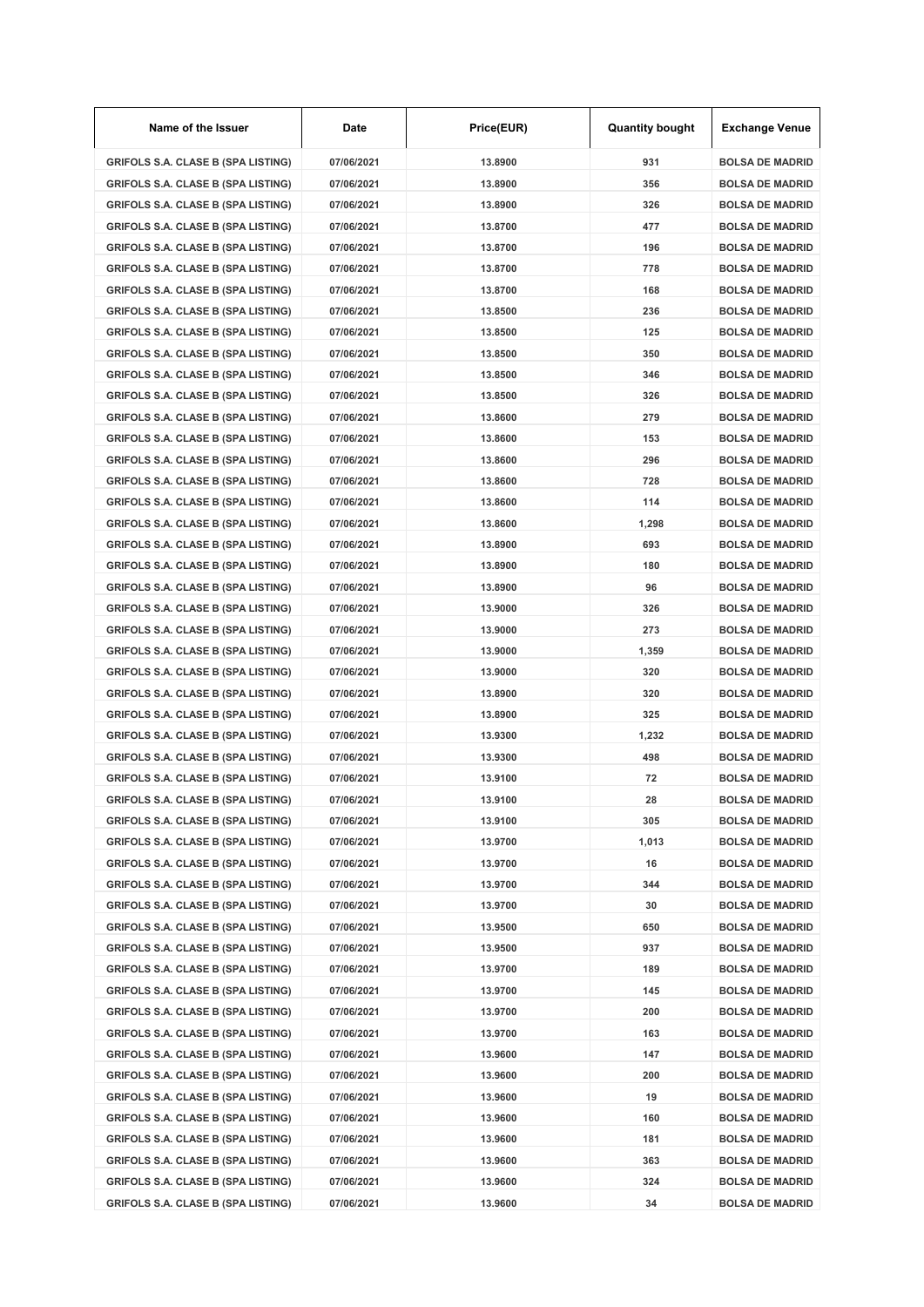| Name of the Issuer                        | Date              | Price(EUR) | <b>Quantity bought</b> | <b>Exchange Venue</b>  |
|-------------------------------------------|-------------------|------------|------------------------|------------------------|
| <b>GRIFOLS S.A. CLASE B (SPA LISTING)</b> | 07/06/2021        | 13.9600    | 21                     | <b>BOLSA DE MADRID</b> |
| <b>GRIFOLS S.A. CLASE B (SPA LISTING)</b> | 07/06/2021        | 13.9400    | 1,815                  | <b>BOLSA DE MADRID</b> |
| <b>GRIFOLS S.A. CLASE B (SPA LISTING)</b> | 07/06/2021        | 13.9300    | 457                    | <b>BOLSA DE MADRID</b> |
| <b>GRIFOLS S.A. CLASE B (SPA LISTING)</b> | 07/06/2021        | 13.8700    | 409                    | <b>BOLSA DE MADRID</b> |
| <b>GRIFOLS S.A. CLASE B (SPA LISTING)</b> | 07/06/2021        | 13.8500    | 326                    | <b>BOLSA DE MADRID</b> |
| <b>GRIFOLS S.A. CLASE B (SPA LISTING)</b> | 07/06/2021        | 13.8500    | 191                    | <b>BOLSA DE MADRID</b> |
| <b>GRIFOLS S.A. CLASE B (SPA LISTING)</b> | 07/06/2021        | 13.8200    | 280                    | <b>BOLSA DE MADRID</b> |
| <b>GRIFOLS S.A. CLASE B (SPA LISTING)</b> | 07/06/2021        | 13.8200    | 101                    | <b>BOLSA DE MADRID</b> |
| <b>GRIFOLS S.A. CLASE B (SPA LISTING)</b> | 07/06/2021        | 13.8200    | 509                    | <b>BOLSA DE MADRID</b> |
| <b>GRIFOLS S.A. CLASE B (SPA LISTING)</b> | 07/06/2021        | 13.8200    | 518                    | <b>BOLSA DE MADRID</b> |
| <b>GRIFOLS S.A. CLASE B (SPA LISTING)</b> | 07/06/2021        | 13.8200    | 233                    | <b>BOLSA DE MADRID</b> |
| <b>GRIFOLS S.A. CLASE B (SPA LISTING)</b> | 07/06/2021        | 13.8200    | 294                    | <b>BOLSA DE MADRID</b> |
| <b>GRIFOLS S.A. CLASE B (SPA LISTING)</b> | 07/06/2021        | 13.8200    | 652                    | <b>BOLSA DE MADRID</b> |
| <b>GRIFOLS S.A. CLASE B (SPA LISTING)</b> | 07/06/2021        | 13.8000    | 390                    | <b>BOLSA DE MADRID</b> |
| <b>GRIFOLS S.A. CLASE B (SPA LISTING)</b> | 07/06/2021        | 13.8700    | 180                    | <b>BOLSA DE MADRID</b> |
| GRIFOLS S.A. CLASE B (SPA LISTING)        | 07/06/2021        | 13.8700    | 202                    | <b>BOLSA DE MADRID</b> |
| <b>GRIFOLS S.A. CLASE B (SPA LISTING)</b> | 07/06/2021        | 13.9500    | 313                    | <b>BOLSA DE MADRID</b> |
| <b>GRIFOLS S.A. CLASE B (SPA LISTING)</b> | 07/06/2021        | 13.9500    | 179                    | <b>BOLSA DE MADRID</b> |
| <b>GRIFOLS S.A. CLASE B (SPA LISTING)</b> | 07/06/2021        | 13.9500    | 710                    | <b>BOLSA DE MADRID</b> |
| GRIFOLS S.A. CLASE B (SPA LISTING)        | 07/06/2021        | 13.9500    | 98                     | <b>BOLSA DE MADRID</b> |
| <b>GRIFOLS S.A. CLASE B (SPA LISTING)</b> | 07/06/2021        | 13.9500    | 276                    | <b>BOLSA DE MADRID</b> |
| <b>GRIFOLS S.A. CLASE B (SPA LISTING)</b> | 07/06/2021        | 13.9600    | 330                    | <b>BOLSA DE MADRID</b> |
| <b>GRIFOLS S.A. CLASE B (SPA LISTING)</b> | 07/06/2021        | 13.9600    | 104                    | <b>BOLSA DE MADRID</b> |
| GRIFOLS S.A. CLASE B (SPA LISTING)        | 07/06/2021        | 13.9700    | 240                    | <b>BOLSA DE MADRID</b> |
| <b>GRIFOLS S.A. CLASE B (SPA LISTING)</b> | 07/06/2021        | 13.9700    | 179                    | <b>BOLSA DE MADRID</b> |
| <b>GRIFOLS S.A. CLASE B (SPA LISTING)</b> | 07/06/2021        | 13.9700    | 380                    | <b>BOLSA DE MADRID</b> |
| <b>GRIFOLS S.A. CLASE B (SPA LISTING)</b> | 07/06/2021        | 13.9700    | 295                    | <b>BOLSA DE MADRID</b> |
| <b>GRIFOLS S.A. CLASE B (SPA LISTING)</b> | 07/06/2021        | 13.9700    | 485                    | <b>BOLSA DE MADRID</b> |
| <b>GRIFOLS S.A. CLASE B (SPA LISTING)</b> | 07/06/2021        | 13.9700    | 345                    | <b>BOLSA DE MADRID</b> |
| <b>GRIFOLS S.A. CLASE B (SPA LISTING)</b> | 07/06/2021        | 13.9600    | 273                    | <b>BOLSA DE MADRID</b> |
| <b>GRIFOLS S.A. CLASE B (SPA LISTING)</b> | <b>07/06/2021</b> | 13.9600    | 308                    | <b>BOLSA DE MADRID</b> |
| GRIFOLS S.A. CLASE B (SPA LISTING)        | 07/06/2021        | 13.9600    | 18                     | <b>BOLSA DE MADRID</b> |
| <b>GRIFOLS S.A. CLASE B (SPA LISTING)</b> | 07/06/2021        | 13.9600    | 849                    | <b>BOLSA DE MADRID</b> |
| <b>GRIFOLS S.A. CLASE B (SPA LISTING)</b> | 07/06/2021        | 14.0000    | 100                    | <b>BOLSA DE MADRID</b> |
| <b>GRIFOLS S.A. CLASE B (SPA LISTING)</b> | 07/06/2021        | 14.0000    | 100                    | <b>BOLSA DE MADRID</b> |
| <b>GRIFOLS S.A. CLASE B (SPA LISTING)</b> | 07/06/2021        | 14.0000    | 558                    | <b>BOLSA DE MADRID</b> |
| <b>GRIFOLS S.A. CLASE B (SPA LISTING)</b> | 07/06/2021        | 14.0000    | 47                     | <b>BOLSA DE MADRID</b> |
| <b>GRIFOLS S.A. CLASE B (SPA LISTING)</b> | 07/06/2021        | 14.0000    | 80                     | <b>BOLSA DE MADRID</b> |
| GRIFOLS S.A. CLASE B (SPA LISTING)        | 07/06/2021        | 14.0000    | 100                    | <b>BOLSA DE MADRID</b> |
| <b>GRIFOLS S.A. CLASE B (SPA LISTING)</b> | 07/06/2021        | 14.0000    | 100                    | <b>BOLSA DE MADRID</b> |
| <b>GRIFOLS S.A. CLASE B (SPA LISTING)</b> | 07/06/2021        | 14.0000    | 35                     | <b>BOLSA DE MADRID</b> |
| <b>GRIFOLS S.A. CLASE B (SPA LISTING)</b> | 07/06/2021        | 14.0000    | 65                     | <b>BOLSA DE MADRID</b> |
| <b>GRIFOLS S.A. CLASE B (SPA LISTING)</b> | 07/06/2021        | 14.0000    | 100                    | <b>BOLSA DE MADRID</b> |
| <b>GRIFOLS S.A. CLASE B (SPA LISTING)</b> | 07/06/2021        | 14.0000    | 100                    | <b>BOLSA DE MADRID</b> |
| <b>GRIFOLS S.A. CLASE B (SPA LISTING)</b> | 07/06/2021        | 14.0000    | 100                    | <b>BOLSA DE MADRID</b> |
| <b>GRIFOLS S.A. CLASE B (SPA LISTING)</b> | 07/06/2021        | 14.0000    | 100                    | <b>BOLSA DE MADRID</b> |
| <b>GRIFOLS S.A. CLASE B (SPA LISTING)</b> | 07/06/2021        | 14.0000    | 100                    | <b>BOLSA DE MADRID</b> |
| <b>GRIFOLS S.A. CLASE B (SPA LISTING)</b> | 07/06/2021        | 14.0000    | 100                    | <b>BOLSA DE MADRID</b> |
| <b>GRIFOLS S.A. CLASE B (SPA LISTING)</b> | 07/06/2021        | 14.0000    | 93                     | <b>BOLSA DE MADRID</b> |
| <b>GRIFOLS S.A. CLASE B (SPA LISTING)</b> | 07/06/2021        | 14.0000    | 100                    | <b>BOLSA DE MADRID</b> |
|                                           |                   |            |                        |                        |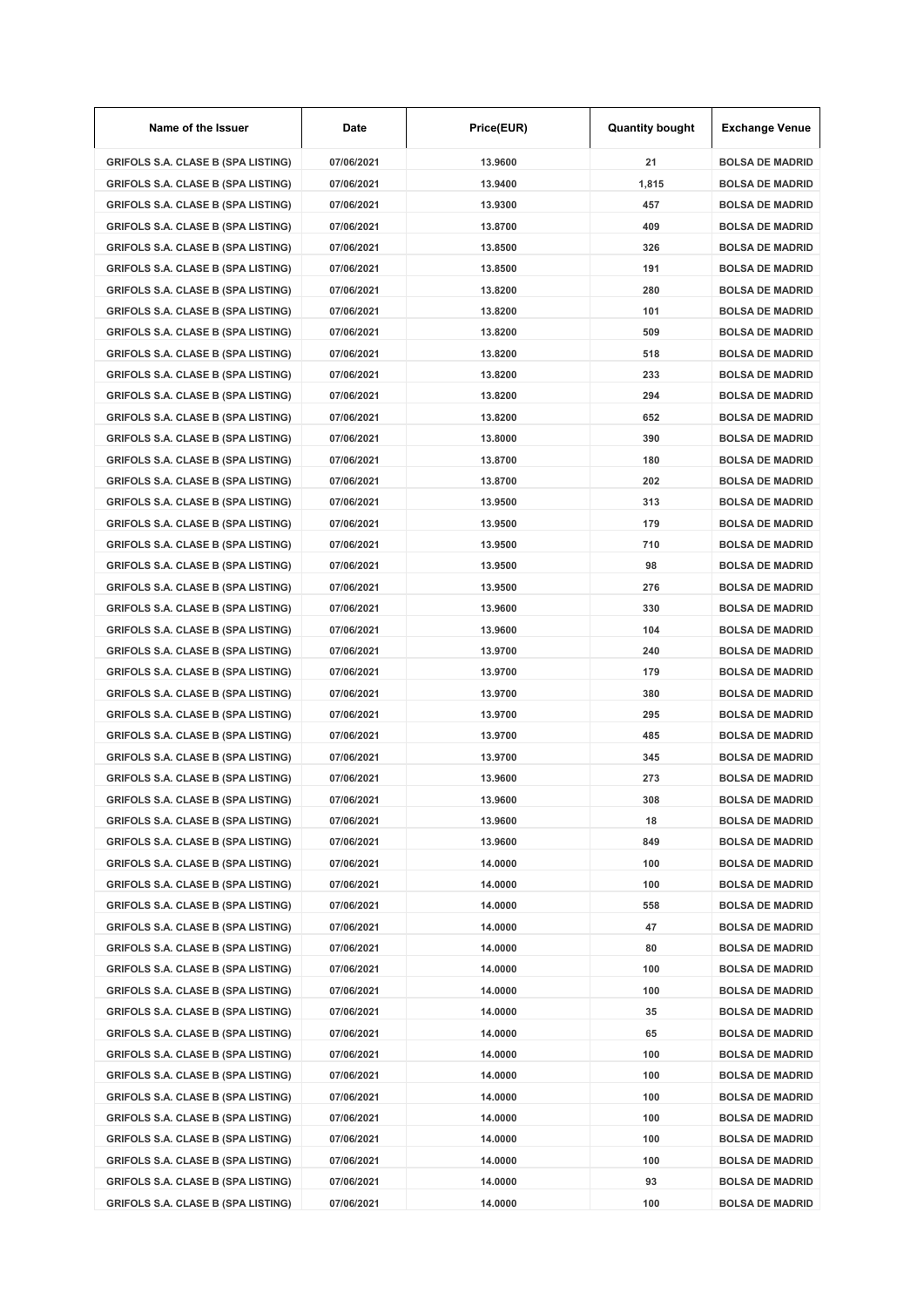| Name of the Issuer                        | Date       | Price(EUR) | <b>Quantity bought</b> | <b>Exchange Venue</b>  |
|-------------------------------------------|------------|------------|------------------------|------------------------|
| <b>GRIFOLS S.A. CLASE B (SPA LISTING)</b> | 07/06/2021 | 14.0000    | 200                    | <b>BOLSA DE MADRID</b> |
| <b>GRIFOLS S.A. CLASE B (SPA LISTING)</b> | 07/06/2021 | 14.0000    | 50                     | <b>BOLSA DE MADRID</b> |
| <b>GRIFOLS S.A. CLASE B (SPA LISTING)</b> | 07/06/2021 | 14.0000    | 80                     | <b>BOLSA DE MADRID</b> |
| <b>GRIFOLS S.A. CLASE B (SPA LISTING)</b> | 07/06/2021 | 14.0000    | 615                    | <b>BOLSA DE MADRID</b> |
| <b>GRIFOLS S.A. CLASE B (SPA LISTING)</b> | 07/06/2021 | 14.0000    | 185                    | <b>BOLSA DE MADRID</b> |
| GRIFOLS S.A. CLASE B (SPA LISTING)        | 07/06/2021 | 14.0000    | 169                    | <b>BOLSA DE MADRID</b> |
| <b>GRIFOLS S.A. CLASE B (SPA LISTING)</b> | 07/06/2021 | 14.0000    | 348                    | <b>BOLSA DE MADRID</b> |
| <b>GRIFOLS S.A. CLASE B (SPA LISTING)</b> | 07/06/2021 | 14.0500    | 1,306                  | <b>BOLSA DE MADRID</b> |
| <b>GRIFOLS S.A. CLASE B (SPA LISTING)</b> | 07/06/2021 | 14.0500    | 333                    | <b>BOLSA DE MADRID</b> |
| <b>GRIFOLS S.A. CLASE B (SPA LISTING)</b> | 07/06/2021 | 14.0500    | 333                    | <b>BOLSA DE MADRID</b> |
| <b>GRIFOLS S.A. CLASE B (SPA LISTING)</b> | 07/06/2021 | 14.0500    | 594                    | <b>BOLSA DE MADRID</b> |
| <b>GRIFOLS S.A. CLASE B (SPA LISTING)</b> | 07/06/2021 | 14.0500    | 464                    | <b>BOLSA DE MADRID</b> |
| <b>GRIFOLS S.A. CLASE B (SPA LISTING)</b> | 08/06/2021 | 14.1800    | 170                    | <b>BOLSA DE MADRID</b> |
| <b>GRIFOLS S.A. CLASE B (SPA LISTING)</b> | 08/06/2021 | 14.1800    | 1,070                  | <b>BOLSA DE MADRID</b> |
| <b>GRIFOLS S.A. CLASE B (SPA LISTING)</b> | 08/06/2021 | 14.2200    | 445                    | <b>BOLSA DE MADRID</b> |
| <b>GRIFOLS S.A. CLASE B (SPA LISTING)</b> | 08/06/2021 | 14.2200    | 427                    | <b>BOLSA DE MADRID</b> |
| <b>GRIFOLS S.A. CLASE B (SPA LISTING)</b> | 08/06/2021 | 14.1400    | 384                    | <b>BOLSA DE MADRID</b> |
| <b>GRIFOLS S.A. CLASE B (SPA LISTING)</b> | 08/06/2021 | 14.1500    | 860                    | <b>BOLSA DE MADRID</b> |
| GRIFOLS S.A. CLASE B (SPA LISTING)        | 08/06/2021 | 14.1500    | 353                    | <b>BOLSA DE MADRID</b> |
| GRIFOLS S.A. CLASE B (SPA LISTING)        | 08/06/2021 | 14.1400    | 431                    | <b>BOLSA DE MADRID</b> |
| <b>GRIFOLS S.A. CLASE B (SPA LISTING)</b> | 08/06/2021 | 14.1500    | 43                     | <b>BOLSA DE MADRID</b> |
| GRIFOLS S.A. CLASE B (SPA LISTING)        | 08/06/2021 | 14.1900    | 652                    | <b>BOLSA DE MADRID</b> |
| <b>GRIFOLS S.A. CLASE B (SPA LISTING)</b> | 08/06/2021 | 14.1700    | 182                    | <b>BOLSA DE MADRID</b> |
| GRIFOLS S.A. CLASE B (SPA LISTING)        | 08/06/2021 | 14.1700    | 469                    | <b>BOLSA DE MADRID</b> |
| <b>GRIFOLS S.A. CLASE B (SPA LISTING)</b> | 08/06/2021 | 14.1500    | 314                    | <b>BOLSA DE MADRID</b> |
| <b>GRIFOLS S.A. CLASE B (SPA LISTING)</b> | 08/06/2021 | 14.1500    | 422                    | <b>BOLSA DE MADRID</b> |
| GRIFOLS S.A. CLASE B (SPA LISTING)        | 08/06/2021 | 14.1500    | 674                    | <b>BOLSA DE MADRID</b> |
| <b>GRIFOLS S.A. CLASE B (SPA LISTING)</b> | 08/06/2021 | 14.1500    | 821                    | <b>BOLSA DE MADRID</b> |
| <b>GRIFOLS S.A. CLASE B (SPA LISTING)</b> | 08/06/2021 | 14.1100    | 603                    | <b>BOLSA DE MADRID</b> |
| <b>GRIFOLS S.A. CLASE B (SPA LISTING)</b> | 08/06/2021 | 14.1100    | 384                    | <b>BOLSA DE MADRID</b> |
| <b>GRIFOLS S.A. CLASE B (SPA LISTING)</b> | 08/06/2021 | 14.1100    | 153                    | <b>BOLSA DE MADRID</b> |
| GRIFOLS S.A. CLASE B (SPA LISTING)        | 08/06/2021 | 14.1100    | 245                    | <b>BOLSA DE MADRID</b> |
| <b>GRIFOLS S.A. CLASE B (SPA LISTING)</b> | 08/06/2021 | 14.1100    | 78                     | <b>BOLSA DE MADRID</b> |
| <b>GRIFOLS S.A. CLASE B (SPA LISTING)</b> | 08/06/2021 | 14.1100    | 808                    | <b>BOLSA DE MADRID</b> |
| <b>GRIFOLS S.A. CLASE B (SPA LISTING)</b> | 08/06/2021 | 14.1100    | 255                    | <b>BOLSA DE MADRID</b> |
| <b>GRIFOLS S.A. CLASE B (SPA LISTING)</b> | 08/06/2021 | 14.1100    | 212                    | <b>BOLSA DE MADRID</b> |
| <b>GRIFOLS S.A. CLASE B (SPA LISTING)</b> | 08/06/2021 | 14.1100    | 19                     | <b>BOLSA DE MADRID</b> |
| <b>GRIFOLS S.A. CLASE B (SPA LISTING)</b> | 08/06/2021 | 14.0400    | 3                      | <b>BOLSA DE MADRID</b> |
| GRIFOLS S.A. CLASE B (SPA LISTING)        | 08/06/2021 | 14.0400    | 330                    | <b>BOLSA DE MADRID</b> |
| <b>GRIFOLS S.A. CLASE B (SPA LISTING)</b> | 08/06/2021 | 14.0400    | 378                    | <b>BOLSA DE MADRID</b> |
| <b>GRIFOLS S.A. CLASE B (SPA LISTING)</b> | 08/06/2021 | 14.0400    | 128                    | <b>BOLSA DE MADRID</b> |
| <b>GRIFOLS S.A. CLASE B (SPA LISTING)</b> | 08/06/2021 | 14.0400    | 382                    | <b>BOLSA DE MADRID</b> |
| <b>GRIFOLS S.A. CLASE B (SPA LISTING)</b> | 08/06/2021 | 14.0400    | 681                    | <b>BOLSA DE MADRID</b> |
| <b>GRIFOLS S.A. CLASE B (SPA LISTING)</b> | 08/06/2021 | 14.0400    | 329                    | <b>BOLSA DE MADRID</b> |
| <b>GRIFOLS S.A. CLASE B (SPA LISTING)</b> | 08/06/2021 | 14.0300    | 316                    | <b>BOLSA DE MADRID</b> |
| <b>GRIFOLS S.A. CLASE B (SPA LISTING)</b> | 08/06/2021 | 14.0300    | 13                     | <b>BOLSA DE MADRID</b> |
| <b>GRIFOLS S.A. CLASE B (SPA LISTING)</b> | 08/06/2021 | 14.0000    | 360                    | <b>BOLSA DE MADRID</b> |
| <b>GRIFOLS S.A. CLASE B (SPA LISTING)</b> | 08/06/2021 | 14.0000    | 149                    | <b>BOLSA DE MADRID</b> |
| <b>GRIFOLS S.A. CLASE B (SPA LISTING)</b> | 08/06/2021 | 14.0000    | 197                    | <b>BOLSA DE MADRID</b> |
| <b>GRIFOLS S.A. CLASE B (SPA LISTING)</b> | 08/06/2021 | 14.0000    | 168                    | <b>BOLSA DE MADRID</b> |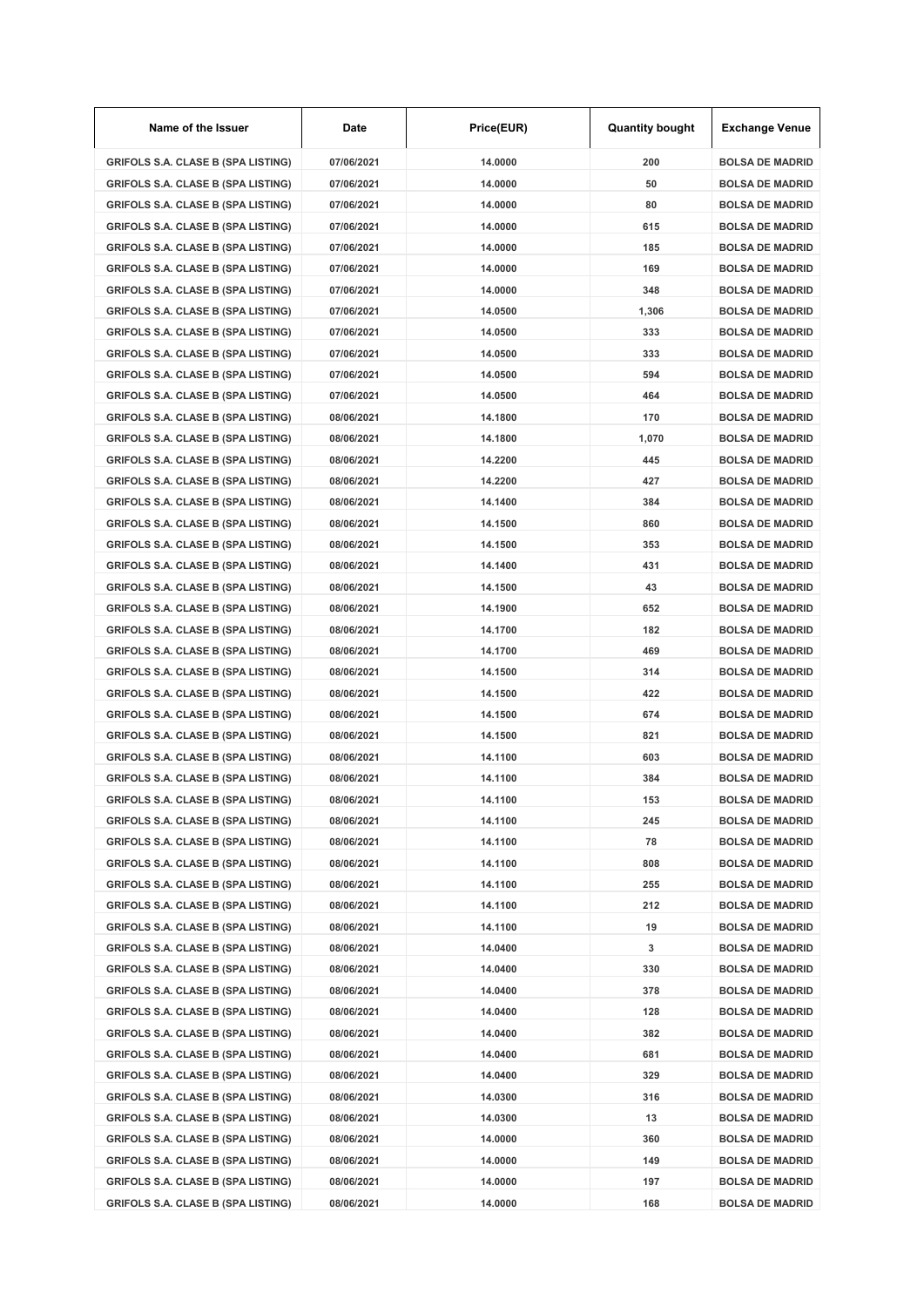| Name of the Issuer                        | Date       | Price(EUR) | <b>Quantity bought</b> | <b>Exchange Venue</b>  |
|-------------------------------------------|------------|------------|------------------------|------------------------|
| <b>GRIFOLS S.A. CLASE B (SPA LISTING)</b> | 08/06/2021 | 14.0000    | 184                    | <b>BOLSA DE MADRID</b> |
| <b>GRIFOLS S.A. CLASE B (SPA LISTING)</b> | 08/06/2021 | 14.0000    | 27                     | <b>BOLSA DE MADRID</b> |
| <b>GRIFOLS S.A. CLASE B (SPA LISTING)</b> | 08/06/2021 | 14.0000    | 328                    | <b>BOLSA DE MADRID</b> |
| <b>GRIFOLS S.A. CLASE B (SPA LISTING)</b> | 08/06/2021 | 14.0000    | 43                     | <b>BOLSA DE MADRID</b> |
| <b>GRIFOLS S.A. CLASE B (SPA LISTING)</b> | 08/06/2021 | 14.0000    | 259                    | <b>BOLSA DE MADRID</b> |
| <b>GRIFOLS S.A. CLASE B (SPA LISTING)</b> | 08/06/2021 | 14.0000    | 60                     | <b>BOLSA DE MADRID</b> |
| <b>GRIFOLS S.A. CLASE B (SPA LISTING)</b> | 08/06/2021 | 14.0000    | 147                    | <b>BOLSA DE MADRID</b> |
| <b>GRIFOLS S.A. CLASE B (SPA LISTING)</b> | 08/06/2021 | 14.0000    | 82                     | <b>BOLSA DE MADRID</b> |
| <b>GRIFOLS S.A. CLASE B (SPA LISTING)</b> | 08/06/2021 | 14.0000    | 81                     | <b>BOLSA DE MADRID</b> |
| GRIFOLS S.A. CLASE B (SPA LISTING)        | 08/06/2021 | 14.0000    | 305                    | <b>BOLSA DE MADRID</b> |
| <b>GRIFOLS S.A. CLASE B (SPA LISTING)</b> | 08/06/2021 | 14.0200    | 264                    | <b>BOLSA DE MADRID</b> |
| <b>GRIFOLS S.A. CLASE B (SPA LISTING)</b> | 08/06/2021 | 14.0200    | 554                    | <b>BOLSA DE MADRID</b> |
| <b>GRIFOLS S.A. CLASE B (SPA LISTING)</b> | 08/06/2021 | 14.0200    | 300                    | <b>BOLSA DE MADRID</b> |
| <b>GRIFOLS S.A. CLASE B (SPA LISTING)</b> | 08/06/2021 | 14.0200    | 700                    | <b>BOLSA DE MADRID</b> |
| <b>GRIFOLS S.A. CLASE B (SPA LISTING)</b> | 08/06/2021 | 14.0200    | 178                    | <b>BOLSA DE MADRID</b> |
| <b>GRIFOLS S.A. CLASE B (SPA LISTING)</b> | 08/06/2021 | 14.0200    | 141                    | <b>BOLSA DE MADRID</b> |
| <b>GRIFOLS S.A. CLASE B (SPA LISTING)</b> | 08/06/2021 | 14.0200    | 364                    | <b>BOLSA DE MADRID</b> |
| <b>GRIFOLS S.A. CLASE B (SPA LISTING)</b> | 08/06/2021 | 14.0200    | 373                    | <b>BOLSA DE MADRID</b> |
| <b>GRIFOLS S.A. CLASE B (SPA LISTING)</b> | 08/06/2021 | 14.0600    | 223                    | <b>BOLSA DE MADRID</b> |
| GRIFOLS S.A. CLASE B (SPA LISTING)        | 08/06/2021 | 14.0600    | 100                    | <b>BOLSA DE MADRID</b> |
| <b>GRIFOLS S.A. CLASE B (SPA LISTING)</b> | 08/06/2021 | 14.0800    | 112                    | <b>BOLSA DE MADRID</b> |
| <b>GRIFOLS S.A. CLASE B (SPA LISTING)</b> | 08/06/2021 | 14.0800    | 148                    | <b>BOLSA DE MADRID</b> |
| <b>GRIFOLS S.A. CLASE B (SPA LISTING)</b> | 08/06/2021 | 14.0800    | 167                    | <b>BOLSA DE MADRID</b> |
| GRIFOLS S.A. CLASE B (SPA LISTING)        | 08/06/2021 | 14.0800    | 167                    | <b>BOLSA DE MADRID</b> |
| <b>GRIFOLS S.A. CLASE B (SPA LISTING)</b> | 08/06/2021 | 14.0800    | 544                    | <b>BOLSA DE MADRID</b> |
| GRIFOLS S.A. CLASE B (SPA LISTING)        | 08/06/2021 | 14.0800    | 332                    | <b>BOLSA DE MADRID</b> |
| <b>GRIFOLS S.A. CLASE B (SPA LISTING)</b> | 08/06/2021 | 14.0800    | 961                    | <b>BOLSA DE MADRID</b> |
| <b>GRIFOLS S.A. CLASE B (SPA LISTING)</b> | 08/06/2021 | 14.0800    | 130                    | <b>BOLSA DE MADRID</b> |
| <b>GRIFOLS S.A. CLASE B (SPA LISTING)</b> | 08/06/2021 | 14.0800    | 34                     | <b>BOLSA DE MADRID</b> |
| <b>GRIFOLS S.A. CLASE B (SPA LISTING)</b> | 08/06/2021 | 14.0800    | 25                     | <b>BOLSA DE MADRID</b> |
| <b>GRIFOLS S.A. CLASE B (SPA LISTING)</b> | 08/06/2021 | 14.0800    | 598                    | <b>BOLSA DE MADRID</b> |
| <b>GRIFOLS S.A. CLASE B (SPA LISTING)</b> | 08/06/2021 | 14.0800    | 80                     | <b>BOLSA DE MADRID</b> |
| <b>GRIFOLS S.A. CLASE B (SPA LISTING)</b> | 08/06/2021 | 14.0800    | 348                    | <b>BOLSA DE MADRID</b> |
| <b>GRIFOLS S.A. CLASE B (SPA LISTING)</b> | 08/06/2021 | 14.1000    | 200                    | <b>BOLSA DE MADRID</b> |
| <b>GRIFOLS S.A. CLASE B (SPA LISTING)</b> | 08/06/2021 | 14.1000    | 200                    | <b>BOLSA DE MADRID</b> |
| <b>GRIFOLS S.A. CLASE B (SPA LISTING)</b> | 08/06/2021 | 14.1000    | 187                    | <b>BOLSA DE MADRID</b> |
| <b>GRIFOLS S.A. CLASE B (SPA LISTING)</b> | 08/06/2021 | 14.1000    | 200                    | <b>BOLSA DE MADRID</b> |
| <b>GRIFOLS S.A. CLASE B (SPA LISTING)</b> | 08/06/2021 | 14.1000    | 200                    | <b>BOLSA DE MADRID</b> |
| <b>GRIFOLS S.A. CLASE B (SPA LISTING)</b> | 08/06/2021 | 14.1000    | 200                    | <b>BOLSA DE MADRID</b> |
| <b>GRIFOLS S.A. CLASE B (SPA LISTING)</b> | 08/06/2021 | 14.1100    | 385                    | <b>BOLSA DE MADRID</b> |
| GRIFOLS S.A. CLASE B (SPA LISTING)        | 08/06/2021 | 14.0900    | 1,238                  | <b>BOLSA DE MADRID</b> |
| <b>GRIFOLS S.A. CLASE B (SPA LISTING)</b> | 08/06/2021 | 14.0900    | 136                    | <b>BOLSA DE MADRID</b> |
| <b>GRIFOLS S.A. CLASE B (SPA LISTING)</b> | 08/06/2021 | 14.0800    | 76                     | <b>BOLSA DE MADRID</b> |
| <b>GRIFOLS S.A. CLASE B (SPA LISTING)</b> | 08/06/2021 | 14.0800    | 256                    | <b>BOLSA DE MADRID</b> |
| <b>GRIFOLS S.A. CLASE B (SPA LISTING)</b> | 08/06/2021 | 14.1200    | 363                    | <b>BOLSA DE MADRID</b> |
| <b>GRIFOLS S.A. CLASE B (SPA LISTING)</b> | 08/06/2021 | 14.1400    | 94                     | <b>BOLSA DE MADRID</b> |
| <b>GRIFOLS S.A. CLASE B (SPA LISTING)</b> | 08/06/2021 | 14.1400    | 237                    | <b>BOLSA DE MADRID</b> |
| <b>GRIFOLS S.A. CLASE B (SPA LISTING)</b> | 08/06/2021 | 14.1400    | 298                    | <b>BOLSA DE MADRID</b> |
| <b>GRIFOLS S.A. CLASE B (SPA LISTING)</b> | 08/06/2021 | 14.1400    | 184                    | <b>BOLSA DE MADRID</b> |
| <b>GRIFOLS S.A. CLASE B (SPA LISTING)</b> | 08/06/2021 | 14.1400    | 712                    | <b>BOLSA DE MADRID</b> |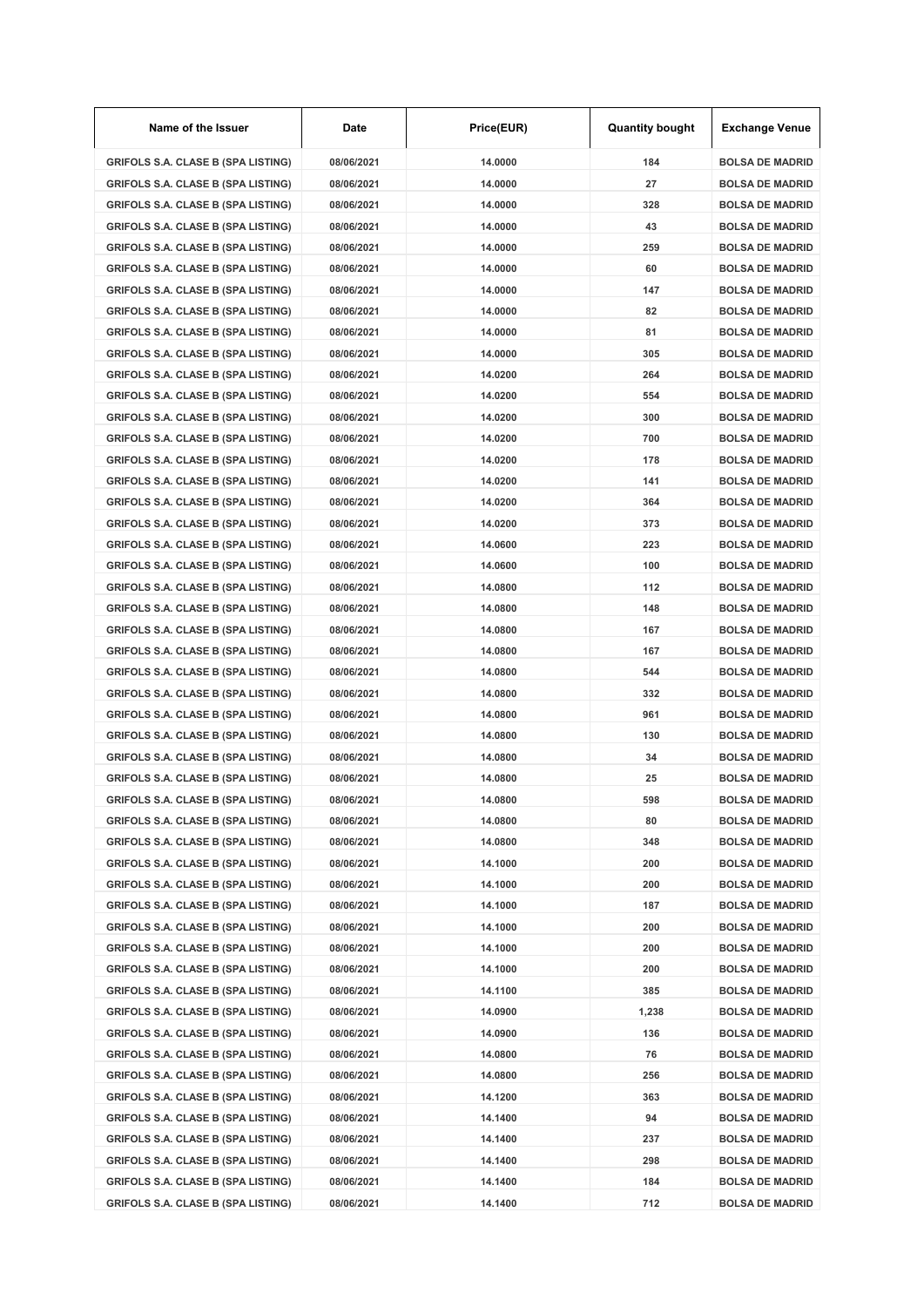| Name of the Issuer                        | Date       | Price(EUR) | <b>Quantity bought</b> | <b>Exchange Venue</b>  |
|-------------------------------------------|------------|------------|------------------------|------------------------|
| <b>GRIFOLS S.A. CLASE B (SPA LISTING)</b> | 08/06/2021 | 14.1400    | 257                    | <b>BOLSA DE MADRID</b> |
| <b>GRIFOLS S.A. CLASE B (SPA LISTING)</b> | 08/06/2021 | 14.1400    | 135                    | <b>BOLSA DE MADRID</b> |
| <b>GRIFOLS S.A. CLASE B (SPA LISTING)</b> | 08/06/2021 | 14.1400    | 916                    | <b>BOLSA DE MADRID</b> |
| <b>GRIFOLS S.A. CLASE B (SPA LISTING)</b> | 08/06/2021 | 14.1600    | 135                    | <b>BOLSA DE MADRID</b> |
| <b>GRIFOLS S.A. CLASE B (SPA LISTING)</b> | 08/06/2021 | 14.1600    | 176                    | <b>BOLSA DE MADRID</b> |
| GRIFOLS S.A. CLASE B (SPA LISTING)        | 08/06/2021 | 14.1600    | 43                     | <b>BOLSA DE MADRID</b> |
| <b>GRIFOLS S.A. CLASE B (SPA LISTING)</b> | 08/06/2021 | 14.1600    | 163                    | <b>BOLSA DE MADRID</b> |
| <b>GRIFOLS S.A. CLASE B (SPA LISTING)</b> | 08/06/2021 | 14.1600    | 184                    | <b>BOLSA DE MADRID</b> |
| <b>GRIFOLS S.A. CLASE B (SPA LISTING)</b> | 08/06/2021 | 14.1600    | $\overline{2}$         | <b>BOLSA DE MADRID</b> |
| GRIFOLS S.A. CLASE B (SPA LISTING)        | 08/06/2021 | 14.1300    | 85                     | <b>BOLSA DE MADRID</b> |
| <b>GRIFOLS S.A. CLASE B (SPA LISTING)</b> | 08/06/2021 | 14.1300    | 264                    | <b>BOLSA DE MADRID</b> |
| <b>GRIFOLS S.A. CLASE B (SPA LISTING)</b> | 08/06/2021 | 14.1300    | 339                    | <b>BOLSA DE MADRID</b> |
| <b>GRIFOLS S.A. CLASE B (SPA LISTING)</b> | 08/06/2021 | 14.1300    | 337                    | <b>BOLSA DE MADRID</b> |
| <b>GRIFOLS S.A. CLASE B (SPA LISTING)</b> | 08/06/2021 | 14.1300    | 339                    | <b>BOLSA DE MADRID</b> |
| <b>GRIFOLS S.A. CLASE B (SPA LISTING)</b> | 08/06/2021 | 14.1300    | 343                    | <b>BOLSA DE MADRID</b> |
| <b>GRIFOLS S.A. CLASE B (SPA LISTING)</b> | 08/06/2021 | 14.1100    | 152                    | <b>BOLSA DE MADRID</b> |
| <b>GRIFOLS S.A. CLASE B (SPA LISTING)</b> | 08/06/2021 | 14.1100    | 148                    | <b>BOLSA DE MADRID</b> |
| GRIFOLS S.A. CLASE B (SPA LISTING)        | 08/06/2021 | 14.1100    | 22                     | <b>BOLSA DE MADRID</b> |
| <b>GRIFOLS S.A. CLASE B (SPA LISTING)</b> | 08/06/2021 | 14.1100    | 336                    | <b>BOLSA DE MADRID</b> |
| GRIFOLS S.A. CLASE B (SPA LISTING)        | 08/06/2021 | 14.1100    | 323                    | <b>BOLSA DE MADRID</b> |
| <b>GRIFOLS S.A. CLASE B (SPA LISTING)</b> | 08/06/2021 | 14.1100    | 328                    | <b>BOLSA DE MADRID</b> |
| <b>GRIFOLS S.A. CLASE B (SPA LISTING)</b> | 08/06/2021 | 14.1100    | 712                    | <b>BOLSA DE MADRID</b> |
| <b>GRIFOLS S.A. CLASE B (SPA LISTING)</b> | 08/06/2021 | 14.1000    | 80                     | <b>BOLSA DE MADRID</b> |
| GRIFOLS S.A. CLASE B (SPA LISTING)        | 08/06/2021 | 14.1000    | 338                    | <b>BOLSA DE MADRID</b> |
| <b>GRIFOLS S.A. CLASE B (SPA LISTING)</b> | 08/06/2021 | 14.1000    | 287                    | <b>BOLSA DE MADRID</b> |
| GRIFOLS S.A. CLASE B (SPA LISTING)        | 08/06/2021 | 14.0600    | 346                    | <b>BOLSA DE MADRID</b> |
| <b>GRIFOLS S.A. CLASE B (SPA LISTING)</b> | 08/06/2021 | 14.0600    | 237                    | <b>BOLSA DE MADRID</b> |
| <b>GRIFOLS S.A. CLASE B (SPA LISTING)</b> | 08/06/2021 | 14.0600    | 105                    | <b>BOLSA DE MADRID</b> |
| <b>GRIFOLS S.A. CLASE B (SPA LISTING)</b> | 08/06/2021 | 14.0800    | 285                    | <b>BOLSA DE MADRID</b> |
| <b>GRIFOLS S.A. CLASE B (SPA LISTING)</b> | 08/06/2021 | 14.0800    | 50                     | <b>BOLSA DE MADRID</b> |
| <b>GRIFOLS S.A. CLASE B (SPA LISTING)</b> | 08/06/2021 | 14.0800    | 338                    | <b>BOLSA DE MADRID</b> |
| <b>GRIFOLS S.A. CLASE B (SPA LISTING)</b> | 08/06/2021 | 14.0800    | 326                    | <b>BOLSA DE MADRID</b> |
| <b>GRIFOLS S.A. CLASE B (SPA LISTING)</b> | 08/06/2021 | 14.0700    | 534                    | <b>BOLSA DE MADRID</b> |
| <b>GRIFOLS S.A. CLASE B (SPA LISTING)</b> | 08/06/2021 | 14.0700    | 109                    | <b>BOLSA DE MADRID</b> |
| <b>GRIFOLS S.A. CLASE B (SPA LISTING)</b> | 08/06/2021 | 14.0700    | 395                    | <b>BOLSA DE MADRID</b> |
| <b>GRIFOLS S.A. CLASE B (SPA LISTING)</b> | 08/06/2021 | 14.0700    | 334                    | <b>BOLSA DE MADRID</b> |
| <b>GRIFOLS S.A. CLASE B (SPA LISTING)</b> | 08/06/2021 | 14.0700    | 600                    | <b>BOLSA DE MADRID</b> |
| <b>GRIFOLS S.A. CLASE B (SPA LISTING)</b> | 08/06/2021 | 14.0600    | 599                    | <b>BOLSA DE MADRID</b> |
| <b>GRIFOLS S.A. CLASE B (SPA LISTING)</b> | 08/06/2021 | 14.0800    | 382                    | <b>BOLSA DE MADRID</b> |
| <b>GRIFOLS S.A. CLASE B (SPA LISTING)</b> | 08/06/2021 | 14.0800    | 92                     | <b>BOLSA DE MADRID</b> |
| <b>GRIFOLS S.A. CLASE B (SPA LISTING)</b> | 08/06/2021 | 14.0800    | 200                    | <b>BOLSA DE MADRID</b> |
| <b>GRIFOLS S.A. CLASE B (SPA LISTING)</b> | 08/06/2021 | 14.0600    | 269                    | <b>BOLSA DE MADRID</b> |
| <b>GRIFOLS S.A. CLASE B (SPA LISTING)</b> | 08/06/2021 | 14.0600    | 200                    | <b>BOLSA DE MADRID</b> |
| <b>GRIFOLS S.A. CLASE B (SPA LISTING)</b> | 08/06/2021 | 14.0900    | 200                    | <b>BOLSA DE MADRID</b> |
| <b>GRIFOLS S.A. CLASE B (SPA LISTING)</b> | 08/06/2021 | 14.0900    | 122                    | <b>BOLSA DE MADRID</b> |
| <b>GRIFOLS S.A. CLASE B (SPA LISTING)</b> | 08/06/2021 | 14.0900    | 200                    | <b>BOLSA DE MADRID</b> |
| <b>GRIFOLS S.A. CLASE B (SPA LISTING)</b> | 08/06/2021 | 14.0900    | 177                    | <b>BOLSA DE MADRID</b> |
| <b>GRIFOLS S.A. CLASE B (SPA LISTING)</b> | 08/06/2021 | 14.0800    | 149                    | <b>BOLSA DE MADRID</b> |
| <b>GRIFOLS S.A. CLASE B (SPA LISTING)</b> | 08/06/2021 | 14.0800    | 161                    | <b>BOLSA DE MADRID</b> |
| <b>GRIFOLS S.A. CLASE B (SPA LISTING)</b> | 08/06/2021 | 14.0800    | 86                     | <b>BOLSA DE MADRID</b> |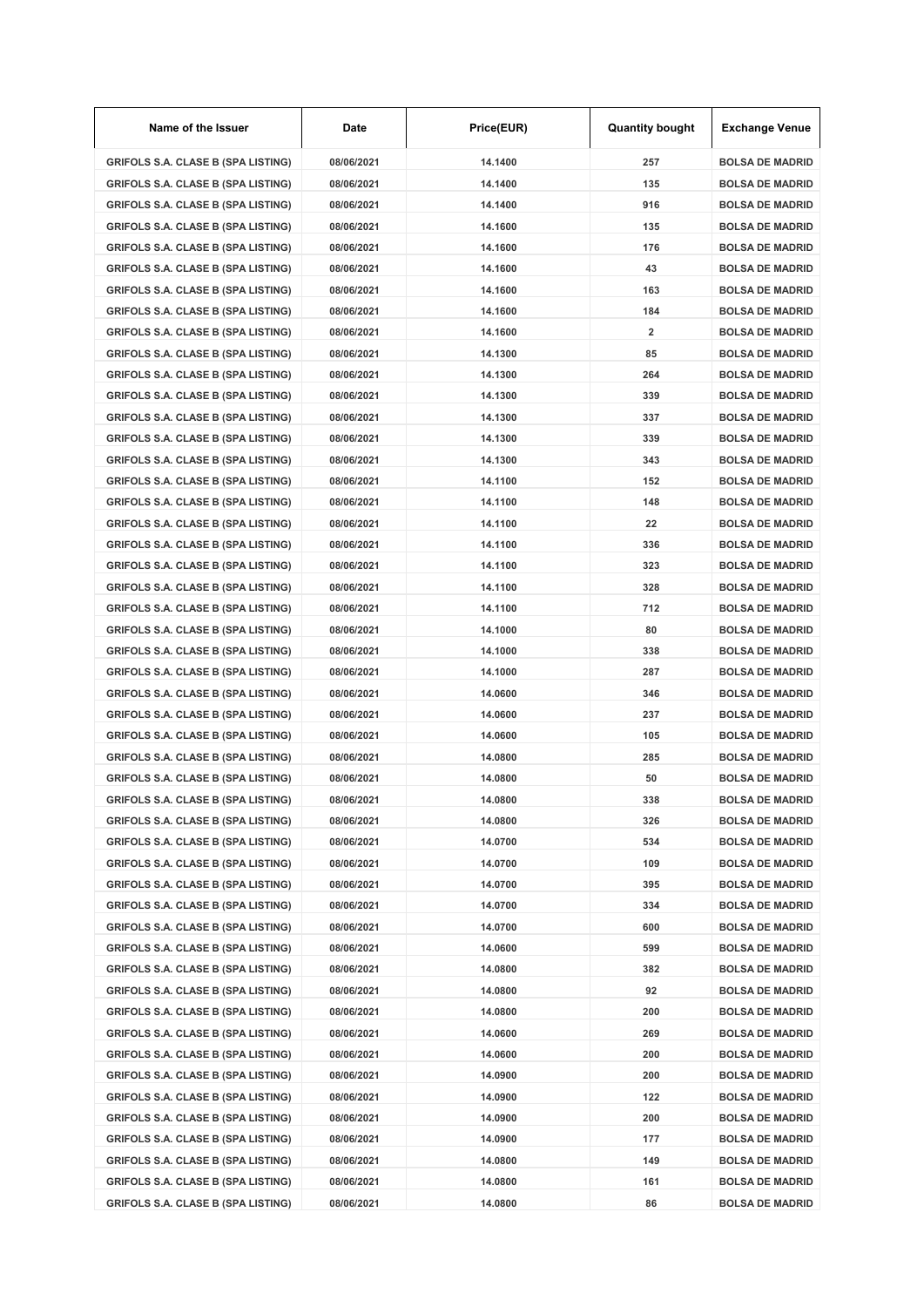| Name of the Issuer                        | Date       | Price(EUR) | <b>Quantity bought</b> | <b>Exchange Venue</b>  |
|-------------------------------------------|------------|------------|------------------------|------------------------|
| <b>GRIFOLS S.A. CLASE B (SPA LISTING)</b> | 08/06/2021 | 14.1000    | 162                    | <b>BOLSA DE MADRID</b> |
| <b>GRIFOLS S.A. CLASE B (SPA LISTING)</b> | 08/06/2021 | 14.1000    | 177                    | <b>BOLSA DE MADRID</b> |
| <b>GRIFOLS S.A. CLASE B (SPA LISTING)</b> | 08/06/2021 | 14.1000    | 114                    | <b>BOLSA DE MADRID</b> |
| <b>GRIFOLS S.A. CLASE B (SPA LISTING)</b> | 08/06/2021 | 14.1000    | 200                    | <b>BOLSA DE MADRID</b> |
| <b>GRIFOLS S.A. CLASE B (SPA LISTING)</b> | 08/06/2021 | 14.1100    | 300                    | <b>BOLSA DE MADRID</b> |
| GRIFOLS S.A. CLASE B (SPA LISTING)        | 08/06/2021 | 14.1200    | 400                    | <b>BOLSA DE MADRID</b> |
| <b>GRIFOLS S.A. CLASE B (SPA LISTING)</b> | 08/06/2021 | 14.1100    | 186                    | <b>BOLSA DE MADRID</b> |
| <b>GRIFOLS S.A. CLASE B (SPA LISTING)</b> | 08/06/2021 | 14.1200    | 14                     | <b>BOLSA DE MADRID</b> |
| <b>GRIFOLS S.A. CLASE B (SPA LISTING)</b> | 08/06/2021 | 14.1100    | 181                    | <b>BOLSA DE MADRID</b> |
| <b>GRIFOLS S.A. CLASE B (SPA LISTING)</b> | 08/06/2021 | 14.1100    | 674                    | <b>BOLSA DE MADRID</b> |
| <b>GRIFOLS S.A. CLASE B (SPA LISTING)</b> | 08/06/2021 | 14.1100    | 384                    | <b>BOLSA DE MADRID</b> |
| <b>GRIFOLS S.A. CLASE B (SPA LISTING)</b> | 08/06/2021 | 14.1000    | 263                    | <b>BOLSA DE MADRID</b> |
| <b>GRIFOLS S.A. CLASE B (SPA LISTING)</b> | 08/06/2021 | 14.1000    | 112                    | <b>BOLSA DE MADRID</b> |
| <b>GRIFOLS S.A. CLASE B (SPA LISTING)</b> | 08/06/2021 | 14.1100    | 175                    | <b>BOLSA DE MADRID</b> |
| <b>GRIFOLS S.A. CLASE B (SPA LISTING)</b> | 08/06/2021 | 14.1100    | 146                    | <b>BOLSA DE MADRID</b> |
| GRIFOLS S.A. CLASE B (SPA LISTING)        | 08/06/2021 | 14.0800    | 320                    | <b>BOLSA DE MADRID</b> |
| <b>GRIFOLS S.A. CLASE B (SPA LISTING)</b> | 08/06/2021 | 14.1100    | 34                     | <b>BOLSA DE MADRID</b> |
| <b>GRIFOLS S.A. CLASE B (SPA LISTING)</b> | 08/06/2021 | 14.1100    | 177                    | <b>BOLSA DE MADRID</b> |
| <b>GRIFOLS S.A. CLASE B (SPA LISTING)</b> | 08/06/2021 | 14.1100    | 144                    | <b>BOLSA DE MADRID</b> |
| GRIFOLS S.A. CLASE B (SPA LISTING)        | 08/06/2021 | 14.1100    | 98                     | <b>BOLSA DE MADRID</b> |
| <b>GRIFOLS S.A. CLASE B (SPA LISTING)</b> | 08/06/2021 | 14.1100    | 112                    | <b>BOLSA DE MADRID</b> |
| <b>GRIFOLS S.A. CLASE B (SPA LISTING)</b> | 08/06/2021 | 14.1100    | 128                    | <b>BOLSA DE MADRID</b> |
| <b>GRIFOLS S.A. CLASE B (SPA LISTING)</b> | 08/06/2021 | 14.1100    | 56                     | <b>BOLSA DE MADRID</b> |
| GRIFOLS S.A. CLASE B (SPA LISTING)        | 08/06/2021 | 14.1100    | 177                    | <b>BOLSA DE MADRID</b> |
| <b>GRIFOLS S.A. CLASE B (SPA LISTING)</b> | 08/06/2021 | 14.1400    | 328                    | <b>BOLSA DE MADRID</b> |
| <b>GRIFOLS S.A. CLASE B (SPA LISTING)</b> | 08/06/2021 | 14.1300    | 258                    | <b>BOLSA DE MADRID</b> |
| GRIFOLS S.A. CLASE B (SPA LISTING)        | 08/06/2021 | 14.1300    | 69                     | <b>BOLSA DE MADRID</b> |
| GRIFOLS S.A. CLASE B (SPA LISTING)        | 08/06/2021 | 14.1300    | 358                    | <b>BOLSA DE MADRID</b> |
| GRIFOLS S.A. CLASE B (SPA LISTING)        | 08/06/2021 | 14.1300    | 193                    | <b>BOLSA DE MADRID</b> |
| <b>GRIFOLS S.A. CLASE B (SPA LISTING)</b> | 08/06/2021 | 14.1300    | 214                    | <b>BOLSA DE MADRID</b> |
| <b>GRIFOLS S.A. CLASE B (SPA LISTING)</b> | 08/06/2021 | 14.1500    | 64                     | <b>BOLSA DE MADRID</b> |
| GRIFOLS S.A. CLASE B (SPA LISTING)        | 08/06/2021 | 14.1500    | 100                    | <b>BOLSA DE MADRID</b> |
| <b>GRIFOLS S.A. CLASE B (SPA LISTING)</b> | 08/06/2021 | 14.1500    | 176                    | <b>BOLSA DE MADRID</b> |
| <b>GRIFOLS S.A. CLASE B (SPA LISTING)</b> | 08/06/2021 | 14.1500    | 46                     | <b>BOLSA DE MADRID</b> |
| <b>GRIFOLS S.A. CLASE B (SPA LISTING)</b> | 08/06/2021 | 14.1300    | 277                    | <b>BOLSA DE MADRID</b> |
| <b>GRIFOLS S.A. CLASE B (SPA LISTING)</b> | 08/06/2021 | 14.1400    | 1,314                  | <b>BOLSA DE MADRID</b> |
| <b>GRIFOLS S.A. CLASE B (SPA LISTING)</b> | 08/06/2021 | 14.1300    | 321                    | <b>BOLSA DE MADRID</b> |
| <b>GRIFOLS S.A. CLASE B (SPA LISTING)</b> | 08/06/2021 | 14.1400    | 166                    | <b>BOLSA DE MADRID</b> |
| GRIFOLS S.A. CLASE B (SPA LISTING)        | 08/06/2021 | 14.1400    | 95                     | <b>BOLSA DE MADRID</b> |
| <b>GRIFOLS S.A. CLASE B (SPA LISTING)</b> | 08/06/2021 | 14.1400    | 77                     | <b>BOLSA DE MADRID</b> |
| <b>GRIFOLS S.A. CLASE B (SPA LISTING)</b> | 08/06/2021 | 14.1200    | 244                    | <b>BOLSA DE MADRID</b> |
| <b>GRIFOLS S.A. CLASE B (SPA LISTING)</b> | 08/06/2021 | 14.1200    | 115                    | <b>BOLSA DE MADRID</b> |
| <b>GRIFOLS S.A. CLASE B (SPA LISTING)</b> | 08/06/2021 | 14.1200    | 193                    | <b>BOLSA DE MADRID</b> |
| <b>GRIFOLS S.A. CLASE B (SPA LISTING)</b> | 08/06/2021 | 14.1200    | 135                    | <b>BOLSA DE MADRID</b> |
| <b>GRIFOLS S.A. CLASE B (SPA LISTING)</b> | 08/06/2021 | 14.1200    | 322                    | <b>BOLSA DE MADRID</b> |
| <b>GRIFOLS S.A. CLASE B (SPA LISTING)</b> | 08/06/2021 | 14.1200    | 325                    | <b>BOLSA DE MADRID</b> |
| <b>GRIFOLS S.A. CLASE B (SPA LISTING)</b> | 08/06/2021 | 14.1200    | 386                    | <b>BOLSA DE MADRID</b> |
| <b>GRIFOLS S.A. CLASE B (SPA LISTING)</b> | 08/06/2021 | 14.1000    | 89                     | <b>BOLSA DE MADRID</b> |
| <b>GRIFOLS S.A. CLASE B (SPA LISTING)</b> | 08/06/2021 | 14.1000    | 296                    | <b>BOLSA DE MADRID</b> |
| <b>GRIFOLS S.A. CLASE B (SPA LISTING)</b> | 08/06/2021 | 14.1000    | 345                    | <b>BOLSA DE MADRID</b> |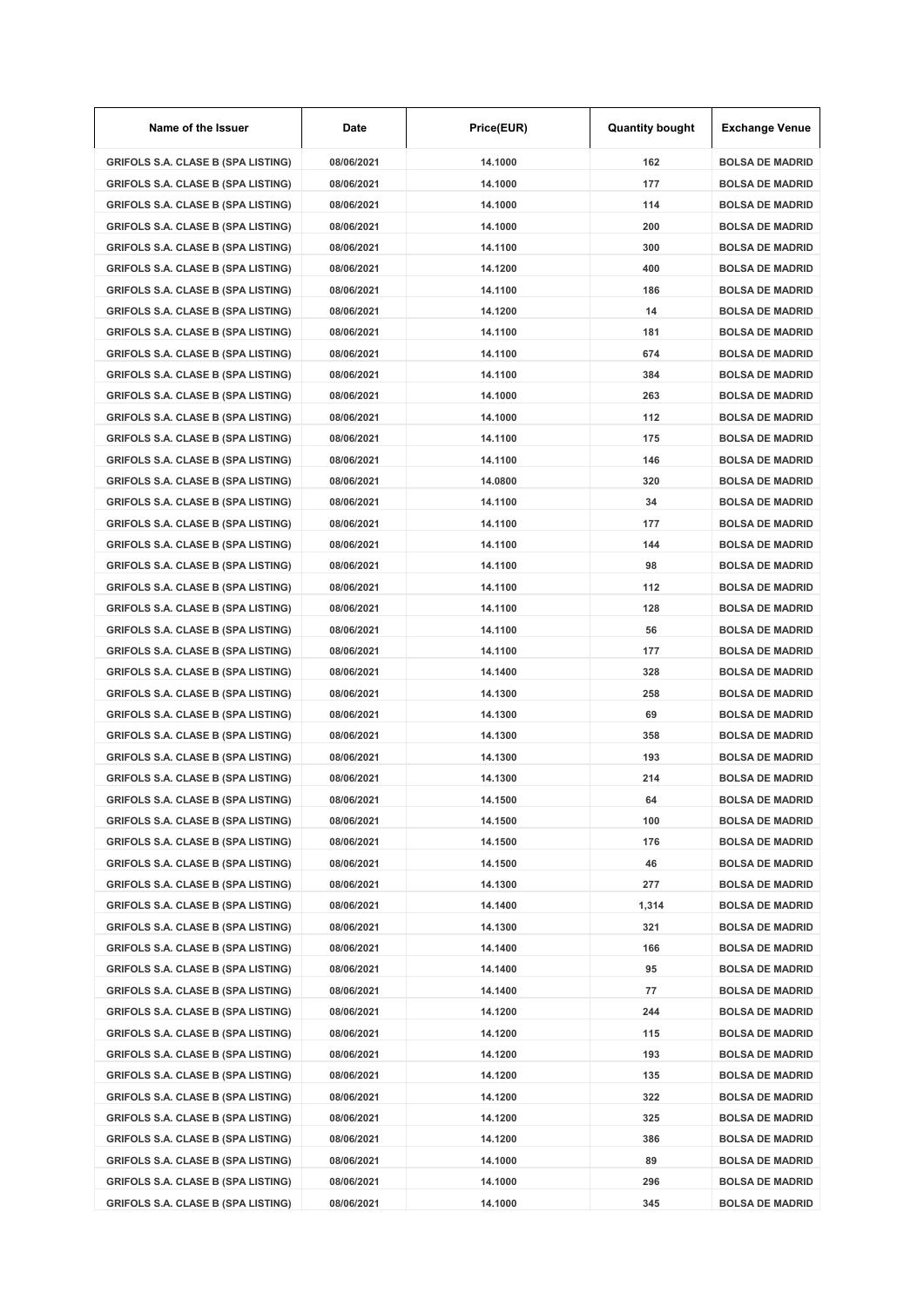| Name of the Issuer                        | Date       | Price(EUR) | <b>Quantity bought</b> | <b>Exchange Venue</b>  |
|-------------------------------------------|------------|------------|------------------------|------------------------|
| <b>GRIFOLS S.A. CLASE B (SPA LISTING)</b> | 08/06/2021 | 14.1000    | 74                     | <b>BOLSA DE MADRID</b> |
| <b>GRIFOLS S.A. CLASE B (SPA LISTING)</b> | 08/06/2021 | 14.1000    | 269                    | <b>BOLSA DE MADRID</b> |
| <b>GRIFOLS S.A. CLASE B (SPA LISTING)</b> | 08/06/2021 | 14.1000    | 336                    | <b>BOLSA DE MADRID</b> |
| <b>GRIFOLS S.A. CLASE B (SPA LISTING)</b> | 08/06/2021 | 14.1000    | 192                    | <b>BOLSA DE MADRID</b> |
| <b>GRIFOLS S.A. CLASE B (SPA LISTING)</b> | 08/06/2021 | 14.1000    | 70                     | <b>BOLSA DE MADRID</b> |
| <b>GRIFOLS S.A. CLASE B (SPA LISTING)</b> | 08/06/2021 | 14.1000    | 338                    | <b>BOLSA DE MADRID</b> |
| <b>GRIFOLS S.A. CLASE B (SPA LISTING)</b> | 08/06/2021 | 14.1000    | 154                    | <b>BOLSA DE MADRID</b> |
| <b>GRIFOLS S.A. CLASE B (SPA LISTING)</b> | 08/06/2021 | 14.1000    | 187                    | <b>BOLSA DE MADRID</b> |
| <b>GRIFOLS S.A. CLASE B (SPA LISTING)</b> | 08/06/2021 | 14.1000    | 84                     | <b>BOLSA DE MADRID</b> |
| <b>GRIFOLS S.A. CLASE B (SPA LISTING)</b> | 08/06/2021 | 14.1000    | 82                     | <b>BOLSA DE MADRID</b> |
| <b>GRIFOLS S.A. CLASE B (SPA LISTING)</b> | 08/06/2021 | 14.1000    | 295                    | <b>BOLSA DE MADRID</b> |
| <b>GRIFOLS S.A. CLASE B (SPA LISTING)</b> | 08/06/2021 | 14.1000    | 70                     | <b>BOLSA DE MADRID</b> |
| <b>GRIFOLS S.A. CLASE B (SPA LISTING)</b> | 08/06/2021 | 14.1000    | 117                    | <b>BOLSA DE MADRID</b> |
| <b>GRIFOLS S.A. CLASE B (SPA LISTING)</b> | 08/06/2021 | 14.1000    | 187                    | <b>BOLSA DE MADRID</b> |
| <b>GRIFOLS S.A. CLASE B (SPA LISTING)</b> | 08/06/2021 | 14.1000    | 27                     | <b>BOLSA DE MADRID</b> |
| GRIFOLS S.A. CLASE B (SPA LISTING)        | 08/06/2021 | 14.1000    | 95                     | <b>BOLSA DE MADRID</b> |
| <b>GRIFOLS S.A. CLASE B (SPA LISTING)</b> | 08/06/2021 | 14.1000    | 179                    | <b>BOLSA DE MADRID</b> |
| <b>GRIFOLS S.A. CLASE B (SPA LISTING)</b> | 08/06/2021 | 14.1000    | 513                    | <b>BOLSA DE MADRID</b> |
| <b>GRIFOLS S.A. CLASE B (SPA LISTING)</b> | 08/06/2021 | 14.1000    | 179                    | <b>BOLSA DE MADRID</b> |
| GRIFOLS S.A. CLASE B (SPA LISTING)        | 08/06/2021 | 14.1000    | 667                    | <b>BOLSA DE MADRID</b> |
| <b>GRIFOLS S.A. CLASE B (SPA LISTING)</b> | 08/06/2021 | 14.0800    | 86                     | <b>BOLSA DE MADRID</b> |
| <b>GRIFOLS S.A. CLASE B (SPA LISTING)</b> | 08/06/2021 | 14.1400    | 77                     | <b>BOLSA DE MADRID</b> |
| <b>GRIFOLS S.A. CLASE B (SPA LISTING)</b> | 08/06/2021 | 14.1400    | 126                    | <b>BOLSA DE MADRID</b> |
| GRIFOLS S.A. CLASE B (SPA LISTING)        | 08/06/2021 | 14.1300    | 550                    | <b>BOLSA DE MADRID</b> |
| <b>GRIFOLS S.A. CLASE B (SPA LISTING)</b> | 08/06/2021 | 14.1300    | 875                    | <b>BOLSA DE MADRID</b> |
| <b>GRIFOLS S.A. CLASE B (SPA LISTING)</b> | 08/06/2021 | 14.1300    | 309                    | <b>BOLSA DE MADRID</b> |
| GRIFOLS S.A. CLASE B (SPA LISTING)        | 08/06/2021 | 14.1300    | 597                    | <b>BOLSA DE MADRID</b> |
| GRIFOLS S.A. CLASE B (SPA LISTING)        | 08/06/2021 | 14.1400    | 154                    | <b>BOLSA DE MADRID</b> |
| GRIFOLS S.A. CLASE B (SPA LISTING)        | 08/06/2021 | 14.1400    | 200                    | <b>BOLSA DE MADRID</b> |
| <b>GRIFOLS S.A. CLASE B (SPA LISTING)</b> | 08/06/2021 | 14.1400    | 320                    | <b>BOLSA DE MADRID</b> |
| <b>GRIFOLS S.A. CLASE B (SPA LISTING)</b> | 08/06/2021 | 14.1400    | 390                    | <b>BOLSA DE MADRID</b> |
| GRIFOLS S.A. CLASE B (SPA LISTING)        | 08/06/2021 | 14.1400    | 177                    | <b>BOLSA DE MADRID</b> |
| <b>GRIFOLS S.A. CLASE B (SPA LISTING)</b> | 08/06/2021 | 14.1400    | 331                    | <b>BOLSA DE MADRID</b> |
| <b>GRIFOLS S.A. CLASE B (SPA LISTING)</b> | 08/06/2021 | 14.1300    | 176                    | <b>BOLSA DE MADRID</b> |
| <b>GRIFOLS S.A. CLASE B (SPA LISTING)</b> | 08/06/2021 | 14.1300    | 158                    | <b>BOLSA DE MADRID</b> |
| <b>GRIFOLS S.A. CLASE B (SPA LISTING)</b> | 08/06/2021 | 14.1300    | 177                    | <b>BOLSA DE MADRID</b> |
| <b>GRIFOLS S.A. CLASE B (SPA LISTING)</b> | 08/06/2021 | 14.1300    | 27                     | <b>BOLSA DE MADRID</b> |
| <b>GRIFOLS S.A. CLASE B (SPA LISTING)</b> | 08/06/2021 | 14.1400    | 100                    | <b>BOLSA DE MADRID</b> |
| GRIFOLS S.A. CLASE B (SPA LISTING)        | 08/06/2021 | 14.1400    | 251                    | <b>BOLSA DE MADRID</b> |
| <b>GRIFOLS S.A. CLASE B (SPA LISTING)</b> | 08/06/2021 | 14.1400    | 1,278                  | <b>BOLSA DE MADRID</b> |
| <b>GRIFOLS S.A. CLASE B (SPA LISTING)</b> | 08/06/2021 | 14.1200    | 47                     | <b>BOLSA DE MADRID</b> |
| <b>GRIFOLS S.A. CLASE B (SPA LISTING)</b> | 08/06/2021 | 14.1200    | 324                    | <b>BOLSA DE MADRID</b> |
| <b>GRIFOLS S.A. CLASE B (SPA LISTING)</b> | 08/06/2021 | 14.1300    | 38                     | <b>BOLSA DE MADRID</b> |
| <b>GRIFOLS S.A. CLASE B (SPA LISTING)</b> | 08/06/2021 | 14.1300    | 286                    | <b>BOLSA DE MADRID</b> |
| <b>GRIFOLS S.A. CLASE B (SPA LISTING)</b> | 08/06/2021 | 14.1300    | 399                    | <b>BOLSA DE MADRID</b> |
| <b>GRIFOLS S.A. CLASE B (SPA LISTING)</b> | 08/06/2021 | 14.1200    | 203                    | <b>BOLSA DE MADRID</b> |
| <b>GRIFOLS S.A. CLASE B (SPA LISTING)</b> | 08/06/2021 | 14.1200    | 169                    | <b>BOLSA DE MADRID</b> |
| <b>GRIFOLS S.A. CLASE B (SPA LISTING)</b> | 08/06/2021 | 14.1200    | 499                    | <b>BOLSA DE MADRID</b> |
| <b>GRIFOLS S.A. CLASE B (SPA LISTING)</b> | 08/06/2021 | 14.0800    | 360                    | <b>BOLSA DE MADRID</b> |
| <b>GRIFOLS S.A. CLASE B (SPA LISTING)</b> | 08/06/2021 | 14.0900    | 168                    | <b>BOLSA DE MADRID</b> |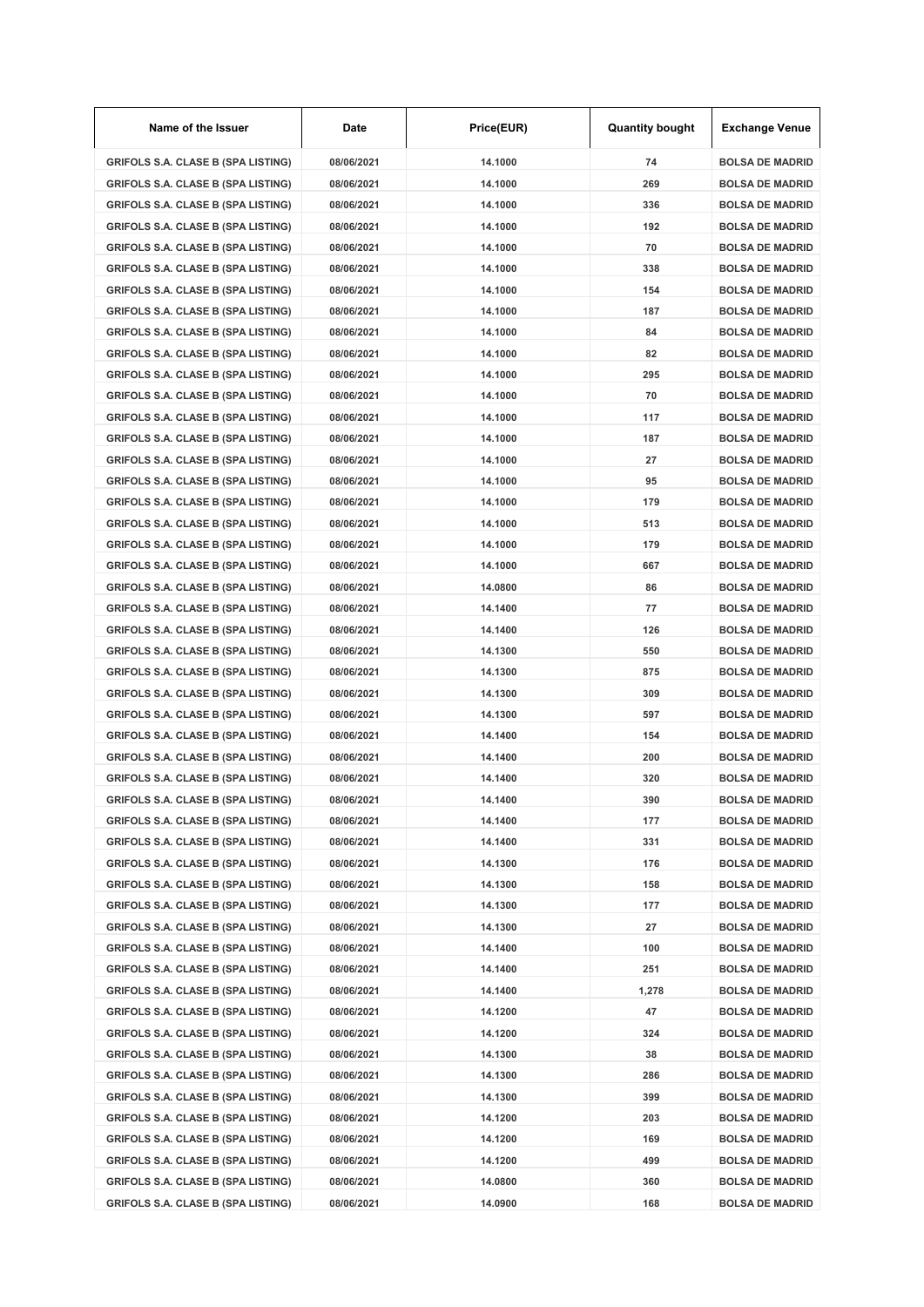| Name of the Issuer                        | Date       | Price(EUR) | <b>Quantity bought</b> | <b>Exchange Venue</b>  |
|-------------------------------------------|------------|------------|------------------------|------------------------|
| <b>GRIFOLS S.A. CLASE B (SPA LISTING)</b> | 08/06/2021 | 14.1200    | 232                    | <b>BOLSA DE MADRID</b> |
| <b>GRIFOLS S.A. CLASE B (SPA LISTING)</b> | 08/06/2021 | 14.1200    | 349                    | <b>BOLSA DE MADRID</b> |
| <b>GRIFOLS S.A. CLASE B (SPA LISTING)</b> | 08/06/2021 | 14.1200    | 364                    | <b>BOLSA DE MADRID</b> |
| <b>GRIFOLS S.A. CLASE B (SPA LISTING)</b> | 08/06/2021 | 14.1200    | 136                    | <b>BOLSA DE MADRID</b> |
| <b>GRIFOLS S.A. CLASE B (SPA LISTING)</b> | 08/06/2021 | 14.1200    | 291                    | <b>BOLSA DE MADRID</b> |
| GRIFOLS S.A. CLASE B (SPA LISTING)        | 08/06/2021 | 14.1200    | 1,575                  | <b>BOLSA DE MADRID</b> |
| <b>GRIFOLS S.A. CLASE B (SPA LISTING)</b> | 08/06/2021 | 14.1200    | 390                    | <b>BOLSA DE MADRID</b> |
| <b>GRIFOLS S.A. CLASE B (SPA LISTING)</b> | 08/06/2021 | 14.1100    | 457                    | <b>BOLSA DE MADRID</b> |
| <b>GRIFOLS S.A. CLASE B (SPA LISTING)</b> | 08/06/2021 | 14.1200    | 236                    | <b>BOLSA DE MADRID</b> |
| GRIFOLS S.A. CLASE B (SPA LISTING)        | 08/06/2021 | 14.1200    | 151                    | <b>BOLSA DE MADRID</b> |
| <b>GRIFOLS S.A. CLASE B (SPA LISTING)</b> | 08/06/2021 | 14.1200    | 399                    | <b>BOLSA DE MADRID</b> |
| <b>GRIFOLS S.A. CLASE B (SPA LISTING)</b> | 08/06/2021 | 14.1000    | 115                    | <b>BOLSA DE MADRID</b> |
| <b>GRIFOLS S.A. CLASE B (SPA LISTING)</b> | 08/06/2021 | 14.1000    | 1,371                  | <b>BOLSA DE MADRID</b> |
| <b>GRIFOLS S.A. CLASE B (SPA LISTING)</b> | 08/06/2021 | 14.1000    | 293                    | <b>BOLSA DE MADRID</b> |
| <b>GRIFOLS S.A. CLASE B (SPA LISTING)</b> | 08/06/2021 | 14.1000    | 128                    | <b>BOLSA DE MADRID</b> |
| <b>GRIFOLS S.A. CLASE B (SPA LISTING)</b> | 08/06/2021 | 14.1000    | 291                    | <b>BOLSA DE MADRID</b> |
| <b>GRIFOLS S.A. CLASE B (SPA LISTING)</b> | 08/06/2021 | 14.1100    | 753                    | <b>BOLSA DE MADRID</b> |
| GRIFOLS S.A. CLASE B (SPA LISTING)        | 08/06/2021 | 14.1100    | 206                    | <b>BOLSA DE MADRID</b> |
| <b>GRIFOLS S.A. CLASE B (SPA LISTING)</b> | 08/06/2021 | 14.1000    | 505                    | <b>BOLSA DE MADRID</b> |
| GRIFOLS S.A. CLASE B (SPA LISTING)        | 08/06/2021 | 14.1200    | 510                    | <b>BOLSA DE MADRID</b> |
| <b>GRIFOLS S.A. CLASE B (SPA LISTING)</b> | 08/06/2021 | 14.1100    | 174                    | <b>BOLSA DE MADRID</b> |
| <b>GRIFOLS S.A. CLASE B (SPA LISTING)</b> | 08/06/2021 | 14.1100    | 500                    | <b>BOLSA DE MADRID</b> |
| <b>GRIFOLS S.A. CLASE B (SPA LISTING)</b> | 08/06/2021 | 14.1100    | 181                    | <b>BOLSA DE MADRID</b> |
| GRIFOLS S.A. CLASE B (SPA LISTING)        | 08/06/2021 | 14.1500    | 302                    | <b>BOLSA DE MADRID</b> |
| <b>GRIFOLS S.A. CLASE B (SPA LISTING)</b> | 08/06/2021 | 14.1500    | 302                    | <b>BOLSA DE MADRID</b> |
| GRIFOLS S.A. CLASE B (SPA LISTING)        | 08/06/2021 | 14.1500    | 104                    | <b>BOLSA DE MADRID</b> |
| <b>GRIFOLS S.A. CLASE B (SPA LISTING)</b> | 08/06/2021 | 14.1500    | 100                    | <b>BOLSA DE MADRID</b> |
| <b>GRIFOLS S.A. CLASE B (SPA LISTING)</b> | 08/06/2021 | 14.1500    | 104                    | <b>BOLSA DE MADRID</b> |
| <b>GRIFOLS S.A. CLASE B (SPA LISTING)</b> | 08/06/2021 | 14.1500    | 517                    | <b>BOLSA DE MADRID</b> |
| <b>GRIFOLS S.A. CLASE B (SPA LISTING)</b> | 08/06/2021 | 14.1500    | 400                    | <b>BOLSA DE MADRID</b> |
| <b>GRIFOLS S.A. CLASE B (SPA LISTING)</b> | 08/06/2021 | 14.1500    | 13                     | <b>BOLSA DE MADRID</b> |
| <b>GRIFOLS S.A. CLASE B (SPA LISTING)</b> | 08/06/2021 | 14.1500    | 110                    | <b>BOLSA DE MADRID</b> |
| <b>GRIFOLS S.A. CLASE B (SPA LISTING)</b> | 08/06/2021 | 14.1500    | $\overline{7}$         | <b>BOLSA DE MADRID</b> |
| <b>GRIFOLS S.A. CLASE B (SPA LISTING)</b> | 08/06/2021 | 14.1500    | 147                    | <b>BOLSA DE MADRID</b> |
| <b>GRIFOLS S.A. CLASE B (SPA LISTING)</b> | 08/06/2021 | 14.1500    | 423                    | <b>BOLSA DE MADRID</b> |
| <b>GRIFOLS S.A. CLASE B (SPA LISTING)</b> | 08/06/2021 | 14.1500    | 40                     | <b>BOLSA DE MADRID</b> |
| <b>GRIFOLS S.A. CLASE B (SPA LISTING)</b> | 08/06/2021 | 14.1500    | 103                    | <b>BOLSA DE MADRID</b> |
| <b>GRIFOLS S.A. CLASE B (SPA LISTING)</b> | 08/06/2021 | 14.1500    | 194                    | <b>BOLSA DE MADRID</b> |
| <b>GRIFOLS S.A. CLASE B (SPA LISTING)</b> | 08/06/2021 | 14.1500    | 202                    | <b>BOLSA DE MADRID</b> |
| <b>GRIFOLS S.A. CLASE B (SPA LISTING)</b> | 08/06/2021 | 14.1500    | 147                    | <b>BOLSA DE MADRID</b> |
| GRIFOLS S.A. CLASE B (SPA LISTING)        | 08/06/2021 | 14.1500    | 103                    | <b>BOLSA DE MADRID</b> |
| <b>GRIFOLS S.A. CLASE B (SPA LISTING)</b> | 08/06/2021 | 14.1500    | 258                    | <b>BOLSA DE MADRID</b> |
| <b>GRIFOLS S.A. CLASE B (SPA LISTING)</b> | 08/06/2021 | 14.1400    | 393                    | <b>BOLSA DE MADRID</b> |
| <b>GRIFOLS S.A. CLASE B (SPA LISTING)</b> | 08/06/2021 | 14.1400    | 159                    | <b>BOLSA DE MADRID</b> |
| <b>GRIFOLS S.A. CLASE B (SPA LISTING)</b> | 08/06/2021 | 14.1500    | 321                    | <b>BOLSA DE MADRID</b> |
| <b>GRIFOLS S.A. CLASE B (SPA LISTING)</b> | 08/06/2021 | 14.1500    | 531                    | <b>BOLSA DE MADRID</b> |
| <b>GRIFOLS S.A. CLASE B (SPA LISTING)</b> | 08/06/2021 | 14.1500    | 60                     | <b>BOLSA DE MADRID</b> |
| <b>GRIFOLS S.A. CLASE B (SPA LISTING)</b> | 08/06/2021 | 14.1500    | 100                    | <b>BOLSA DE MADRID</b> |
| <b>GRIFOLS S.A. CLASE B (SPA LISTING)</b> | 08/06/2021 | 14.1500    | 329                    | <b>BOLSA DE MADRID</b> |
| <b>GRIFOLS S.A. CLASE B (SPA LISTING)</b> | 08/06/2021 | 14.1500    | 10                     | <b>BOLSA DE MADRID</b> |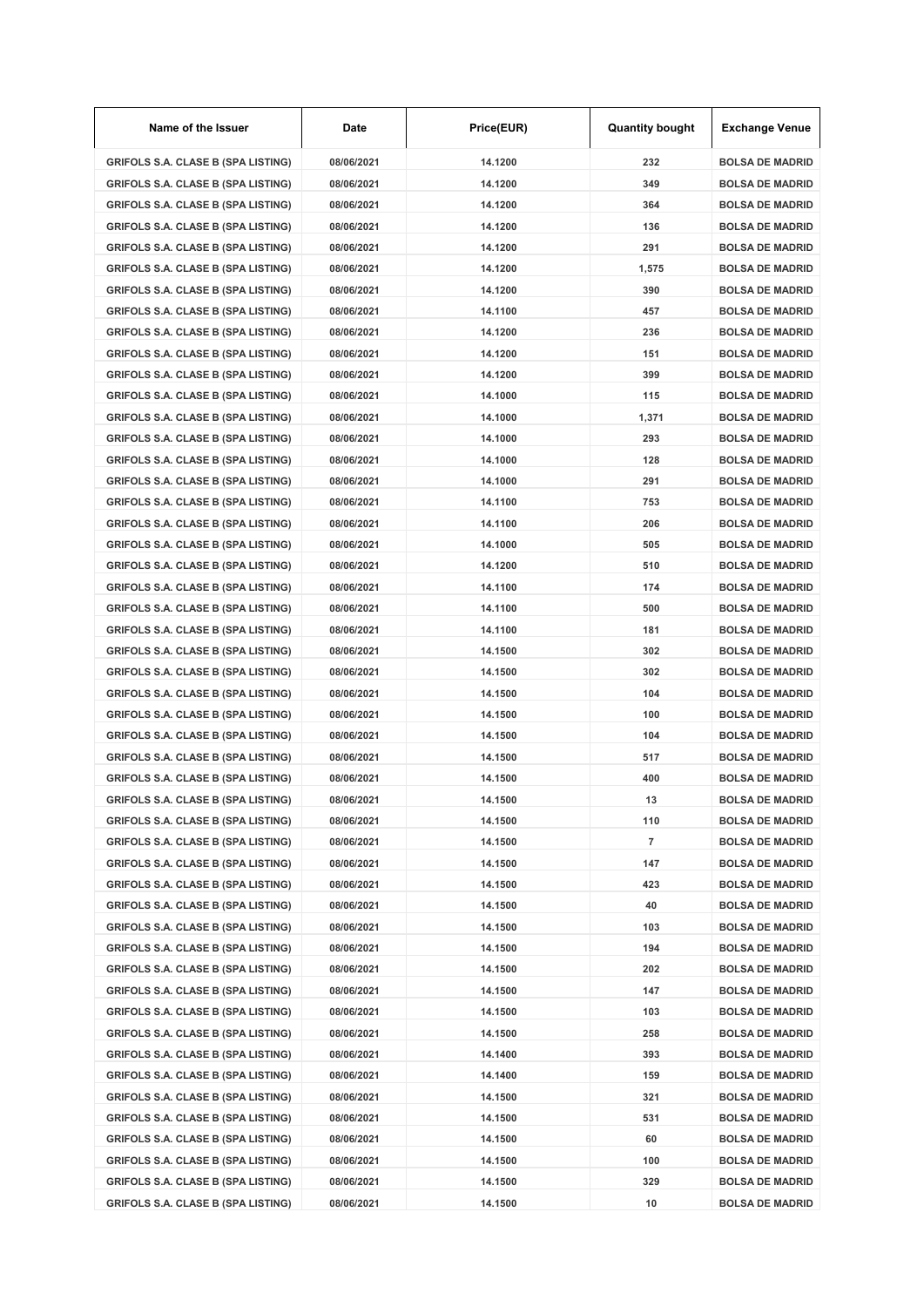| Name of the Issuer                        | Date       | Price(EUR) | <b>Quantity bought</b> | <b>Exchange Venue</b>  |
|-------------------------------------------|------------|------------|------------------------|------------------------|
| <b>GRIFOLS S.A. CLASE B (SPA LISTING)</b> | 08/06/2021 | 14.1500    | 331                    | <b>BOLSA DE MADRID</b> |
| <b>GRIFOLS S.A. CLASE B (SPA LISTING)</b> | 08/06/2021 | 14.1500    | 401                    | <b>BOLSA DE MADRID</b> |
| <b>GRIFOLS S.A. CLASE B (SPA LISTING)</b> | 08/06/2021 | 14.1500    | 20                     | <b>BOLSA DE MADRID</b> |
| <b>GRIFOLS S.A. CLASE B (SPA LISTING)</b> | 08/06/2021 | 14.1500    | 10                     | <b>BOLSA DE MADRID</b> |
| <b>GRIFOLS S.A. CLASE B (SPA LISTING)</b> | 08/06/2021 | 14.1500    | 276                    | <b>BOLSA DE MADRID</b> |
| GRIFOLS S.A. CLASE B (SPA LISTING)        | 08/06/2021 | 14.1400    | 333                    | <b>BOLSA DE MADRID</b> |
| <b>GRIFOLS S.A. CLASE B (SPA LISTING)</b> | 08/06/2021 | 14.1300    | 875                    | <b>BOLSA DE MADRID</b> |
| <b>GRIFOLS S.A. CLASE B (SPA LISTING)</b> | 08/06/2021 | 14.1300    | 100                    | <b>BOLSA DE MADRID</b> |
| <b>GRIFOLS S.A. CLASE B (SPA LISTING)</b> | 08/06/2021 | 14.1300    | 43                     | <b>BOLSA DE MADRID</b> |
| <b>GRIFOLS S.A. CLASE B (SPA LISTING)</b> | 08/06/2021 | 14.1200    | 78                     | <b>BOLSA DE MADRID</b> |
| <b>GRIFOLS S.A. CLASE B (SPA LISTING)</b> | 08/06/2021 | 14.1200    | 242                    | <b>BOLSA DE MADRID</b> |
| <b>GRIFOLS S.A. CLASE B (SPA LISTING)</b> | 08/06/2021 | 14.1100    | 326                    | <b>BOLSA DE MADRID</b> |
| <b>GRIFOLS S.A. CLASE B (SPA LISTING)</b> | 08/06/2021 | 14.1100    | 322                    | <b>BOLSA DE MADRID</b> |
| <b>GRIFOLS S.A. CLASE B (SPA LISTING)</b> | 08/06/2021 | 14.1000    | 37                     | <b>BOLSA DE MADRID</b> |
| <b>GRIFOLS S.A. CLASE B (SPA LISTING)</b> | 08/06/2021 | 14.1000    | 346                    | <b>BOLSA DE MADRID</b> |
| GRIFOLS S.A. CLASE B (SPA LISTING)        | 08/06/2021 | 14.1000    | 987                    | <b>BOLSA DE MADRID</b> |
| <b>GRIFOLS S.A. CLASE B (SPA LISTING)</b> | 08/06/2021 | 14.1000    | 6                      | <b>BOLSA DE MADRID</b> |
| <b>GRIFOLS S.A. CLASE B (SPA LISTING)</b> | 08/06/2021 | 14.1000    | 100                    | <b>BOLSA DE MADRID</b> |
| <b>GRIFOLS S.A. CLASE B (SPA LISTING)</b> | 08/06/2021 | 14.1000    | 100                    | <b>BOLSA DE MADRID</b> |
| GRIFOLS S.A. CLASE B (SPA LISTING)        | 08/06/2021 | 14.1100    | 331                    | <b>BOLSA DE MADRID</b> |
| <b>GRIFOLS S.A. CLASE B (SPA LISTING)</b> | 08/06/2021 | 14.1000    | 100                    | <b>BOLSA DE MADRID</b> |
| GRIFOLS S.A. CLASE B (SPA LISTING)        | 08/06/2021 | 14.1000    | 30                     | <b>BOLSA DE MADRID</b> |
| <b>GRIFOLS S.A. CLASE B (SPA LISTING)</b> | 08/06/2021 | 14.1000    | 51                     | <b>BOLSA DE MADRID</b> |
| GRIFOLS S.A. CLASE B (SPA LISTING)        | 08/06/2021 | 14.1000    | 49                     | <b>BOLSA DE MADRID</b> |
| <b>GRIFOLS S.A. CLASE B (SPA LISTING)</b> | 08/06/2021 | 14.1000    | 100                    | <b>BOLSA DE MADRID</b> |
| <b>GRIFOLS S.A. CLASE B (SPA LISTING)</b> | 08/06/2021 | 14.1000    | 100                    | <b>BOLSA DE MADRID</b> |
| GRIFOLS S.A. CLASE B (SPA LISTING)        | 08/06/2021 | 14.1100    | 316                    | <b>BOLSA DE MADRID</b> |
| GRIFOLS S.A. CLASE B (SPA LISTING)        | 08/06/2021 | 14.1100    | 69                     | <b>BOLSA DE MADRID</b> |
| GRIFOLS S.A. CLASE B (SPA LISTING)        | 08/06/2021 | 14.1100    | 200                    | <b>BOLSA DE MADRID</b> |
| <b>GRIFOLS S.A. CLASE B (SPA LISTING)</b> | 08/06/2021 | 14.1100    | 60                     | <b>BOLSA DE MADRID</b> |
| <b>GRIFOLS S.A. CLASE B (SPA LISTING)</b> | 08/06/2021 | 14.1100    | 100                    | <b>BOLSA DE MADRID</b> |
| GRIFOLS S.A. CLASE B (SPA LISTING)        | 08/06/2021 | 14.1100    | 100                    | <b>BOLSA DE MADRID</b> |
| <b>GRIFOLS S.A. CLASE B (SPA LISTING)</b> | 08/06/2021 | 14.1100    | 770                    | <b>BOLSA DE MADRID</b> |
| <b>GRIFOLS S.A. CLASE B (SPA LISTING)</b> | 08/06/2021 | 14.1300    | 435                    | <b>BOLSA DE MADRID</b> |
| <b>GRIFOLS S.A. CLASE B (SPA LISTING)</b> | 09/06/2021 | 14.1400    | 253                    | <b>BOLSA DE MADRID</b> |
| <b>GRIFOLS S.A. CLASE B (SPA LISTING)</b> | 09/06/2021 | 14.1400    | 413                    | <b>BOLSA DE MADRID</b> |
| <b>GRIFOLS S.A. CLASE B (SPA LISTING)</b> | 09/06/2021 | 14.1400    | 423                    | <b>BOLSA DE MADRID</b> |
| <b>GRIFOLS S.A. CLASE B (SPA LISTING)</b> | 09/06/2021 | 14.1400    | 253                    | <b>BOLSA DE MADRID</b> |
| GRIFOLS S.A. CLASE B (SPA LISTING)        | 09/06/2021 | 14.1400    | 77                     | <b>BOLSA DE MADRID</b> |
| <b>GRIFOLS S.A. CLASE B (SPA LISTING)</b> | 09/06/2021 | 14.1600    | 339                    | <b>BOLSA DE MADRID</b> |
| <b>GRIFOLS S.A. CLASE B (SPA LISTING)</b> | 09/06/2021 | 14.1600    | 491                    | <b>BOLSA DE MADRID</b> |
| <b>GRIFOLS S.A. CLASE B (SPA LISTING)</b> | 09/06/2021 | 14.1600    | 512                    | <b>BOLSA DE MADRID</b> |
| <b>GRIFOLS S.A. CLASE B (SPA LISTING)</b> | 09/06/2021 | 14.1600    | 304                    | <b>BOLSA DE MADRID</b> |
| <b>GRIFOLS S.A. CLASE B (SPA LISTING)</b> | 09/06/2021 | 14.1600    | 136                    | <b>BOLSA DE MADRID</b> |
| GRIFOLS S.A. CLASE B (SPA LISTING)        | 09/06/2021 | 14.1600    | 420                    | <b>BOLSA DE MADRID</b> |
| <b>GRIFOLS S.A. CLASE B (SPA LISTING)</b> | 09/06/2021 | 14.2200    | 422                    | <b>BOLSA DE MADRID</b> |
| <b>GRIFOLS S.A. CLASE B (SPA LISTING)</b> | 09/06/2021 | 14.2200    | 452                    | <b>BOLSA DE MADRID</b> |
| <b>GRIFOLS S.A. CLASE B (SPA LISTING)</b> | 09/06/2021 | 14.2200    | 526                    | <b>BOLSA DE MADRID</b> |
| <b>GRIFOLS S.A. CLASE B (SPA LISTING)</b> | 09/06/2021 | 14.2200    | 412                    | <b>BOLSA DE MADRID</b> |
| <b>GRIFOLS S.A. CLASE B (SPA LISTING)</b> | 09/06/2021 | 14.2200    | 203                    | <b>BOLSA DE MADRID</b> |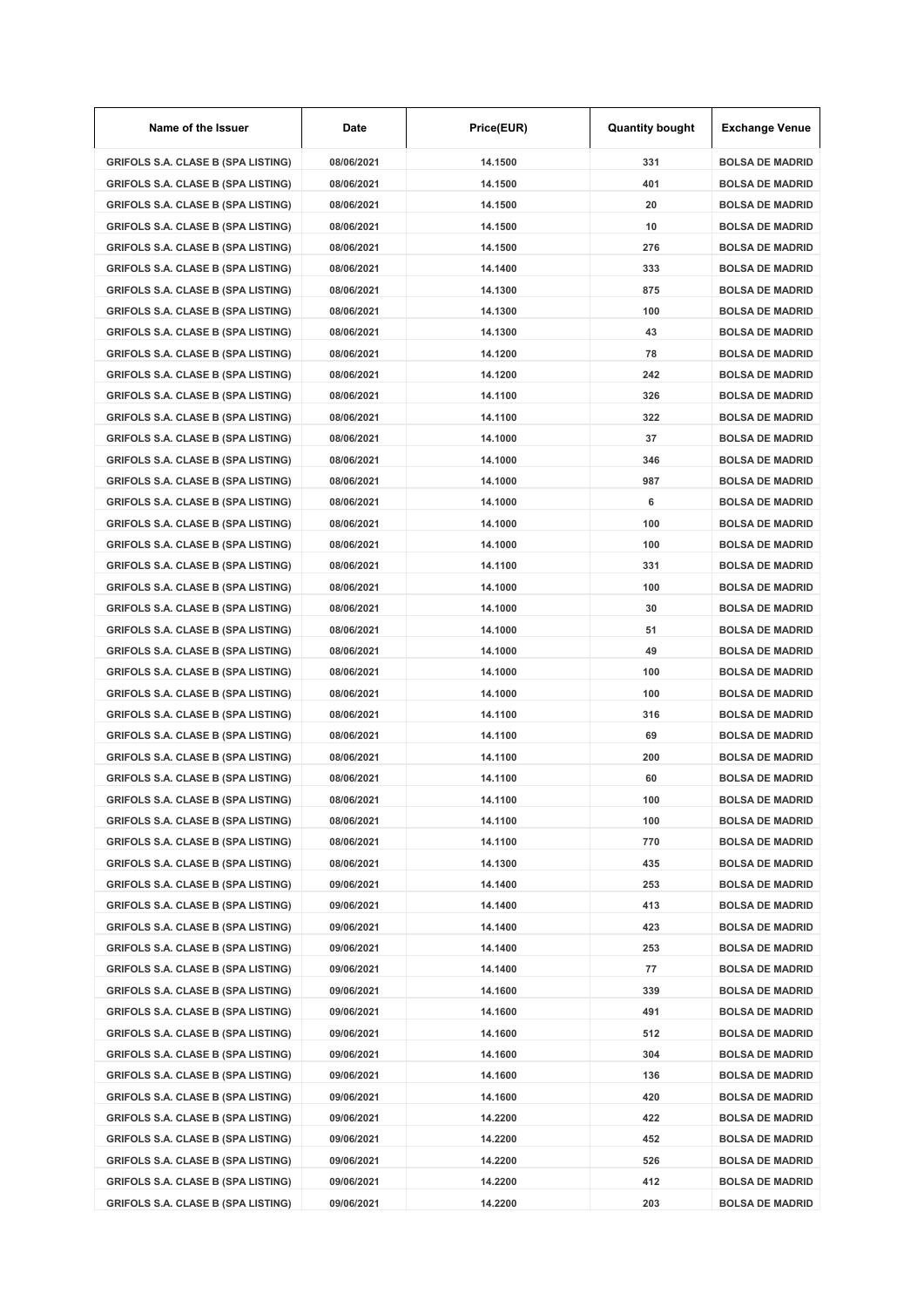| Name of the Issuer                        | Date       | Price(EUR) | <b>Quantity bought</b> | <b>Exchange Venue</b>  |
|-------------------------------------------|------------|------------|------------------------|------------------------|
| <b>GRIFOLS S.A. CLASE B (SPA LISTING)</b> | 09/06/2021 | 14.2200    | 364                    | <b>BOLSA DE MADRID</b> |
| <b>GRIFOLS S.A. CLASE B (SPA LISTING)</b> | 09/06/2021 | 14.2200    | 108                    | <b>BOLSA DE MADRID</b> |
| <b>GRIFOLS S.A. CLASE B (SPA LISTING)</b> | 09/06/2021 | 14.2400    | 65                     | <b>BOLSA DE MADRID</b> |
| <b>GRIFOLS S.A. CLASE B (SPA LISTING)</b> | 09/06/2021 | 14.2400    | 1,057                  | <b>BOLSA DE MADRID</b> |
| <b>GRIFOLS S.A. CLASE B (SPA LISTING)</b> | 09/06/2021 | 14.2400    | 867                    | <b>BOLSA DE MADRID</b> |
| GRIFOLS S.A. CLASE B (SPA LISTING)        | 09/06/2021 | 14.2400    | 159                    | <b>BOLSA DE MADRID</b> |
| <b>GRIFOLS S.A. CLASE B (SPA LISTING)</b> | 09/06/2021 | 14.2400    | 695                    | <b>BOLSA DE MADRID</b> |
| <b>GRIFOLS S.A. CLASE B (SPA LISTING)</b> | 09/06/2021 | 14.2400    | 338                    | <b>BOLSA DE MADRID</b> |
| <b>GRIFOLS S.A. CLASE B (SPA LISTING)</b> | 09/06/2021 | 14.2400    | 251                    | <b>BOLSA DE MADRID</b> |
| GRIFOLS S.A. CLASE B (SPA LISTING)        | 09/06/2021 | 14.2400    | 136                    | <b>BOLSA DE MADRID</b> |
| <b>GRIFOLS S.A. CLASE B (SPA LISTING)</b> | 09/06/2021 | 14.2400    | 122                    | <b>BOLSA DE MADRID</b> |
| <b>GRIFOLS S.A. CLASE B (SPA LISTING)</b> | 09/06/2021 | 14.2400    | 227                    | <b>BOLSA DE MADRID</b> |
| <b>GRIFOLS S.A. CLASE B (SPA LISTING)</b> | 09/06/2021 | 14.2400    | 95                     | <b>BOLSA DE MADRID</b> |
| <b>GRIFOLS S.A. CLASE B (SPA LISTING)</b> | 09/06/2021 | 14.2400    | 200                    | <b>BOLSA DE MADRID</b> |
| <b>GRIFOLS S.A. CLASE B (SPA LISTING)</b> | 09/06/2021 | 14.2400    | 94                     | <b>BOLSA DE MADRID</b> |
| <b>GRIFOLS S.A. CLASE B (SPA LISTING)</b> | 09/06/2021 | 14.2400    | 175                    | <b>BOLSA DE MADRID</b> |
| <b>GRIFOLS S.A. CLASE B (SPA LISTING)</b> | 09/06/2021 | 14.2400    | 147                    | <b>BOLSA DE MADRID</b> |
| <b>GRIFOLS S.A. CLASE B (SPA LISTING)</b> | 09/06/2021 | 14.2400    | 204                    | <b>BOLSA DE MADRID</b> |
| <b>GRIFOLS S.A. CLASE B (SPA LISTING)</b> | 09/06/2021 | 14.2400    | 148                    | <b>BOLSA DE MADRID</b> |
| GRIFOLS S.A. CLASE B (SPA LISTING)        | 09/06/2021 | 14.2400    | 348                    | <b>BOLSA DE MADRID</b> |
| <b>GRIFOLS S.A. CLASE B (SPA LISTING)</b> | 09/06/2021 | 14.2100    | 261                    | <b>BOLSA DE MADRID</b> |
| <b>GRIFOLS S.A. CLASE B (SPA LISTING)</b> | 09/06/2021 | 14.2100    | 46                     | <b>BOLSA DE MADRID</b> |
| <b>GRIFOLS S.A. CLASE B (SPA LISTING)</b> | 09/06/2021 | 14.2100    | 822                    | <b>BOLSA DE MADRID</b> |
| GRIFOLS S.A. CLASE B (SPA LISTING)        | 09/06/2021 | 14.2100    | 281                    | <b>BOLSA DE MADRID</b> |
| <b>GRIFOLS S.A. CLASE B (SPA LISTING)</b> | 09/06/2021 | 14.2100    | 452                    | <b>BOLSA DE MADRID</b> |
| GRIFOLS S.A. CLASE B (SPA LISTING)        | 09/06/2021 | 14.2100    | 245                    | <b>BOLSA DE MADRID</b> |
| <b>GRIFOLS S.A. CLASE B (SPA LISTING)</b> | 09/06/2021 | 14.2100    | 321                    | <b>BOLSA DE MADRID</b> |
| <b>GRIFOLS S.A. CLASE B (SPA LISTING)</b> | 09/06/2021 | 14.2100    | 343                    | <b>BOLSA DE MADRID</b> |
| <b>GRIFOLS S.A. CLASE B (SPA LISTING)</b> | 09/06/2021 | 14.2100    | 176                    | <b>BOLSA DE MADRID</b> |
| <b>GRIFOLS S.A. CLASE B (SPA LISTING)</b> | 09/06/2021 | 14.2100    | 32                     | <b>BOLSA DE MADRID</b> |
| <b>GRIFOLS S.A. CLASE B (SPA LISTING)</b> | 09/06/2021 | 14.2100    | 70                     | <b>BOLSA DE MADRID</b> |
| <b>GRIFOLS S.A. CLASE B (SPA LISTING)</b> | 09/06/2021 | 14.2100    | 117                    | <b>BOLSA DE MADRID</b> |
| <b>GRIFOLS S.A. CLASE B (SPA LISTING)</b> | 09/06/2021 | 14.2100    | 363                    | <b>BOLSA DE MADRID</b> |
| <b>GRIFOLS S.A. CLASE B (SPA LISTING)</b> | 09/06/2021 | 14.1800    | 467                    | <b>BOLSA DE MADRID</b> |
| <b>GRIFOLS S.A. CLASE B (SPA LISTING)</b> | 09/06/2021 | 14.1800    | 395                    | <b>BOLSA DE MADRID</b> |
| <b>GRIFOLS S.A. CLASE B (SPA LISTING)</b> | 09/06/2021 | 14.1800    | 398                    | <b>BOLSA DE MADRID</b> |
| <b>GRIFOLS S.A. CLASE B (SPA LISTING)</b> | 09/06/2021 | 14.1800    | 387                    | <b>BOLSA DE MADRID</b> |
| <b>GRIFOLS S.A. CLASE B (SPA LISTING)</b> | 09/06/2021 | 14.1800    | 54                     | <b>BOLSA DE MADRID</b> |
| <b>GRIFOLS S.A. CLASE B (SPA LISTING)</b> | 09/06/2021 | 14.1800    | 288                    | <b>BOLSA DE MADRID</b> |
| <b>GRIFOLS S.A. CLASE B (SPA LISTING)</b> | 09/06/2021 | 14.1700    | 342                    | <b>BOLSA DE MADRID</b> |
| GRIFOLS S.A. CLASE B (SPA LISTING)        | 09/06/2021 | 14.1900    | 190                    | <b>BOLSA DE MADRID</b> |
| <b>GRIFOLS S.A. CLASE B (SPA LISTING)</b> | 09/06/2021 | 14.1800    | 189                    | <b>BOLSA DE MADRID</b> |
| <b>GRIFOLS S.A. CLASE B (SPA LISTING)</b> | 09/06/2021 | 14.1800    | 23                     | <b>BOLSA DE MADRID</b> |
| <b>GRIFOLS S.A. CLASE B (SPA LISTING)</b> | 09/06/2021 | 14.1800    | 222                    | <b>BOLSA DE MADRID</b> |
| <b>GRIFOLS S.A. CLASE B (SPA LISTING)</b> | 09/06/2021 | 14.1800    | 167                    | <b>BOLSA DE MADRID</b> |
| <b>GRIFOLS S.A. CLASE B (SPA LISTING)</b> | 09/06/2021 | 14.1800    | 82                     | <b>BOLSA DE MADRID</b> |
| <b>GRIFOLS S.A. CLASE B (SPA LISTING)</b> | 09/06/2021 | 14.1900    | 365                    | <b>BOLSA DE MADRID</b> |
| <b>GRIFOLS S.A. CLASE B (SPA LISTING)</b> | 09/06/2021 | 14.1700    | 160                    | <b>BOLSA DE MADRID</b> |
| <b>GRIFOLS S.A. CLASE B (SPA LISTING)</b> | 09/06/2021 | 14.1700    | 309                    | <b>BOLSA DE MADRID</b> |
| <b>GRIFOLS S.A. CLASE B (SPA LISTING)</b> | 09/06/2021 | 14.1700    | 103                    | <b>BOLSA DE MADRID</b> |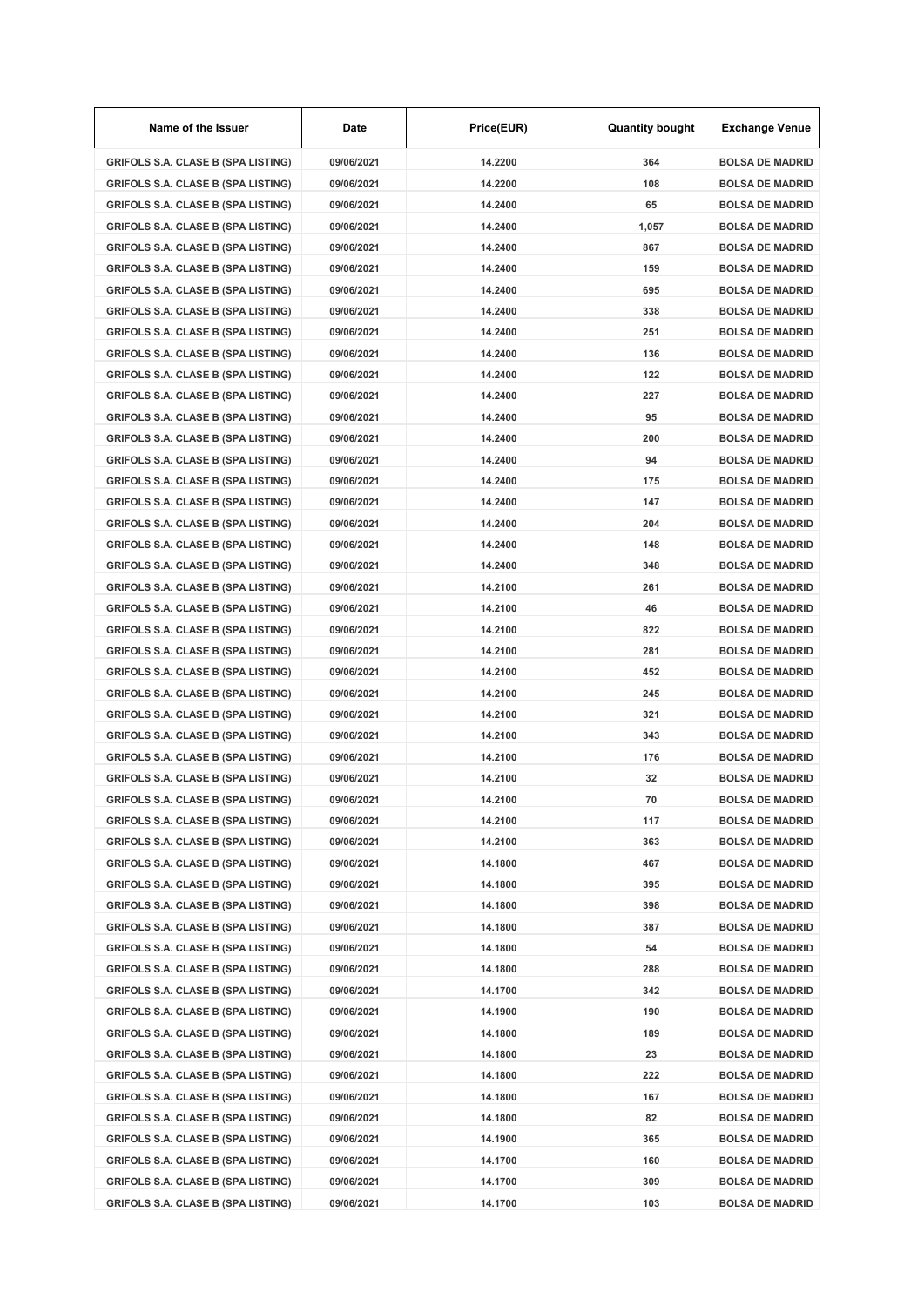| Name of the Issuer                        | Date       | Price(EUR) | <b>Quantity bought</b> | <b>Exchange Venue</b>  |
|-------------------------------------------|------------|------------|------------------------|------------------------|
| <b>GRIFOLS S.A. CLASE B (SPA LISTING)</b> | 09/06/2021 | 14.1700    | 19                     | <b>BOLSA DE MADRID</b> |
| <b>GRIFOLS S.A. CLASE B (SPA LISTING)</b> | 09/06/2021 | 14.1700    | 1,447                  | <b>BOLSA DE MADRID</b> |
| <b>GRIFOLS S.A. CLASE B (SPA LISTING)</b> | 09/06/2021 | 14.1700    | 49                     | <b>BOLSA DE MADRID</b> |
| <b>GRIFOLS S.A. CLASE B (SPA LISTING)</b> | 09/06/2021 | 14.1700    | 1,844                  | <b>BOLSA DE MADRID</b> |
| <b>GRIFOLS S.A. CLASE B (SPA LISTING)</b> | 09/06/2021 | 14.1500    | 160                    | <b>BOLSA DE MADRID</b> |
| <b>GRIFOLS S.A. CLASE B (SPA LISTING)</b> | 09/06/2021 | 14.1500    | 95                     | <b>BOLSA DE MADRID</b> |
| <b>GRIFOLS S.A. CLASE B (SPA LISTING)</b> | 09/06/2021 | 14.1500    | 104                    | <b>BOLSA DE MADRID</b> |
| <b>GRIFOLS S.A. CLASE B (SPA LISTING)</b> | 09/06/2021 | 14.1500    | 284                    | <b>BOLSA DE MADRID</b> |
| <b>GRIFOLS S.A. CLASE B (SPA LISTING)</b> | 09/06/2021 | 14.1500    | 95                     | <b>BOLSA DE MADRID</b> |
| <b>GRIFOLS S.A. CLASE B (SPA LISTING)</b> | 09/06/2021 | 14.1500    | 510                    | <b>BOLSA DE MADRID</b> |
| <b>GRIFOLS S.A. CLASE B (SPA LISTING)</b> | 09/06/2021 | 14.1500    | 223                    | <b>BOLSA DE MADRID</b> |
| <b>GRIFOLS S.A. CLASE B (SPA LISTING)</b> | 09/06/2021 | 14.1500    | 120                    | <b>BOLSA DE MADRID</b> |
| <b>GRIFOLS S.A. CLASE B (SPA LISTING)</b> | 09/06/2021 | 14.1500    | 177                    | <b>BOLSA DE MADRID</b> |
| <b>GRIFOLS S.A. CLASE B (SPA LISTING)</b> | 09/06/2021 | 14.1500    | 98                     | <b>BOLSA DE MADRID</b> |
| <b>GRIFOLS S.A. CLASE B (SPA LISTING)</b> | 09/06/2021 | 14.1500    | 17                     | <b>BOLSA DE MADRID</b> |
| <b>GRIFOLS S.A. CLASE B (SPA LISTING)</b> | 09/06/2021 | 14.1500    | 195                    | <b>BOLSA DE MADRID</b> |
| <b>GRIFOLS S.A. CLASE B (SPA LISTING)</b> | 09/06/2021 | 14.1500    | 65                     | <b>BOLSA DE MADRID</b> |
|                                           |            |            |                        |                        |
| <b>GRIFOLS S.A. CLASE B (SPA LISTING)</b> | 09/06/2021 | 14.1300    | 63                     | <b>BOLSA DE MADRID</b> |
| <b>GRIFOLS S.A. CLASE B (SPA LISTING)</b> | 09/06/2021 | 14.1900    | 177                    | <b>BOLSA DE MADRID</b> |
| <b>GRIFOLS S.A. CLASE B (SPA LISTING)</b> | 09/06/2021 | 14.1900    | 162                    | <b>BOLSA DE MADRID</b> |
| <b>GRIFOLS S.A. CLASE B (SPA LISTING)</b> | 09/06/2021 | 14.1900    | 200                    | <b>BOLSA DE MADRID</b> |
| <b>GRIFOLS S.A. CLASE B (SPA LISTING)</b> | 09/06/2021 | 14.1900    | 47                     | <b>BOLSA DE MADRID</b> |
| <b>GRIFOLS S.A. CLASE B (SPA LISTING)</b> | 09/06/2021 | 14.1900    | 340                    | <b>BOLSA DE MADRID</b> |
| <b>GRIFOLS S.A. CLASE B (SPA LISTING)</b> | 09/06/2021 | 14.1900    | 98                     | <b>BOLSA DE MADRID</b> |
| <b>GRIFOLS S.A. CLASE B (SPA LISTING)</b> | 09/06/2021 | 14.1900    | 458                    | <b>BOLSA DE MADRID</b> |
| <b>GRIFOLS S.A. CLASE B (SPA LISTING)</b> | 09/06/2021 | 14.1900    | 151                    | <b>BOLSA DE MADRID</b> |
| <b>GRIFOLS S.A. CLASE B (SPA LISTING)</b> | 09/06/2021 | 14.1900    | 316                    | <b>BOLSA DE MADRID</b> |
| <b>GRIFOLS S.A. CLASE B (SPA LISTING)</b> | 09/06/2021 | 14.1900    | 281                    | <b>BOLSA DE MADRID</b> |
| <b>GRIFOLS S.A. CLASE B (SPA LISTING)</b> | 09/06/2021 | 14.1900    | 145                    | <b>BOLSA DE MADRID</b> |
| <b>GRIFOLS S.A. CLASE B (SPA LISTING)</b> | 09/06/2021 | 14.1900    | 12                     | <b>BOLSA DE MADRID</b> |
| <b>GRIFOLS S.A. CLASE B (SPA LISTING)</b> | 09/06/2021 | 14.1900    | 133                    | <b>BOLSA DE MADRID</b> |
| <b>GRIFOLS S.A. CLASE B (SPA LISTING)</b> | 09/06/2021 | 14.1900    | 341                    | <b>BOLSA DE MADRID</b> |
| <b>GRIFOLS S.A. CLASE B (SPA LISTING)</b> | 09/06/2021 | 14.1900    | 180                    | <b>BOLSA DE MADRID</b> |
| <b>GRIFOLS S.A. CLASE B (SPA LISTING)</b> | 09/06/2021 | 14.1900    | 128                    | <b>BOLSA DE MADRID</b> |
| <b>GRIFOLS S.A. CLASE B (SPA LISTING)</b> | 09/06/2021 | 14.1900    | 119                    | <b>BOLSA DE MADRID</b> |
| <b>GRIFOLS S.A. CLASE B (SPA LISTING)</b> | 09/06/2021 | 14.1900    | 328                    | <b>BOLSA DE MADRID</b> |
| <b>GRIFOLS S.A. CLASE B (SPA LISTING)</b> | 09/06/2021 | 14.1900    | 702                    | <b>BOLSA DE MADRID</b> |
| <b>GRIFOLS S.A. CLASE B (SPA LISTING)</b> | 09/06/2021 | 14.1500    | 89                     | <b>BOLSA DE MADRID</b> |
| <b>GRIFOLS S.A. CLASE B (SPA LISTING)</b> | 09/06/2021 | 14.1700    | 188                    | <b>BOLSA DE MADRID</b> |
| <b>GRIFOLS S.A. CLASE B (SPA LISTING)</b> | 09/06/2021 | 14.2100    | 498                    | <b>BOLSA DE MADRID</b> |
| <b>GRIFOLS S.A. CLASE B (SPA LISTING)</b> | 09/06/2021 | 14.2100    | 850                    | <b>BOLSA DE MADRID</b> |
| <b>GRIFOLS S.A. CLASE B (SPA LISTING)</b> | 09/06/2021 | 14.2100    | 146                    | <b>BOLSA DE MADRID</b> |
| <b>GRIFOLS S.A. CLASE B (SPA LISTING)</b> | 09/06/2021 | 14.2100    | 498                    | <b>BOLSA DE MADRID</b> |
| <b>GRIFOLS S.A. CLASE B (SPA LISTING)</b> | 09/06/2021 | 14.2100    | 195                    | <b>BOLSA DE MADRID</b> |
| <b>GRIFOLS S.A. CLASE B (SPA LISTING)</b> | 09/06/2021 | 14.2100    | 272                    | <b>BOLSA DE MADRID</b> |
| <b>GRIFOLS S.A. CLASE B (SPA LISTING)</b> | 09/06/2021 | 14.2100    | 10                     | <b>BOLSA DE MADRID</b> |
|                                           |            |            |                        |                        |
| <b>GRIFOLS S.A. CLASE B (SPA LISTING)</b> | 09/06/2021 | 14.2100    | 161                    | <b>BOLSA DE MADRID</b> |
| <b>GRIFOLS S.A. CLASE B (SPA LISTING)</b> | 09/06/2021 | 14.2100    | 65                     | <b>BOLSA DE MADRID</b> |
| <b>GRIFOLS S.A. CLASE B (SPA LISTING)</b> | 09/06/2021 | 14.1900    | 361                    | <b>BOLSA DE MADRID</b> |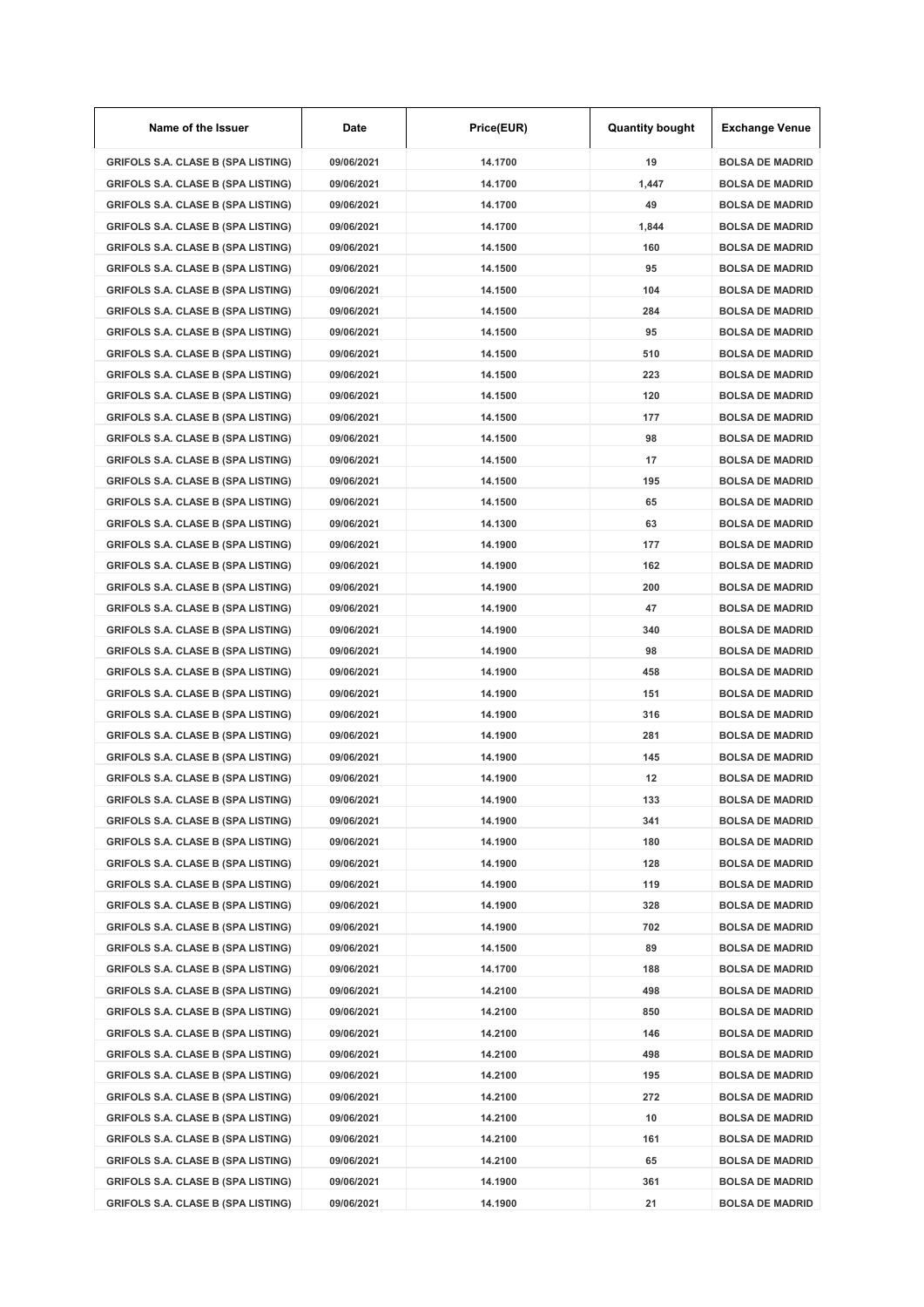| Name of the Issuer                        | Date       | Price(EUR) | <b>Quantity bought</b>  | <b>Exchange Venue</b>  |
|-------------------------------------------|------------|------------|-------------------------|------------------------|
| <b>GRIFOLS S.A. CLASE B (SPA LISTING)</b> | 09/06/2021 | 14.1900    | 497                     | <b>BOLSA DE MADRID</b> |
| <b>GRIFOLS S.A. CLASE B (SPA LISTING)</b> | 09/06/2021 | 14.1900    | 165                     | <b>BOLSA DE MADRID</b> |
| <b>GRIFOLS S.A. CLASE B (SPA LISTING)</b> | 09/06/2021 | 14.1900    | 103                     | <b>BOLSA DE MADRID</b> |
| <b>GRIFOLS S.A. CLASE B (SPA LISTING)</b> | 09/06/2021 | 14.1900    | $\overline{\mathbf{2}}$ | <b>BOLSA DE MADRID</b> |
| <b>GRIFOLS S.A. CLASE B (SPA LISTING)</b> | 09/06/2021 | 14.1900    | 285                     | <b>BOLSA DE MADRID</b> |
| <b>GRIFOLS S.A. CLASE B (SPA LISTING)</b> | 09/06/2021 | 14.1900    | 491                     | <b>BOLSA DE MADRID</b> |
| <b>GRIFOLS S.A. CLASE B (SPA LISTING)</b> | 09/06/2021 | 14.1900    | 314                     | <b>BOLSA DE MADRID</b> |
| <b>GRIFOLS S.A. CLASE B (SPA LISTING)</b> | 09/06/2021 | 14.1900    | 33                      | <b>BOLSA DE MADRID</b> |
| <b>GRIFOLS S.A. CLASE B (SPA LISTING)</b> | 09/06/2021 | 14.1900    | 434                     | <b>BOLSA DE MADRID</b> |
| <b>GRIFOLS S.A. CLASE B (SPA LISTING)</b> | 09/06/2021 | 14.1900    | 16                      | <b>BOLSA DE MADRID</b> |
| <b>GRIFOLS S.A. CLASE B (SPA LISTING)</b> | 09/06/2021 | 14.1900    | 279                     | <b>BOLSA DE MADRID</b> |
| <b>GRIFOLS S.A. CLASE B (SPA LISTING)</b> | 09/06/2021 | 14.1900    | 62                      | <b>BOLSA DE MADRID</b> |
| <b>GRIFOLS S.A. CLASE B (SPA LISTING)</b> | 09/06/2021 | 14.1900    | 548                     | <b>BOLSA DE MADRID</b> |
| <b>GRIFOLS S.A. CLASE B (SPA LISTING)</b> | 09/06/2021 | 14.1900    | 86                      | <b>BOLSA DE MADRID</b> |
| <b>GRIFOLS S.A. CLASE B (SPA LISTING)</b> | 09/06/2021 | 14.1900    | 35                      | <b>BOLSA DE MADRID</b> |
| <b>GRIFOLS S.A. CLASE B (SPA LISTING)</b> | 09/06/2021 | 14.1900    | 503                     | <b>BOLSA DE MADRID</b> |
| <b>GRIFOLS S.A. CLASE B (SPA LISTING)</b> | 09/06/2021 | 14.1900    | 989                     | <b>BOLSA DE MADRID</b> |
| <b>GRIFOLS S.A. CLASE B (SPA LISTING)</b> | 09/06/2021 | 14.1900    | 308                     | <b>BOLSA DE MADRID</b> |
| <b>GRIFOLS S.A. CLASE B (SPA LISTING)</b> | 09/06/2021 | 14.1900    | 889                     | <b>BOLSA DE MADRID</b> |
| GRIFOLS S.A. CLASE B (SPA LISTING)        | 09/06/2021 | 14.1900    | 158                     | <b>BOLSA DE MADRID</b> |
| <b>GRIFOLS S.A. CLASE B (SPA LISTING)</b> | 09/06/2021 | 14.1700    | 378                     | <b>BOLSA DE MADRID</b> |
| GRIFOLS S.A. CLASE B (SPA LISTING)        | 09/06/2021 | 14.2000    | 190                     | <b>BOLSA DE MADRID</b> |
| <b>GRIFOLS S.A. CLASE B (SPA LISTING)</b> | 09/06/2021 | 14.2000    | 150                     | <b>BOLSA DE MADRID</b> |
| GRIFOLS S.A. CLASE B (SPA LISTING)        | 09/06/2021 | 14.2000    | 176                     | <b>BOLSA DE MADRID</b> |
| <b>GRIFOLS S.A. CLASE B (SPA LISTING)</b> | 09/06/2021 | 14.2000    | 240                     | <b>BOLSA DE MADRID</b> |
| <b>GRIFOLS S.A. CLASE B (SPA LISTING)</b> | 09/06/2021 | 14.2000    | 363                     | <b>BOLSA DE MADRID</b> |
| GRIFOLS S.A. CLASE B (SPA LISTING)        | 09/06/2021 | 14.1700    | 141                     | <b>BOLSA DE MADRID</b> |
| <b>GRIFOLS S.A. CLASE B (SPA LISTING)</b> | 09/06/2021 | 14.2200    | 414                     | <b>BOLSA DE MADRID</b> |
| GRIFOLS S.A. CLASE B (SPA LISTING)        | 09/06/2021 | 14.2200    | 174                     | <b>BOLSA DE MADRID</b> |
| <b>GRIFOLS S.A. CLASE B (SPA LISTING)</b> | 09/06/2021 | 14.2400    | 47                      | <b>BOLSA DE MADRID</b> |
| <b>GRIFOLS S.A. CLASE B (SPA LISTING)</b> | 09/06/2021 | 14.2400    | 171                     | <b>BOLSA DE MADRID</b> |
| GRIFOLS S.A. CLASE B (SPA LISTING)        | 09/06/2021 | 14.2400    | 267                     | <b>BOLSA DE MADRID</b> |
| <b>GRIFOLS S.A. CLASE B (SPA LISTING)</b> | 09/06/2021 | 14.2300    | 23                      | <b>BOLSA DE MADRID</b> |
| <b>GRIFOLS S.A. CLASE B (SPA LISTING)</b> | 09/06/2021 | 14.2300    | 275                     | <b>BOLSA DE MADRID</b> |
| <b>GRIFOLS S.A. CLASE B (SPA LISTING)</b> | 09/06/2021 | 14.2400    | 149                     | <b>BOLSA DE MADRID</b> |
| <b>GRIFOLS S.A. CLASE B (SPA LISTING)</b> | 09/06/2021 | 14.2400    | 445                     | <b>BOLSA DE MADRID</b> |
| <b>GRIFOLS S.A. CLASE B (SPA LISTING)</b> | 09/06/2021 | 14.2400    | 149                     | <b>BOLSA DE MADRID</b> |
| <b>GRIFOLS S.A. CLASE B (SPA LISTING)</b> | 09/06/2021 | 14.2400    | 329                     | <b>BOLSA DE MADRID</b> |
| GRIFOLS S.A. CLASE B (SPA LISTING)        | 09/06/2021 | 14.2400    | 82                      | <b>BOLSA DE MADRID</b> |
| <b>GRIFOLS S.A. CLASE B (SPA LISTING)</b> | 09/06/2021 | 14.2400    | 370                     | <b>BOLSA DE MADRID</b> |
| <b>GRIFOLS S.A. CLASE B (SPA LISTING)</b> | 09/06/2021 | 14.2400    | 356                     | <b>BOLSA DE MADRID</b> |
| <b>GRIFOLS S.A. CLASE B (SPA LISTING)</b> | 09/06/2021 | 14.2200    | 76                      | <b>BOLSA DE MADRID</b> |
| <b>GRIFOLS S.A. CLASE B (SPA LISTING)</b> | 09/06/2021 | 14.2400    | 322                     | <b>BOLSA DE MADRID</b> |
| <b>GRIFOLS S.A. CLASE B (SPA LISTING)</b> | 09/06/2021 | 14.2400    | 32                      | <b>BOLSA DE MADRID</b> |
| <b>GRIFOLS S.A. CLASE B (SPA LISTING)</b> | 09/06/2021 | 14.2400    | 270                     | <b>BOLSA DE MADRID</b> |
| <b>GRIFOLS S.A. CLASE B (SPA LISTING)</b> | 09/06/2021 | 14.2400    | 405                     | <b>BOLSA DE MADRID</b> |
| <b>GRIFOLS S.A. CLASE B (SPA LISTING)</b> | 09/06/2021 | 14.2400    | 74                      | <b>BOLSA DE MADRID</b> |
| <b>GRIFOLS S.A. CLASE B (SPA LISTING)</b> | 09/06/2021 | 14.2400    | 16                      | <b>BOLSA DE MADRID</b> |
| <b>GRIFOLS S.A. CLASE B (SPA LISTING)</b> | 09/06/2021 | 14.2400    | 341                     | <b>BOLSA DE MADRID</b> |
| <b>GRIFOLS S.A. CLASE B (SPA LISTING)</b> | 09/06/2021 | 14.2400    | 113                     | <b>BOLSA DE MADRID</b> |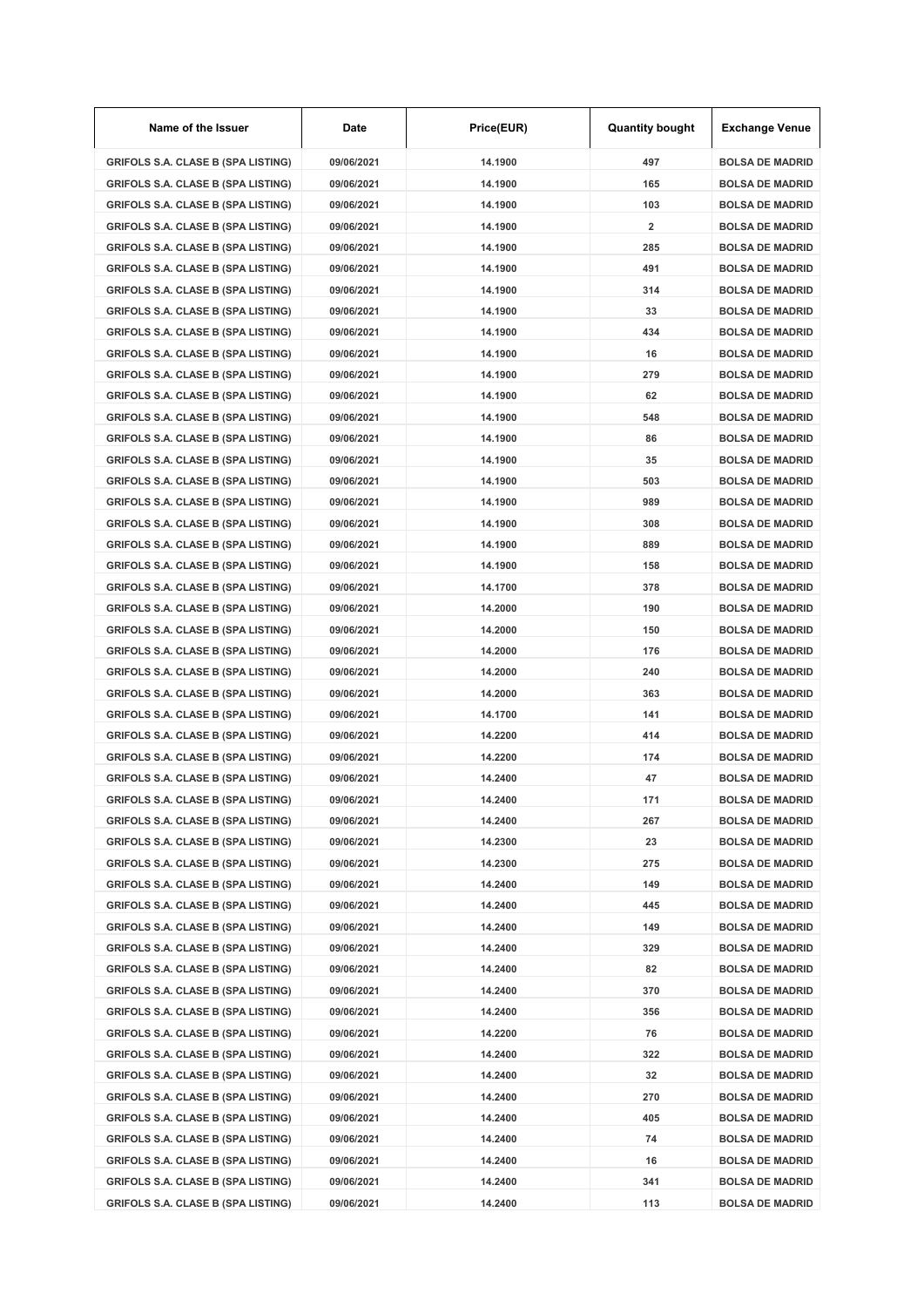| Name of the Issuer                        | Date       | Price(EUR) | <b>Quantity bought</b> | <b>Exchange Venue</b>  |
|-------------------------------------------|------------|------------|------------------------|------------------------|
| <b>GRIFOLS S.A. CLASE B (SPA LISTING)</b> | 09/06/2021 | 14.2400    | 23                     | <b>BOLSA DE MADRID</b> |
| <b>GRIFOLS S.A. CLASE B (SPA LISTING)</b> | 09/06/2021 | 14.2700    | 93                     | <b>BOLSA DE MADRID</b> |
| <b>GRIFOLS S.A. CLASE B (SPA LISTING)</b> | 09/06/2021 | 14.2700    | 99                     | <b>BOLSA DE MADRID</b> |
| <b>GRIFOLS S.A. CLASE B (SPA LISTING)</b> | 09/06/2021 | 14.2700    | 134                    | <b>BOLSA DE MADRID</b> |
| <b>GRIFOLS S.A. CLASE B (SPA LISTING)</b> | 09/06/2021 | 14.2800    | 393                    | <b>BOLSA DE MADRID</b> |
| GRIFOLS S.A. CLASE B (SPA LISTING)        | 09/06/2021 | 14.2800    | 35                     | <b>BOLSA DE MADRID</b> |
| <b>GRIFOLS S.A. CLASE B (SPA LISTING)</b> | 09/06/2021 | 14.2800    | 341                    | <b>BOLSA DE MADRID</b> |
| <b>GRIFOLS S.A. CLASE B (SPA LISTING)</b> | 09/06/2021 | 14.2800    | 80                     | <b>BOLSA DE MADRID</b> |
| <b>GRIFOLS S.A. CLASE B (SPA LISTING)</b> | 09/06/2021 | 14.2800    | 108                    | <b>BOLSA DE MADRID</b> |
| <b>GRIFOLS S.A. CLASE B (SPA LISTING)</b> | 09/06/2021 | 14.2800    | 309                    | <b>BOLSA DE MADRID</b> |
| <b>GRIFOLS S.A. CLASE B (SPA LISTING)</b> | 09/06/2021 | 14.2800    | 393                    | <b>BOLSA DE MADRID</b> |
| <b>GRIFOLS S.A. CLASE B (SPA LISTING)</b> | 09/06/2021 | 14.2800    | 5                      | <b>BOLSA DE MADRID</b> |
| <b>GRIFOLS S.A. CLASE B (SPA LISTING)</b> | 09/06/2021 | 14.2800    | 95                     | <b>BOLSA DE MADRID</b> |
| <b>GRIFOLS S.A. CLASE B (SPA LISTING)</b> | 09/06/2021 | 14.2800    | 99                     | <b>BOLSA DE MADRID</b> |
| <b>GRIFOLS S.A. CLASE B (SPA LISTING)</b> | 09/06/2021 | 14.2800    | 163                    | <b>BOLSA DE MADRID</b> |
| <b>GRIFOLS S.A. CLASE B (SPA LISTING)</b> | 09/06/2021 | 14.3000    | 124                    | <b>BOLSA DE MADRID</b> |
| <b>GRIFOLS S.A. CLASE B (SPA LISTING)</b> | 09/06/2021 | 14.3000    | 94                     | <b>BOLSA DE MADRID</b> |
| <b>GRIFOLS S.A. CLASE B (SPA LISTING)</b> | 09/06/2021 | 14.3000    | 450                    | <b>BOLSA DE MADRID</b> |
| <b>GRIFOLS S.A. CLASE B (SPA LISTING)</b> | 09/06/2021 | 14.2800    | 127                    | <b>BOLSA DE MADRID</b> |
| GRIFOLS S.A. CLASE B (SPA LISTING)        | 09/06/2021 | 14.2800    | 95                     | <b>BOLSA DE MADRID</b> |
| <b>GRIFOLS S.A. CLASE B (SPA LISTING)</b> | 09/06/2021 | 14.2800    | 299                    | <b>BOLSA DE MADRID</b> |
| <b>GRIFOLS S.A. CLASE B (SPA LISTING)</b> | 09/06/2021 | 14.2800    | 407                    | <b>BOLSA DE MADRID</b> |
| <b>GRIFOLS S.A. CLASE B (SPA LISTING)</b> | 09/06/2021 | 14.2800    | 340                    | <b>BOLSA DE MADRID</b> |
| <b>GRIFOLS S.A. CLASE B (SPA LISTING)</b> | 09/06/2021 | 14.2800    | 2                      | <b>BOLSA DE MADRID</b> |
| <b>GRIFOLS S.A. CLASE B (SPA LISTING)</b> | 09/06/2021 | 14.2800    | 133                    | <b>BOLSA DE MADRID</b> |
| GRIFOLS S.A. CLASE B (SPA LISTING)        | 09/06/2021 | 14.2800    | 249                    | <b>BOLSA DE MADRID</b> |
| <b>GRIFOLS S.A. CLASE B (SPA LISTING)</b> | 09/06/2021 | 14.2800    | 154                    | <b>BOLSA DE MADRID</b> |
| <b>GRIFOLS S.A. CLASE B (SPA LISTING)</b> | 09/06/2021 | 14.2800    | 156                    | <b>BOLSA DE MADRID</b> |
| <b>GRIFOLS S.A. CLASE B (SPA LISTING)</b> | 09/06/2021 | 14.2800    | 9                      | <b>BOLSA DE MADRID</b> |
| GRIFOLS S.A. CLASE B (SPA LISTING)        | 09/06/2021 | 14.3000    | 366                    | <b>BOLSA DE MADRID</b> |
| <b>GRIFOLS S.A. CLASE B (SPA LISTING)</b> | 09/06/2021 | 14.3000    | 668                    | <b>BOLSA DE MADRID</b> |
| <b>GRIFOLS S.A. CLASE B (SPA LISTING)</b> | 09/06/2021 | 14.2900    | 223                    | <b>BOLSA DE MADRID</b> |
| <b>GRIFOLS S.A. CLASE B (SPA LISTING)</b> | 09/06/2021 | 14.2900    | 65                     | <b>BOLSA DE MADRID</b> |
| <b>GRIFOLS S.A. CLASE B (SPA LISTING)</b> | 09/06/2021 | 14.2900    | 90                     | <b>BOLSA DE MADRID</b> |
| <b>GRIFOLS S.A. CLASE B (SPA LISTING)</b> | 09/06/2021 | 14.2900    | 400                    | <b>BOLSA DE MADRID</b> |
| <b>GRIFOLS S.A. CLASE B (SPA LISTING)</b> | 09/06/2021 | 14.2900    | 178                    | <b>BOLSA DE MADRID</b> |
| <b>GRIFOLS S.A. CLASE B (SPA LISTING)</b> | 09/06/2021 | 14.2800    | 293                    | <b>BOLSA DE MADRID</b> |
| <b>GRIFOLS S.A. CLASE B (SPA LISTING)</b> | 09/06/2021 | 14.2800    | 65                     | <b>BOLSA DE MADRID</b> |
| <b>GRIFOLS S.A. CLASE B (SPA LISTING)</b> | 09/06/2021 | 14.2800    | 178                    | <b>BOLSA DE MADRID</b> |
| <b>GRIFOLS S.A. CLASE B (SPA LISTING)</b> | 09/06/2021 | 14.2800    | 268                    | <b>BOLSA DE MADRID</b> |
| <b>GRIFOLS S.A. CLASE B (SPA LISTING)</b> | 09/06/2021 | 14.2800    | 400                    | <b>BOLSA DE MADRID</b> |
| <b>GRIFOLS S.A. CLASE B (SPA LISTING)</b> | 09/06/2021 | 14.2800    | 150                    | <b>BOLSA DE MADRID</b> |
| <b>GRIFOLS S.A. CLASE B (SPA LISTING)</b> | 09/06/2021 | 14.2800    | 133                    | <b>BOLSA DE MADRID</b> |
| <b>GRIFOLS S.A. CLASE B (SPA LISTING)</b> | 09/06/2021 | 14.2800    | 25                     | <b>BOLSA DE MADRID</b> |
| <b>GRIFOLS S.A. CLASE B (SPA LISTING)</b> | 09/06/2021 | 14.2800    | 75                     | <b>BOLSA DE MADRID</b> |
| <b>GRIFOLS S.A. CLASE B (SPA LISTING)</b> | 09/06/2021 | 14.2800    | 100                    | <b>BOLSA DE MADRID</b> |
| <b>GRIFOLS S.A. CLASE B (SPA LISTING)</b> | 09/06/2021 | 14.2800    | 350                    | <b>BOLSA DE MADRID</b> |
| <b>GRIFOLS S.A. CLASE B (SPA LISTING)</b> | 09/06/2021 | 14.2700    | 25                     | <b>BOLSA DE MADRID</b> |
| <b>GRIFOLS S.A. CLASE B (SPA LISTING)</b> | 09/06/2021 | 14.2800    | 150                    | <b>BOLSA DE MADRID</b> |
| <b>GRIFOLS S.A. CLASE B (SPA LISTING)</b> | 09/06/2021 | 14.2700    | 209                    | <b>BOLSA DE MADRID</b> |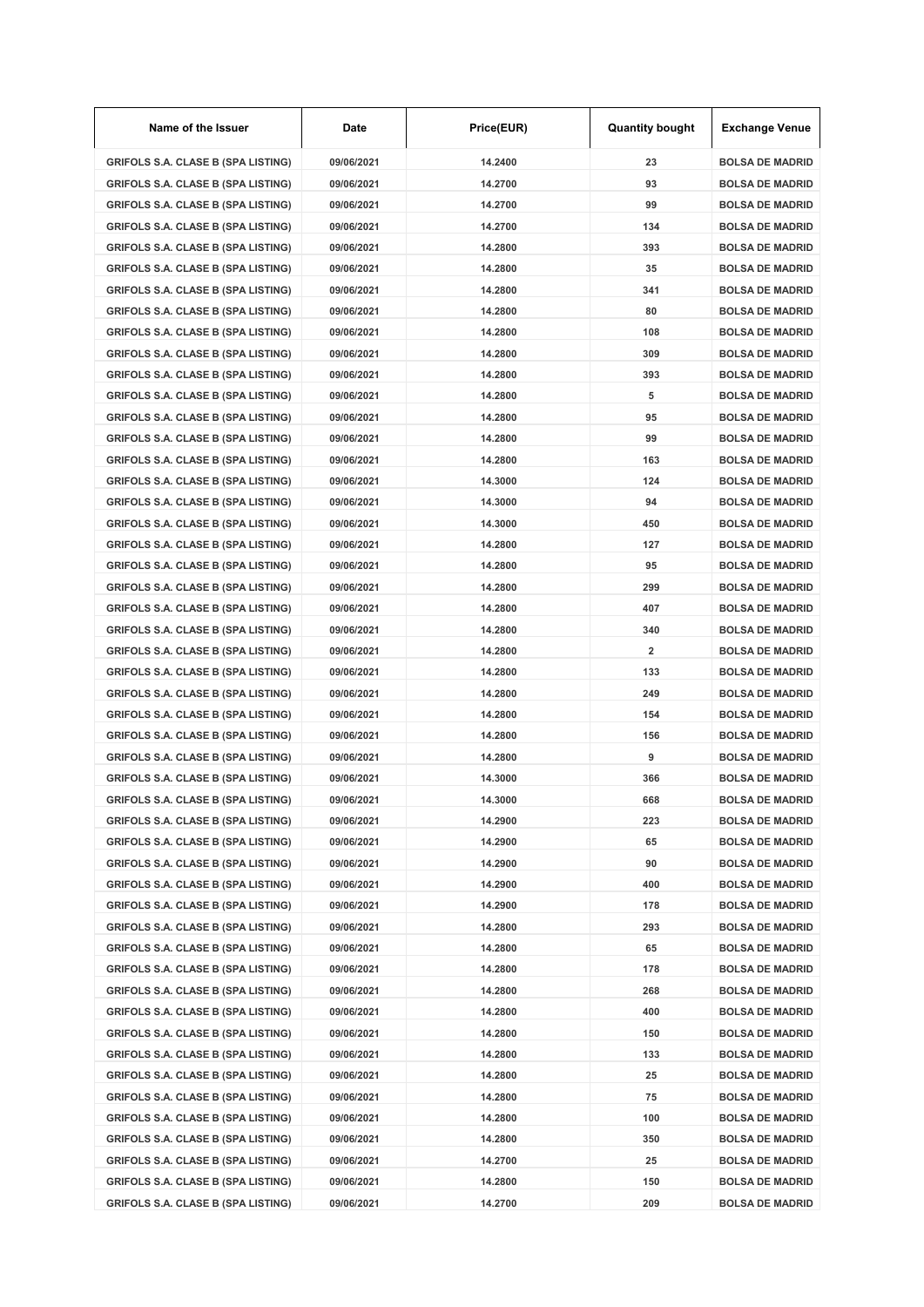| Name of the Issuer                        | Date       | Price(EUR) | <b>Quantity bought</b> | <b>Exchange Venue</b>  |
|-------------------------------------------|------------|------------|------------------------|------------------------|
| <b>GRIFOLS S.A. CLASE B (SPA LISTING)</b> | 09/06/2021 | 14.2700    | 18                     | <b>BOLSA DE MADRID</b> |
| <b>GRIFOLS S.A. CLASE B (SPA LISTING)</b> | 09/06/2021 | 14.2700    | 252                    | <b>BOLSA DE MADRID</b> |
| <b>GRIFOLS S.A. CLASE B (SPA LISTING)</b> | 09/06/2021 | 14.2700    | 60                     | <b>BOLSA DE MADRID</b> |
| <b>GRIFOLS S.A. CLASE B (SPA LISTING)</b> | 09/06/2021 | 14.2700    | 103                    | <b>BOLSA DE MADRID</b> |
| <b>GRIFOLS S.A. CLASE B (SPA LISTING)</b> | 09/06/2021 | 14.2700    | 1,118                  | <b>BOLSA DE MADRID</b> |
| <b>GRIFOLS S.A. CLASE B (SPA LISTING)</b> | 09/06/2021 | 14.2400    | 180                    | <b>BOLSA DE MADRID</b> |
| <b>GRIFOLS S.A. CLASE B (SPA LISTING)</b> | 09/06/2021 | 14.2400    | 300                    | <b>BOLSA DE MADRID</b> |
| <b>GRIFOLS S.A. CLASE B (SPA LISTING)</b> | 09/06/2021 | 14.2400    | 76                     | <b>BOLSA DE MADRID</b> |
| <b>GRIFOLS S.A. CLASE B (SPA LISTING)</b> | 09/06/2021 | 14.2400    | 80                     | <b>BOLSA DE MADRID</b> |
| <b>GRIFOLS S.A. CLASE B (SPA LISTING)</b> | 09/06/2021 | 14.2400    | 26                     | <b>BOLSA DE MADRID</b> |
| <b>GRIFOLS S.A. CLASE B (SPA LISTING)</b> | 09/06/2021 | 14.2400    | 74                     | <b>BOLSA DE MADRID</b> |
| <b>GRIFOLS S.A. CLASE B (SPA LISTING)</b> | 09/06/2021 | 14.2400    | 83                     | <b>BOLSA DE MADRID</b> |
| <b>GRIFOLS S.A. CLASE B (SPA LISTING)</b> | 09/06/2021 | 14.2400    | 77                     | <b>BOLSA DE MADRID</b> |
| <b>GRIFOLS S.A. CLASE B (SPA LISTING)</b> | 09/06/2021 | 14.2400    | 200                    | <b>BOLSA DE MADRID</b> |
| <b>GRIFOLS S.A. CLASE B (SPA LISTING)</b> | 09/06/2021 | 14.2400    | 10                     | <b>BOLSA DE MADRID</b> |
| <b>GRIFOLS S.A. CLASE B (SPA LISTING)</b> | 09/06/2021 | 14.2600    | 140                    | <b>BOLSA DE MADRID</b> |
| <b>GRIFOLS S.A. CLASE B (SPA LISTING)</b> | 09/06/2021 | 14.2500    | 101                    | <b>BOLSA DE MADRID</b> |
| <b>GRIFOLS S.A. CLASE B (SPA LISTING)</b> | 09/06/2021 | 14.2500    | 261                    | <b>BOLSA DE MADRID</b> |
| <b>GRIFOLS S.A. CLASE B (SPA LISTING)</b> | 09/06/2021 | 14.2500    | 261                    | <b>BOLSA DE MADRID</b> |
| GRIFOLS S.A. CLASE B (SPA LISTING)        | 09/06/2021 | 14.2500    | 88                     | <b>BOLSA DE MADRID</b> |
| <b>GRIFOLS S.A. CLASE B (SPA LISTING)</b> | 09/06/2021 | 14.2600    | 102                    | <b>BOLSA DE MADRID</b> |
| GRIFOLS S.A. CLASE B (SPA LISTING)        | 09/06/2021 | 14.3000    | 263                    | <b>BOLSA DE MADRID</b> |
| <b>GRIFOLS S.A. CLASE B (SPA LISTING)</b> | 09/06/2021 | 14.3000    | 123                    | <b>BOLSA DE MADRID</b> |
| GRIFOLS S.A. CLASE B (SPA LISTING)        | 09/06/2021 | 14.3000    | 682                    | <b>BOLSA DE MADRID</b> |
| <b>GRIFOLS S.A. CLASE B (SPA LISTING)</b> | 09/06/2021 | 14.3000    | 229                    | <b>BOLSA DE MADRID</b> |
| <b>GRIFOLS S.A. CLASE B (SPA LISTING)</b> | 09/06/2021 | 14.3000    | 33                     | <b>BOLSA DE MADRID</b> |
| GRIFOLS S.A. CLASE B (SPA LISTING)        | 09/06/2021 | 14.3000    | 138                    | <b>BOLSA DE MADRID</b> |
| <b>GRIFOLS S.A. CLASE B (SPA LISTING)</b> | 09/06/2021 | 14.3000    | 229                    | <b>BOLSA DE MADRID</b> |
| GRIFOLS S.A. CLASE B (SPA LISTING)        | 09/06/2021 | 14.3000    | 290                    | <b>BOLSA DE MADRID</b> |
| <b>GRIFOLS S.A. CLASE B (SPA LISTING)</b> | 09/06/2021 | 14.3000    | 253                    | <b>BOLSA DE MADRID</b> |
| <b>GRIFOLS S.A. CLASE B (SPA LISTING)</b> | 09/06/2021 | 14.3000    | 127                    | <b>BOLSA DE MADRID</b> |
| GRIFOLS S.A. CLASE B (SPA LISTING)        | 09/06/2021 | 14.3000    | 106                    | <b>BOLSA DE MADRID</b> |
| <b>GRIFOLS S.A. CLASE B (SPA LISTING)</b> | 09/06/2021 | 14.3000    | 143                    | <b>BOLSA DE MADRID</b> |
| <b>GRIFOLS S.A. CLASE B (SPA LISTING)</b> | 09/06/2021 | 14.3000    | 32                     | <b>BOLSA DE MADRID</b> |
| <b>GRIFOLS S.A. CLASE B (SPA LISTING)</b> | 09/06/2021 | 14.3000    | 77                     | <b>BOLSA DE MADRID</b> |
| <b>GRIFOLS S.A. CLASE B (SPA LISTING)</b> | 09/06/2021 | 14.3000    | 144                    | <b>BOLSA DE MADRID</b> |
| <b>GRIFOLS S.A. CLASE B (SPA LISTING)</b> | 09/06/2021 | 14.3000    | 191                    | <b>BOLSA DE MADRID</b> |
| <b>GRIFOLS S.A. CLASE B (SPA LISTING)</b> | 09/06/2021 | 14.3000    | 39                     | <b>BOLSA DE MADRID</b> |
| GRIFOLS S.A. CLASE B (SPA LISTING)        | 09/06/2021 | 14.3000    | 191                    | <b>BOLSA DE MADRID</b> |
| <b>GRIFOLS S.A. CLASE B (SPA LISTING)</b> | 09/06/2021 | 14.3000    | 335                    | <b>BOLSA DE MADRID</b> |
| <b>GRIFOLS S.A. CLASE B (SPA LISTING)</b> | 09/06/2021 | 14.3000    | 84                     | <b>BOLSA DE MADRID</b> |
| <b>GRIFOLS S.A. CLASE B (SPA LISTING)</b> | 09/06/2021 | 14.2900    | 198                    | <b>BOLSA DE MADRID</b> |
| <b>GRIFOLS S.A. CLASE B (SPA LISTING)</b> | 09/06/2021 | 14.2900    | 104                    | <b>BOLSA DE MADRID</b> |
| <b>GRIFOLS S.A. CLASE B (SPA LISTING)</b> | 09/06/2021 | 14.3400    | 175                    | <b>BOLSA DE MADRID</b> |
| <b>GRIFOLS S.A. CLASE B (SPA LISTING)</b> | 09/06/2021 | 14.3400    | 156                    | <b>BOLSA DE MADRID</b> |
| <b>GRIFOLS S.A. CLASE B (SPA LISTING)</b> | 09/06/2021 | 14.3400    | 210                    | <b>BOLSA DE MADRID</b> |
| <b>GRIFOLS S.A. CLASE B (SPA LISTING)</b> | 09/06/2021 | 14.3400    | 103                    | <b>BOLSA DE MADRID</b> |
| <b>GRIFOLS S.A. CLASE B (SPA LISTING)</b> | 09/06/2021 | 14.3400    | 71                     | <b>BOLSA DE MADRID</b> |
| <b>GRIFOLS S.A. CLASE B (SPA LISTING)</b> | 09/06/2021 | 14.3400    | 955                    | <b>BOLSA DE MADRID</b> |
| <b>GRIFOLS S.A. CLASE B (SPA LISTING)</b> | 09/06/2021 | 14.3400    | 547                    | <b>BOLSA DE MADRID</b> |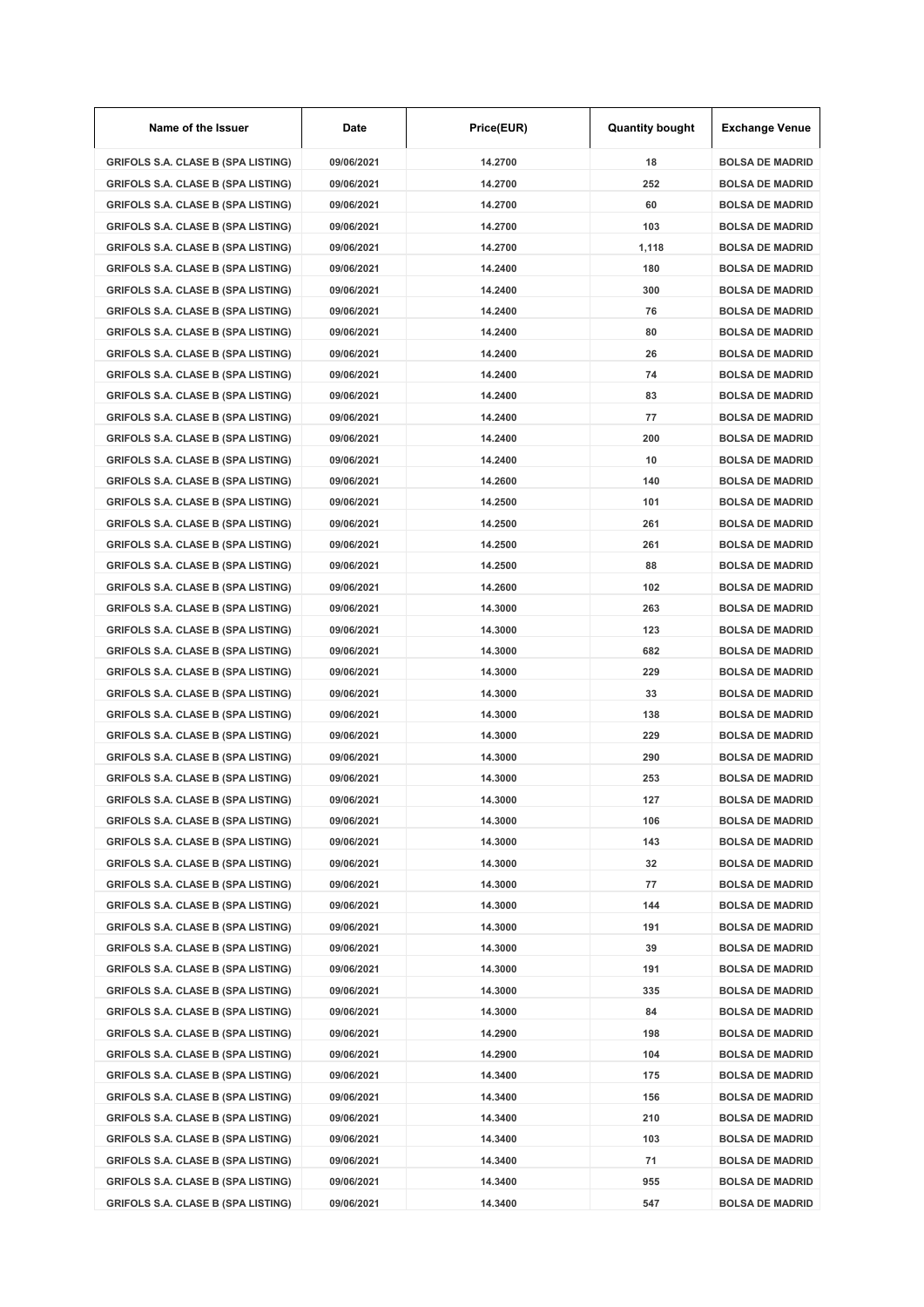| Name of the Issuer                        | Date       | Price(EUR) | <b>Quantity bought</b> | <b>Exchange Venue</b>  |
|-------------------------------------------|------------|------------|------------------------|------------------------|
| <b>GRIFOLS S.A. CLASE B (SPA LISTING)</b> | 09/06/2021 | 14.3400    | 256                    | <b>BOLSA DE MADRID</b> |
| <b>GRIFOLS S.A. CLASE B (SPA LISTING)</b> | 09/06/2021 | 14.3400    | 154                    | <b>BOLSA DE MADRID</b> |
| <b>GRIFOLS S.A. CLASE B (SPA LISTING)</b> | 09/06/2021 | 14.3400    | 224                    | <b>BOLSA DE MADRID</b> |
| <b>GRIFOLS S.A. CLASE B (SPA LISTING)</b> | 09/06/2021 | 14.3400    | 162                    | <b>BOLSA DE MADRID</b> |
| <b>GRIFOLS S.A. CLASE B (SPA LISTING)</b> | 09/06/2021 | 14.3400    | 99                     | <b>BOLSA DE MADRID</b> |
| GRIFOLS S.A. CLASE B (SPA LISTING)        | 09/06/2021 | 14.3400    | 504                    | <b>BOLSA DE MADRID</b> |
| <b>GRIFOLS S.A. CLASE B (SPA LISTING)</b> | 09/06/2021 | 14.3200    | 540                    | <b>BOLSA DE MADRID</b> |
| <b>GRIFOLS S.A. CLASE B (SPA LISTING)</b> | 09/06/2021 | 14.3200    | 148                    | <b>BOLSA DE MADRID</b> |
| <b>GRIFOLS S.A. CLASE B (SPA LISTING)</b> | 09/06/2021 | 14.3200    | 180                    | <b>BOLSA DE MADRID</b> |
| <b>GRIFOLS S.A. CLASE B (SPA LISTING)</b> | 09/06/2021 | 14.3200    | 105                    | <b>BOLSA DE MADRID</b> |
| <b>GRIFOLS S.A. CLASE B (SPA LISTING)</b> | 09/06/2021 | 14.3200    | 165                    | <b>BOLSA DE MADRID</b> |
| <b>GRIFOLS S.A. CLASE B (SPA LISTING)</b> | 09/06/2021 | 14.3300    | 124                    | <b>BOLSA DE MADRID</b> |
| <b>GRIFOLS S.A. CLASE B (SPA LISTING)</b> | 09/06/2021 | 14.3300    | 218                    | <b>BOLSA DE MADRID</b> |
| <b>GRIFOLS S.A. CLASE B (SPA LISTING)</b> | 09/06/2021 | 14.3200    | 231                    | <b>BOLSA DE MADRID</b> |
| <b>GRIFOLS S.A. CLASE B (SPA LISTING)</b> | 09/06/2021 | 14.3400    | 328                    | <b>BOLSA DE MADRID</b> |
| <b>GRIFOLS S.A. CLASE B (SPA LISTING)</b> | 09/06/2021 | 14.3400    | 425                    | <b>BOLSA DE MADRID</b> |
| <b>GRIFOLS S.A. CLASE B (SPA LISTING)</b> | 09/06/2021 | 14.3600    | 402                    | <b>BOLSA DE MADRID</b> |
| <b>GRIFOLS S.A. CLASE B (SPA LISTING)</b> | 09/06/2021 | 14.3600    | 198                    | <b>BOLSA DE MADRID</b> |
| GRIFOLS S.A. CLASE B (SPA LISTING)        | 09/06/2021 | 14.3600    | 66                     | <b>BOLSA DE MADRID</b> |
| <b>GRIFOLS S.A. CLASE B (SPA LISTING)</b> | 09/06/2021 | 14.3600    | 348                    | <b>BOLSA DE MADRID</b> |
| <b>GRIFOLS S.A. CLASE B (SPA LISTING)</b> | 09/06/2021 | 14.3600    | 52                     | <b>BOLSA DE MADRID</b> |
| GRIFOLS S.A. CLASE B (SPA LISTING)        | 09/06/2021 | 14.3600    | 134                    | <b>BOLSA DE MADRID</b> |
| <b>GRIFOLS S.A. CLASE B (SPA LISTING)</b> | 09/06/2021 | 14.3600    | 54                     | <b>BOLSA DE MADRID</b> |
| GRIFOLS S.A. CLASE B (SPA LISTING)        | 09/06/2021 | 14.3600    | 246                    | <b>BOLSA DE MADRID</b> |
| <b>GRIFOLS S.A. CLASE B (SPA LISTING)</b> | 09/06/2021 | 14.3600    | 916                    | <b>BOLSA DE MADRID</b> |
| <b>GRIFOLS S.A. CLASE B (SPA LISTING)</b> | 09/06/2021 | 14.3600    | 384                    | <b>BOLSA DE MADRID</b> |
| GRIFOLS S.A. CLASE B (SPA LISTING)        | 09/06/2021 | 14.3600    | 56                     | <b>BOLSA DE MADRID</b> |
| <b>GRIFOLS S.A. CLASE B (SPA LISTING)</b> | 09/06/2021 | 14.3600    | 100                    | <b>BOLSA DE MADRID</b> |
| GRIFOLS S.A. CLASE B (SPA LISTING)        | 09/06/2021 | 14.3600    | 81                     | <b>BOLSA DE MADRID</b> |
| <b>GRIFOLS S.A. CLASE B (SPA LISTING)</b> | 09/06/2021 | 14.3600    | 63                     | <b>BOLSA DE MADRID</b> |
| <b>GRIFOLS S.A. CLASE B (SPA LISTING)</b> | 09/06/2021 | 14.3600    | 37                     | <b>BOLSA DE MADRID</b> |
| GRIFOLS S.A. CLASE B (SPA LISTING)        | 09/06/2021 | 14.3600    | 100                    | <b>BOLSA DE MADRID</b> |
| <b>GRIFOLS S.A. CLASE B (SPA LISTING)</b> | 09/06/2021 | 14.3600    | 24                     | <b>BOLSA DE MADRID</b> |
| <b>GRIFOLS S.A. CLASE B (SPA LISTING)</b> | 09/06/2021 | 14.3600    | 76                     | <b>BOLSA DE MADRID</b> |
| <b>GRIFOLS S.A. CLASE B (SPA LISTING)</b> | 09/06/2021 | 14.3600    | 100                    | <b>BOLSA DE MADRID</b> |
| <b>GRIFOLS S.A. CLASE B (SPA LISTING)</b> | 09/06/2021 | 14.3600    | 19                     | <b>BOLSA DE MADRID</b> |
| <b>GRIFOLS S.A. CLASE B (SPA LISTING)</b> | 09/06/2021 | 14.3600    | 100                    | <b>BOLSA DE MADRID</b> |
| <b>GRIFOLS S.A. CLASE B (SPA LISTING)</b> | 09/06/2021 | 14.3600    | 440                    | <b>BOLSA DE MADRID</b> |
| GRIFOLS S.A. CLASE B (SPA LISTING)        | 09/06/2021 | 14.3400    | 51                     | <b>BOLSA DE MADRID</b> |
| <b>GRIFOLS S.A. CLASE B (SPA LISTING)</b> | 09/06/2021 | 14.3400    | 146                    | <b>BOLSA DE MADRID</b> |
| <b>GRIFOLS S.A. CLASE B (SPA LISTING)</b> | 09/06/2021 | 14.3400    | 240                    | <b>BOLSA DE MADRID</b> |
| <b>GRIFOLS S.A. CLASE B (SPA LISTING)</b> | 09/06/2021 | 14.3400    | 15                     | <b>BOLSA DE MADRID</b> |
| <b>GRIFOLS S.A. CLASE B (SPA LISTING)</b> | 09/06/2021 | 14.3400    | 374                    | <b>BOLSA DE MADRID</b> |
| <b>GRIFOLS S.A. CLASE B (SPA LISTING)</b> | 09/06/2021 | 14.3400    | 240                    | <b>BOLSA DE MADRID</b> |
| <b>GRIFOLS S.A. CLASE B (SPA LISTING)</b> | 09/06/2021 | 14.3400    | 70                     | <b>BOLSA DE MADRID</b> |
| <b>GRIFOLS S.A. CLASE B (SPA LISTING)</b> | 09/06/2021 | 14.3600    | 260                    | <b>BOLSA DE MADRID</b> |
| <b>GRIFOLS S.A. CLASE B (SPA LISTING)</b> | 09/06/2021 | 14.3600    | 100                    | <b>BOLSA DE MADRID</b> |
| <b>GRIFOLS S.A. CLASE B (SPA LISTING)</b> | 09/06/2021 | 14.3600    | 454                    | <b>BOLSA DE MADRID</b> |
| <b>GRIFOLS S.A. CLASE B (SPA LISTING)</b> | 09/06/2021 | 14.3600    | 319                    | <b>BOLSA DE MADRID</b> |
| <b>GRIFOLS S.A. CLASE B (SPA LISTING)</b> | 09/06/2021 | 14.3600    | 135                    | <b>BOLSA DE MADRID</b> |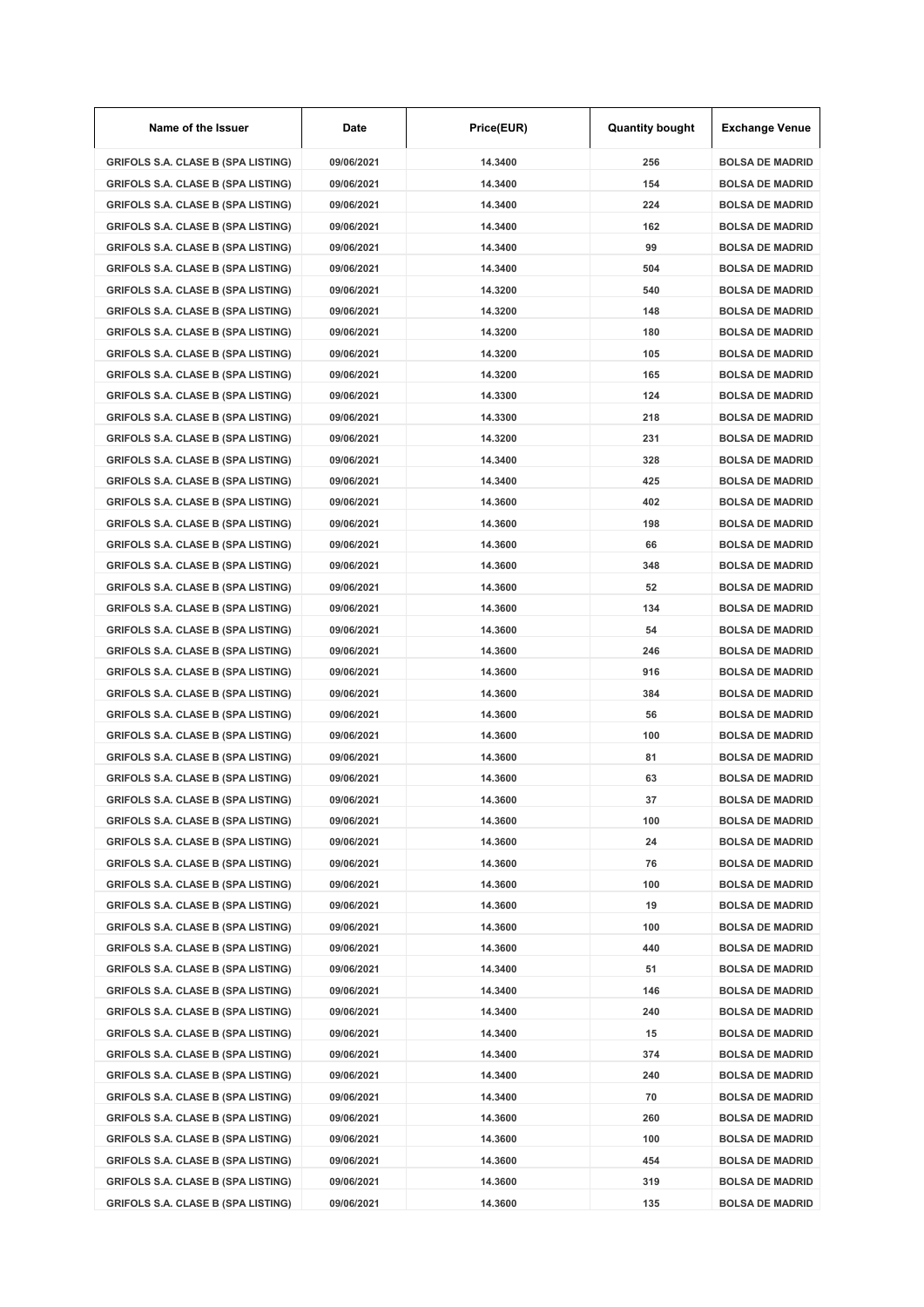| Name of the Issuer                        | Date       | Price(EUR) | <b>Quantity bought</b> | <b>Exchange Venue</b>  |
|-------------------------------------------|------------|------------|------------------------|------------------------|
| <b>GRIFOLS S.A. CLASE B (SPA LISTING)</b> | 09/06/2021 | 14.3600    | 225                    | <b>BOLSA DE MADRID</b> |
| <b>GRIFOLS S.A. CLASE B (SPA LISTING)</b> | 09/06/2021 | 14.3400    | 60                     | <b>BOLSA DE MADRID</b> |
| <b>GRIFOLS S.A. CLASE B (SPA LISTING)</b> | 09/06/2021 | 14.3400    | 163                    | <b>BOLSA DE MADRID</b> |
| <b>GRIFOLS S.A. CLASE B (SPA LISTING)</b> | 09/06/2021 | 14.3400    | 451                    | <b>BOLSA DE MADRID</b> |
| <b>GRIFOLS S.A. CLASE B (SPA LISTING)</b> | 09/06/2021 | 14.3400    | 200                    | <b>BOLSA DE MADRID</b> |
| <b>GRIFOLS S.A. CLASE B (SPA LISTING)</b> | 09/06/2021 | 14.3400    | 72                     | <b>BOLSA DE MADRID</b> |
| <b>GRIFOLS S.A. CLASE B (SPA LISTING)</b> | 09/06/2021 | 14.3200    | 50                     | <b>BOLSA DE MADRID</b> |
| <b>GRIFOLS S.A. CLASE B (SPA LISTING)</b> | 09/06/2021 | 14.3200    | 179                    | <b>BOLSA DE MADRID</b> |
| <b>GRIFOLS S.A. CLASE B (SPA LISTING)</b> | 09/06/2021 | 14.3200    | 80                     | <b>BOLSA DE MADRID</b> |
| GRIFOLS S.A. CLASE B (SPA LISTING)        | 09/06/2021 | 14.3200    | 207                    | <b>BOLSA DE MADRID</b> |
| <b>GRIFOLS S.A. CLASE B (SPA LISTING)</b> | 09/06/2021 | 14.3200    | 309                    | <b>BOLSA DE MADRID</b> |
| <b>GRIFOLS S.A. CLASE B (SPA LISTING)</b> | 09/06/2021 | 14.3200    | 447                    | <b>BOLSA DE MADRID</b> |
| <b>GRIFOLS S.A. CLASE B (SPA LISTING)</b> | 09/06/2021 | 14.3200    | 93                     | <b>BOLSA DE MADRID</b> |
| <b>GRIFOLS S.A. CLASE B (SPA LISTING)</b> | 09/06/2021 | 14.3200    | 440                    | <b>BOLSA DE MADRID</b> |
| <b>GRIFOLS S.A. CLASE B (SPA LISTING)</b> | 09/06/2021 | 14.3200    | 447                    | <b>BOLSA DE MADRID</b> |
| <b>GRIFOLS S.A. CLASE B (SPA LISTING)</b> | 09/06/2021 | 14.3200    | 92                     | <b>BOLSA DE MADRID</b> |
| <b>GRIFOLS S.A. CLASE B (SPA LISTING)</b> | 09/06/2021 | 14.3200    | 398                    | <b>BOLSA DE MADRID</b> |
| GRIFOLS S.A. CLASE B (SPA LISTING)        | 09/06/2021 | 14.3200    | 26                     | <b>BOLSA DE MADRID</b> |
| <b>GRIFOLS S.A. CLASE B (SPA LISTING)</b> | 09/06/2021 | 14.3200    | 74                     | <b>BOLSA DE MADRID</b> |
| GRIFOLS S.A. CLASE B (SPA LISTING)        | 09/06/2021 | 14.3200    | 162                    | <b>BOLSA DE MADRID</b> |
| <b>GRIFOLS S.A. CLASE B (SPA LISTING)</b> | 09/06/2021 | 14.3200    | 38                     | <b>BOLSA DE MADRID</b> |
| <b>GRIFOLS S.A. CLASE B (SPA LISTING)</b> | 09/06/2021 | 14.3200    | 67                     | <b>BOLSA DE MADRID</b> |
| <b>GRIFOLS S.A. CLASE B (SPA LISTING)</b> | 09/06/2021 | 14.3200    | 309                    | <b>BOLSA DE MADRID</b> |
| GRIFOLS S.A. CLASE B (SPA LISTING)        | 09/06/2021 | 14.3200    | 344                    | <b>BOLSA DE MADRID</b> |
| <b>GRIFOLS S.A. CLASE B (SPA LISTING)</b> | 09/06/2021 | 14.3000    | 735                    | <b>BOLSA DE MADRID</b> |
| GRIFOLS S.A. CLASE B (SPA LISTING)        | 09/06/2021 | 14.3000    | 2,121                  | <b>BOLSA DE MADRID</b> |
| <b>GRIFOLS S.A. CLASE B (SPA LISTING)</b> | 09/06/2021 | 14.3000    | 363                    | <b>BOLSA DE MADRID</b> |
| <b>GRIFOLS S.A. CLASE B (SPA LISTING)</b> | 09/06/2021 | 14.3000    | 531                    | <b>BOLSA DE MADRID</b> |
| <b>GRIFOLS S.A. CLASE B (SPA LISTING)</b> | 09/06/2021 | 14.3000    | 366                    | <b>BOLSA DE MADRID</b> |
| <b>GRIFOLS S.A. CLASE B (SPA LISTING)</b> | 09/06/2021 | 14.3000    | 352                    | <b>BOLSA DE MADRID</b> |
| <b>GRIFOLS S.A. CLASE B (SPA LISTING)</b> | 09/06/2021 | 14.3000    | 187                    | <b>BOLSA DE MADRID</b> |
| <b>GRIFOLS S.A. CLASE B (SPA LISTING)</b> | 09/06/2021 | 14.3000    | 179                    | <b>BOLSA DE MADRID</b> |
| <b>GRIFOLS S.A. CLASE B (SPA LISTING)</b> | 09/06/2021 | 14.3000    | 160                    | <b>BOLSA DE MADRID</b> |
| <b>GRIFOLS S.A. CLASE B (SPA LISTING)</b> | 09/06/2021 | 14.3000    | 140                    | <b>BOLSA DE MADRID</b> |
| <b>GRIFOLS S.A. CLASE B (SPA LISTING)</b> | 09/06/2021 | 14.3000    | 200                    | <b>BOLSA DE MADRID</b> |
| <b>GRIFOLS S.A. CLASE B (SPA LISTING)</b> | 09/06/2021 | 14.3000    | 8                      | <b>BOLSA DE MADRID</b> |
| <b>GRIFOLS S.A. CLASE B (SPA LISTING)</b> | 09/06/2021 | 14.3000    | 92                     | <b>BOLSA DE MADRID</b> |
| <b>GRIFOLS S.A. CLASE B (SPA LISTING)</b> | 09/06/2021 | 14.3000    | 100                    | <b>BOLSA DE MADRID</b> |
| <b>GRIFOLS S.A. CLASE B (SPA LISTING)</b> | 09/06/2021 | 14.3000    | 156                    | <b>BOLSA DE MADRID</b> |
| <b>GRIFOLS S.A. CLASE B (SPA LISTING)</b> | 09/06/2021 | 14.3000    | 508                    | <b>BOLSA DE MADRID</b> |
| GRIFOLS S.A. CLASE B (SPA LISTING)        | 09/06/2021 | 14.3000    | 300                    | <b>BOLSA DE MADRID</b> |
| <b>GRIFOLS S.A. CLASE B (SPA LISTING)</b> | 09/06/2021 | 14.3000    | 200                    | <b>BOLSA DE MADRID</b> |
| <b>GRIFOLS S.A. CLASE B (SPA LISTING)</b> | 09/06/2021 | 14.3000    | 137                    | <b>BOLSA DE MADRID</b> |
| <b>GRIFOLS S.A. CLASE B (SPA LISTING)</b> | 09/06/2021 | 14.2600    | 314                    | <b>BOLSA DE MADRID</b> |
| <b>GRIFOLS S.A. CLASE B (SPA LISTING)</b> | 09/06/2021 | 14.2600    | 331                    | <b>BOLSA DE MADRID</b> |
| <b>GRIFOLS S.A. CLASE B (SPA LISTING)</b> | 09/06/2021 | 14.2600    | 325                    | <b>BOLSA DE MADRID</b> |
| <b>GRIFOLS S.A. CLASE B (SPA LISTING)</b> | 09/06/2021 | 14.2600    | 333                    | <b>BOLSA DE MADRID</b> |
| <b>GRIFOLS S.A. CLASE B (SPA LISTING)</b> | 09/06/2021 | 14.2600    | 160                    | <b>BOLSA DE MADRID</b> |
| <b>GRIFOLS S.A. CLASE B (SPA LISTING)</b> | 09/06/2021 | 14.2600    | 200                    | <b>BOLSA DE MADRID</b> |
| <b>GRIFOLS S.A. CLASE B (SPA LISTING)</b> | 09/06/2021 | 14.2600    | 174                    | <b>BOLSA DE MADRID</b> |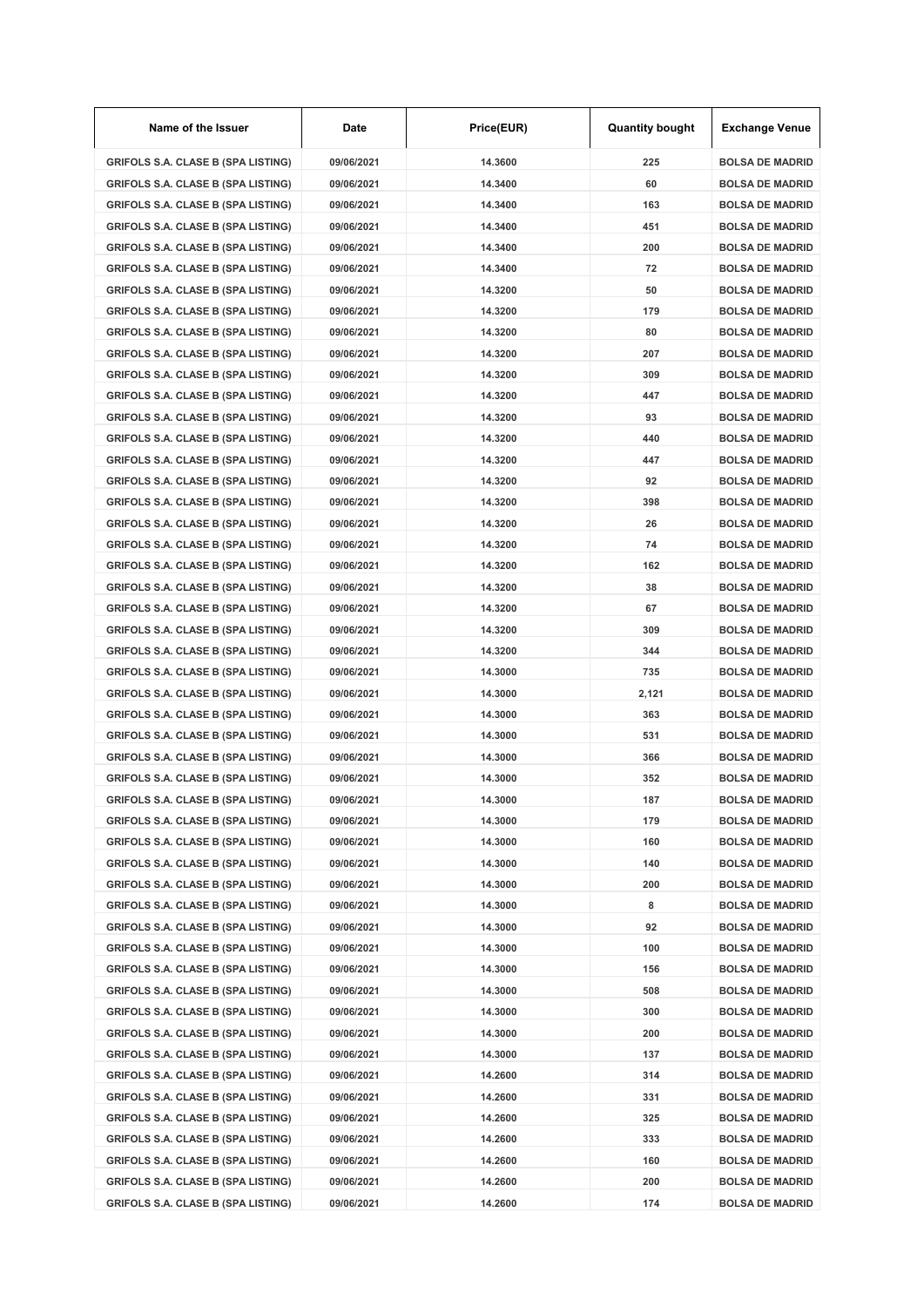| Name of the Issuer                        | Date       | Price(EUR) | <b>Quantity bought</b> | <b>Exchange Venue</b>  |
|-------------------------------------------|------------|------------|------------------------|------------------------|
| <b>GRIFOLS S.A. CLASE B (SPA LISTING)</b> | 09/06/2021 | 14.2600    | 108                    | <b>BOLSA DE MADRID</b> |
| <b>GRIFOLS S.A. CLASE B (SPA LISTING)</b> | 09/06/2021 | 14.2600    | 92                     | <b>BOLSA DE MADRID</b> |
| <b>GRIFOLS S.A. CLASE B (SPA LISTING)</b> | 09/06/2021 | 14.2600    | 300                    | <b>BOLSA DE MADRID</b> |
| <b>GRIFOLS S.A. CLASE B (SPA LISTING)</b> | 09/06/2021 | 14.2600    | 100                    | <b>BOLSA DE MADRID</b> |
| <b>GRIFOLS S.A. CLASE B (SPA LISTING)</b> | 09/06/2021 | 14.2600    | 301                    | <b>BOLSA DE MADRID</b> |
| <b>GRIFOLS S.A. CLASE B (SPA LISTING)</b> | 09/06/2021 | 14.2600    | 280                    | <b>BOLSA DE MADRID</b> |
| <b>GRIFOLS S.A. CLASE B (SPA LISTING)</b> | 09/06/2021 | 14.2500    | 100                    | <b>BOLSA DE MADRID</b> |
| <b>GRIFOLS S.A. CLASE B (SPA LISTING)</b> | 09/06/2021 | 14.2500    | 100                    | <b>BOLSA DE MADRID</b> |
| <b>GRIFOLS S.A. CLASE B (SPA LISTING)</b> | 09/06/2021 | 14.2500    | 172                    | <b>BOLSA DE MADRID</b> |
| GRIFOLS S.A. CLASE B (SPA LISTING)        | 09/06/2021 | 14.2500    | 93                     | <b>BOLSA DE MADRID</b> |
| <b>GRIFOLS S.A. CLASE B (SPA LISTING)</b> | 10/06/2021 | 14.3200    | 113                    | <b>BOLSA DE MADRID</b> |
| <b>GRIFOLS S.A. CLASE B (SPA LISTING)</b> | 10/06/2021 | 14.3200    | 123                    | <b>BOLSA DE MADRID</b> |
| <b>GRIFOLS S.A. CLASE B (SPA LISTING)</b> | 10/06/2021 | 14.3200    | 24                     | <b>BOLSA DE MADRID</b> |
| <b>GRIFOLS S.A. CLASE B (SPA LISTING)</b> | 10/06/2021 | 14.3200    | 318                    | <b>BOLSA DE MADRID</b> |
| <b>GRIFOLS S.A. CLASE B (SPA LISTING)</b> | 10/06/2021 | 14.2700    | 129                    | <b>BOLSA DE MADRID</b> |
| <b>GRIFOLS S.A. CLASE B (SPA LISTING)</b> | 10/06/2021 | 14.2600    | 354                    | <b>BOLSA DE MADRID</b> |
| <b>GRIFOLS S.A. CLASE B (SPA LISTING)</b> | 10/06/2021 | 14.3400    | 129                    | <b>BOLSA DE MADRID</b> |
| <b>GRIFOLS S.A. CLASE B (SPA LISTING)</b> | 10/06/2021 | 14.3400    | 284                    | <b>BOLSA DE MADRID</b> |
| <b>GRIFOLS S.A. CLASE B (SPA LISTING)</b> | 10/06/2021 | 14.3400    | 365                    | <b>BOLSA DE MADRID</b> |
| GRIFOLS S.A. CLASE B (SPA LISTING)        | 10/06/2021 | 14.3400    | 549                    | <b>BOLSA DE MADRID</b> |
| <b>GRIFOLS S.A. CLASE B (SPA LISTING)</b> | 10/06/2021 | 14.3400    | 67                     | <b>BOLSA DE MADRID</b> |
| <b>GRIFOLS S.A. CLASE B (SPA LISTING)</b> | 10/06/2021 | 14.3400    | 67                     | <b>BOLSA DE MADRID</b> |
| <b>GRIFOLS S.A. CLASE B (SPA LISTING)</b> | 10/06/2021 | 14.3400    | 266                    | <b>BOLSA DE MADRID</b> |
| GRIFOLS S.A. CLASE B (SPA LISTING)        | 10/06/2021 | 14.3400    | 3,355                  | <b>BOLSA DE MADRID</b> |
| <b>GRIFOLS S.A. CLASE B (SPA LISTING)</b> | 10/06/2021 | 14.3400    | 275                    | <b>BOLSA DE MADRID</b> |
| GRIFOLS S.A. CLASE B (SPA LISTING)        | 10/06/2021 | 14.3300    | 251                    | <b>BOLSA DE MADRID</b> |
| <b>GRIFOLS S.A. CLASE B (SPA LISTING)</b> | 10/06/2021 | 14.3300    | 275                    | <b>BOLSA DE MADRID</b> |
| <b>GRIFOLS S.A. CLASE B (SPA LISTING)</b> | 10/06/2021 | 14.3400    | 780                    | <b>BOLSA DE MADRID</b> |
| <b>GRIFOLS S.A. CLASE B (SPA LISTING)</b> | 10/06/2021 | 14.3400    | 333                    | <b>BOLSA DE MADRID</b> |
| <b>GRIFOLS S.A. CLASE B (SPA LISTING)</b> | 10/06/2021 | 14.3400    | 379                    | <b>BOLSA DE MADRID</b> |
| <b>GRIFOLS S.A. CLASE B (SPA LISTING)</b> | 10/06/2021 | 14.3400    | 386                    | <b>BOLSA DE MADRID</b> |
| <b>GRIFOLS S.A. CLASE B (SPA LISTING)</b> | 10/06/2021 | 14.3500    | 324                    | <b>BOLSA DE MADRID</b> |
| <b>GRIFOLS S.A. CLASE B (SPA LISTING)</b> | 10/06/2021 | 14.3400    | 342                    | <b>BOLSA DE MADRID</b> |
| <b>GRIFOLS S.A. CLASE B (SPA LISTING)</b> | 10/06/2021 | 14.3200    | 205                    | <b>BOLSA DE MADRID</b> |
| <b>GRIFOLS S.A. CLASE B (SPA LISTING)</b> | 10/06/2021 | 14.3400    | 340                    | <b>BOLSA DE MADRID</b> |
| <b>GRIFOLS S.A. CLASE B (SPA LISTING)</b> | 10/06/2021 | 14.3400    | 365                    | <b>BOLSA DE MADRID</b> |
| <b>GRIFOLS S.A. CLASE B (SPA LISTING)</b> | 10/06/2021 | 14.3400    | 290                    | <b>BOLSA DE MADRID</b> |
| <b>GRIFOLS S.A. CLASE B (SPA LISTING)</b> | 10/06/2021 | 14.3400    | 350                    | <b>BOLSA DE MADRID</b> |
| <b>GRIFOLS S.A. CLASE B (SPA LISTING)</b> | 10/06/2021 | 14.3400    | 331                    | <b>BOLSA DE MADRID</b> |
| <b>GRIFOLS S.A. CLASE B (SPA LISTING)</b> | 10/06/2021 | 14.3400    | 321                    | <b>BOLSA DE MADRID</b> |
| <b>GRIFOLS S.A. CLASE B (SPA LISTING)</b> | 10/06/2021 | 14.3400    | 365                    | <b>BOLSA DE MADRID</b> |
| <b>GRIFOLS S.A. CLASE B (SPA LISTING)</b> | 10/06/2021 | 14.3400    | 343                    | <b>BOLSA DE MADRID</b> |
| <b>GRIFOLS S.A. CLASE B (SPA LISTING)</b> | 10/06/2021 | 14.3400    | 29                     | <b>BOLSA DE MADRID</b> |
| <b>GRIFOLS S.A. CLASE B (SPA LISTING)</b> | 10/06/2021 | 14.3200    | 23                     | <b>BOLSA DE MADRID</b> |
| <b>GRIFOLS S.A. CLASE B (SPA LISTING)</b> | 10/06/2021 | 14.3200    | 489                    | <b>BOLSA DE MADRID</b> |
| <b>GRIFOLS S.A. CLASE B (SPA LISTING)</b> | 10/06/2021 | 14.3200    | 290                    | <b>BOLSA DE MADRID</b> |
| <b>GRIFOLS S.A. CLASE B (SPA LISTING)</b> | 10/06/2021 | 14.3200    | 724                    | <b>BOLSA DE MADRID</b> |
| <b>GRIFOLS S.A. CLASE B (SPA LISTING)</b> | 10/06/2021 | 14.3100    | 195                    | <b>BOLSA DE MADRID</b> |
| <b>GRIFOLS S.A. CLASE B (SPA LISTING)</b> | 10/06/2021 | 14.3100    | 100                    | <b>BOLSA DE MADRID</b> |
| <b>GRIFOLS S.A. CLASE B (SPA LISTING)</b> | 10/06/2021 | 14.3100    | 37                     | <b>BOLSA DE MADRID</b> |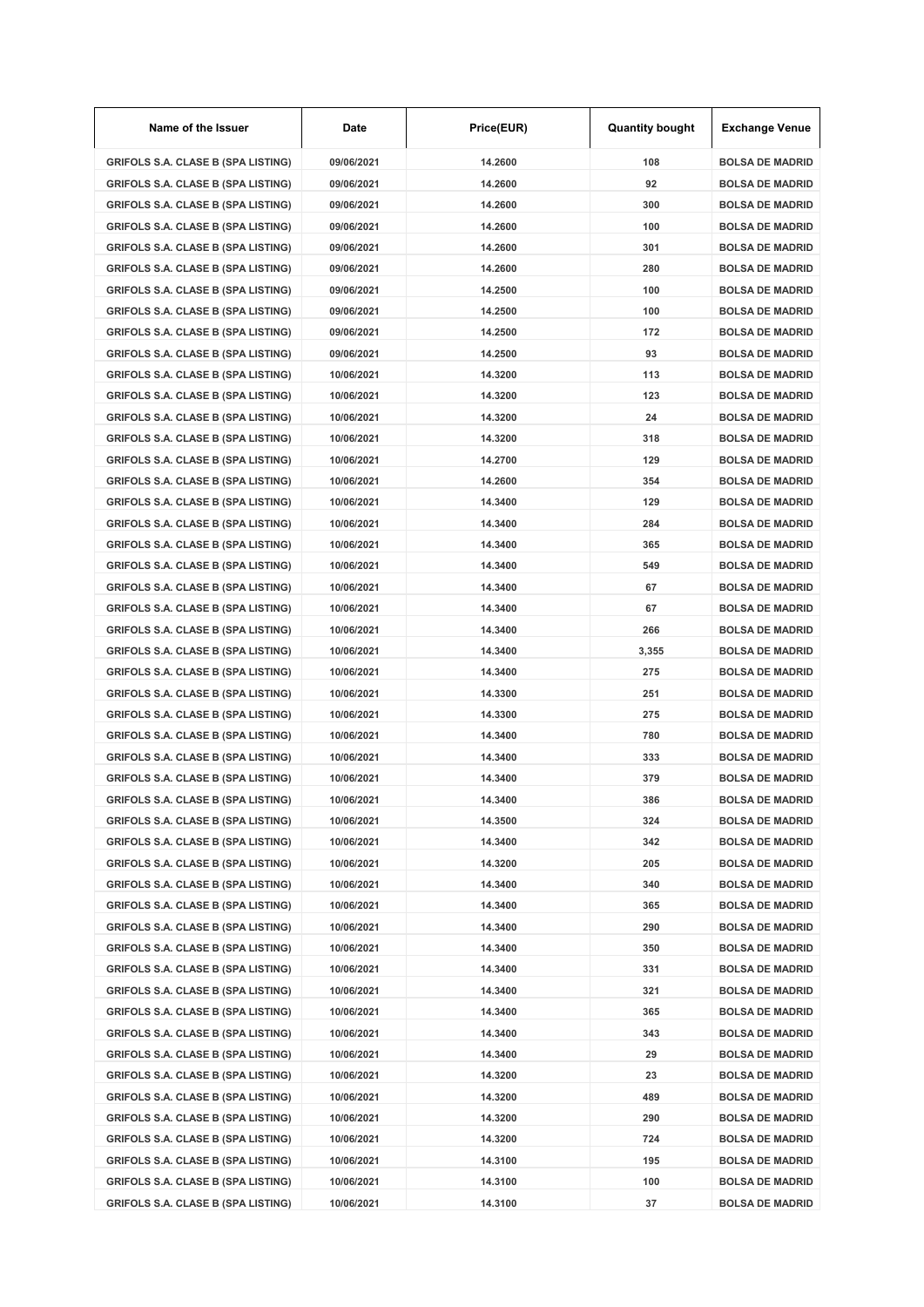| Name of the Issuer                        | Date       | Price(EUR) | <b>Quantity bought</b> | <b>Exchange Venue</b>  |
|-------------------------------------------|------------|------------|------------------------|------------------------|
| <b>GRIFOLS S.A. CLASE B (SPA LISTING)</b> | 10/06/2021 | 14.3100    | 57                     | <b>BOLSA DE MADRID</b> |
| <b>GRIFOLS S.A. CLASE B (SPA LISTING)</b> | 10/06/2021 | 14.3100    | 100                    | <b>BOLSA DE MADRID</b> |
| <b>GRIFOLS S.A. CLASE B (SPA LISTING)</b> | 10/06/2021 | 14.2900    | 72                     | <b>BOLSA DE MADRID</b> |
| <b>GRIFOLS S.A. CLASE B (SPA LISTING)</b> | 10/06/2021 | 14.2900    | 164                    | <b>BOLSA DE MADRID</b> |
| <b>GRIFOLS S.A. CLASE B (SPA LISTING)</b> | 10/06/2021 | 14.3300    | 678                    | <b>BOLSA DE MADRID</b> |
| <b>GRIFOLS S.A. CLASE B (SPA LISTING)</b> | 10/06/2021 | 14.3000    | 73                     | <b>BOLSA DE MADRID</b> |
| <b>GRIFOLS S.A. CLASE B (SPA LISTING)</b> | 10/06/2021 | 14.3200    | 437                    | <b>BOLSA DE MADRID</b> |
| <b>GRIFOLS S.A. CLASE B (SPA LISTING)</b> | 10/06/2021 | 14.3200    | 1,635                  | <b>BOLSA DE MADRID</b> |
| <b>GRIFOLS S.A. CLASE B (SPA LISTING)</b> | 10/06/2021 | 14.3200    | 437                    | <b>BOLSA DE MADRID</b> |
| <b>GRIFOLS S.A. CLASE B (SPA LISTING)</b> | 10/06/2021 | 14.3200    | 152                    | <b>BOLSA DE MADRID</b> |
| <b>GRIFOLS S.A. CLASE B (SPA LISTING)</b> | 10/06/2021 | 14.3200    | 285                    | <b>BOLSA DE MADRID</b> |
| <b>GRIFOLS S.A. CLASE B (SPA LISTING)</b> | 10/06/2021 | 14.3200    | 285                    | <b>BOLSA DE MADRID</b> |
| <b>GRIFOLS S.A. CLASE B (SPA LISTING)</b> | 10/06/2021 | 14.3200    | 114                    | <b>BOLSA DE MADRID</b> |
| <b>GRIFOLS S.A. CLASE B (SPA LISTING)</b> | 10/06/2021 | 14.2800    | 416                    | <b>BOLSA DE MADRID</b> |
| <b>GRIFOLS S.A. CLASE B (SPA LISTING)</b> | 10/06/2021 | 14.2800    | 307                    | <b>BOLSA DE MADRID</b> |
| <b>GRIFOLS S.A. CLASE B (SPA LISTING)</b> | 10/06/2021 | 14.2800    | 355                    | <b>BOLSA DE MADRID</b> |
| <b>GRIFOLS S.A. CLASE B (SPA LISTING)</b> | 10/06/2021 | 14.2800    | 60                     | <b>BOLSA DE MADRID</b> |
| <b>GRIFOLS S.A. CLASE B (SPA LISTING)</b> | 10/06/2021 | 14.2800    | 86                     | <b>BOLSA DE MADRID</b> |
| <b>GRIFOLS S.A. CLASE B (SPA LISTING)</b> | 10/06/2021 | 14.2800    | 84                     | <b>BOLSA DE MADRID</b> |
| GRIFOLS S.A. CLASE B (SPA LISTING)        | 10/06/2021 | 14.2800    | 67                     | <b>BOLSA DE MADRID</b> |
| <b>GRIFOLS S.A. CLASE B (SPA LISTING)</b> | 10/06/2021 | 14.2800    | 146                    | <b>BOLSA DE MADRID</b> |
| <b>GRIFOLS S.A. CLASE B (SPA LISTING)</b> | 10/06/2021 | 14.2800    | 18                     | <b>BOLSA DE MADRID</b> |
| <b>GRIFOLS S.A. CLASE B (SPA LISTING)</b> | 10/06/2021 | 14.2800    | 401                    | <b>BOLSA DE MADRID</b> |
| GRIFOLS S.A. CLASE B (SPA LISTING)        | 10/06/2021 | 14.2800    | 401                    | <b>BOLSA DE MADRID</b> |
| <b>GRIFOLS S.A. CLASE B (SPA LISTING)</b> | 10/06/2021 | 14.2800    | 73                     | <b>BOLSA DE MADRID</b> |
| <b>GRIFOLS S.A. CLASE B (SPA LISTING)</b> | 10/06/2021 | 14.2600    | 110                    | <b>BOLSA DE MADRID</b> |
| GRIFOLS S.A. CLASE B (SPA LISTING)        | 10/06/2021 | 14.2600    | 96                     | <b>BOLSA DE MADRID</b> |
| <b>GRIFOLS S.A. CLASE B (SPA LISTING)</b> | 10/06/2021 | 14.2600    | 493                    | <b>BOLSA DE MADRID</b> |
| <b>GRIFOLS S.A. CLASE B (SPA LISTING)</b> | 10/06/2021 | 14.2600    | 263                    | <b>BOLSA DE MADRID</b> |
| <b>GRIFOLS S.A. CLASE B (SPA LISTING)</b> | 10/06/2021 | 14.2600    | 600                    | <b>BOLSA DE MADRID</b> |
| <b>GRIFOLS S.A. CLASE B (SPA LISTING)</b> | 10/06/2021 | 14.2600    | 622                    | <b>BOLSA DE MADRID</b> |
| <b>GRIFOLS S.A. CLASE B (SPA LISTING)</b> | 10/06/2021 | 14.2600    | 263                    | <b>BOLSA DE MADRID</b> |
| <b>GRIFOLS S.A. CLASE B (SPA LISTING)</b> | 10/06/2021 | 14.2900    | 154                    | <b>BOLSA DE MADRID</b> |
| <b>GRIFOLS S.A. CLASE B (SPA LISTING)</b> | 10/06/2021 | 14.2900    | 25                     | <b>BOLSA DE MADRID</b> |
| <b>GRIFOLS S.A. CLASE B (SPA LISTING)</b> | 10/06/2021 | 14.2900    | 371                    | <b>BOLSA DE MADRID</b> |
| <b>GRIFOLS S.A. CLASE B (SPA LISTING)</b> | 10/06/2021 | 14.2800    | 303                    | <b>BOLSA DE MADRID</b> |
| <b>GRIFOLS S.A. CLASE B (SPA LISTING)</b> | 10/06/2021 | 14.2800    | 105                    | <b>BOLSA DE MADRID</b> |
| <b>GRIFOLS S.A. CLASE B (SPA LISTING)</b> | 10/06/2021 | 14.2800    | 724                    | <b>BOLSA DE MADRID</b> |
| GRIFOLS S.A. CLASE B (SPA LISTING)        | 10/06/2021 | 14.2800    | 668                    | <b>BOLSA DE MADRID</b> |
| <b>GRIFOLS S.A. CLASE B (SPA LISTING)</b> | 10/06/2021 | 14.2800    | 674                    | <b>BOLSA DE MADRID</b> |
| <b>GRIFOLS S.A. CLASE B (SPA LISTING)</b> | 10/06/2021 | 14.2800    | 651                    | <b>BOLSA DE MADRID</b> |
| <b>GRIFOLS S.A. CLASE B (SPA LISTING)</b> | 10/06/2021 | 14.2800    | 455                    | <b>BOLSA DE MADRID</b> |
| <b>GRIFOLS S.A. CLASE B (SPA LISTING)</b> | 10/06/2021 | 14.2800    | 101                    | <b>BOLSA DE MADRID</b> |
| <b>GRIFOLS S.A. CLASE B (SPA LISTING)</b> | 10/06/2021 | 14.2800    | 353                    | <b>BOLSA DE MADRID</b> |
| <b>GRIFOLS S.A. CLASE B (SPA LISTING)</b> | 10/06/2021 | 14.2800    | 159                    | <b>BOLSA DE MADRID</b> |
| <b>GRIFOLS S.A. CLASE B (SPA LISTING)</b> | 10/06/2021 | 14.3100    | 378                    | <b>BOLSA DE MADRID</b> |
| <b>GRIFOLS S.A. CLASE B (SPA LISTING)</b> | 10/06/2021 | 14.2700    | 203                    | <b>BOLSA DE MADRID</b> |
| <b>GRIFOLS S.A. CLASE B (SPA LISTING)</b> | 10/06/2021 | 14.3000    | 61                     | <b>BOLSA DE MADRID</b> |
| <b>GRIFOLS S.A. CLASE B (SPA LISTING)</b> | 10/06/2021 | 14.3000    | 321                    | <b>BOLSA DE MADRID</b> |
| <b>GRIFOLS S.A. CLASE B (SPA LISTING)</b> | 10/06/2021 | 14.3000    | 110                    | <b>BOLSA DE MADRID</b> |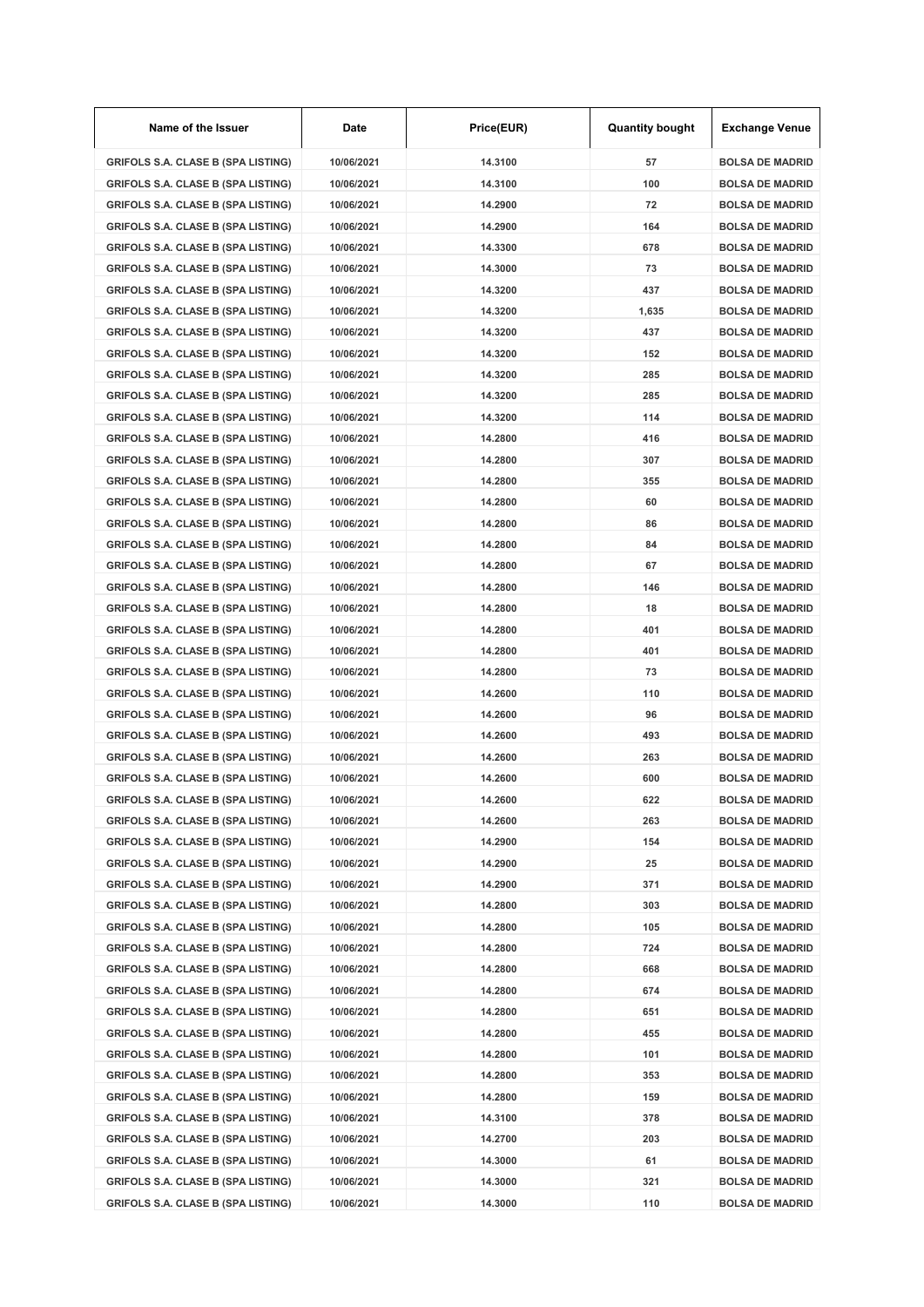| Name of the Issuer                        | Date       | Price(EUR) | <b>Quantity bought</b> | <b>Exchange Venue</b>  |
|-------------------------------------------|------------|------------|------------------------|------------------------|
| <b>GRIFOLS S.A. CLASE B (SPA LISTING)</b> | 10/06/2021 | 14.3000    | 62                     | <b>BOLSA DE MADRID</b> |
| <b>GRIFOLS S.A. CLASE B (SPA LISTING)</b> | 10/06/2021 | 14.3000    | 88                     | <b>BOLSA DE MADRID</b> |
| <b>GRIFOLS S.A. CLASE B (SPA LISTING)</b> | 10/06/2021 | 14.3000    | 76                     | <b>BOLSA DE MADRID</b> |
| <b>GRIFOLS S.A. CLASE B (SPA LISTING)</b> | 10/06/2021 | 14.3300    | 335                    | <b>BOLSA DE MADRID</b> |
| <b>GRIFOLS S.A. CLASE B (SPA LISTING)</b> | 10/06/2021 | 14.3200    | 74                     | <b>BOLSA DE MADRID</b> |
| <b>GRIFOLS S.A. CLASE B (SPA LISTING)</b> | 10/06/2021 | 14.3200    | 393                    | <b>BOLSA DE MADRID</b> |
| <b>GRIFOLS S.A. CLASE B (SPA LISTING)</b> | 10/06/2021 | 14.3200    | 806                    | <b>BOLSA DE MADRID</b> |
| <b>GRIFOLS S.A. CLASE B (SPA LISTING)</b> | 10/06/2021 | 14.3200    | 337                    | <b>BOLSA DE MADRID</b> |
| <b>GRIFOLS S.A. CLASE B (SPA LISTING)</b> | 10/06/2021 | 14.3200    | 305                    | <b>BOLSA DE MADRID</b> |
| <b>GRIFOLS S.A. CLASE B (SPA LISTING)</b> | 10/06/2021 | 14.3100    | 42                     | <b>BOLSA DE MADRID</b> |
| <b>GRIFOLS S.A. CLASE B (SPA LISTING)</b> | 10/06/2021 | 14.3100    | 100                    | <b>BOLSA DE MADRID</b> |
| GRIFOLS S.A. CLASE B (SPA LISTING)        | 10/06/2021 | 14.3100    | 20                     | <b>BOLSA DE MADRID</b> |
| <b>GRIFOLS S.A. CLASE B (SPA LISTING)</b> | 10/06/2021 | 14.3100    | 200                    | <b>BOLSA DE MADRID</b> |
| <b>GRIFOLS S.A. CLASE B (SPA LISTING)</b> | 10/06/2021 | 14.3100    | 254                    | <b>BOLSA DE MADRID</b> |
| <b>GRIFOLS S.A. CLASE B (SPA LISTING)</b> | 10/06/2021 | 14.3000    | 109                    | <b>BOLSA DE MADRID</b> |
| <b>GRIFOLS S.A. CLASE B (SPA LISTING)</b> | 10/06/2021 | 14.3200    | 297                    | <b>BOLSA DE MADRID</b> |
| <b>GRIFOLS S.A. CLASE B (SPA LISTING)</b> | 10/06/2021 | 14.3200    | 120                    | <b>BOLSA DE MADRID</b> |
| <b>GRIFOLS S.A. CLASE B (SPA LISTING)</b> | 10/06/2021 | 14.3100    | 102                    | <b>BOLSA DE MADRID</b> |
| <b>GRIFOLS S.A. CLASE B (SPA LISTING)</b> | 10/06/2021 | 14.3300    | 378                    | <b>BOLSA DE MADRID</b> |
| GRIFOLS S.A. CLASE B (SPA LISTING)        | 10/06/2021 | 14.3300    | 350                    | <b>BOLSA DE MADRID</b> |
| <b>GRIFOLS S.A. CLASE B (SPA LISTING)</b> | 10/06/2021 | 14.3300    | 22                     | <b>BOLSA DE MADRID</b> |
| <b>GRIFOLS S.A. CLASE B (SPA LISTING)</b> | 10/06/2021 | 14.3300    | 195                    | <b>BOLSA DE MADRID</b> |
| <b>GRIFOLS S.A. CLASE B (SPA LISTING)</b> | 10/06/2021 | 14.3300    | 170                    | <b>BOLSA DE MADRID</b> |
| <b>GRIFOLS S.A. CLASE B (SPA LISTING)</b> | 10/06/2021 | 14.3200    | 255                    | <b>BOLSA DE MADRID</b> |
| <b>GRIFOLS S.A. CLASE B (SPA LISTING)</b> | 10/06/2021 | 14.3200    | 603                    | <b>BOLSA DE MADRID</b> |
| <b>GRIFOLS S.A. CLASE B (SPA LISTING)</b> | 10/06/2021 | 14.3200    | 24                     | <b>BOLSA DE MADRID</b> |
| <b>GRIFOLS S.A. CLASE B (SPA LISTING)</b> | 10/06/2021 | 14.3200    | 88                     | <b>BOLSA DE MADRID</b> |
| GRIFOLS S.A. CLASE B (SPA LISTING)        | 10/06/2021 | 14.3100    | 216                    | <b>BOLSA DE MADRID</b> |
| <b>GRIFOLS S.A. CLASE B (SPA LISTING)</b> | 10/06/2021 | 14.3200    | 166                    | <b>BOLSA DE MADRID</b> |
| GRIFOLS S.A. CLASE B (SPA LISTING)        | 10/06/2021 | 14.3100    | 108                    | <b>BOLSA DE MADRID</b> |
| <b>GRIFOLS S.A. CLASE B (SPA LISTING)</b> | 10/06/2021 | 14.3100    | 66                     | <b>BOLSA DE MADRID</b> |
| <b>GRIFOLS S.A. CLASE B (SPA LISTING)</b> | 10/06/2021 | 14.3100    | 398                    | <b>BOLSA DE MADRID</b> |
| <b>GRIFOLS S.A. CLASE B (SPA LISTING)</b> | 10/06/2021 | 14.3300    | 673                    | <b>BOLSA DE MADRID</b> |
| <b>GRIFOLS S.A. CLASE B (SPA LISTING)</b> | 10/06/2021 | 14.3300    | 449                    | <b>BOLSA DE MADRID</b> |
| <b>GRIFOLS S.A. CLASE B (SPA LISTING)</b> | 10/06/2021 | 14.3300    | 418                    | <b>BOLSA DE MADRID</b> |
| <b>GRIFOLS S.A. CLASE B (SPA LISTING)</b> | 10/06/2021 | 14.3000    | 328                    | <b>BOLSA DE MADRID</b> |
| <b>GRIFOLS S.A. CLASE B (SPA LISTING)</b> | 10/06/2021 | 14.3500    | 354                    | <b>BOLSA DE MADRID</b> |
| <b>GRIFOLS S.A. CLASE B (SPA LISTING)</b> | 10/06/2021 | 14.3500    | 210                    | <b>BOLSA DE MADRID</b> |
| GRIFOLS S.A. CLASE B (SPA LISTING)        | 10/06/2021 | 14.3500    | 211                    | <b>BOLSA DE MADRID</b> |
| <b>GRIFOLS S.A. CLASE B (SPA LISTING)</b> | 10/06/2021 | 14.3500    | 380                    | <b>BOLSA DE MADRID</b> |
| <b>GRIFOLS S.A. CLASE B (SPA LISTING)</b> | 10/06/2021 | 14.3500    | 475                    | <b>BOLSA DE MADRID</b> |
| <b>GRIFOLS S.A. CLASE B (SPA LISTING)</b> | 10/06/2021 | 14.3500    | 296                    | <b>BOLSA DE MADRID</b> |
| <b>GRIFOLS S.A. CLASE B (SPA LISTING)</b> | 10/06/2021 | 14.3500    | 91                     | <b>BOLSA DE MADRID</b> |
| <b>GRIFOLS S.A. CLASE B (SPA LISTING)</b> | 10/06/2021 | 14.3200    | 1                      | <b>BOLSA DE MADRID</b> |
| GRIFOLS S.A. CLASE B (SPA LISTING)        | 10/06/2021 | 14.3200    | 700                    | <b>BOLSA DE MADRID</b> |
| <b>GRIFOLS S.A. CLASE B (SPA LISTING)</b> | 10/06/2021 | 14.3200    | 52                     | <b>BOLSA DE MADRID</b> |
| <b>GRIFOLS S.A. CLASE B (SPA LISTING)</b> | 10/06/2021 | 14.3200    | 54                     | <b>BOLSA DE MADRID</b> |
| <b>GRIFOLS S.A. CLASE B (SPA LISTING)</b> | 10/06/2021 | 14.3200    | 150                    | <b>BOLSA DE MADRID</b> |
| <b>GRIFOLS S.A. CLASE B (SPA LISTING)</b> | 10/06/2021 | 14.3200    | 117                    | <b>BOLSA DE MADRID</b> |
| <b>GRIFOLS S.A. CLASE B (SPA LISTING)</b> | 10/06/2021 | 14.3500    | 328                    | <b>BOLSA DE MADRID</b> |
|                                           |            |            |                        |                        |